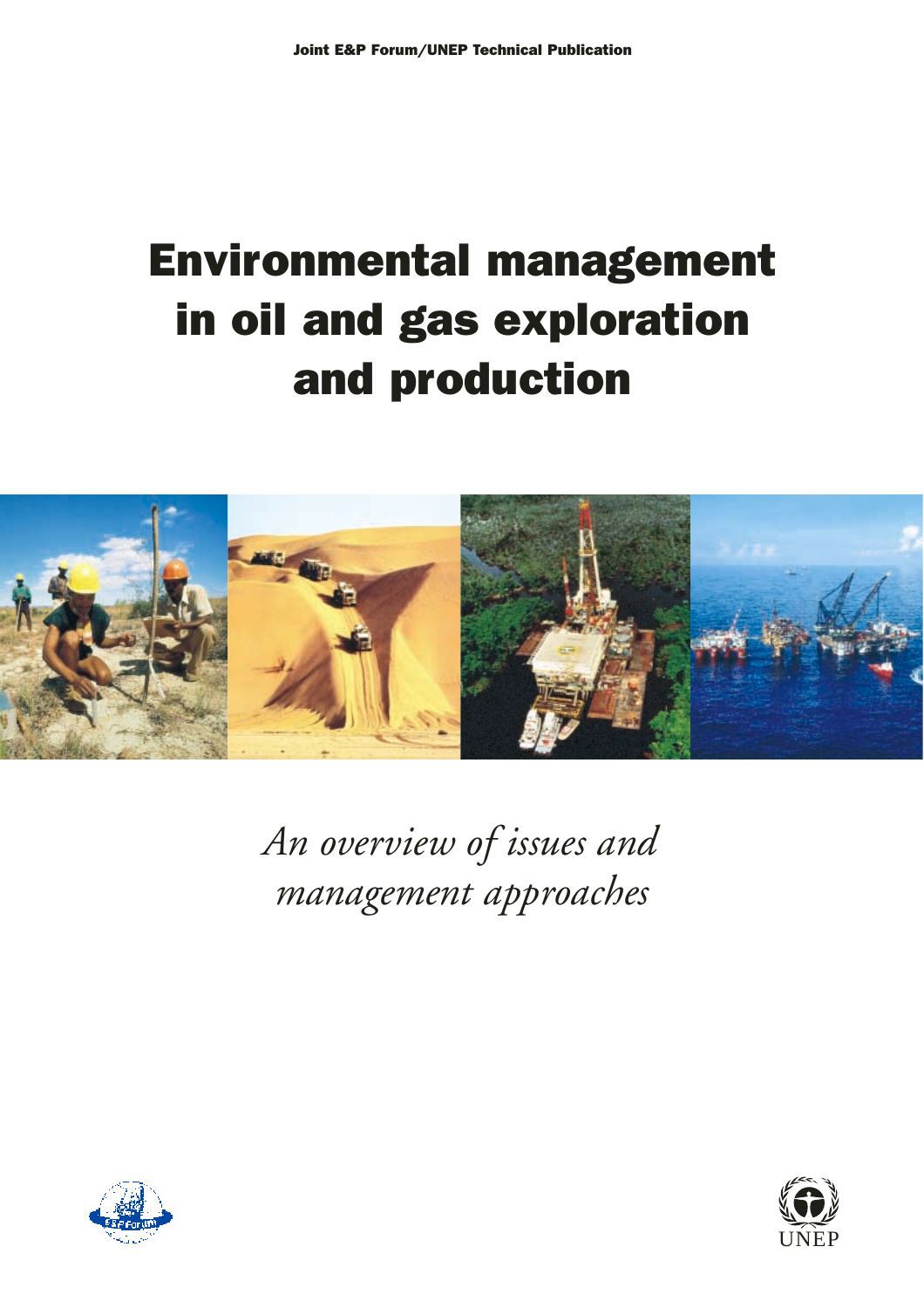#### UNEP Industry and Environment (UNEP IE)

UNEP established its Industry and Environment office (UNEP IE) in 1975 to bring industry and government together to promote environmentally sound industrial development. UNEP IE is located in Paris. Its goals are: 1) to encourage the incorporation of environmental criteria in industrial development plans; 2) to facilitate the implementation of procedures and principles for the protection of the environment; 3) to promote preventive environmental protection through cleaner production and other pro-active approaches; and 4) to stimulate the exchange of information and experience throughout the world.

To achieve these goals, UNEP IE has developed programme elements such as: Accident Prevention (APELL), Cleaner Production, Energy, OzonAction, Industrial Pollution Management, Tourism. UNEP IE organizes conferences and seminars, undertakes training and cooperative activities backed by regular follow-up and assessment. To promote the transfer of information and the sharing of knowledge and experience, UNEP IE has developed three complementary tools: technical reports, the quarterly *Industry and Environment* review, and a technical query-response service.

UNEP Industry and Environment, Tour Mirabeau, 39–43 quai André Citroën, 75739 Paris Cedex 15, France Tel: +33 1 44 37 14 50 Fax: +33 1 44 37 14 74 e-mail: unepie@unep.fr http://www.unepie.org

#### The E&P Forum (Oil Industry International Exploration and Production Forum)

The E&P Forum is the international association of oil companies and petroleum industry organizations formed in 1974. It was established to represent its members' interests at the specialist agencies of the United Nations, governmental and other international bodies concerned with regulating the exploration and production of oil and gas. While maintaining this activity, the Forum now concerns itself with all aspects of E&P operations, with particular emphasis on safety of personnel and protection of the environment, and seeks to establish industry positions with regard to such matters.

At present the Forum has almost 60 members worldwide, the majority being oil and gas companies operating in 60 different countries, but with a number of national oil industry associations/institutes.

The work of the Forum covers:

- monitoring the activities of relevant global and regional international organizations;
- developing industry positions on issues:
- advancing the positions on issues under consideration, drawing on the collective expertise of its members; and
- disseminating information on good practice through the development of industry guidelines, codes of practice, checklists etc.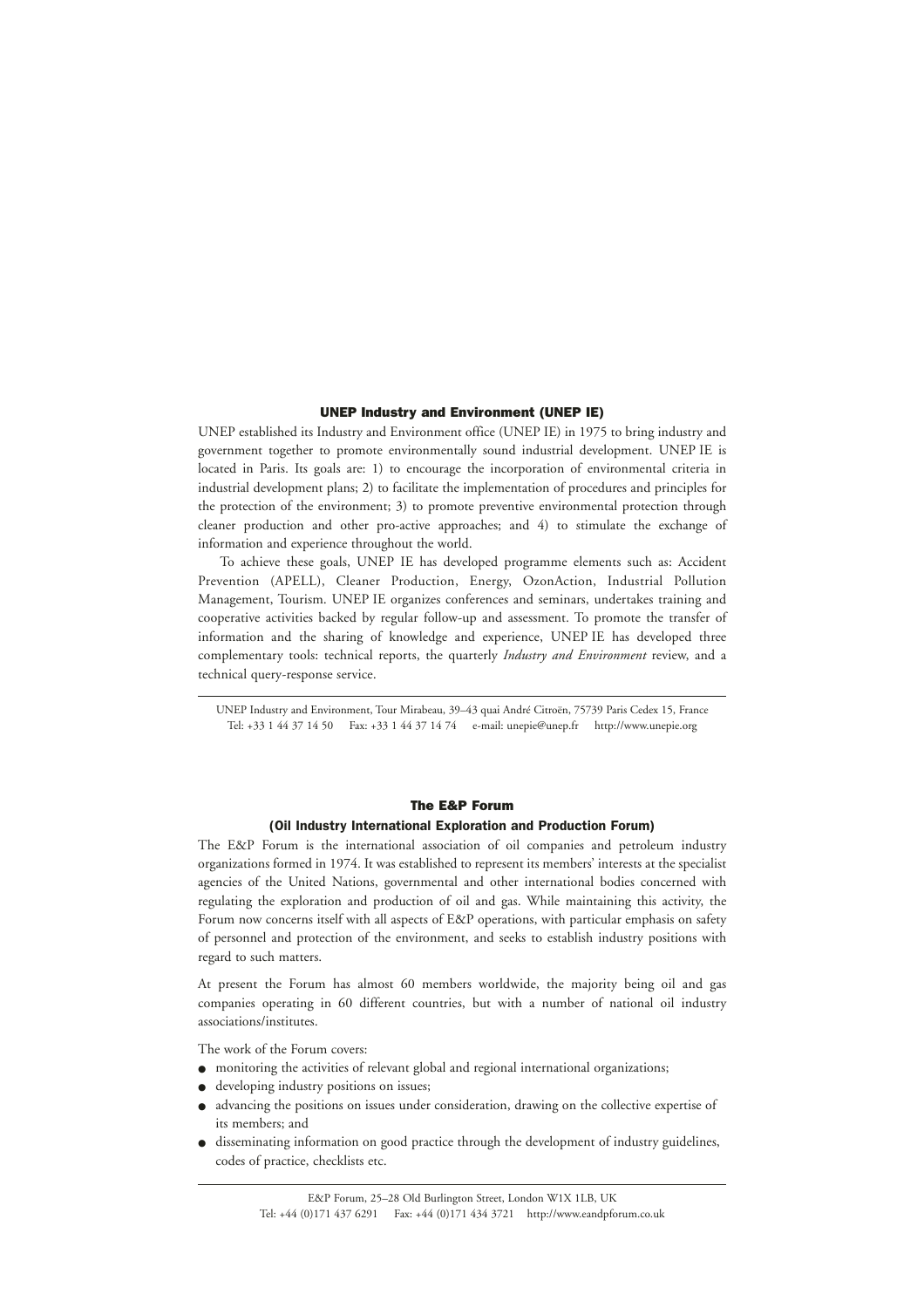### Environmental management in oil and gas exploration and production

*An overview of issues and management approaches*

#### Foreword

Awareness of the importance of environmental issues has become more and more central to the thinking of the oil industry and regulators in the last decades. Integration of development and environment, approached in partnership between stakeholders, was the theme of the UNCED Conference in Rio in 1992. Principle 4 of the Rio Declaration captures this challenge: "In order to achieve sustainable development, environmental protection shall constitute an integral part of the development process and cannot be considered in isolation from it".

These guidelines on environmental management in oil and gas exploration and production are based on the collective experience gained by UNEP and the oil industry. They should help meet the challenge of fully integrating protection of the environment in the regulatory and business processes that control the exploration and production of oil and gas. They can serve as a basis for preparing or improving regulations, policies and programmes to minimize the impact on the environment of these activities.

The document provides an overview of the environmental issues and the technical and management approaches to achieving high environmental performance in the activities necessary for oil and gas exploration and production in the world. Management systems and practices, technologies and procedures are described that prevent and minimize impact. The continued sharing of best practices, and the application of comprehensive management systems by oil companies and their contractors and suppliers are essential.

The role of government in setting and enforcing regulations is also key to minimizing the potential environmental impact. The trend towards performance-based regulations, rather the traditional command and control approach, has the potential to stimulate more innovative and effective environmental management in all areas of the world.

Consultation with local communities and other legitimate stakeholders is also an essential element of good environmental management.

Both UNEP and E&P Forum would appreciate feedback from industry and regulatory agencies on the use they have made of this document, and any other guidelines or assistance needed, as input to our programmes to further enhance the environmental performance of the oil industry.

> *J. P. (Koos) Visser Chairman, E&P Forum Environmental Quality Committee (1993–6)*

*Jacqueline Aloisi de Larderel Director, UNEP, Industry and Environment Centre (UNEP/IE)*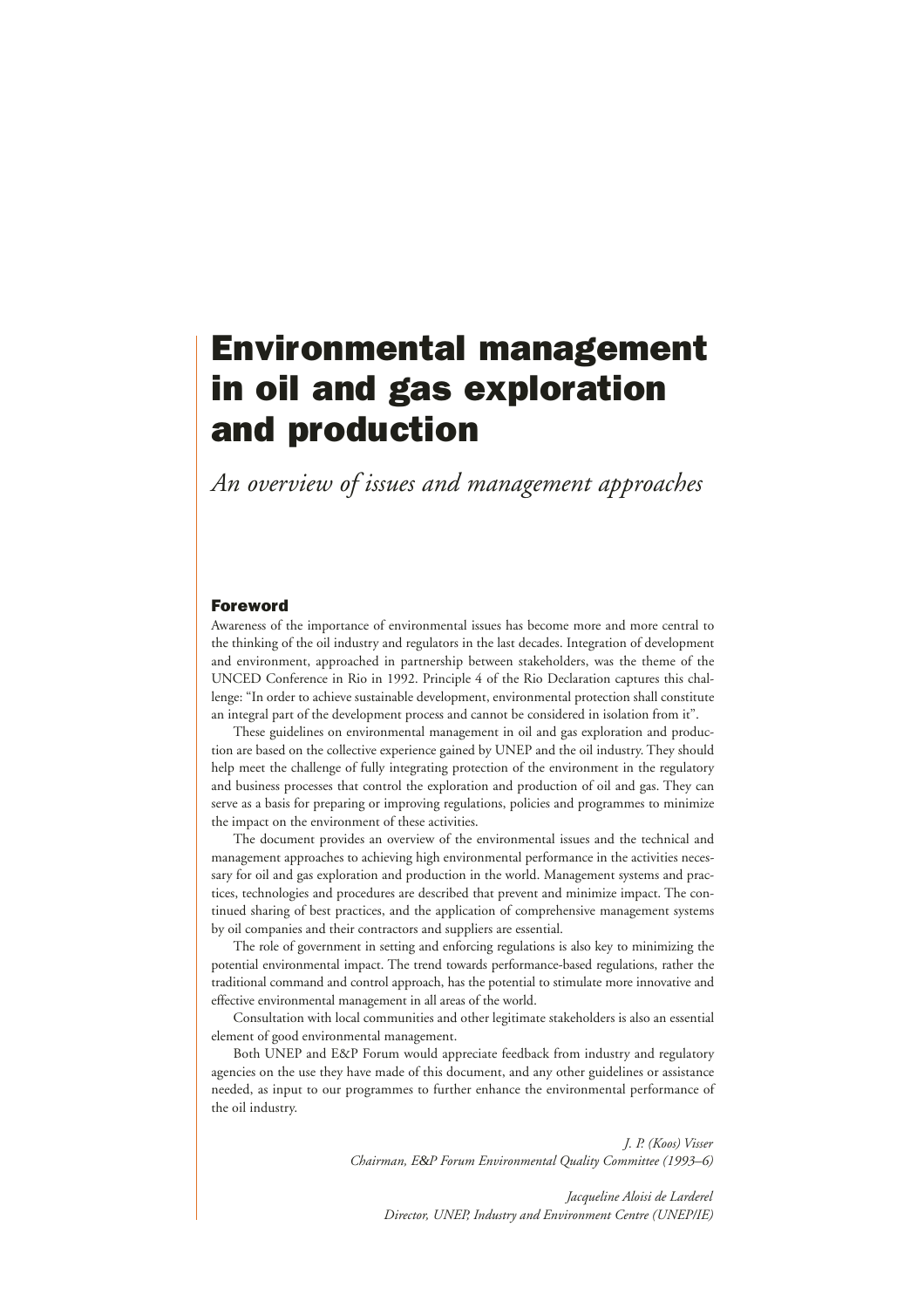#### Acknowledgements

These guidelines have been prepared by the Oil Industry International Exploration and Production Forum (E&P Forum) and the United Nations Environment Programme Industry and Environment Centre (UNEP IE).

The base text was prepared by Ian Borthwick (Borthwick and Associates) and its development was coordinated by Fritz Balkau (UNEP IE), Tony Read (E&P Forum) and Jennifer Monopolis (E&P Forum/Exxon).

Valuable comments on drafts have been received from: Ingunn Valvatne (Norwegian State Pollution Control Authority) David Macaulay (Environment Protection Authority, Victoria, Australia) Jon Ward (Dubai Municipality) Richard Arseneault (Natural Resources Canada) Michael Waite (Environmental Protection Agency, Western Australia) Mark Radka (UNEP ROAP) Halifa Drammeh (UNEP Water Branch) Janet Stevens (UNEP IE) Koos Visser (Shell) Joel Robins (Amoco) Carlos Simon (Texaco) Kit Armstrong (Chevron) Jan Hartog (Shell)

Cover photographs were kindly supplied by Shell International Exploration and Production B.V.

This report was designed and produced by Words and Publications, Oxford, United Kingdom. It is printed on chlorine-free paper which is bleached without any damage to the environment.

E&P Forum/UNEP 1997

All rights reserved.

No part of this publication may be reproduced, stored in a retrieval system, or transmitted, in any form or by any means, electronic, mechanical, photocopying, recording, or otherwise, without the prior permission of E&P Forum or UNEP.

UNEP IE/PAC Technical Report 37

E&P Forum Report 2.72/254

ISBN 92-807-1639-5

**Disclaimer**

Whilst every effort has been made to ensure the accuracy of the information contained in this publication, neither UNEP, nor E&P Forum or any of its members will assume liability for any use made thereof.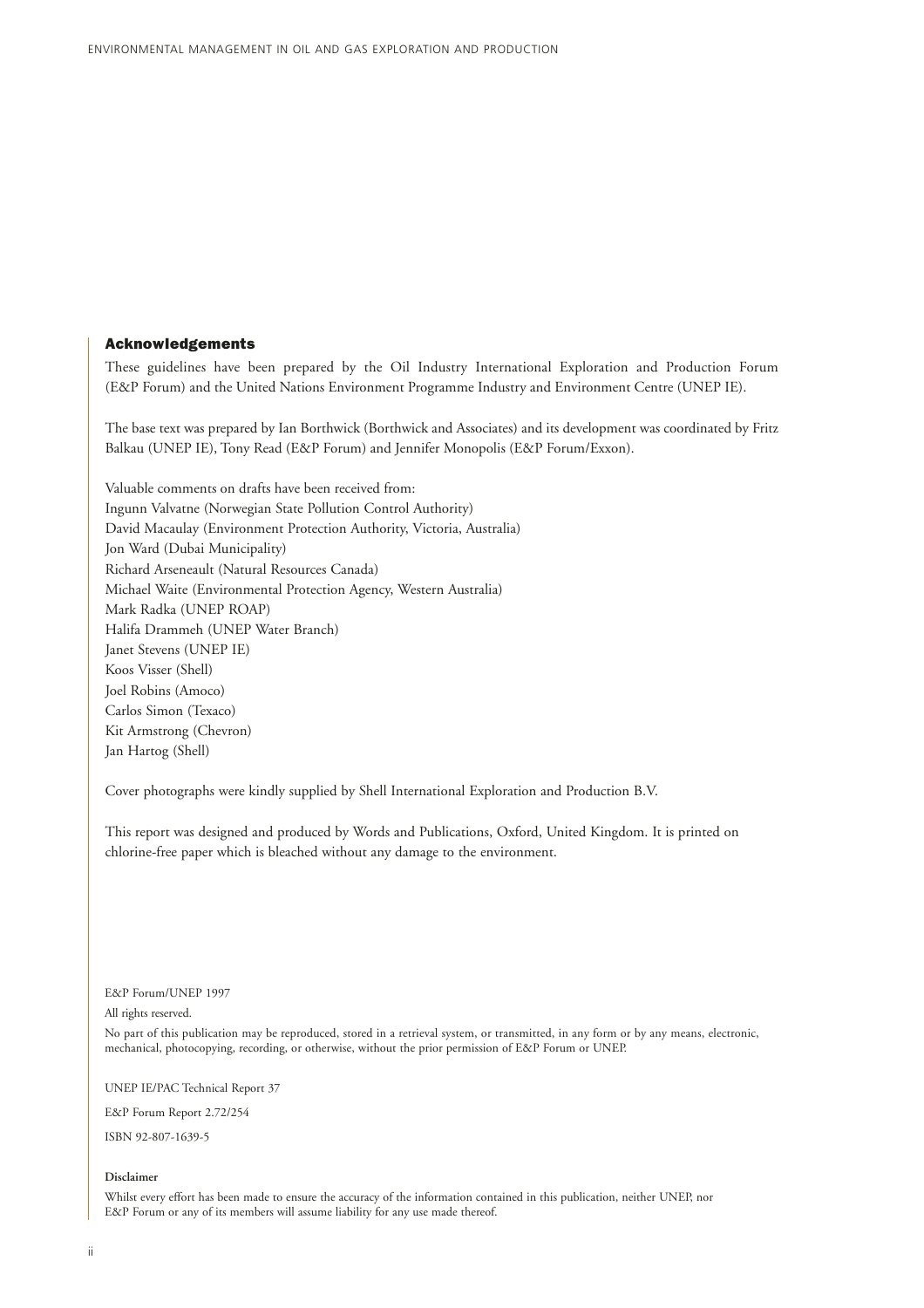### **Contents**

| <b>Part 1: Overview</b>                                                         | 1              |
|---------------------------------------------------------------------------------|----------------|
| <b>O</b> Introduction                                                           | 2              |
| Background                                                                      | $\overline{2}$ |
| Purpose and scope                                                               | 3              |
| Content of the document                                                         | 3              |
| 2 Overview of the oil and gas exploration and                                   |                |
| production process                                                              | 4              |
| Exploration surveying                                                           | 4              |
| Exploration drilling                                                            | 4              |
| Appraisal                                                                       | 7              |
| Development and production                                                      | 7              |
| Decommissioning and rehabilitation                                              | 10             |
| <b>8</b> Potential environmental impacts                                        | 11             |
| Human, socio-economic and cultural Impacts                                      | 11             |
| Atmospheric impacts                                                             | 12             |
| Aquatic impacts                                                                 | 13             |
| Terrestrial impacts                                                             | 14             |
| Ecosystem impacts                                                               | 15             |
| Potential emergencies                                                           | 15             |
| Environmental impacts in the context of<br>protection policies and requirements | 16             |
| <b>Part 2: Management</b>                                                       | 21             |

| Regulatory framework, institutional factors |    |
|---------------------------------------------|----|
| and infrastructure                          | 22 |
| International and regional frameworks       | 22 |
| National frameworks                         | 23 |
| <b>6</b> Environmental management in the    |    |
| oil and gas industry                        | 27 |
| Management systems                          | 28 |
| Leadership and commitment                   | 30 |
| Policy and strategic objectives             | 30 |
| Organization, resources and documentation   | 31 |
| Evaluation and risk management              | 31 |
| Planning                                    | 32 |
| Implementation and monitoring               | 33 |
| Audit and review                            | 34 |

#### Part 3: Operational practices and procedures **35**

| <b>6</b> Environmental protection measures  | 37 |
|---------------------------------------------|----|
| Implementation on site                      | 37 |
| Operational considerations                  | 49 |
| Pollution prevention and cleaner production | 49 |
| Waste treatment and disposal techniques     | 50 |
| Oil spill contingency planning              | 50 |
| Decommissioning and rehabilitation          | 52 |
| Environmentally-sensitive areas             | 53 |
| Technology considerations                   | 53 |
| Atmospheric emissions                       | 53 |
| Produced water                              | 53 |
| Solid Wastes                                | 54 |
| Techniques                                  | 54 |
|                                             |    |

| <b>Glossary</b> |  |
|-----------------|--|
|                 |  |

References **58**

#### Annexes

|    | 1. Multi-stakeholder partnership                                                                                  | 62. |
|----|-------------------------------------------------------------------------------------------------------------------|-----|
|    | 2. Some air quality/operational<br>discharge standards                                                            | 63  |
| 3. | Management practices for pollution prevention,<br>corresponding to EUROPIA/E&P Forum<br><b>Guiding Principles</b> | 66  |
|    | 4. International agreements                                                                                       |     |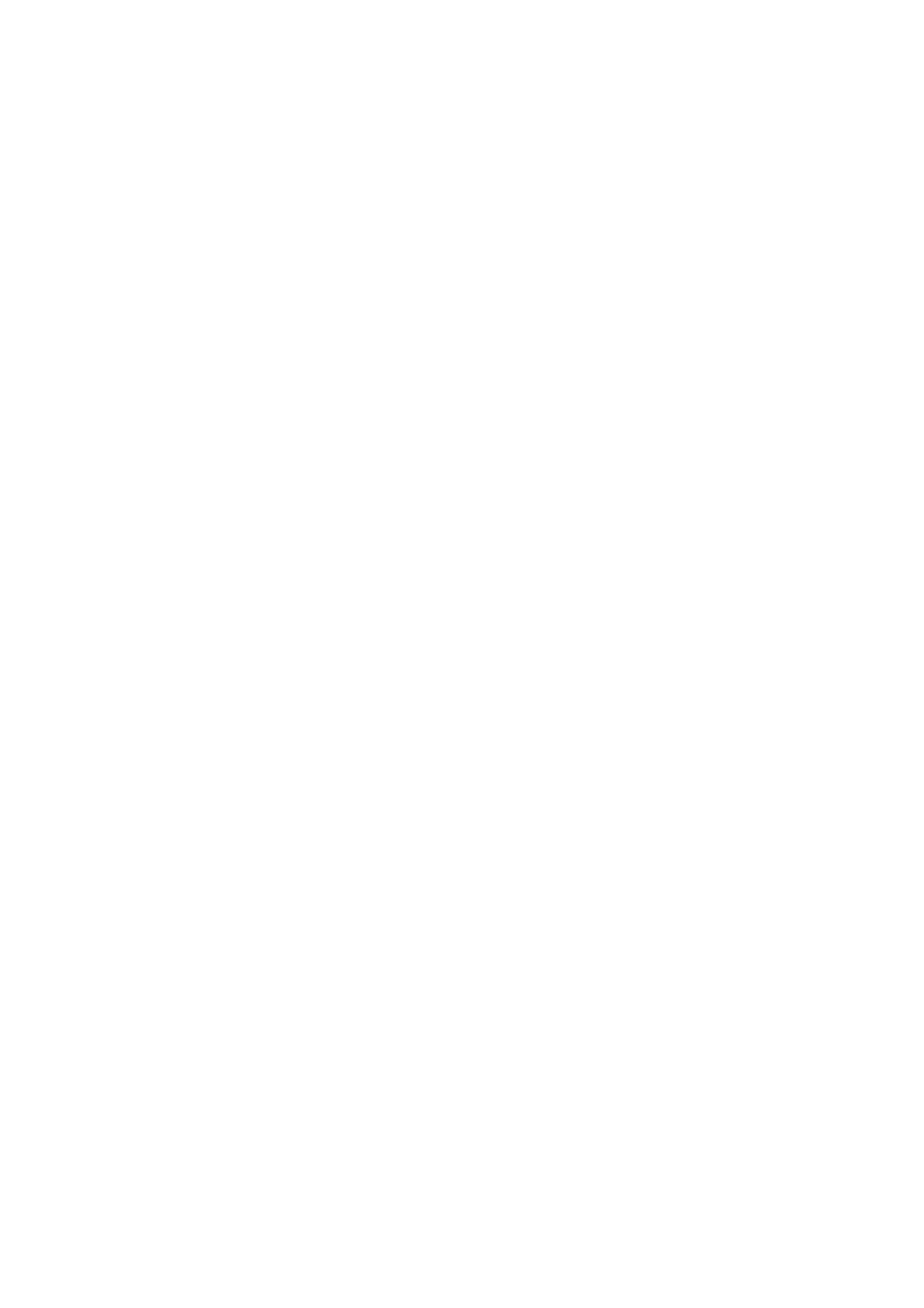### Part 1

# Overview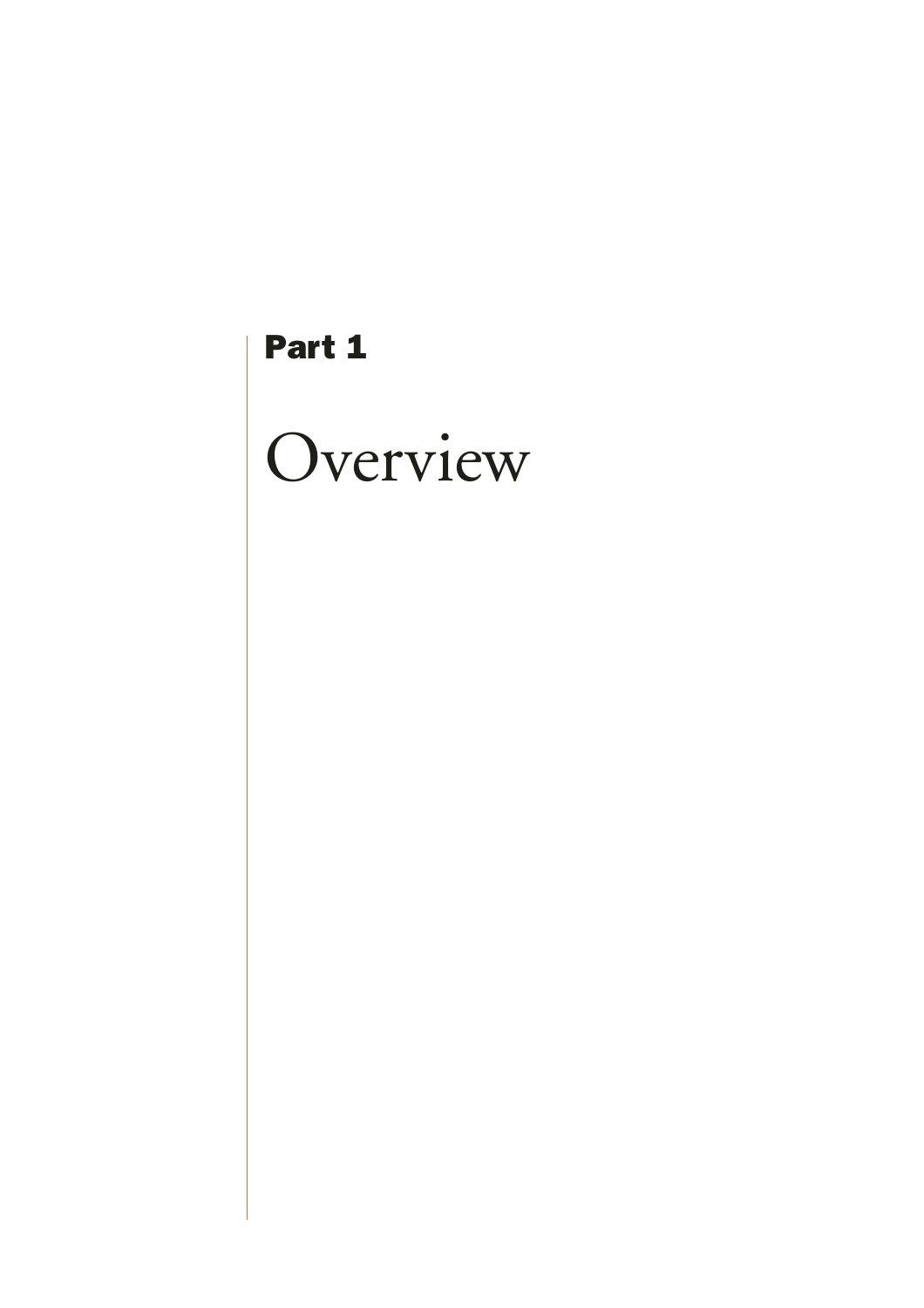### **1** Introduction

#### **Background**

The oil and gas industry is truly global, with operations conducted in every corner of the globe, from Alaska to Australia, from Peru to China, and in every habitat from Arctic to desert, from tropical rainforest to temperate woodland, from mangrove to offshore.

The global community will rely heavily on oil and gas supplies for the foreseeable future. World primary energy consumption in 1994 stood at nearly 8000 million tonnes of oil equivalents (BP *Statistical Review of World Energy*, June 1995); oil and gas represented 63 per cent of world energy supply, with coal providing 27 per cent, nuclear energy 7 per cent and hydro-electric 3 per cent. The challenge is to meet world energy demands, whilst minimizing adverse impact on the environment by conforming to current good practice.

The exploitation of oil and gas reserves has not always been without some ecological side effects. Oil spills, damaged land, accidents and fires, and incidents of air and water pollution have all been recorded at various times and places. In recent times the social impact of operations, especially in remote communities, has also attracted attention. The oil and gas industry has worked for a long time to meet the challenge of providing environmental protection. Much has already been achieved but the industry recognizes that even more can be accomplished.

The United Nations Conference on Environment and Development (UNCED) held in Rio de Janeiro in June 1992—'The Earth Summit'—focused world attention on the close links that exist between the environment and socioeconomic development. The Summit reviewed global environmental issues and resulted in two conventions (the Framework Convention on Climate Change and the Convention on Biological Diversity), as well as the Rio Declaration and Agenda 21—plan of action. The central message of Agenda 21 is one of interdependence and crosssector partnership, and the plan of action provided a new approach to the wide-ranging socio-economic and environmental challenges facing the world community.

The various disparate environmental problems that had for many years been addressed individually were put into a general global context during UNCED, and

#### Environmental issues in Agenda 21

- Protecting the atmosphere
- Managing land sustainably
- Combating deforestation
- Combating desertification and drought
- Sustainable mountain development
- Sustainable agriculture and rural development
- Conservation of biological diversity
- Management of biotechnology
- Protecting and managing the oceans
- Protecting and managing fresh water
- Safer use of toxic chemicals
- Managing hazardous wastes
- Managing solid wastes and sewage
- Managing radioactive wastes

Agenda 21 has structured issues to permit easy translation into national action plans. It also includes the important dimensions of social change and the impact on cultural values that accompany development projects, particularly those near remote communities. Overall, Agenda 21 has had a strong influence on national policies, with both structure and activity programmes following the framework of international initiatives.

Agenda 21 is also remarkable for its explicit mention of key actors and roles. The role of the business sector is outlined, as is partnership building between the private sector and governments. These proposals seem to have borne some fruit. Leading business groups such as the International Chamber of Commerce (ICC), as well as sectoral associations, including the E&P Forum and IPIECA representing the oil and gas industry, have undertaken a number of environmental initiatives, often in cooperation with other national or international bodies. UNEP has responded by reinforcing its contacts with industry associations to undertake joint publication and training projects.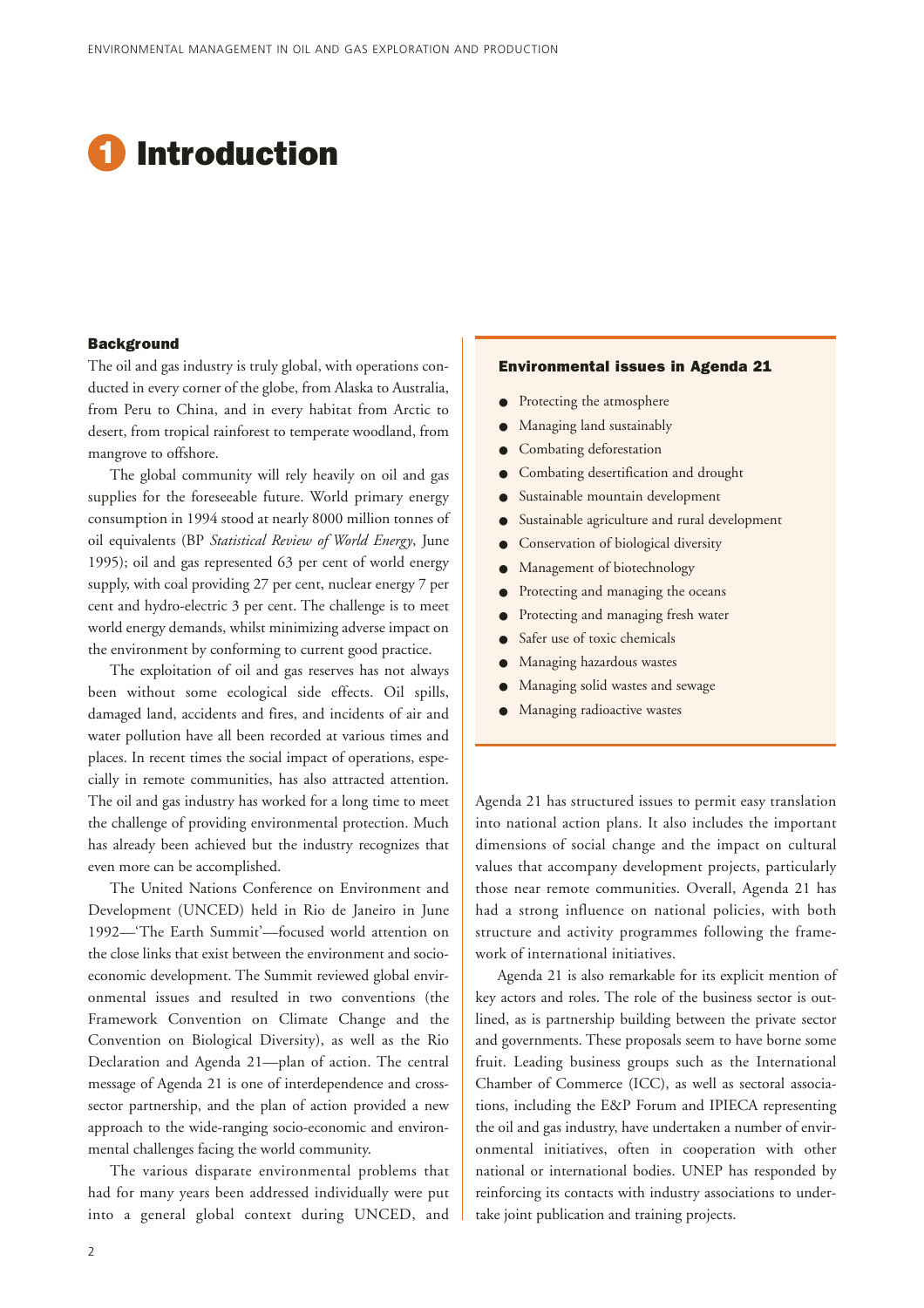The broad environmental issues faced by the oil and gas exploration and production industry are manifested at both local and global levels. They include: habitat protection and biodiversity, air emissions, marine and freshwater discharges, incidents and oil spills, and soil and groundwater contamination. The industry has responded to these issues. The challenge is to ensure that all operations conform to current good practice.

The continual evolution of the environmental agenda must also be taken into account. Industry places much emphasis on establishing effective management systems and has gone a long way to ensure that environmental issues are key components of corporate culture, with the issues related to health, safety and environment often being considered together, because they have much in common.

Through the Oil Industry International Exploration and Production Forum (E&P Forum), a common industry-wide Health, Safety and Environmental Management System (HSE-MS) has been agreed and published in 1994 as a guideline document, the fundamentals of which are presented in Section 5. The E&P Forum is recognized as the representative body facilitating the sharing of knowledge and information on best practice within the industry. While there are some important differences in handling health, safety and environmental issues, management is tending to converge towards system models such as those represented by ISO 9000 and 14000 series.

#### Purpose and scope

The purpose of this document is to provide an overview of environmental issues in the oil and gas exploration and production industry, and of the best approaches to achieving high environmental performance in all parts of the world. It should be noted that it covers only exploration and production activities and does not discuss large scale storage and transportation issues, or downstream processing. Nor does it attempt to cover social development issues in detail, although they are mentioned as important elements in the text, alongside ecological issues.

This document provides an overview for key stakeholders in industry and government. It is intended for use by managers in industry and government and, in addition, by other stakeholders, particularly those involved in the consultative process (see Annex 1).

#### Content of the document

This document provides both an initial source and a single point overview of environmental issues and management approaches in oil and gas exploration and production operations. It defines the framework for environmental management against a background of existing information developed by industry, the United Nations Environment Programme (UNEP), and a variety of non-governmental organizations. In the short space available it has not been possible to give a comprehensive discussion of all aspects. Instead, this document provides a framework within which the various technical reviews and guidelines that are already available from different sources can be applied. Accordingly, a comprehensive bibliography is provided and cross-referenced where applicable throughout the text.

The text gives a brief overview of the oil and gas exploration and production process, and examines the potential 'environmental effects' or, as they are increasingly known, 'impacts'. Strategic management issues are presented in terms of the regulatory framework and the corporate approach to environmental management. Operational aspects are discussed in terms of environmental protection measures. In order to simplify matters for the reader, operations, potential effects and control measures have been written as separate sections. However, they should not be used in isolation in drawing conclusions. For example, a range of potential impacts is presented in Section 3 (cf. Table 2), regulatory and management approaches are illustrated in Sections 4 and 5, and the operational approaches in Section 6, which describes how impacts can be avoided or minimized using Table 5.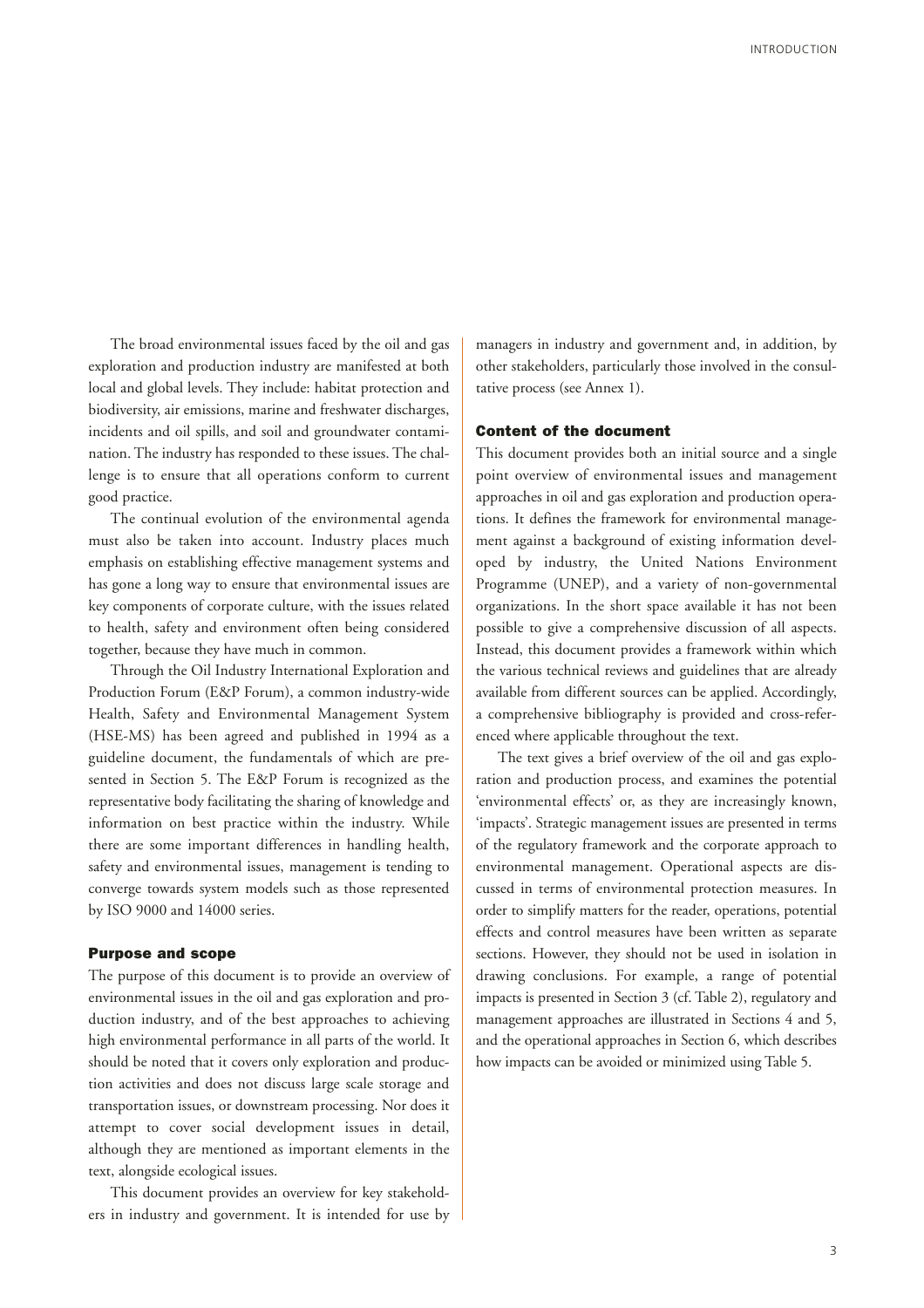### **2** Overview of the oil and gas exploration and production process

The oil and gas industry comprises two parts: 'upstream' the exploration and production sector of the industry; and 'downstream'—the sector which deals with refining and processing of crude oil and gas products, their distribution and marketing. Companies operating in the industry may be regarded as fully integrated, (i.e. have both upstream and downstream interests), or may concentrate on a particular sector, such as exploration and production, commonly known as an E&P company, or just on refining and marketing (a R&M company). Many large companies operate globally and are described as 'multi-nationals', whilst other smaller companies concentrate on specific areas of the world and are often referred to as 'independents'. Frequently, a specific country has vested its interests in oil and gas in a national company, with its name often reflecting its national parenthood. In the upstream sector, much reliance is placed upon service and upon contractor companies who provide specialist technical services to the industry, ranging from geophysical surveys, drilling and cementing, to catering and hotel services in support of operations. This relationship between contractors and the oil companies has fostered a close partnership, and increasingly, contractors are fully integrated with the structure and culture of their clients.

Scientific exploration for oil, in the modern sense, began in 1912 when geologists were first involved in the discovery of the Cushing Field in Oklahoma, USA. The fundamental process remains the same, but modern technology and engineering have vastly improved performance and safety.

In order to appreciate the origins of the potential impacts of oil development upon the environment, it is important to understand the activities involved. This section briefly describes the process, but those requiring more in-depth information should refer to literature available from industry groups and academia. Table 1 provides a summary of the principal steps in the process and relates these to operations on the ground.

#### Exploration surveying

In the first stage of the search for hydrocarbon-bearing rock formations, geological maps are reviewed in desk studies to identify major sedimentary basins. Aerial photography may then be used to identify promising landscape formations such as faults or anticlines. More detailed information is assembled using a field geological assessment, followed by one of three main survey methods: magnetic, gravimetric and seismic.

The Magnetic Method depends upon measuring the variations in intensity of the magnetic field which reflects the magnetic character of the various rocks present, while the Gravimetric Method involves the measurements of small variations in the gravitational field at the surface of the earth. Measurements are made, on land and at sea, using an aircraft or a survey ship respectively.

A seismic survey, as illustrated in Figure 1 on page 6, is the most common assessment method and is often the first field activity undertaken. The Seismic Method is used for identifying geological structures and relies on the differing reflective properties of soundwaves to various rock strata, beneath terrestrial or oceanic surfaces. An energy source transmits a pulse of acoustic energy into the ground which travels as a wave into the earth. At each point where different geological strata exist, a part of the energy is transmitted down to deeper layers within the earth, while the remainder is reflected back to the surface. Here it is picked up by a series of sensitive receivers called geophones or seismometers on land, or hydrophones submerged in water.

Special cables transmit the electrical signals received to a mobile laboratory, where they are amplified and filtered and then digitized and recorded on magnetic tapes for interpretation.

Dynamite was once widely used as the energy source, but environmental considerations now generally favour lowerenergy sources such as vibroseis on land (composed of a generator that hydraulically transmits vibrations into the earth) and the air gun (which releases compressed air) in offshore exploration. In areas where preservation of vegetation cover is important, the shot hole (dynamite) method is preferable to vibroseis.

#### Exploration drilling

Once a promising geological structure has been identified, the only way to confirm the presence of hydrocarbons and the thickness and internal pressure of a reservoir is to drill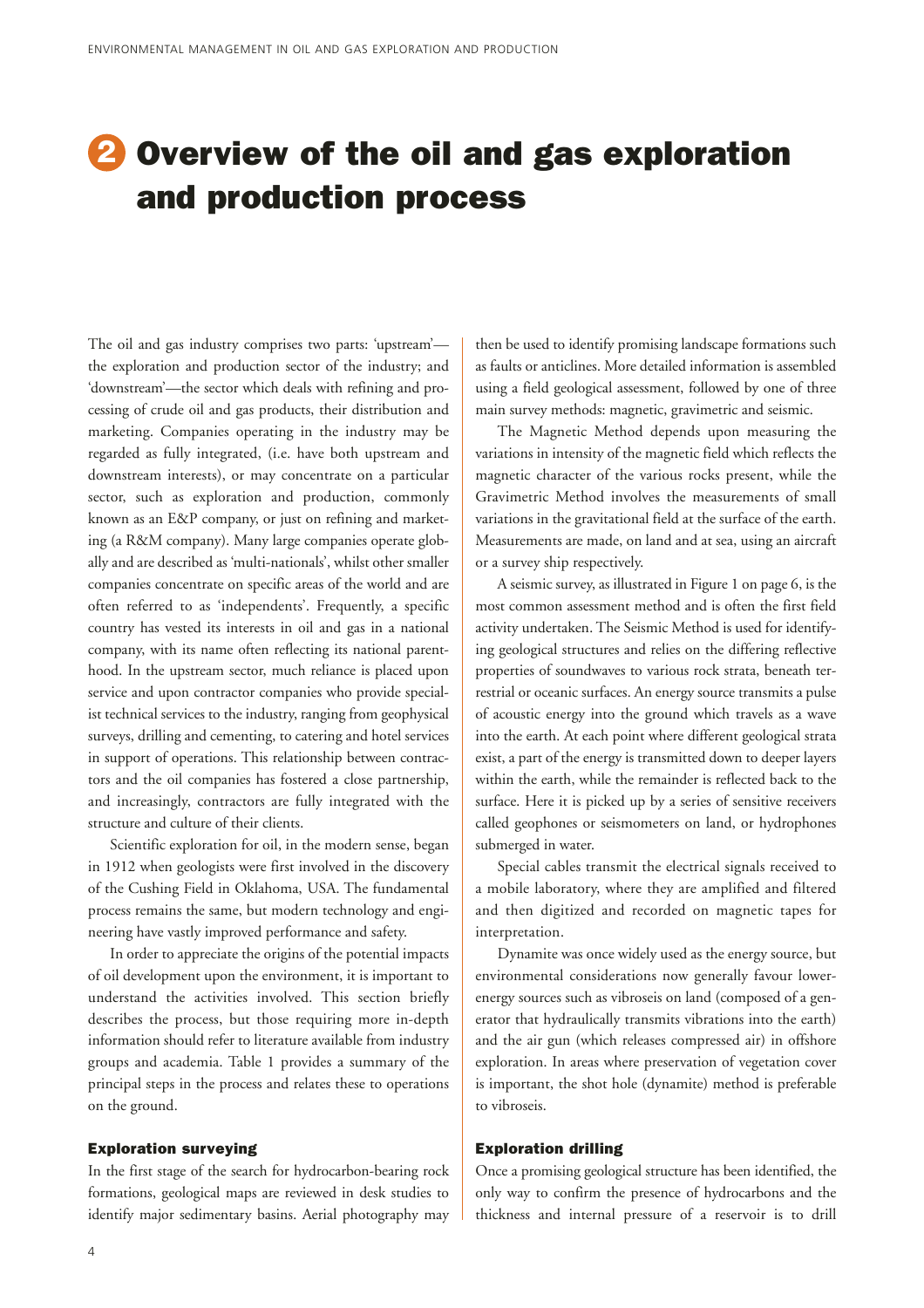#### **Table 1: Summary of the exploration and production process**

| <b>Activity</b>                                                                                                                                                                                                             | <b>Potential requirement on ground</b>                                                                                                                                                                                                                                 |
|-----------------------------------------------------------------------------------------------------------------------------------------------------------------------------------------------------------------------------|------------------------------------------------------------------------------------------------------------------------------------------------------------------------------------------------------------------------------------------------------------------------|
| Desk study: identifies area with favourable<br>geological conditions<br>$\bigtriangledown$                                                                                                                                  | None                                                                                                                                                                                                                                                                   |
| Aerial survey: if favourable features revealed, then<br>◆                                                                                                                                                                   | Low-flying aircraft over study area                                                                                                                                                                                                                                    |
| Seismic survey: provides detailed information on geology                                                                                                                                                                    | Access to onshore sites and marine resource areas<br>Possible onshore extension of marine seismic lines<br>Onshore navigational beacons<br>Onshore seismic lines<br>Seismic operation camps                                                                            |
| Exploratory drilling: verifies the presence or absence of<br>a hydrocarbon reservoir and quantifies the reserves                                                                                                            | Access for drilling unit and supply units<br>Storage facilities<br>Waste disposal facilities<br>Testing capabilities<br>Accommodation                                                                                                                                  |
| Appraisal: determines if the reservoir is economically<br>feasible to develop<br>▽                                                                                                                                          | Additional drill sites<br>Additional access for drilling units and supply units<br>Additional waste disposal and storage facilities                                                                                                                                    |
| Development and production: produces oil and gas from<br>the reservoir through formation pressure, artificial lift,<br>and possibly advanced recovery techniques, until<br>economically feasible reserves are depleted<br>₹ | Improved access, storage and waste disposal facilities<br>Wellheads<br>Flowlines<br>Separation/treatment facilities<br>Increased oil storage<br>Facilities to export product<br>Flares<br>Gas production plant<br>Accommodation, infrastructure<br>Transport equipment |
| Decommissioning and rehabilitation may occur<br>for each of above phases.                                                                                                                                                   | Equipment to plug wells<br>Equipment to demolish and remove installations<br>Equipment to restore site                                                                                                                                                                 |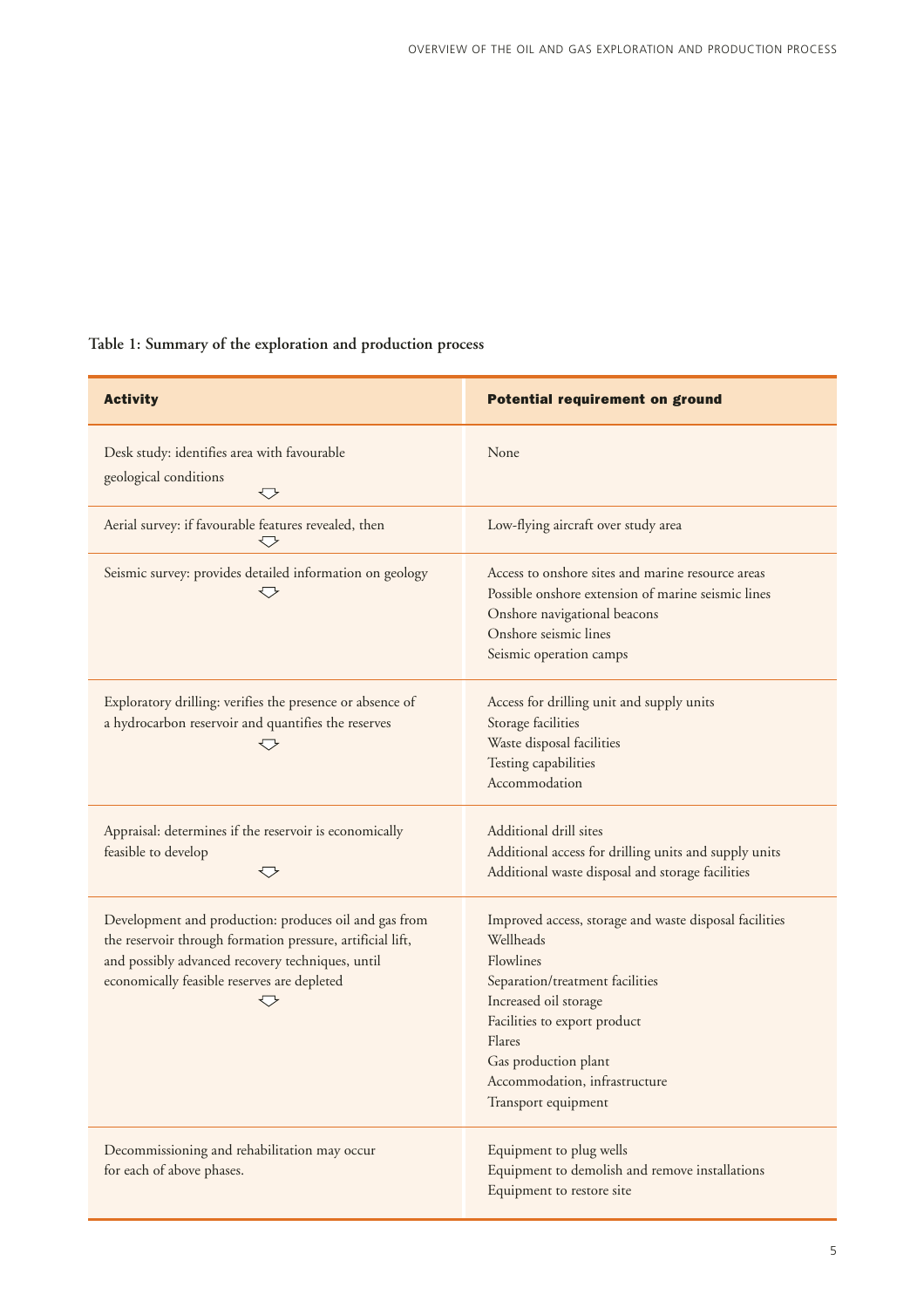

exploratory boreholes. All wells that are drilled to discover hydrocarbons are called 'exploration' wells, commonly known by drillers as 'wildcats'. The location of a drill site depends on the characteristics of the underlying geological formations. It is generally possible to balance environmental protection criteria with logistical needs, and the need for efficient drilling.

For land-based operations a pad is constructed at the chosen site to accommodate drilling equipment and support services. A pad for a single exploration well occupies between 4000–15 000 m2. The type of pad construction depends on terrain, soil conditions and seasonal constraints. Operations over water can be conducted using a variety of self-contained mobile offshore drilling units (MODUs), the choice of which depends on the depth of water, seabed conditions and prevailing meteorological conditions,—particularly wind speed, wave height and current speed. Mobile rigs commonly used offshore include jackups, semi-submersibles and drillships, whilst in shallow protected waters barges may be used.

Land-based drilling rigs and support equipment are normally split into modules to make them easier to move. Drilling rigs may be moved by land, air or water depending on access, site location and module size and weight. Once on site, the rig and a self-contained support camp are then assembled. Typical drilling rig modules include a derrick, drilling mud handling equipment, power generators, cementing equipment and tanks for fuel and water (see Figure 2). The support camp is self-contained and generally provides workforce accommodation, canteen facilities, communications, vehicle maintenance and parking areas, a helipad for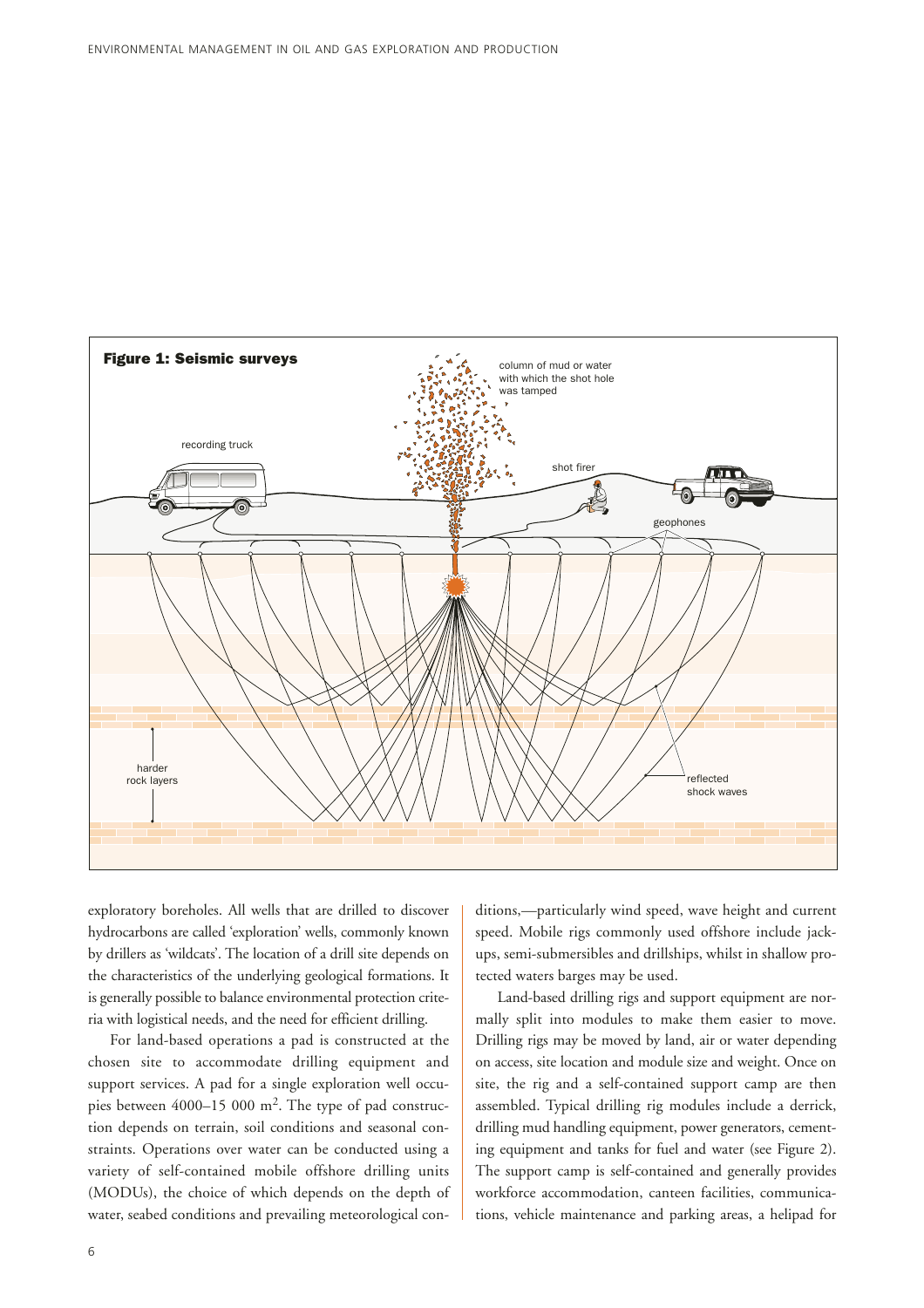

remote sites, fuel handling and storage areas, and provision for the collection, treatment and disposal of wastes. The camp should occupy a small area (typically  $1000 \text{ m}^2$ ), and be located away from the immediate area of the drilling rig upstream from the prevailing wind direction.

Once drilling commences, drilling fluid or mud is continuously circulated down the drill pipe and back to the surface equipment. Its purpose is to balance underground hydrostatic pressure, cool the bit and flush out rock cuttings. The risk of an uncontrolled flow from the reservoir to the surface is greatly reduced by using blowout preventers—a series of hydraulically actuated steel rams that can close quickly around the drill string or casing to seal off a well. Steel casing is run into completed sections of the borehole and cemented into place. The casing provides structural support to maintain the integrity of the borehole and isolates underground formations.

Drilling operations are generally conducted around-theclock. The time taken to drill a bore hole depends on the depth of the hydrocarbon bearing formation and the geological conditions, but it is commonly of the order of one or two months. Where a hydrocarbon formation is found, initial well tests—possibly lasting another month—are conducted to establish flow rates and formation pressure. These tests may generate oil, gas and formation water—each of which needs to be disposed of.

After drilling and initial testing, the rig is usually dismantled and moved to the next site. If the exploratory drilling has discovered commercial quantities of hydrocarbons, a wellhead valve assembly may be installed. If the well does not contain commercial quantities of hydrocarbon, the site is decommissioned to a safe and stable condition and restored to its original state or an agreed after use. Open rock formations are sealed with cement plugs to prevent upward migration of wellbore fluids. The casing wellhead and the top joint of the casings are cut below the ground level and capped with a cement plug.

#### Appraisal

When exploratory drilling is successful, more wells are drilled to determine the size and the extent of the field. Wells drilled to quantify the hydrocarbon reserves found are called 'outstep' or 'appraisal' wells. The appraisal stage aims to evaluate the size and nature of the reservoir, to determine the number of confirming or appraisal wells required, and whether any further seismic work is necessary. The technical procedures in appraisal drilling are the same as those employed for exploration wells, and the description provided above applies equally to appraisal operations. A number of wells may be drilled from a single site, which increases the time during which the site is occupied. Deviated or directional drilling at an angle from a site adjacent to the original discovery borehole may be used to appraise other parts of the reservoir, in order to reduce the land used or 'foot print'.

#### Development and production

Having established the size of the oil field, the subsequent wells drilled are called 'development' or 'production' wells. A small reservoir may be developed using one or more of the appraisal wells. A larger reservoir will require the drilling of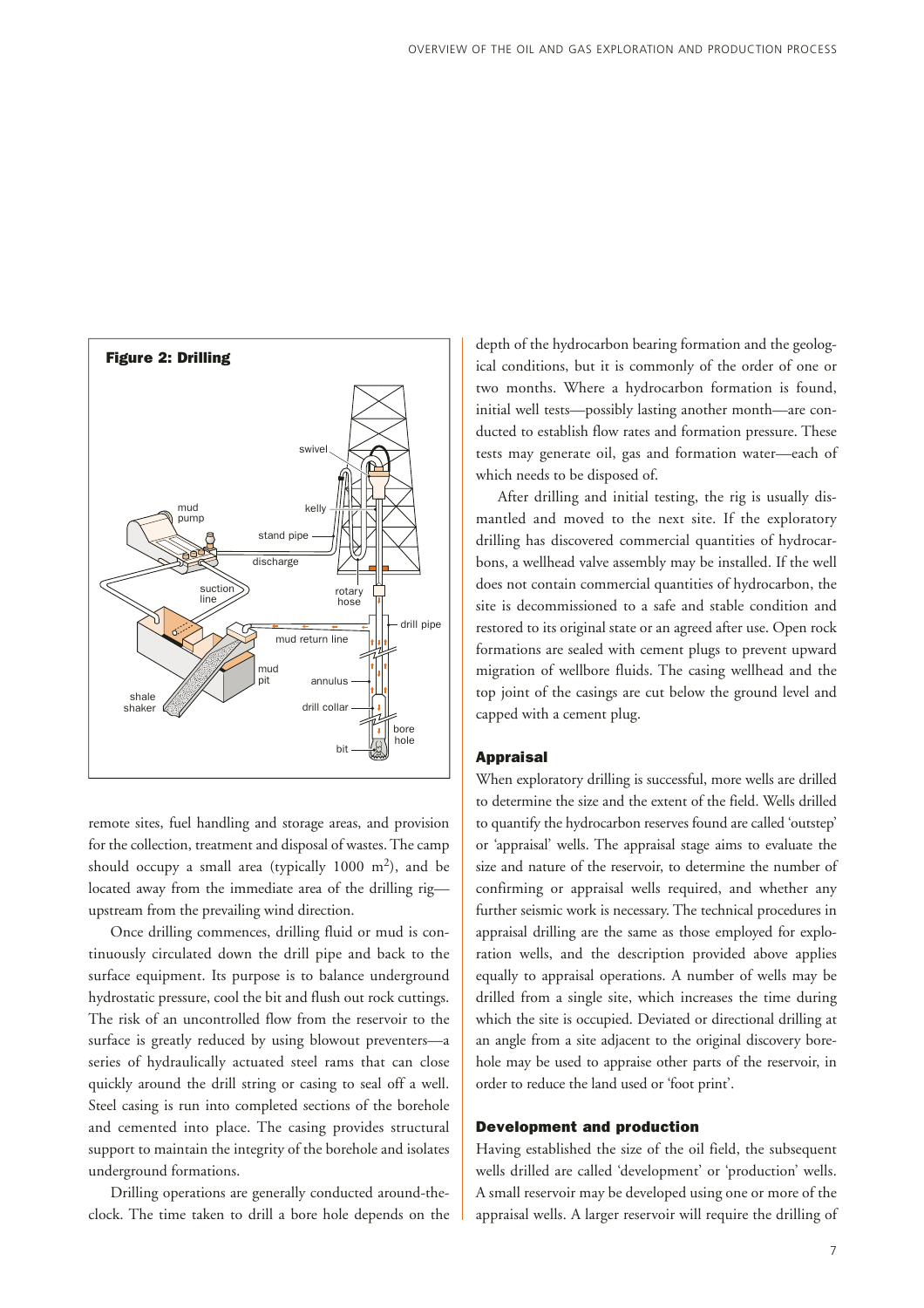

additional production wells. Multiple production wells are often drilled from one pad to reduce land requirements and the overall infrastructure cost. The number of wells required to exploit the hydrocarbon reservoir varies with the size of the reservoir and its geology. Large oilfields can require a hundred or more wells to be drilled, whereas smaller fields may only require ten or so. The drilling procedure involves similar techniques to those described for exploration; however, with a larger number of wells being drilled, the level of activity obviously increases in proportion. The well sites will be occupied for longer, and support services workforce accommodation, water supply, waste management, and other services—will correspondingly increase. As each well is drilled it has to be prepared for production before the drilling rig departs. The heavy drill pipe is replaced by a lighter weight tubing in the well and occasionally one well may carry two or three strings of tubing, each one producing from different layers of reservoir rock. At this stage the blowout preventer is replaced by a control valve assembly or 'Christmas Tree'.

Most new commercial oil and gas wells are initially free flowing: the underground pressures drive the liquid and gas up the well bore to the surface. The rate of flow depends on a number of factors such as the properties of the reservoir rock, the underground pressures, the viscosity of the oil, and the oil/gas ratio. These factors, however, are not constant during the commercial life of a well, and when the oil cannot reach the surface unaided, some form of additional lift is required, such as a pumping mechanism or the injection of gas or water to maintain reservoir pressures. It is now quite common to inject gas, water, or steam into the reservoir at the start of the field's life in order to maintain pressures and optimize production rates and the ultimate recovery potential of oil and gas. This in turn may require the drilling of additional wells, called injection wells. Other methods of stimulating production can be used, such as hydraulic fracturing of the hydrocarbon bearing formation, and acid treatment (particularly in limestones) to increase and enlarge flow channels.

Once the hydrocarbon reaches the surface, it is routed to the central production facility which gathers and separates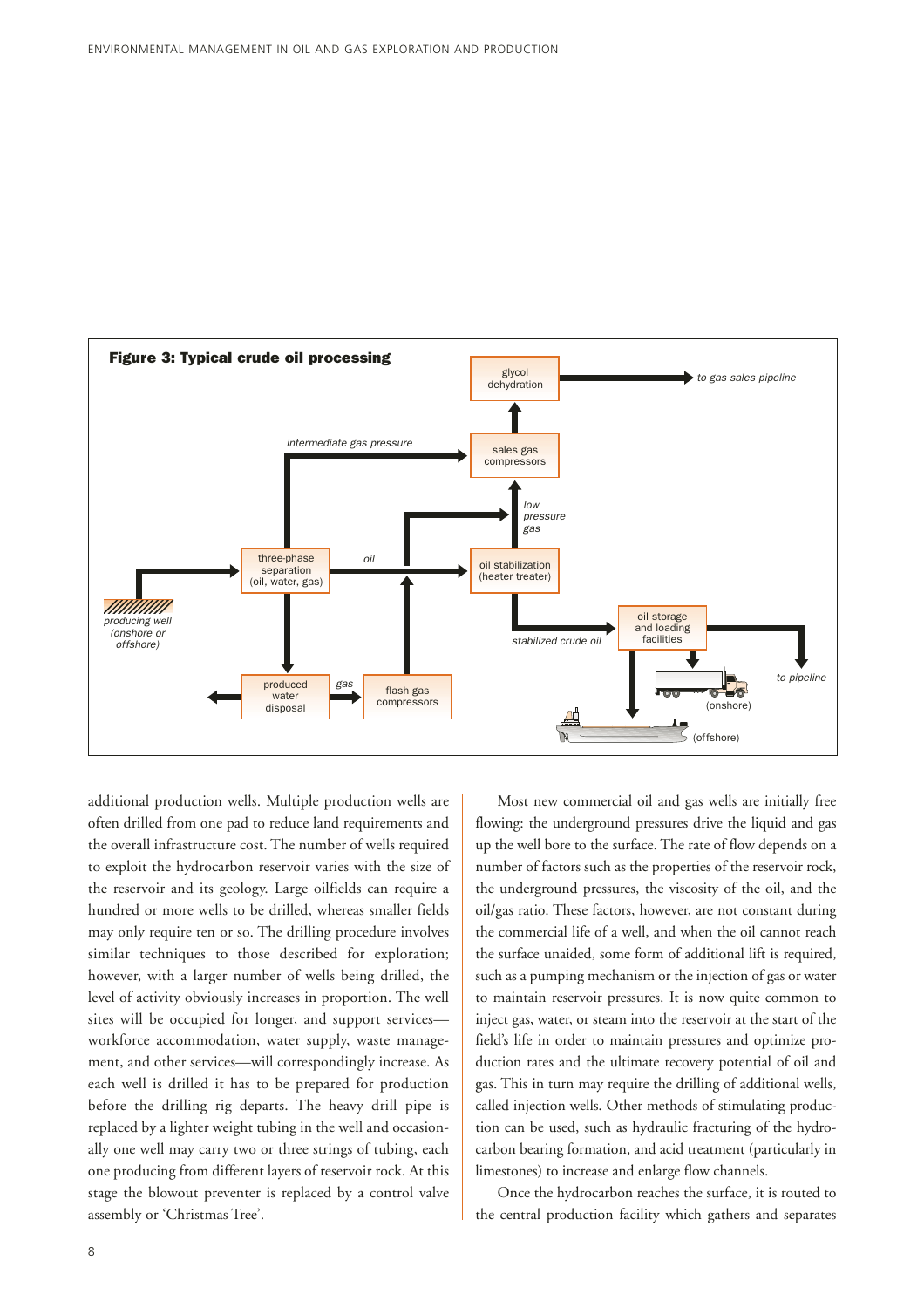the produced fluids (oil, gas and water). The size and type of the installation will depend on the nature of the reservoir, the volume and nature of produced fluids, and the export option selected.

The production facility processes the hydrocarbon fluids and separates oil, gas and water. The oil must usually be free of dissolved gas before export. Similarly, the gas must be stabilized and free of liquids and unwanted components such as hydrogen sulphide and carbon dioxide. Any water produced is treated before disposal. A schematic representation of a typical crude oil processing facility is shown in Figure 3.

Routine operations on a producing well would include a number of monitoring, safety and security programmes, maintenance tasks, and periodic downhole servicing using a wire line unit or a workover rig to maintain production. The operator will be able to extract only a portion of the oil present using primary recovery (i.e. natural pressure and simple pumping) but a range of additional recovery methods are available as discussed above. For example, secondary recovery uses waterflood or gas injection, and tertiary methods employing chemicals, gases or heat may also be used to increase the efficiency of oil recovery.

The infrastructure required for development drilling in onshore operations is similar to that described above for exploration. However, once drilling is completed, the individual wellhead assemblies and well sites are considerably smaller than when the drill rig was on site. Typically, each well requires an area of some  $10 \text{ m}^2$  surrounded by a security fence. Often the well sites are concentrated within a central area, which includes processing facilities, offices and workshops, and this would typically occupy an area of several hectares, depending upon the capacity of the field. Since the production operation is a long-term development, the temporary facilities used in exploration are replaced by permanent facilities and are subject to detailed planning, design and engineering and construction. The temporary workforce associated with exploration activity is replaced by a permanent workforce, usually accommodated in the local area and, where desirable, fully integrated with the local community: indeed a large proportion of the workforce may be recruited locally and receive specialized training. Similarly, the local infrastructure will need to



provide a variety of requirements in addition to labour, such as materials supplies, education, medical, etc.

In offshore production developments, permanent structures are necessary to support the required facilities, since typical exploration units are not designed for full scale production operations. Normally, a steel platform is installed to serve as the gathering and processing centre and more than 40 wells may be drilled directionally from this platform. Concrete platforms are sometimes used (see Figure 4). If the field is large enough, additional 'satellite' platforms may be needed, linked by subsea flowlines to the central facility. In shallow water areas, typically a central processing facility is supported by a number of smaller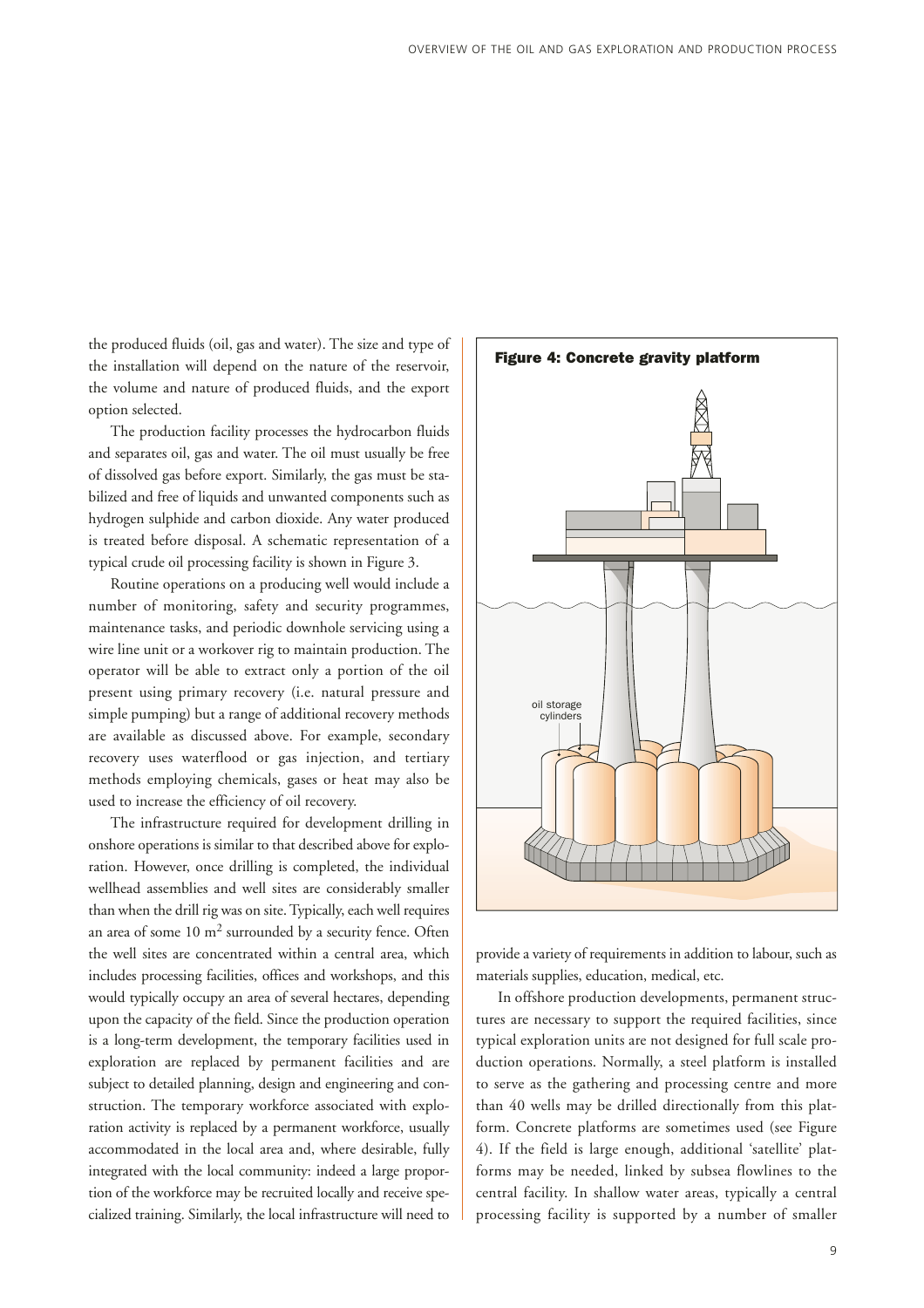

wellhead platforms. Recent technological developments, aimed at optimizing operations, include remotely operated subsea systems which remove the requirement for satellite platforms. This technology is also being used in deep water where platforms are unsuitable, and for marginal fields where platforms would be uneconomic. In these cases, floating systems—ships and semi-submersibles—'service' the subsea wells on a regular basis.

Recent advances in horizontal drilling have enhanced directional drilling as a means of concentrating operations at one site and reducing the 'footprint' on land of production operations (Figure 5) and the number of platforms offshore. The technology now enables access to a reservoir up to several kilometres from the drill rig, while technology is developing to permit even wider range. This further minimizes the 'footprint' by reducing the need for satellite wells. It also allows for more flexibility in selecting a drill site, particularly where environmental concerns are raised.

#### Decommissioning and rehabilitation

The decommissioning of onshore production installations at the end of their commercial life, typically 20–40 years, may involve removal of buildings and equipment, restoration of the site to environmentally-sound conditions, implementation of measures to encourage site re-vegetation, and continued monitoring of the site after closure. Planning for decommissioning is an integral part of the overall management process and should be considered at the beginning of the development during design, and is equally applicable to both onshore and offshore operations. Section 6 provides more detailed discussion on decommissioning and rehabilitation.

By their nature, most exploration wells will be unsuccessful and will be decommissioned after the initial one-to-three months of activity. It is, therefore, prudent to plan for this from the outset, and ensure minimal environmental disruption. Decommissioning and rehabilitation will, subsequently, be simplified.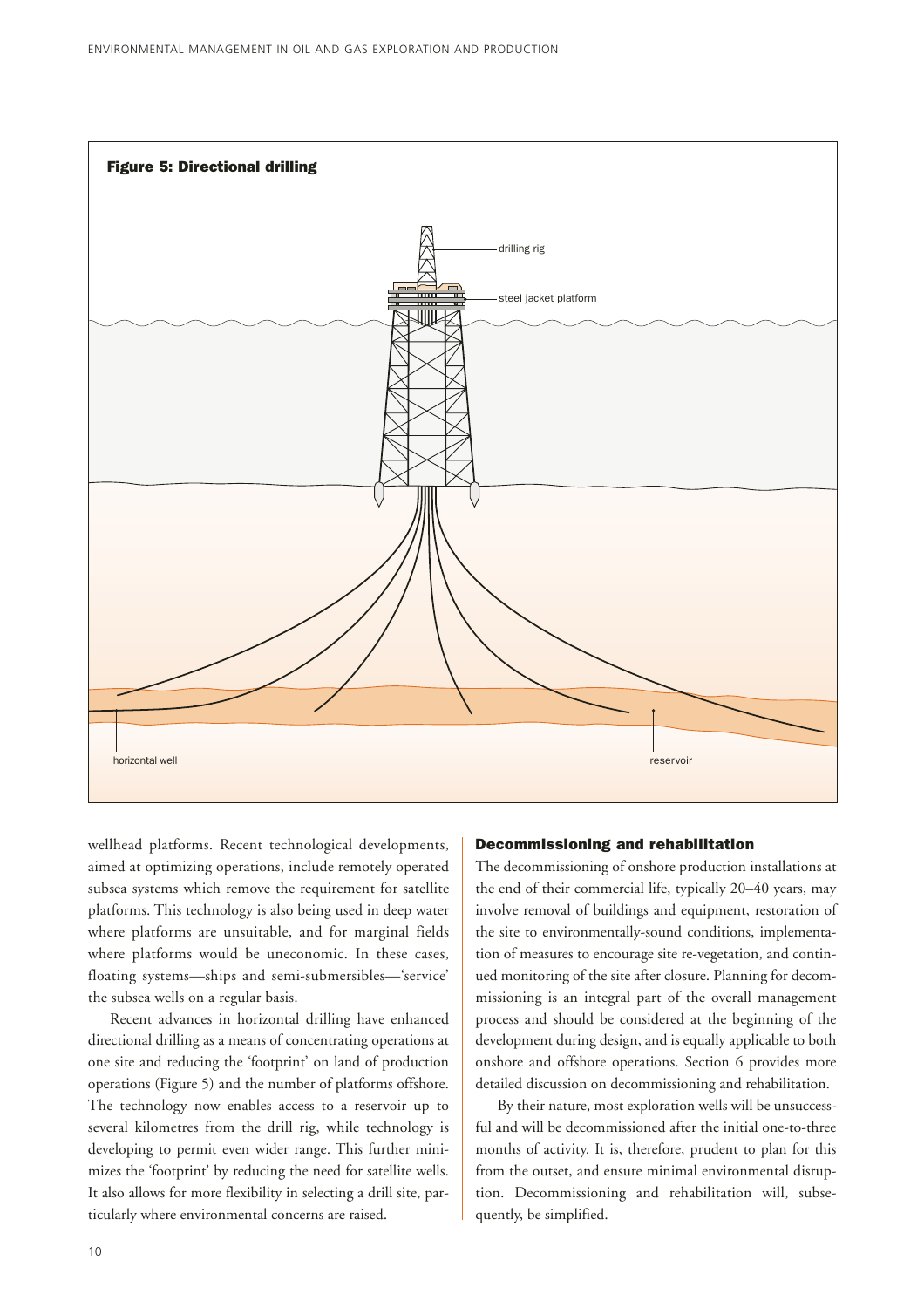### **3** Potential environmental impacts

Oil and gas exploration and production operations have the potential for a variety of impacts on the environment. These 'impacts' depend upon the stage of the process, the size and complexity of the project, the nature and sensitivity of the surrounding environment and the effectiveness of planning, pollution prevention, mitigation and control techniques.

The impacts described in this section are potential impacts and, with proper care and attention, may be avoided, minimized or mitigated. The industry has been proactive in the development of management systems, operational practices and engineering technology targeted at minimizing environmental impact, and this has significantly reduced the number of environmental incidents. Various initiatives are described in the UNEP/IPIECA publication *Technology Cooperation and Capacity Building.*<sup>19</sup> Examples include innovative technology applied by Mobil and Shell in Malaysia; commitment to the local community by Imperial Oil in Northern Canada and Canadian Occidental in Yemen; and various environmental protection programmes implemented by Chevron in Papua New Guinea, BP in Colombia, Amoco in Western Siberia and Caltex in Indonesia. Arco has applied an 'offshore' approach to operations in remote rainforest locations (see Hettler *et al.* 53); and various novel technologies have been applied to the disposal of drilling wastes<sup>49</sup>, produced water treatment<sup>45</sup> and atmospheric emissions<sup>1, 46</sup>.

Several types of potential impacts are discussed here. They include human, socio-economic and cultural impacts; and atmospheric, aquatic, terrestrial and biosphere impacts. Table 2 on page 17 provides a summary of potential impacts in relation to the environmental component affected and the source and operational activity under consideration.

The early phases of exploration described in Table 1 on page 5 (desk studies, aerial survey, seismic survey and exploratory drilling) are short-term and transient in nature. The longest phase, drilling, typically lasts a matter of one to three months, although the period may be longer in certain situations. It is only when a significant discovery is made that the nature of the process changes into a longer term project to appraise, develop and produce the hydrocarbon reserves. Proper planning, design and control of operations in each phase will avoid, minimize or mitigate the impacts, and techniques to achieve this are set out in detail in Section 6. It is also important to understand that through the management procedures set out in Section 5, the environmental implications of all stages of the exploration and development process can be assessed systematically before a project starts, and appropriate measures taken.

In assessing potential impacts, it is important to consider the geographic scale, (global, regional, local) over which they might occur. Similarly, it is important to consider perception and magnitude of potential impacts, which will frequently depend on subjective interpretation of acceptability or significance. Consultation, negotiation and understanding are vital in addressing the problem, and will assist in moving from positions of confrontation, dependence or isolation among stakeholders to positions of mutually agreed and understood interdependence between partners.

#### Human, socio-economic and cultural impacts

Exploration and production operations are likely to induce economic, social and cultural changes. The extent of these changes is especially important to local groups, particularly indigenous people who may have their traditional lifestyle affected. The key impacts may include changes in:

- land-use patterns, such as agriculture, fishing, logging, hunting, as a direct consequence (for example land-take and exclusion) or as a secondary consequence by providing new access routes, leading to unplanned settlement and exploitation of natural resources;
- local population levels, as a result of immigration (labour force) and in-migration of a remote population due to increased access and opportunities;
- socio-economic systems due to new employment opportunities, income differentials, inflation, differences in per capita income, when different members of local groups benefit unevenly from induced changes;
- socio-cultural systems such as social structure, organization and cultural heritage, practices and beliefs, and secondary impacts such as effects on natural resources, rights of access, and change in value systems influenced by foreigners;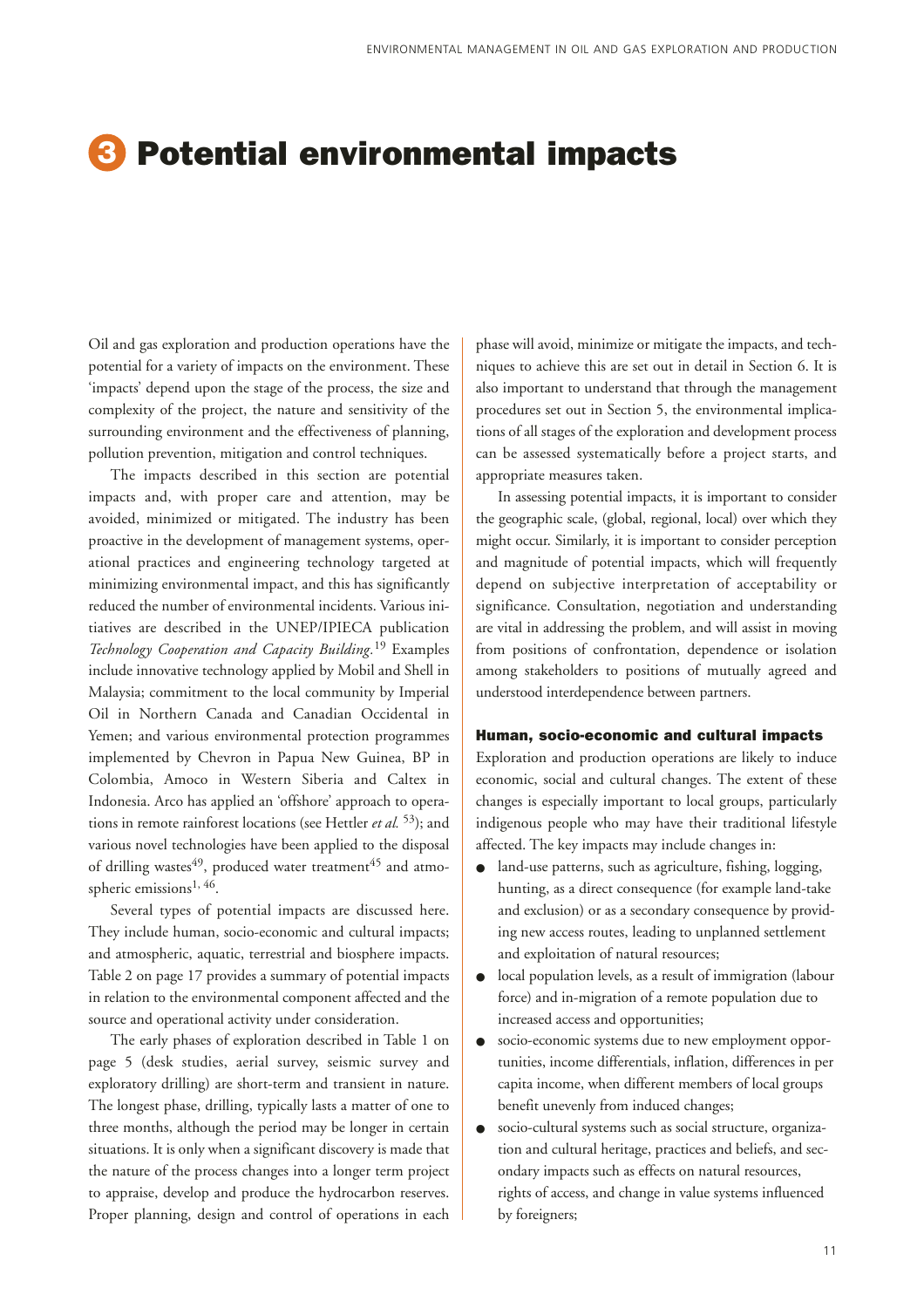- availability of, and access to, goods and services such as housing, education, healthcare, water, fuel, electricity, sewage and waste disposal, and consumer goods brought into the region;
- planning strategies, where conflicts arise between development and protection, natural resource use, recreational use, tourism, and historical or cultural resources;
- aesthetics, because of unsightly or noisy facilities; and
- transportation systems, due to increased road, air and sea infrastructure and associated effects (e.g. noise, accident risk, increased maintenance requirements or change in existing services).

Some positive changes will probably also result, particularly where proper consultation and partnership have developed. For example, improved infrastructure, water supply, sewerage and waste treatment, health care and education are likely to follow. However, the uneven distribution of benefits and impacts and the inability, especially of local leaders, always to predict the consequences, may lead to unpredictable outcomes. With careful planning, consultation, management, accommodation and negotiation some, if not all, of the aspects can be influenced.

#### Atmospheric impacts

Atmospheric issues are attracting increasing interest from both industry and government authorities worldwide. This has prompted the oil and gas exploration and production industry to focus on procedures and technologies to minimize emissions.

In order to examine the potential impacts arising from exploration and production operations it is important to understand the sources and nature of the emissions and their relative contribution to atmospheric impacts, both local and those related to global issues such as stratospheric ozone depletion and climate change.

The primary sources of atmospheric emissions from oil and gas operations arise from:

- flaring, venting and purging gases;
- combustion processes such as diesel engines and gas turbines;
- fugitive gases from loading operations and tankage and losses from process equipment;
- airborne particulates from soil disturbance during construction and from vehicle traffic; and
- particulates from other burning sources, such as well testing.

The principal emission gases include carbon dioxide, carbon monoxide, methane, volatile organic carbons and nitrogen oxides. Emissions of sulphur dioxides and hydrogen sulphide can occur and depend upon the sulphur content of the hydrocarbon and diesel fuel, particularly when used as a power source. In some cases sulphur content can lead to odour near the facility.

Ozone depleting substances are used in some fire protection systems, principally halon, and as refrigerants. Following substantial efforts by industry, unplanned emissions have been significantly reduced and alternative agents for existing and new developments have been engineered.

The volumes of atmospheric emissions and their potential impact depend upon the nature of the process under consideration. The potential for emissions from exploration activities to cause atmospheric impacts is generally considered to be low. However, during production, with more intensive activity, increased levels of emissions occur in the immediate vicinity of the operations. Emissions from production operations should be viewed in the context of total emissions from all sources, and for the most part these fall below 1 per cent of regional and global levels.

Flaring of produced gas is the most significant source of air emissions, particularly where there is no infrastructure or market available for the gas. However, where viable, gas is processed and distributed as an important commodity. Thus, through integrated development and providing markets for all products, the need for flaring will be greatly reduced.

Flaring may also occur on occasions as a safety measure, during start-up, maintenance or upset in the normal processing operation. The World Resources Institute Report *World Resources 1994–95* indicates that total gas flaring in 1991 produced a contribution of 256 x  $10^6$  tonnes of CO<sub>2</sub> emissions which represent some 1 per cent of global  $CO<sub>2</sub>$  emissions (22 672 x 10<sup>6</sup> tonnes) for that year. The E&P Forum<sup>46</sup> similarly reports that emissions from the North Sea exploration and production industry is less than 1 per cent of the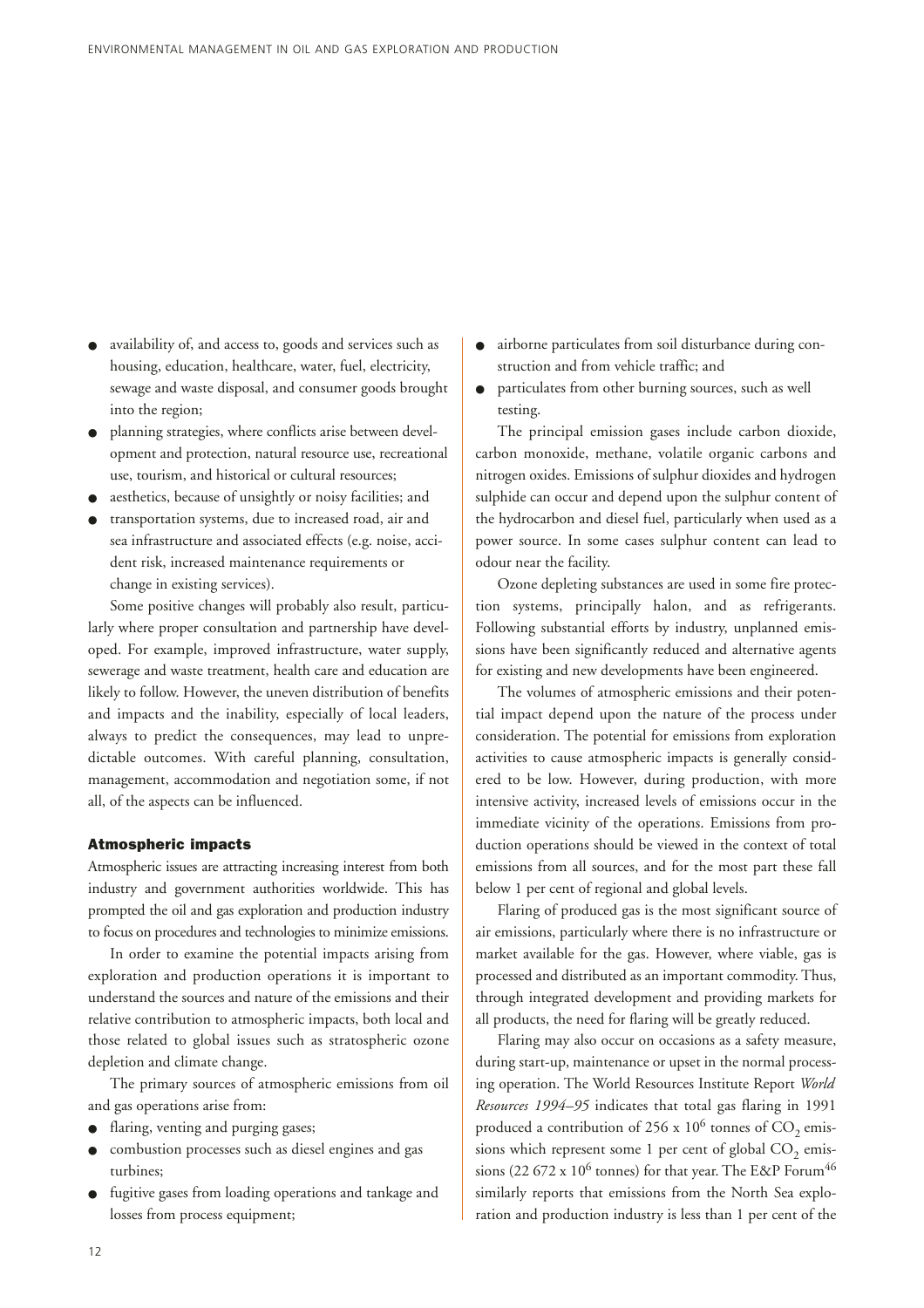total emissions generated by the European Union countries, and that significant reductions have occurred as a result of improved infrastructure. The report provides practical examples of techniques for improving performance with emerging technologies and good practice.

Flaring, venting and combustion are the primary sources of carbon dioxide emissions from production operations, but other gases should also be considered. For example, methane emissions primarily arise from process vents and to a lesser extent from leaks, flaring and combustion. The World Resources Institute indicates total methane emissions from oil and gas production in 1991 was  $26 \times 10^6$  tonnes compared to a global total of  $250 \times 10^6$ , representing approximately 10 per cent of global emissions. Total methane emissions from the North Sea E&P industry are 136 000 tonnes, i.e. 0.5 per cent of worldwide industry emissions or 0.05 per cent of global methane emissions<sup>46</sup>. This low level derives from the significant improvement in operational practice in recent years: principally, reduction in flaring and venting as a result of improved infrastructure and utilization of gas in the North Sea. Other emission gases such as  $\rm NO_{x}^{\vphantom{\dagger}}}$  CO and  $\rm SO_{x}^{\vphantom{\dagger}}$ from North Sea production operations are similarly all less than 1 per cent of the emissions generated within the European Union (EU). Volatile Organic Carbon (VOC) levels are the only exception, but they still account for less than 2 per cent of the EU total emissions.

The industry has demonstrated a commitment to improve performance as indicated, for example, by a significant reduction of emissions in the North Sea. There are a number of emerging technologies and improved practices which have potential to help to improve performance further, both for existing fields and new developments. The environmental benefits and relative costs depend heavily on the specific situation for each installation e.g. on some fields there is no economic outlet for gas. In general, new installations offer more scope for implementing new technologies. Practical examples of techniques for improving performance have been pursued by the industry  $46$ , in particular relating to reducing flaring and venting, improving energy efficiency, development of low NO<sub>x</sub> turbines, controlling fugitive emissions, and examining replacements for fire fighting systems.

#### Aquatic impacts

The principal aqueous waste streams resulting from exploration and production operations are:

- produced water;
- drilling fluids, cuttings and well treatment chemicals;
- process, wash and drainage water;
- sewerage, sanitary and domestic wastes;
- spills and leakage; and
- cooling water.

Again, the volumes of waste produced depend on the stage of the exploration and production process. During seismic operations, waste volumes are minimal and relate mainly to camp or vessel activities. In exploratory drilling the main aqueous effluents are drilling fluids and cuttings, whilst in production operations—after the development wells are completed—the primary effluent is produced water.

The make-up and toxicity of chemicals used in exploration and production have been widely presented in the literature (see for example 2, 3), whilst the E&P Forum *Waste Management Guidelines*<sup>4</sup> summarize waste streams, sources and possible environmentally significant constituents, as well as disposal methods. Water-based drilling fluids have been demonstrated to have only limited effect on the environment. The major components are clay and bentonite which are chemically inert and non-toxic. Some other components are biodegradable, whilst others are slightly toxic after dilution<sup>5</sup>. The effects of heavy metals associated with drilling fluids (Ba, Cd, Zn, Pb) have been shown to be minimal, because the metals are bound in minerals and hence have limited bioavailability. Oil-based drilling fluids and oily cuttings, on the other hand, have an increased effect due to toxicity and redox potential. The oil content of the discharge is probably the main factor governing these effects.

Ocean discharges of water-based mud and cuttings have been shown to affect benthic organisms through smothering to a distance of 25 metres from the discharge and to affect species diversity to 100 metres from the discharge. Oil-based muds and cuttings effect benthic organisms through elevated hydrocarbon levels to up 800 metres from the discharge. The physical effects of water-based muds and cuttings are often temporary in nature. For oil-based mud and cuttings the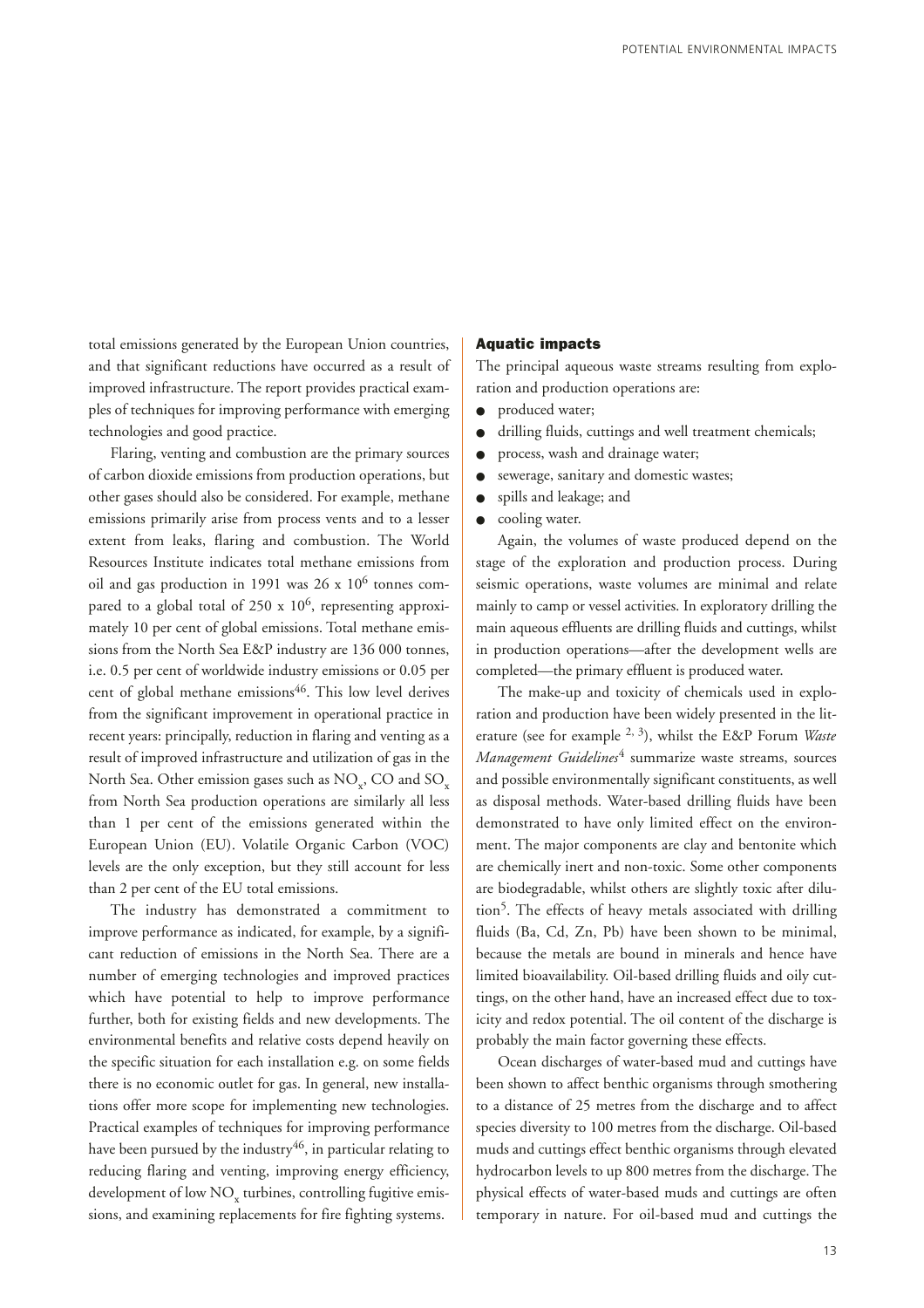threshold criteria for gross effects on community structure has been suggested at a sediment base oil concentration of 1000 parts per million (ppm), although individual species showed effects between 150 ppm and 1000 ppm<sup>6</sup>. However, work is under way to develop synthetic muds to eventually replace oil-based muds.

The high pH and salt content of certain drilling fluids and cuttings poses a potential impact to fresh-water sources.

Produced water is the largest volume aqueous waste arising from production operations, and some typical constituents may include in varying amounts inorganic salts, heavy metals, solids, production chemicals, hydrocarbons, benzene, PAHs, and on occasions naturally occurring radioactive material (NORM). In the North Sea environment the impact of produced water has been demonstrated to range from minor to non-existent<sup>7</sup>, particularly given rapid dilution factors of 200 within 1 minute, 500 within 5 minutes and 1000 in an hour at a distance corresponding to 1km from the source. The environmental impact of produced waters disposed to other receiving waters other than open ocean is highly dependent on the quantity, the components, the receiving environment and its dispersion characteristics. The extent of the impact can only be judged through an environmental impact assessment. However, discharge to small streams and enclosed water bodies is likely to require special care.

Produced water volumes vary considerably both with the type of production (oil or gas), and throughout the lifetime of a field. Typical values for North Sea fields range from 2400–40 000 m<sup>3</sup>/day for oil installations and 2–30 m<sup>3</sup>/day for gas production.7 Frequently the water cut is low early in the production life of a field, but as time passes more water is produced from the reservoir and may increase to 80 per cent or more towards the end of field life.

Other aqueous waste streams such as leakage and discharge of drainage waters may result in pollution of ground and surface waters. Impacts may result particularly where ground and surface waters are utilized for household purposes or where fisheries or ecologically important areas are affected.

Indirect or secondary effects on local drainage patterns and

surface hydrology may result from poor construction practice in the development of roads, drilling and process sites.

#### Terrestrial impacts

Potential impacts to soil arise from three basic sources:

- physical disturbance as a result of construction;
- contamination resulting from spillage and leakage or solid waste disposal; and
- indirect impact arising from opening access and social change.

Potential impacts that may result from poor design and construction include soil erosion due to soil structure, slope or rainfall. Left undisturbed and vegetated, soils will maintain their integrity, but, once vegetation is removed and soil is exposed, soil erosion may result. Alterations to soil conditions may result in widespread secondary impacts such as changes in surface hydrology and drainage patterns, increased siltation and habitat damage, reducing the capacity of the environment to support vegetation and wildlife.

In addition to causing soil erosion and altered hydrology, the removal of vegetation may also lead to secondary ecological problems, particularly in situations where many of the nutrients in an area is held in vegetation (such as tropical rainforests); or where the few trees present are vital for wildlife browsing (e.g. tree savannah); or in areas where natural recovery is very slow (e.g. Arctic and desert ecosystems). Clearing by operators may stimulate further removal of vegetation by the local population surrounding a development.

Due to its simplicity, burial or land-filling of wastes in pits at drilling and production sites has been a popular means of waste disposal in the past. Historically, pits have been used for burial of inert, non-recyclable materials and drilling solids; evaporation and storage of produced water, workover/completion fluids; emergency containment of produced fluids; and the disposal of stabilized wastes. However, the risks associated with pollutant migration pathways can damage soils and usable water resources (both surface and groundwater), if seepage and leaching are not contained.

Land farming and land spreading have also been exten-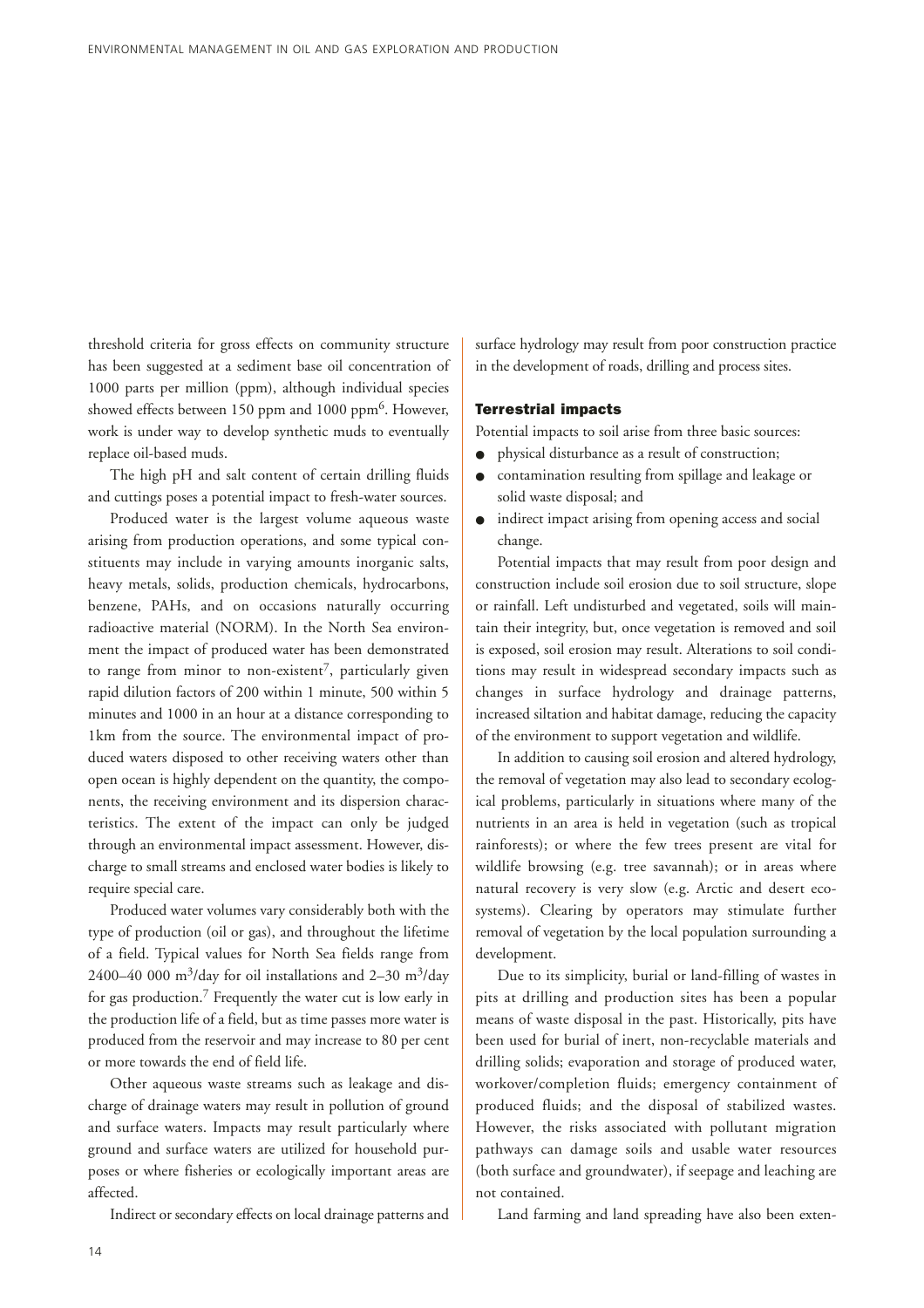sively practised in the past for the treatment of oily petroleum wastes, and water-based muds and cuttings. However, there are potential impacts where toxic concentrations of constituents may contaminate the soil or water resources, if an exposure pathway is present. In the case of muds and cuttings, the most important consideration is the potential for the waste to have a high salt content. Arid regions are more prone to adverse effects than wetter climes, as are alkaline soils or those with high clay content compared with acid, highly organic or sandy soils. During the drilling of a typical well in the region of 3000m in depth, some 300–600 tonnes of mud may be used, and 1000–1500 tonnes of cuttings produced. Land farming and land spreading, however, remain viable treatment options provided a proper assessment is made, and correct procedures are followed. Considerations include the site topography and hydrology, the physical and chemical composition of the waste and resultant waste/soil mixture. With proper assessment, engineering, design, operation and monitoring, land farming provides a cost effective and viable technique for waste disposal.

Soil contamination may arise from spills and leakage of chemicals and oil, causing possible impact to both flora and fauna. Simple preventative techniques such as segregated and contained drainage systems for process areas incorporating sumps and oil traps, leak minimization and drip pans, should be incorporated into facility design and maintenance procedures. Such techniques will effectively remove any potential impact arising from small spills and leakage on site. Larger incidents or spills offsite should be subject to assessment as potential emergency events and, as such, are discussed under 'Potential emergencies' (below) and also under 'Oil spill contingency planning' on page 50.

#### Ecosystem impacts

Much of the preceding discussion has illustrated where potential impacts may occur to various components of the biosphere from a variety of operational sources (e.g. atmospheric, aquatic and terrestrial) if not properly controlled using appropriate best operational practice (see Section 6).

Plant and animal communities may also be directly affected by changes in their environment through variations in water, air and soil/sediment quality and through disturbance by noise, extraneous light and changes in vegetation cover. Such changes may directly affect the ecology: for example, habitat, food and nutrient supplies, breeding areas, migration routes, vulnerability to predators or changes in herbivore grazing patterns, which may then have a secondary effect on predators. Soil disturbance and removal of vegetation and secondary effects such as erosion and siltation may have an impact on ecological integrity, and may lead to indirect effects by upsetting nutrient balances and microbial activity in the soil. If not properly controlled, a potential long-term effect is loss of habitat which affects both fauna and flora, and may induce changes in species composition and primary production cycles.

If controls are not managed effectively, ecological impacts may also arise from other direct anthropogenic influence such as fires, increased hunting and fishing and possibly poaching. In addition to changing animal habitat, it is important to consider how changes in the biological environment also affect local people and indigenous populations.

#### Potential emergencies

Plans for all seismic, drilling and production operations should incorporate measures to deal with potential emergencies that threaten people, the environment or property. However, even with proper planning, design and the implementation of correct procedures and personnel training, incidents can occur such as:

- spillage of fuel, oil, gas, chemicals and hazardous materials;
- oil or gas well blowout;
- explosions:
- fires (facility and surrounds);
- unplanned plant upset and shutdown events;
- natural disasters and their implications on operations, for example flood, earthquake, lightning; and
- war and sabotage.

The E&P Forum has compiled statistics on well blowout frequencies, based on available information from the USA, Gulf of Mexico and the North Sea.<sup>54</sup> The data, in simplistic terms, illustrate a higher probability of blowouts during exploration, of around one shallow gas blowout per 200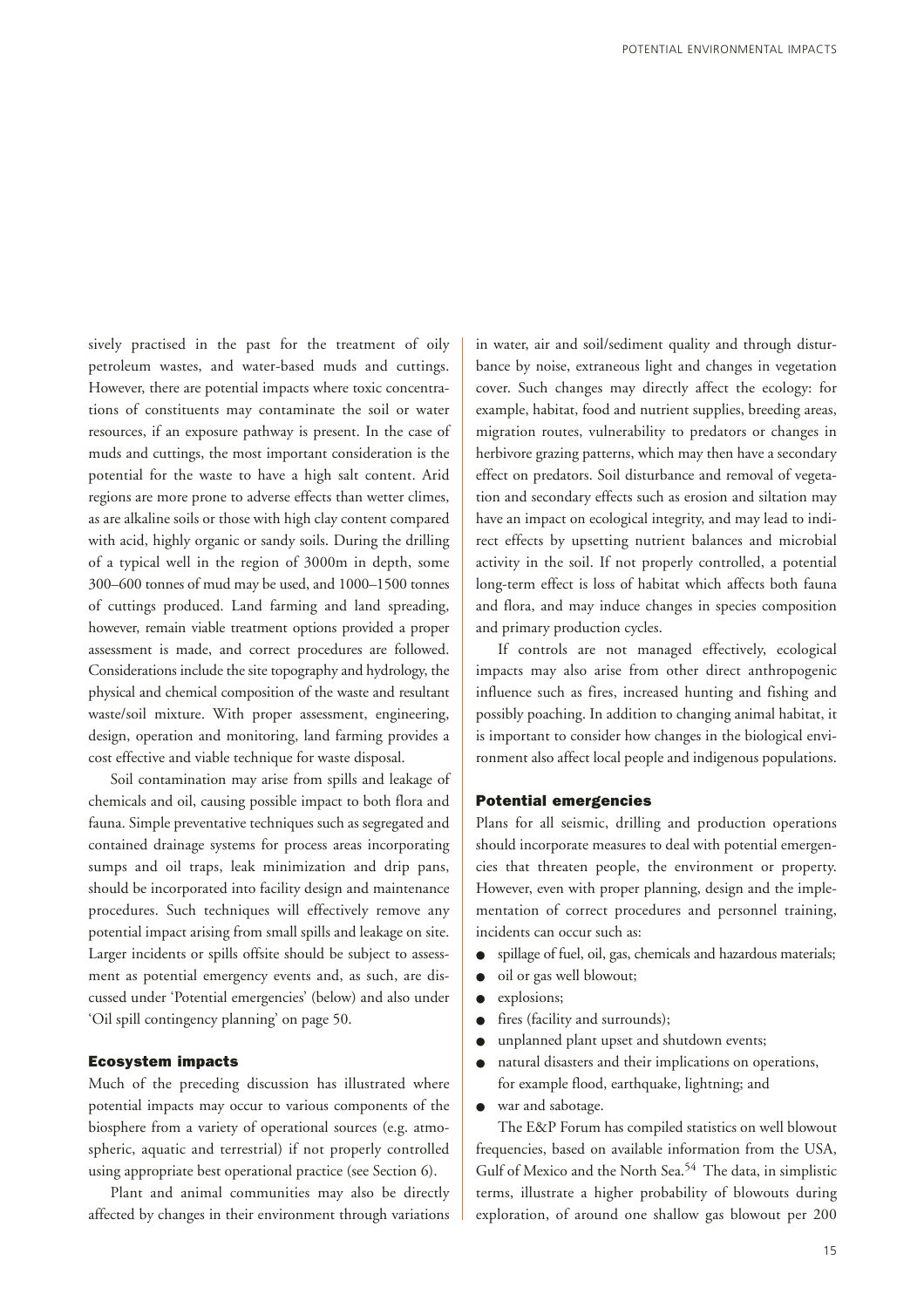wells, compared with development drilling of approximately one per 500 wells. In production operations the blowout frequency drops, so that for well completions one blowout per thousand completions is quoted, whilst one blowout per 20 000 well years is predicted for producing oil wells, and one blowout per 10 000 well years for gas wells. The statistics for workover operations show a frequency of one blowout in every 2500 oil well workover operations, and one per 1000 for gas well operations. Workover is a maintenance procedure which requires entry into a producing well after the hydrocarbon flow is stopped. A typical well is worked over every five years.

Planning for emergency events (see 'Oil spill contingency planning' on page 50) should properly examine risk, size, nature and potential consequences of a variety of scenarios, including combination incidents. A variety of documents is available to describe risk and hazard assessment, contingency planning and effects of emergency events.8, 9, 10, 11, 12, 13, 14, 15, 16. 17, 33, 34, 35, 36

#### Environmental impacts in the context of protection policies and requirements

This Section has provided a broad overview of potential impacts related to exploration and production activities. The potential for oil and gas operations to cause impact must be assessed on a case-by-case basis, since different operations, in different environments, in different circumstances may produce large variations in the magnitude of a potential impact. With the proper application of management techniques and best environmental practice, many, if not all, potential impacts will be eliminated or mitigated. The assessment of potential impacts and management measures is commonly carried out through an environmental assessment, either conducted independently or within the framework of an HSE management system, and as may be required by formal EIA procedures where they apply. In some countries, EIA is a requirement before approval can be given, and frequently the results of the EIA determine the conditions of approvals and permits (see Sections 4 and 5).

The potential impact of exploration and production activities must also be considered in the context of national and global protection policies and legislation. Frequently, such policy objectives will provide clear guidance on the relative importance of a given issue or potential impact. For example, an assessment may identify an apparently small level of impact, which, when seen in the context of national objectives, may acquire an increased significance and importance and require especially careful management.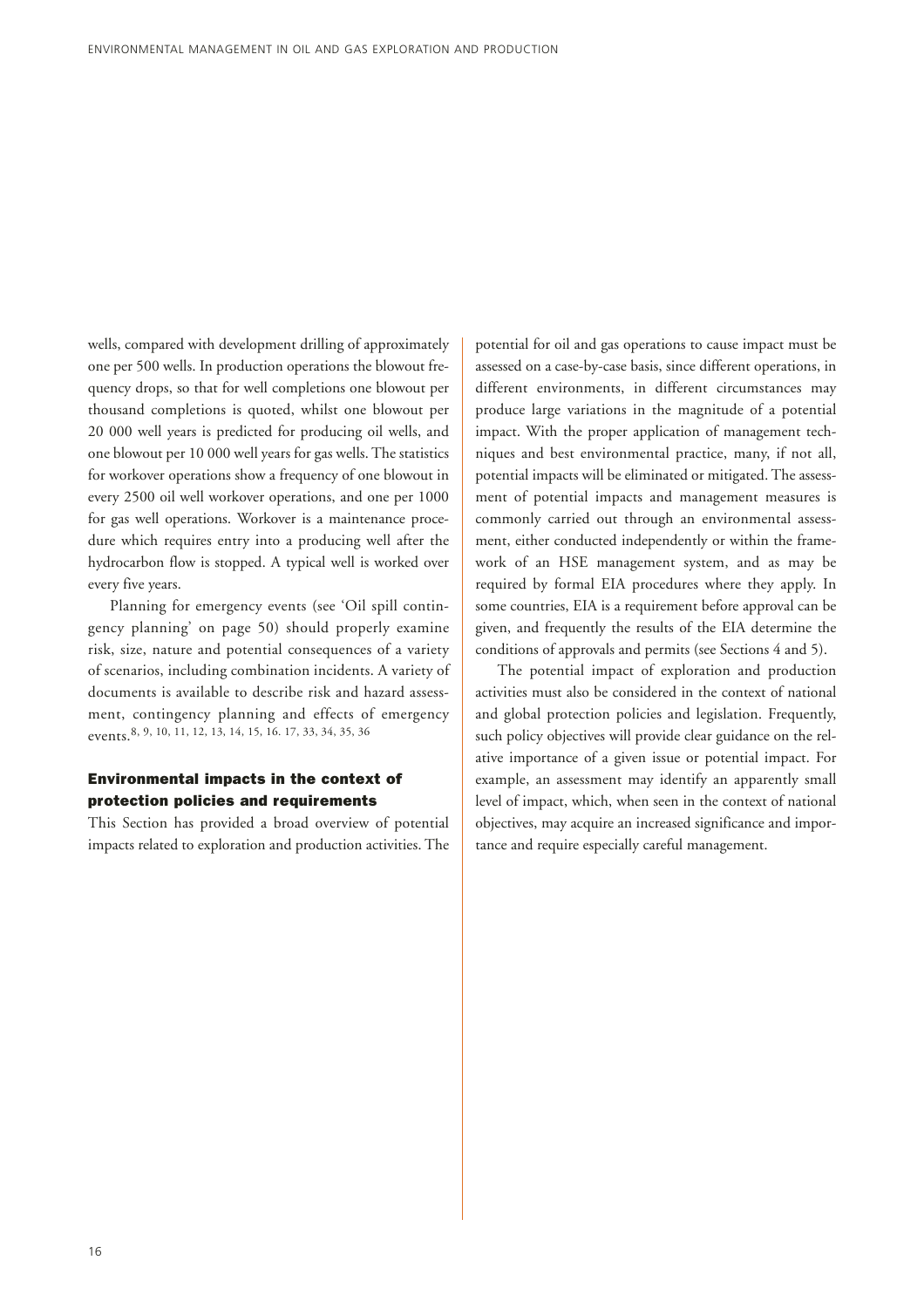| <b>Activity</b>                                    | <b>Source</b>                      | <b>Potential</b><br>impact  | <b>Component</b><br>affected | <b>Comments</b>                                                                                                                                                                                                                                                                                                                                                                                                                                                                           |
|----------------------------------------------------|------------------------------------|-----------------------------|------------------------------|-------------------------------------------------------------------------------------------------------------------------------------------------------------------------------------------------------------------------------------------------------------------------------------------------------------------------------------------------------------------------------------------------------------------------------------------------------------------------------------------|
| Aerial survey                                      | Aircraft                           | Noise                       | H/At/B                       | Low-level flights, disturbance to humans and<br>wildlife (consider seasonality). Short-term,<br>transient.                                                                                                                                                                                                                                                                                                                                                                                |
| Seismic<br>operations<br>(onshore)                 | Seismic<br>equipment<br>Base camps | Noise<br>Noise/light        | H/At/B<br>H/At/B             | Shot-hole drilling; acoustic sources (vibrations,<br>explosions); disturbance to humans and wildlife<br>(consider seasonality). Short-term, and wildlife<br>Low level noise and light from camp activities;                                                                                                                                                                                                                                                                               |
|                                                    |                                    |                             |                              | disturbance to local environment. Short-term,<br>transient.                                                                                                                                                                                                                                                                                                                                                                                                                               |
|                                                    |                                    | Access/<br>footprint        | H/At/B/Aq/T                  | Vegetation cleared; possible erosion and changes<br>in surface hydrology; immigration of labour;<br>waste disposal; effluent discharges (sewage);<br>emissions from power generation; spillages; fire<br>risk; land use conflict; secondary impacts-<br>influx/settlement through new access routes.<br>Mainly short-term, transient. Potential long-term<br>impact from access.                                                                                                          |
|                                                    | Line cutting                       | Access/<br>footprint        | H/B/Aq/T                     | Removal of vegetation, possible erosion, changes<br>in drainage patterns and surface hydrology,<br>secondary impacts-influx/settlement through<br>new access routes. Mainly short-term and<br>transient. long-term potential impact from access.                                                                                                                                                                                                                                          |
| Seismic<br>operations<br>(offshore)                | Seismic<br>equipment               | Noise                       | B                            | Acoustic sources, disturbance to marine<br>organisms (may need to avoid sensitive areas and<br>consider seasonality). Short-term and transient.                                                                                                                                                                                                                                                                                                                                           |
|                                                    | Vessel<br>operations               | Emissions and<br>discharges | At/Aq/T                      | Atmospheric emissions from vessel engines;<br>discharges to ocean: bilges, sewage; spillages;<br>waste and garbage disposal to shore. Low-level,<br>short-term, transient.                                                                                                                                                                                                                                                                                                                |
|                                                    |                                    | Interference                | H                            | Interaction with other resource users<br>(e.g. fishing). Short-term, transient.                                                                                                                                                                                                                                                                                                                                                                                                           |
| Exploration and<br>appraisal drilling<br>(onshore) | Roads                              | Access                      | H/At/B/Aq/T                  | Vegetation cleared, possible erosion and changes<br>in surface hydrology; emissions, vibration and<br>noise from earth moving equipment; disturbance<br>of local population and wildlife. Secondary<br>impacts related to influx and settlement through<br>new access routes. Mainly short-term, transient<br>impacts. Potential long-term impacts from access<br>construction                                                                                                            |
|                                                    | Site<br>preparation                | Footprint                   | H/At/B/Aq/T                  | Requirement for proper site selection to<br>minimize possible impact. Removal of<br>vegetation and topsoil; possible erosion and<br>changes in surface hydrology; drainage and soil<br>contamination; land use conflict; loss of habitat;<br>construction noise, vibration and emissions<br>from vehicles; disturbance to local population<br>and wildlife, aesthetic visual intrusion. Short-<br>term provided adequate decommissioning and<br>rehabilitation is conducted.<br>continued |

**Table 2: Summary of potential environmental impacts** *(this table should be cross-referenced with Table 5, 'Environmental Protection Measures')*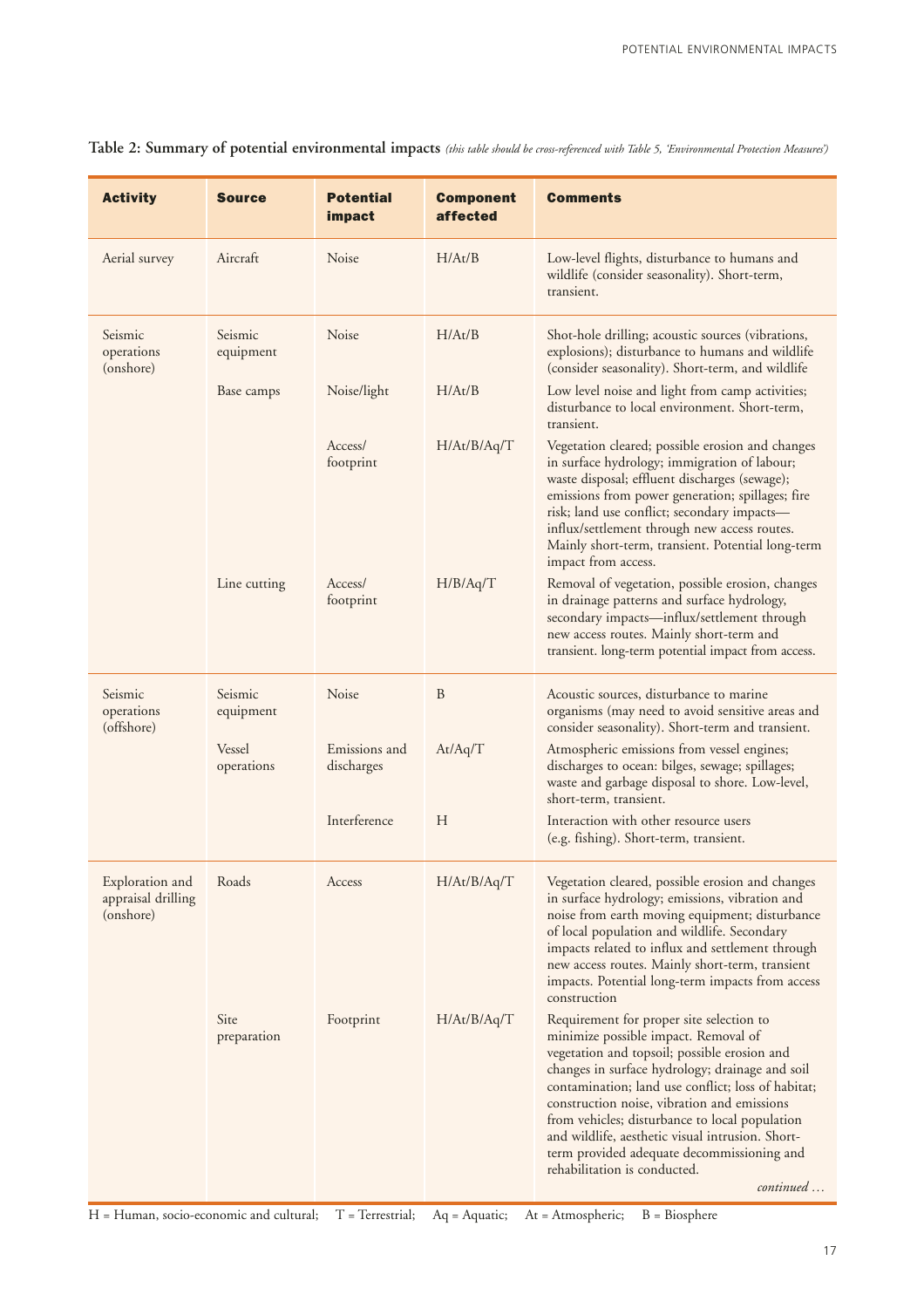| <b>Activity</b>                                     | <b>Source</b>                    | <b>Potential</b><br>impact        | <b>Component</b><br>affected | <b>Comments</b>                                                                                                                                                                                                                                                                                                                                                                                                                                                                                                                                                                                                                                                                         |
|-----------------------------------------------------|----------------------------------|-----------------------------------|------------------------------|-----------------------------------------------------------------------------------------------------------------------------------------------------------------------------------------------------------------------------------------------------------------------------------------------------------------------------------------------------------------------------------------------------------------------------------------------------------------------------------------------------------------------------------------------------------------------------------------------------------------------------------------------------------------------------------------|
|                                                     | Camp and<br>operations           | Discharges<br>Emissions<br>Waste  | H/At/B/Aq/T                  | Water supply requirements; noise, vibration and<br>emissions from plant equipment and transport;<br>extraneous light; liquid discharges-muds and<br>cuttings; wash water; drainage; soil<br>contamination-mud pits, spillages, leakages;<br>solid waste disposal; sanitary waste disposal,<br>sewage, camp grey water; emissions and<br>discharges from well test operations; additional<br>noise and light from burning/flare. Disturbance<br>to wildlife. Short-term, transient.                                                                                                                                                                                                      |
|                                                     |                                  | Socio-economic<br>Cultural        | H                            | Land-use conflicts, disturbance and interference<br>to local population, special considerations<br>required for native and indigenous population;<br>interactions between workforce and local<br>population; immigration; potential effects on<br>local infrastructure-employment, education,<br>roads, services; hunting, fishing, poaching.<br>Short-term, transient.                                                                                                                                                                                                                                                                                                                 |
|                                                     | Decommissioning<br>and aftercare | Footprint                         | H/B/Aq/T                     | Proper controls during construction and<br>operations and careful decommissioning and<br>aftercare should effectively remove risk of long-<br>term impacts. Improper controls can result in<br>soil and water contamination; erosion and<br>changes in surface hydrology; wildlife<br>disturbance; loss of habitat; impacts to bio-<br>diversity; human and cultural disturbance;<br>secondary impacts to socio-economic<br>infrastructure, immigration, changes in land<br>and resource use.                                                                                                                                                                                           |
| Exploratory and<br>appraisal drilling<br>(offshore) | Site selection                   | Interactions                      | H/B/Aq                       | Consider sensitivities in relation to<br>biota, resource use, cultural importance,<br>seasonality. Secondary impacts related to<br>support and supply requirements and potential<br>impact on local ports and infrastructure.                                                                                                                                                                                                                                                                                                                                                                                                                                                           |
|                                                     | Operations                       | Discharges<br>Emissions<br>Wastes | H/At/B/Aq/T                  | Discharges to ocean-muds, cuttings, wash water,<br>drainage, sewage, sanitary and kitchen wastes,<br>spillages and leakages. Emissions from plant<br>equipment; noise and light; solid waste disposal<br>onshore and impact on local infrastructure.<br>Disturbance to benthic and pelagic organisms,<br>marine birds. Changes in sediment, water and<br>air quality. Loss of access and disturbance to<br>other marine resource users. Emissions and<br>discharges from well test operations, produced<br>water discharges, burning and flare, additional<br>noise and light impact. Short-term and<br>transient. Effects of vessel and helicopter<br>movements on human and wildlife. |
|                                                     | Decommissioning                  | Footprint                         | B/Aq                         | Proper controls during operations and careful<br>decommissioning should effectively remove risk<br>of long-term impact. Improper controls can<br>continued                                                                                                                                                                                                                                                                                                                                                                                                                                                                                                                              |

*Table 2 (continued): Summary of potential environmental impacts*

H = Human, socio-economic and cultural; T = Terrestrial; Aq = Aquatic; At = Atmospheric; B = Biosphere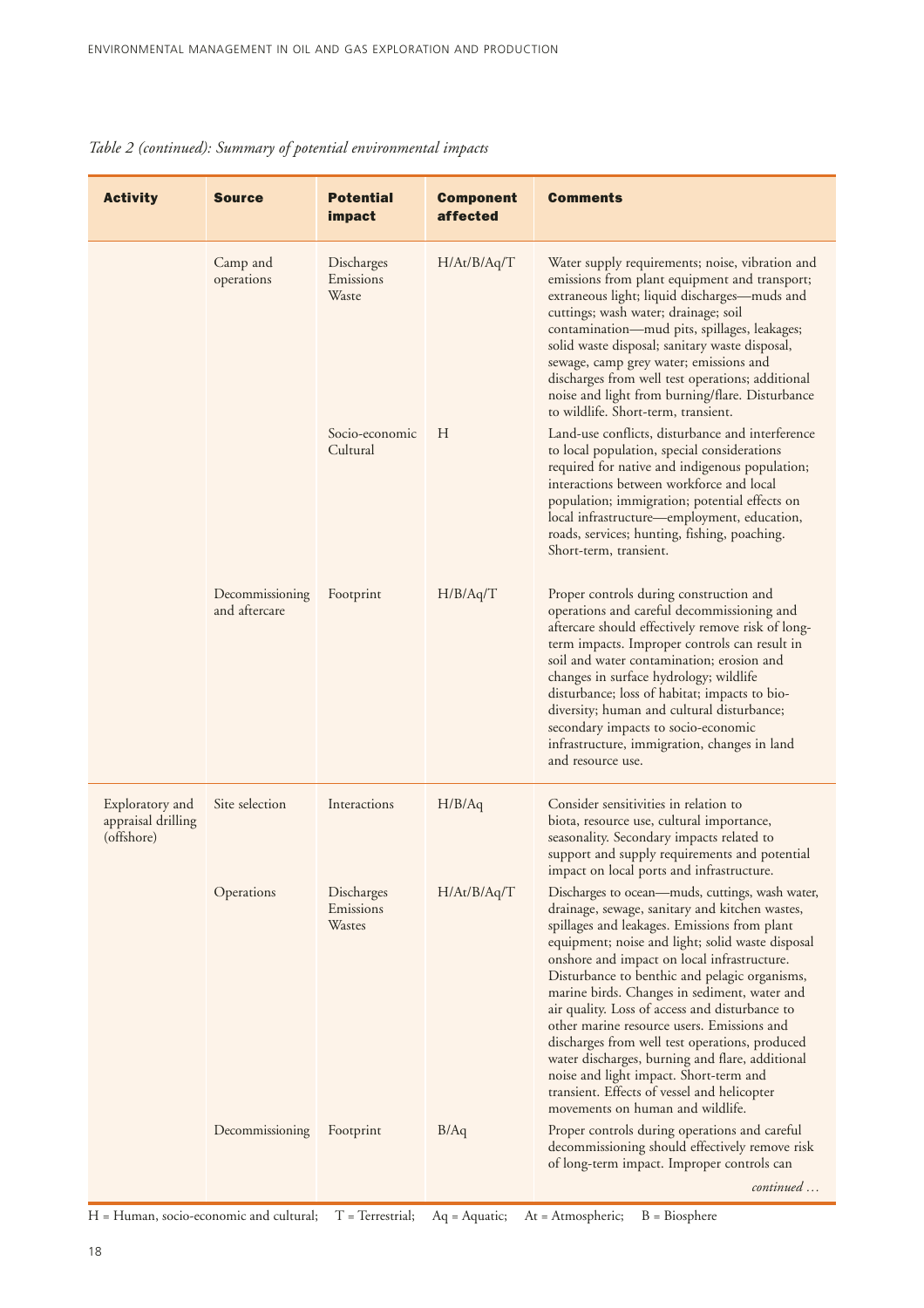| <b>Activity</b>                            | <b>Source</b>       | <b>Potential</b><br>impact        | <b>Component</b><br>affected | <b>Comments</b>                                                                                                                                                                                                                                                                                                                                                                                                                                                                                                                                                                                                                                                                                                                                        |
|--------------------------------------------|---------------------|-----------------------------------|------------------------------|--------------------------------------------------------------------------------------------------------------------------------------------------------------------------------------------------------------------------------------------------------------------------------------------------------------------------------------------------------------------------------------------------------------------------------------------------------------------------------------------------------------------------------------------------------------------------------------------------------------------------------------------------------------------------------------------------------------------------------------------------------|
|                                            |                     |                                   |                              | result in sediment and water contamination,<br>damage to benthic and pelagic habitats, organisms,<br>biodiversity. Onshore in terms of solid waste<br>disposal, infrastructure and resource conflicts.                                                                                                                                                                                                                                                                                                                                                                                                                                                                                                                                                 |
| Development<br>and production<br>(onshore) | Roads               | Access                            | H/Aq/B/T                     | Long-term occupation of sites requires access to<br>facilities. Long-term loss of habitat and land use,<br>possible barriers to wildlife movement; increased<br>exposure to immigration and secondary effects;<br>long-term effects from vegetation clearance,<br>erosion, changes to surface hydrology,<br>introduction of barriers to wildlife movement.<br>Increased disturbance from transportation,<br>traffic volumes, density, impact on local<br>infrastructure, disturbance to local population<br>and wildlife. Long-term effects require proper<br>planning and consultation.                                                                                                                                                               |
|                                            | Site<br>preparation | Footprint                         | H/At/Aq/B/T                  | Long-term occupation of sites requires<br>permanent facilities. Long-term loss of habitat<br>and land use. Permanent facilities require<br>increased size of site, increased footprint, more<br>intensive construction methods. Long-term<br>effects from vegetation clearance, erosion,<br>changes in surface hydrology. Larger scale,<br>construction activities, noise, vibration,<br>emissions related to earth works. Aesthetic and<br>visual intrusion. Proper site selection to avoid<br>socio-economic, cultural impacts and due<br>consideration of local/indigenous populations.<br>Possible requirement for pipelines-<br>construction, access, long-term occupation of<br>land resource, introduction of barriers to<br>wildlife movement. |
|                                            | Operations          | Discharges<br>Wastes<br>Emissions | H/At/Aq/B/T                  | Long-term occupation of sites and permanent<br>production facilities lead to long-term and<br>increased potential for impact. Increased demand<br>on local infrastructure water supply, sewage,<br>solid waste disposal. Increased discharges and<br>emissions from: production processes (waste<br>water, produced water, sewerage and sanitary<br>wastes, drainage); and power and process plant<br>(waste gases, flaring, noise, vibration, light).<br>Potential effects on biota, wildlife disturbance,<br>habitats, biodiversity, water, soil and air quality.<br>Increased risks of soil and water contamination<br>from spillage and leakage.                                                                                                   |
|                                            |                     | Socio-<br>economic<br>Cultural    | H                            | Long-term permanent presence of facilities and<br>workforce; increased demand on local<br>infrastructure, socio-economic and cultural<br>impacts (labour force, employment, education,<br>medical and other services, local economy,<br>effects on indigenous populations. Land-use<br>conflicts. Visual and aesthetic intrusion.<br>continued                                                                                                                                                                                                                                                                                                                                                                                                         |

#### *Table 2 (continued): Summary of potential environmental impacts*

H = Human, socio-economic and cultural; T = Terrestrial; Aq = Aquatic; At = Atmospheric; B = Biosphere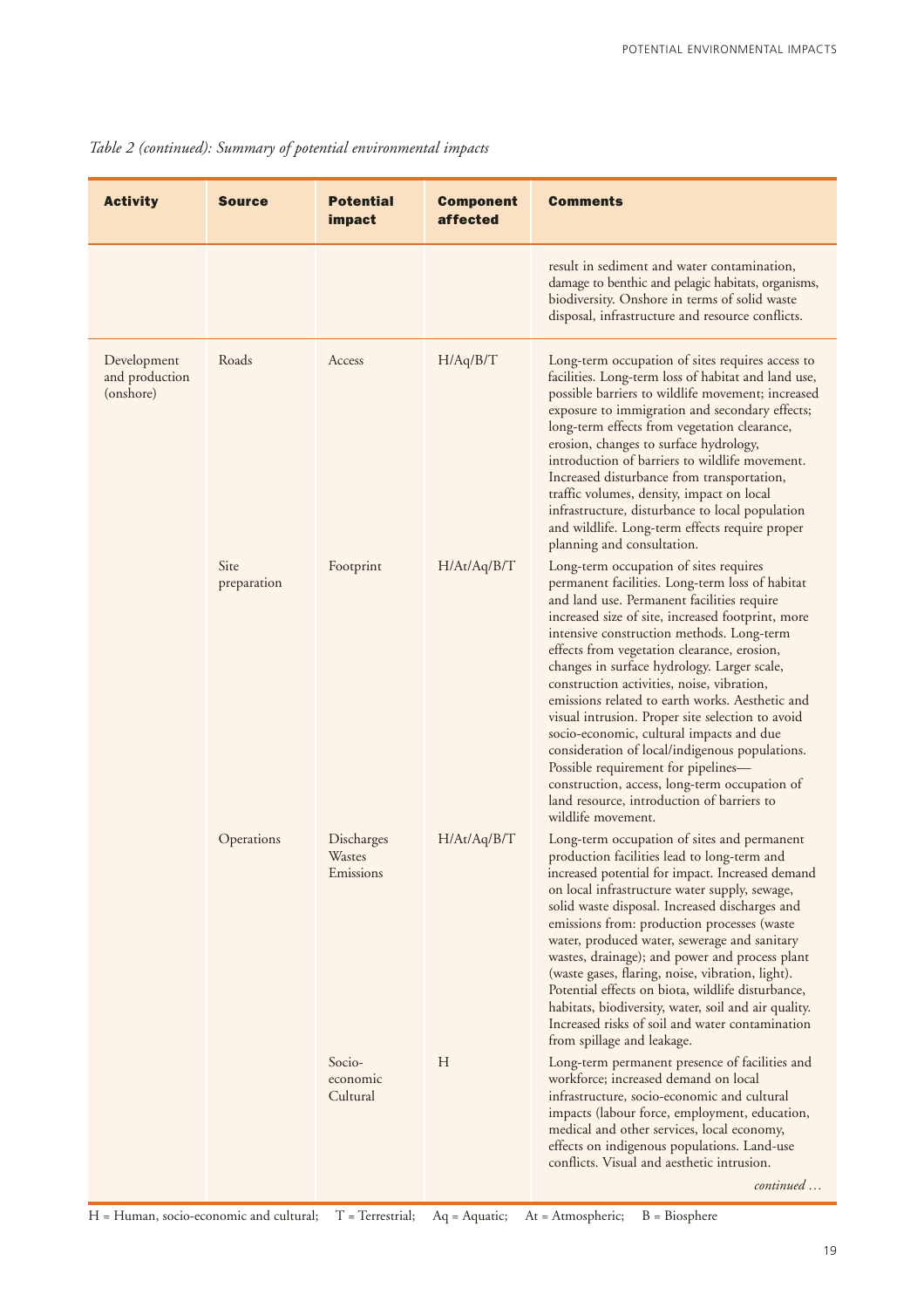*Table 2 (continued): Summary of potential environmental impacts*

| <b>Activity</b>                             | <b>Source</b>  | <b>Potential</b><br>impact       | <b>Component</b><br>affected | <b>Comments</b>                                                                                                                                                                                                                                                                                                                                                                                                                                                                             |
|---------------------------------------------|----------------|----------------------------------|------------------------------|---------------------------------------------------------------------------------------------------------------------------------------------------------------------------------------------------------------------------------------------------------------------------------------------------------------------------------------------------------------------------------------------------------------------------------------------------------------------------------------------|
| Development<br>and production<br>(offshore) | Site selection | Interactions                     | H/B/Aq                       | Long-term site selection based upon biological<br>and socio-economic sensitivities and minimum<br>disturbance. Risk of impact to sensitive species,<br>commercially important species, resource<br>conflict, access. Long-term support and supply<br>base requirement and impacts on local port<br>infrastructure.                                                                                                                                                                          |
|                                             | Operations     | Discharges<br>Emissions<br>Waste | H/At/B/Aq/T                  | Long-term, chronic effects of discharges on<br>benthic and pelagic biota; sediment and water<br>quality. Impact of drill cuttings and mud<br>discharges, produced water, drainage, sewage,<br>sanitary and kitchen wastes, spillage and leakage.<br>Emissions from power and process plant and<br>impact on air quality. Noise and light impact<br>from facilities and flaring. Solid waste disposal<br>and impact on onshore infrastructure. Increased<br>vessel and helicopter movements. |
|                                             |                | Socio-economic<br>Cultural       | H                            | Loss of access and resource use<br>interactions. Local port, harbour and<br>community interactions related to supply and<br>support functions.                                                                                                                                                                                                                                                                                                                                              |

H = Human, socio-economic and cultural; T = Terrestrial; Aq = Aquatic; At = Atmospheric; B = Biosphere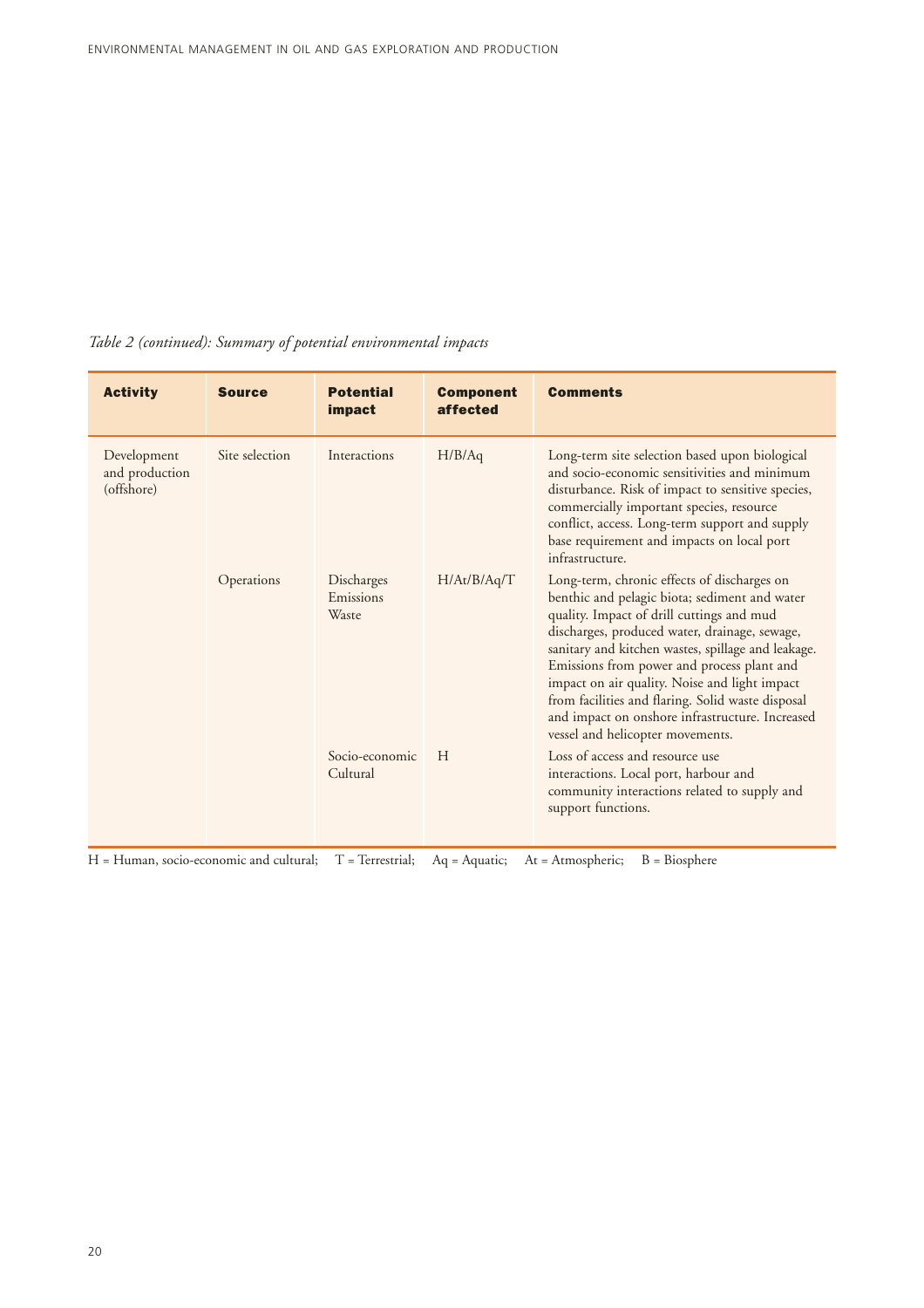### Part 2

## Management

This part provides a background to the strategic aspects of environmental management. Section 4 describes some of the international and national regulatory frameworks that exist and the infrastructure that may be required to regulate protection of the environment. Different regimes exist in different countries and not all of the elements described may be in place. Indeed, in some countries other structures may exist.

Section 5 provides a description of existing approaches to environmental management within the oil and gas industry, and draws principally from the E&P Forum *Guidelines for the Development and Application of Health, Safety and Environmental Management Systems* (HSE-MS).23 The industry is fully committed to integrated HSE-MS and recognizes the existence of international standards for systems models, such as the International Standards Organization ISO 9000 for quality management, and ISO 14000 for environmental management.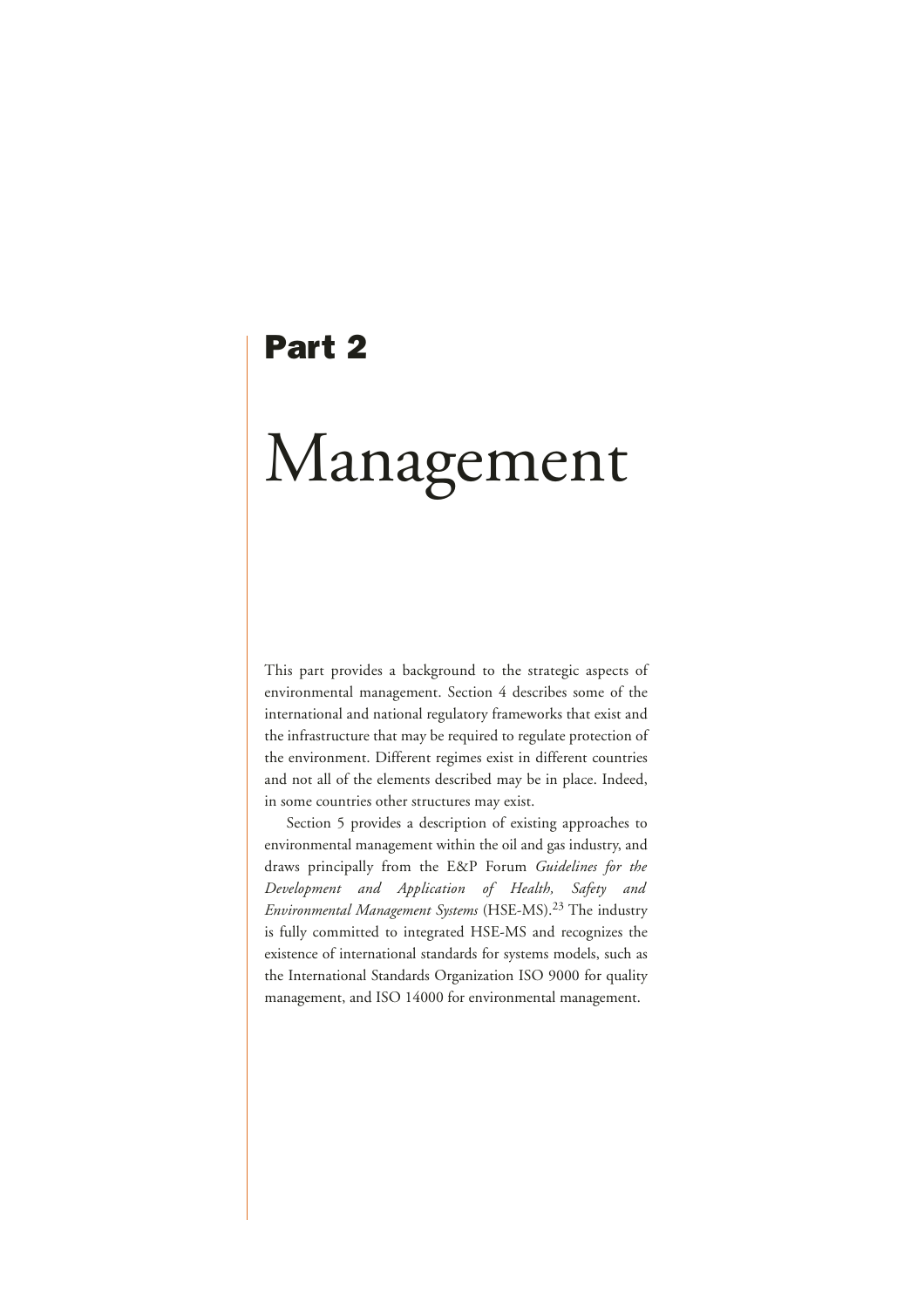### **4** Regulatory framework, institutional factors and infrastructure

This Section describes the regulatory framework that exists under international (regional and global) regimes, and examines some of the approaches that may be adopted under national regimes. Regulatory control and enforcement is strictly the responsibility of competent national authorities. International requirements are implemented by national authorities through primary legislation. This is often supported by a set of subordinate regulations and guidelines which provide more detailed information on specific requirements. Regulations in turn may be further refined by a framework of standards and consents, determining, for example, quantitative controls on emissions by prescription, by negotiated agreement, or by goal-setting. The traditional approach of prescriptive legislation is gradually being complemented by performance assessment, goal-setting, negotiated agreements and self regulation. Consents may exert definitive controls on planning, development, and operating conditions, each of which must be met before a licence or consent to proceed is granted. Consents for major activities are increasingly based on the results of a formal Environmental Impact Assessment (EIA)—see 'Evaluation and risk management' on page 31.

Typically, the factors required for the effective application of environmental legislation include:

- appropriate international and national laws, regulations and guidelines;
- coherent procedures for decisions on projects/activities;
- legislation with clearly defined responsibilities and appropriate liabilities;
- enforceable standards for operations;
- appropriate monitoring procedures and protocols;
- performance reporting;
- adequately funded and motivated enforcement authorities;
- existence of adequate consultation and appeal procedures; and
- appropriate sanctions and political will for their enforcement.

#### International and regional frameworks

Global and regional treaties and conventions are, in principle, binding in the first instance on national governments, which

are obliged to implement such arrangements through national legislation. The speed and timing of implementation at the national level is, however, highly variable. It is prudent, therefore, for the international exploration and production industry to ensure that the intent of such treaties is respected, regardless of whether or not at that time a particular country in which it is operating has enacted the relevant legislation. This ensures that eventual changes in legislation to meet international requirements can be fully respected. The Introduction to this document provided a background to some major conventions formulated before and at the UNCED 'Earth Summit' in 1992, including climate change and biodiversity conventions. The latter was directed at halting the worldwide loss of animal and plant species and genetic resources. Other important international instruments include: the Montreal Protocol aimed at the phase out of ozone depleting substances; and the Basel Convention on transfrontier movement of hazardous wastes. A number of conventions have been adopted on the protection of migratory and endangered species; and several conventions and agreements concerning the marine environment.

The various Conventions on Regional Seas (OSPAR, Barcelona, Kuwait etc.), whilst international in nature, form

#### Some important international environmental conventions\*

- Montreal Protocol of the Vienna Convention
- **Basel Convention**
- Convention on Migratory Species
- Framework Convention on Climate Change
- **Biodiversity Convention**
- UN Law of the Sea
- MARPOL.
- Regional Sea Conventions (Barcelona, OSPAR, Kuwait etc.)

\* formal names are cited in Annex 3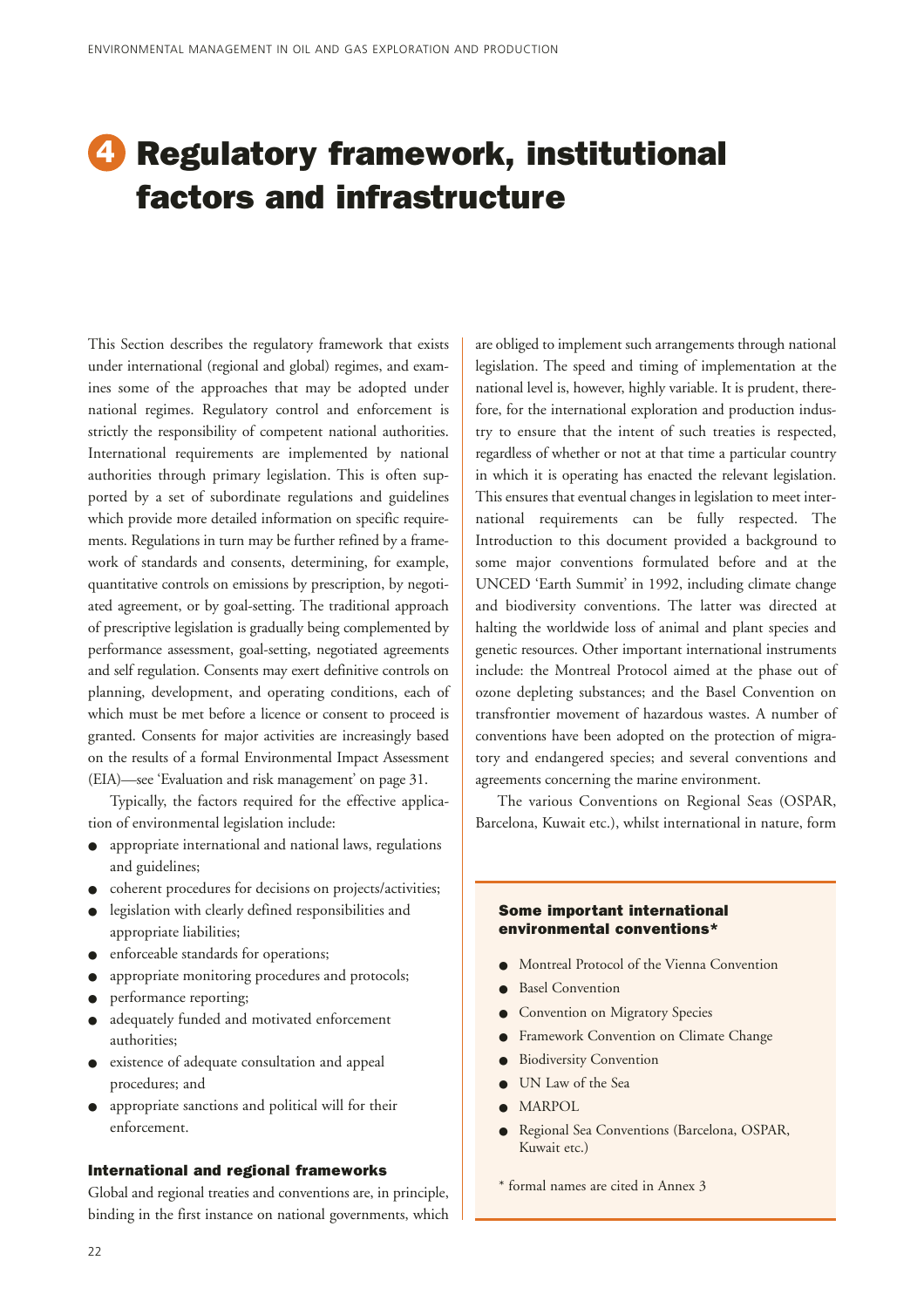the basis of a regional regulatory framework. For example 'OSPAR' applies to the North-East Atlantic and North Sea; 'Barcelona' to the Mediterranean; and 'Kuwait' to the Middle East Gulf region.

Regional environmental frameworks based largely on common social and economic considerations are becoming increasingly important. The European Union (EU) is a prime example where regional environmental principles and objectives are implemented through member states' national legislation, the key environmental principles for the EU being: preventative action, the 'polluter pays' principle, the rectification-at-source of environmental damage, and the integration of environment in other community policies. Similar socio-economic groupings are emerging in other regions of the world, for example the Pacific Rim and the Americas.

European Union policy and other international environmental legislation have traditionally been based on a broadly prescriptive approach. However, the concept of 'goal-setting' is becoming a second foundation on which future environmental law will be based. The EU, for example, has established Environmental Quality Objectives (EQO), embraces the precautionary principle, has adapted the concept of Integrated Pollution Control (IPC), and endorses the concept of sustainable development.

The international exploration and production industry has made its own contribution to the principle of goalsetting and self-regulation at the international level by taking independent action to promote a good level of environmental performance through the establishment of industry guidelines and various international business charters (e.g. International Chamber of Commerce<sup>42</sup>, E&P Forum<sup>17</sup>). However, such guidelines are not always applicable from area to area, region to region, or ecosystem to ecosystem, and they should be applied with due regard to specific circumstances. Individual companies are increasingly adopting policies and codes to guide their personnel, contractors and suppliers. Government regulations and enforcement nevertheless remain the cornerstone for protection of the environment, not least because of the difficulty of monitoring and enforcing voluntary industry codes.

#### National frameworks

Environmental regulations may be found under a variety of national laws. In some cases these are included in clauses inserted into petroleum laws and planning laws; in others, specific legislation has been developed dealing with such matters as environmental assessment, pollution, water and air quality, protection of waterways, environmental health and safety, protected areas, nuisance and noise.

#### Some examples of industry guidelines on the environment

**Environmental principles/objectives and general guidelines**

- Environmental principles (E&P Forum/ EUROPIA)17, (UKOOA)18
- Management systems (E&P Forum)<sup>23</sup>, (API)<sup>24</sup>,  $(UNEP)<sup>29</sup>$
- Chemical usage  $(API)^2$
- Waste management (E&P Forum)<sup>4</sup>
- Drilling muds (E&P Forum)<sup>49</sup>
- $\bullet$  Oil spills (UNEP)<sup>8</sup> (IPIECA)<sup>11,13</sup>
- Decommissioning (E&P Forum)<sup>37,38</sup>

#### **Technical Guidelines**

- $\bullet$  Seismic operations (IAGC)<sup>27</sup>
- $\bullet$  Chemical usage (OLF)<sup>3</sup>
- Drilling muds (UNEP)<sup>5</sup>, (E&P Forum)<sup>6,47,48</sup>
- Atmospheric emissions (OLF)<sup>1</sup>, (E&P Forum)<sup>46</sup>
- Produced water (E&P Forum)<sup>7,44,45</sup>
- Oil spills (IMO/IPIECA)<sup>12,</sup> (IPIECA)<sup>14,15,16,36,</sup>  $(TTOPF)^{33}$  (CONCAWE)<sup>34,35</sup>
- Arctic (IUCN/E&P Forum)<sup>21</sup>, (E&P Forum)<sup>30</sup>
- Mangroves (IUCN/E&P Forum)<sup>22</sup>
- Tropical rainforests  $(IUCN)^{25}$ ,  $(E&P$  Forum)<sup>26</sup>
- Auditing  $(ICC)^{42}$ ,  $(UNEP)^{43}$
- Cleaner production (UNEP)<sup>50,51</sup>
- Decommissioning (E&P Forum) $52$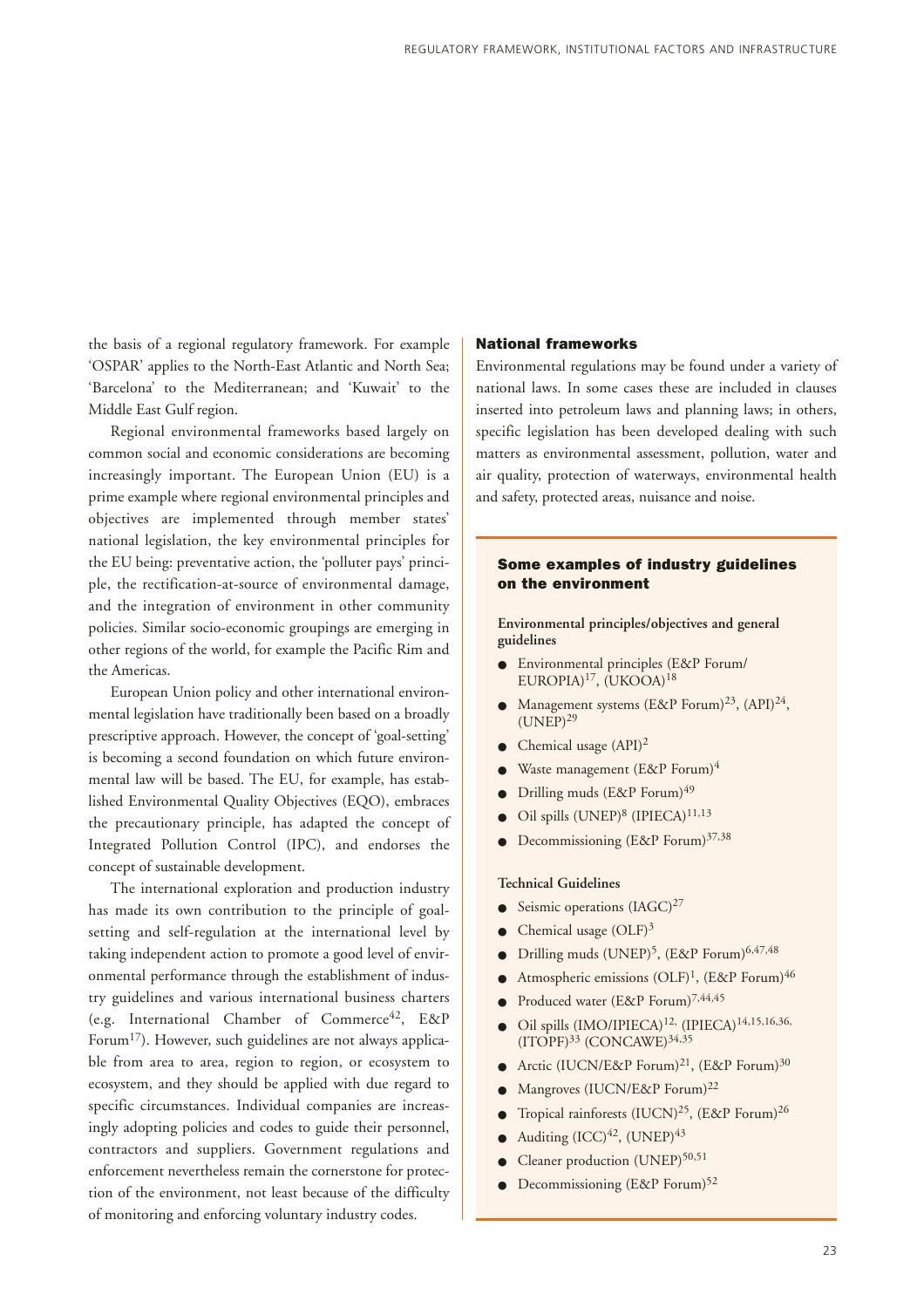Petroleum laws rarely impose detailed requirements for environmental control programmes, but do provide the framework for subordinate regulations incorporating, for example, a requirement to prepare environmental assessments, plans for waste disposal and control of emissions and discharges, preparation of emergency plans, control of hazardous substances, and reclamation and rehabilitation of sites at completion of operations and following accidents. The regime for granting rights to conduct petroleum operations (e.g. concession/licence, production sharing contracts) may place certain requirements and obligations on an operator in regard to environmental protection, and it is common that other consents will be required as the project develops.

#### Examples of common legislation that may apply to oil operations

- Petroleum laws
- Planning laws
- **Environmental Protection Acts**
- Environmental impact assessment
- Clean Air and Water Acts
- Water catchment protection
- Marine pollution
- Standards for noise, radiation, chemical exposure
- Integrated Pollution Control (IPC)
- Discharge and management of wastes
- Land contamination or land disturbance
- Permitted chemicals
- Safety and fire regulations
- Control of major hazards
- Storage and usage of chemicals
- Public and worker health and safety
- National Park or Protected Area laws
- **Forest Protection laws**
- Protection of indigenous and cultural heritage
- Fishery protection, marine navigation and safety

The acquisition of these rights primarily provides the operator/contractor with the authority to explore and exploit a given area of land or seabed. If hydrocarbons are discovered the operating or contracted company will have to meet the requirements of various authorities and obtain, for example, a development consent approving the detailed development plans; a planning consent which usually incorporates the environmental assessment; and operational consent which provides detailed information on operational activities, controls and limits, and often specifies the enforcement regime.

Individual administrative jurisdictions may administer laws in different ways. Hence effective liaison and communication is required with various government bodies at several levels. Where a country is party to international conventions and environmental treaties, further obligations may arise. The regulatory infrastructure varies widely. In some countries sophisticated mechanisms exist with single source agencies which act as a focal point for environmental control, whilst in others infrastructure is virtually non-existent and considerable institutional capacity building is still necessary.

Considerable commitment and resources are required to make environmental programmes effective. Baseline surveys, development of environmental framework policies, maintenance of inspection, monitoring and enforcement functions, and a continuing ability to manage assessments and other approval and review functions, all require adequate and appropriate governmental infrastructure and human resources in order to be effective. In many cases, government and local services and technical infrastructure do not exist. For example, specialized water, power and waste services, laboratories, public emergency response systems, transportation systems and local service industries may be lacking. The exploration and production industry has a role to play in these situations by avoiding, through self-regulation and management, overburdening the limited service infrastructure. It can also play a valuable supporting role by fostering, through training and capacity building, the government infrastructure until the development process catches up sufficiently to make the authorities more self-sufficient.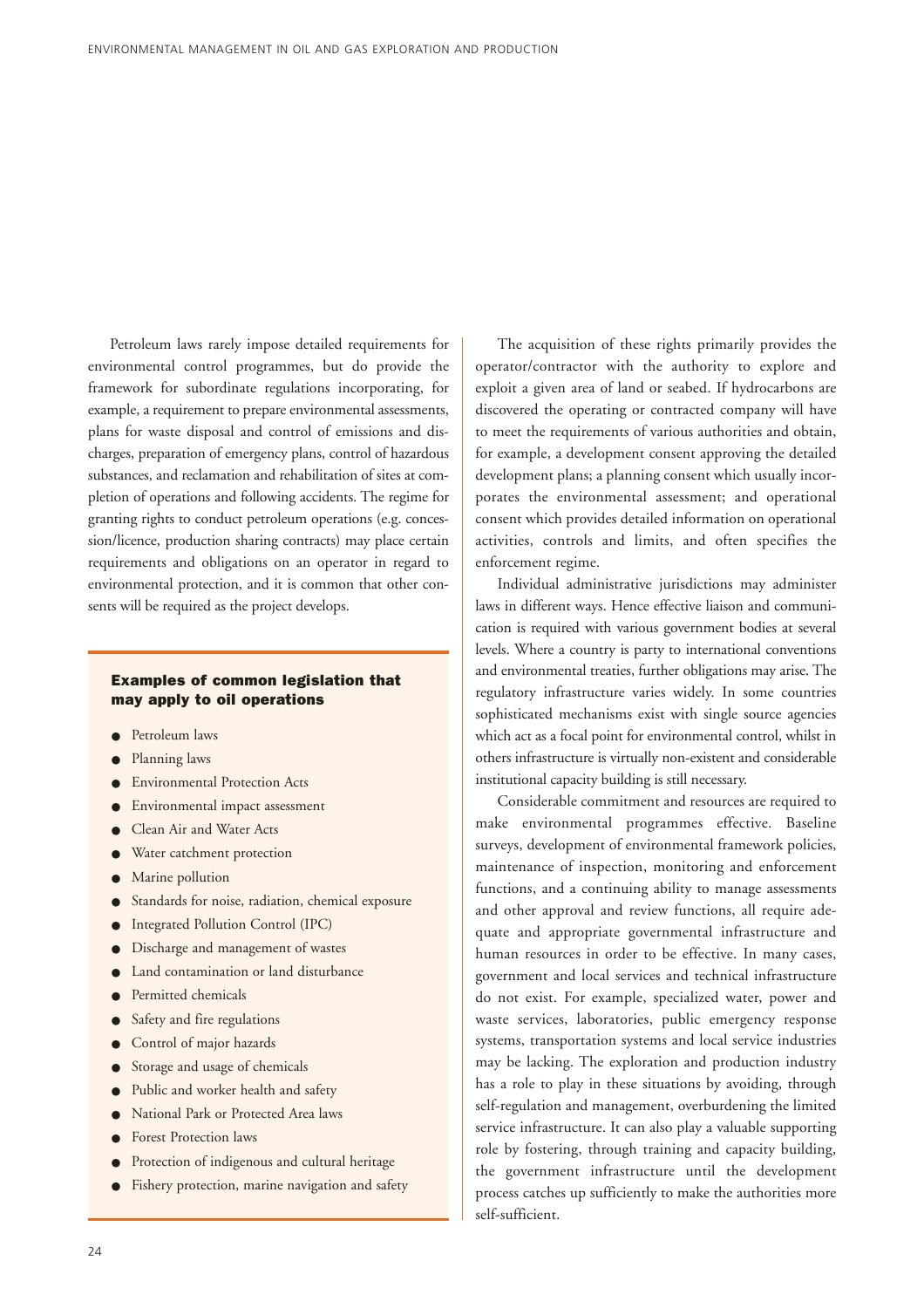#### Examples of infrastructure needed for environmental protection

- Policy formulation and regulations
- Baseline environmental surveys
- Assessment and approvals
- Inspection, monitoring, enforcement
- Services—water, power, waste disposal
- Emergency response
- Logistics and transportation
- External supplies/services—construction, materials, engineering, consultants, etc.
- Technical services-laboratories, laboratory supplies, equipment
- Training institutions, standards associations

**The enforcement of applicable laws and permits is a crucial factor in their effectiveness. Companies should be committed to complying with the law whether or not it is being rigorously enforced.**

Public involvement in environmental policy and regulation has increased markedly in recent years. Even where current legislation does not provide for this, local action has, in many cases, made public communication and consultation a de facto practice by companies. Public involvement may be through review and comment of EIA and permit applications, negotiation for greater local benefits from operations, regular reports and consultations, or other means.

Management has to ensure compliance with the various environmental regulations, standards, objectives and goals as specified under legislation or in official guidelines, for each project. Environmental standards for air, water, soil, noise and chemical exposure are among the common standards encountered and are sometimes developed with reference to the carrying capacity of the environment or a view of what technology can achieve. Some commonly applied standards are presented in Annex 2, including for example, the World Health Organization Water and Air Quality

Standards; a comparison of operational discharge limits as prescribed in various Regional Sea Conventions; and a comparison of various national offshore discharge limits for oil in produced water.

The concepts of self regulation, goal-setting and negotiated agreements are beginning to complement prescriptive legislation. Authorities are placing increasing responsibility on industry to provide assurance that the law is met. In addition, more emphasis is placed on the pre-approval of operations, substances, materials and processes. Decisions are guided by concepts such as: Best Available Technology not Entailing Excessive Cost (BATNEEC); Best Available Techniques (BAT), Economically Viable Application of Best Available Technologies (EVABAT); and Best Practicable Environmental Option (BPEO). The recent availability and application of assessment methodologies, formal management systems and other tools, has increasingly led to regulatory requirements, or options, that these should be used in specific situations (e.g. EIA for large projects, risk assessment for permitting). More recently there have been attempts to reduce reliance upon 'Command and Control' requirements where approved environmental management systems are adopted by companies.

The targets for protection of landscape, natural values, and wildlife may be more difficult to interpret in operational terms than those for water and air quality because they are often phrased in qualitative terms. More often than not, standards, whether quantitative or qualitative, are enshrined in the approval and permitting process, with the Environmental Impact Assessment (EIA) forming an important tool, particularly in the context of land use planning. The approval process may consist of several stages with land use, siting and planning approvals being granted, following the acceptance of the EIA. Further permits may be required under specific legislation such as fire, safety and emergency procedures, waste disposal, construction methods, engineering codes etc. Such approvals need to be obtained before operations begin, and this, given the different administrative jurisdictions, is frequently a complex process. In a small but increasing number of countries, permits are being combined into a single approval, but this is not yet widespread.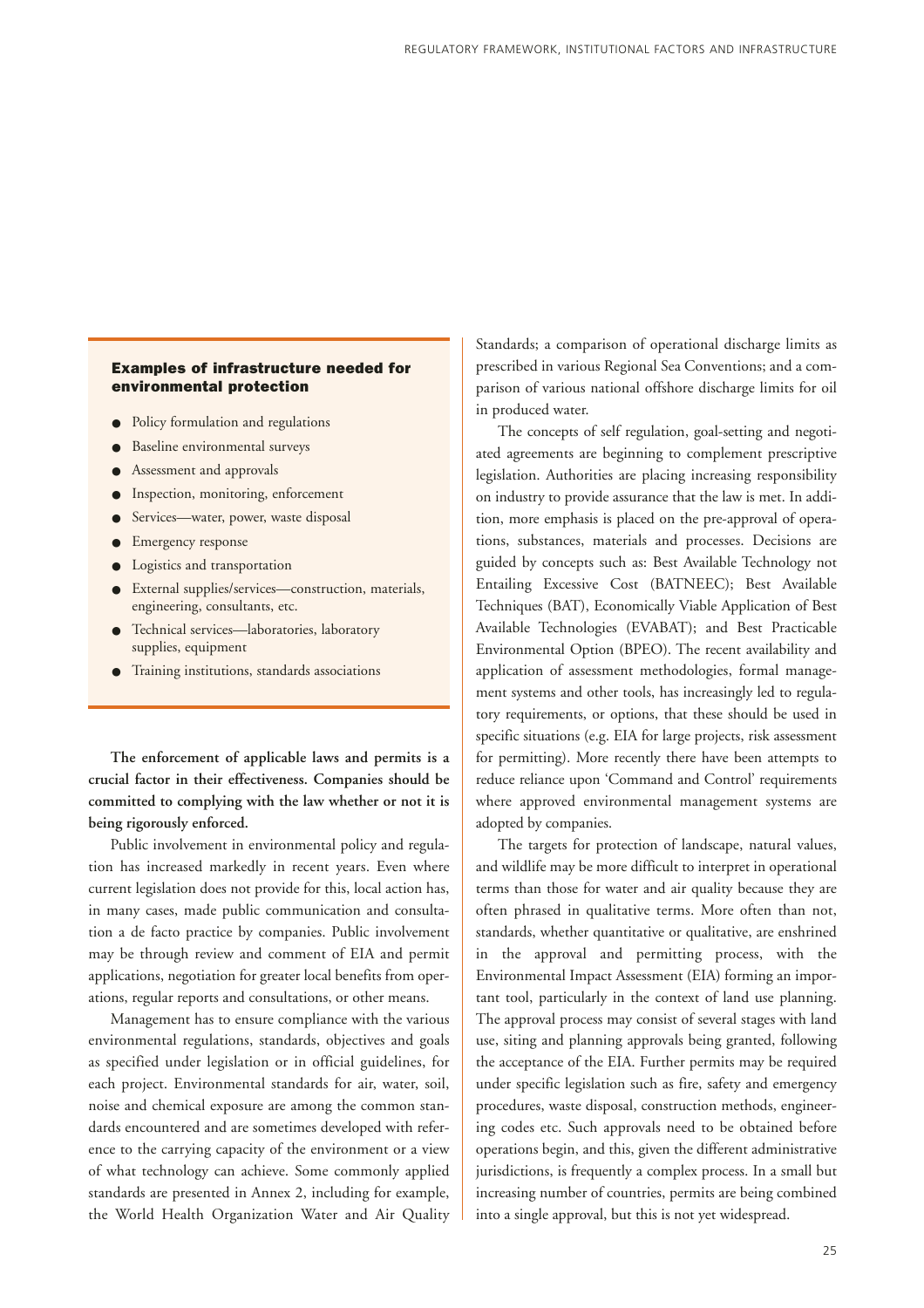Once operations start, monitoring regimes are required, whether by legislation, through authority inspection and enforcement, or through industry commitment to management systems and self-regulation. Depending on the terms of reference of agreement between the oil company and the host government, responsibility for decommissioning and rehabilitation may fall on the company or the government, or be shared between the two. A continued 'licence to operate' is dependent on the periodic approval of key stakeholders through statutory reporting and audit programmes. Once operations cease and rehabilitation and decommissioning is completed, final approval will be required to meet legislative conditions. It is common practice for decommissioning requirements to be specified in licence approvals and related to the environmental baseline described in the EIA process. There is little doubt that stabilization of sites to a non-polluting and acceptable risk standard are now considered essential conditions.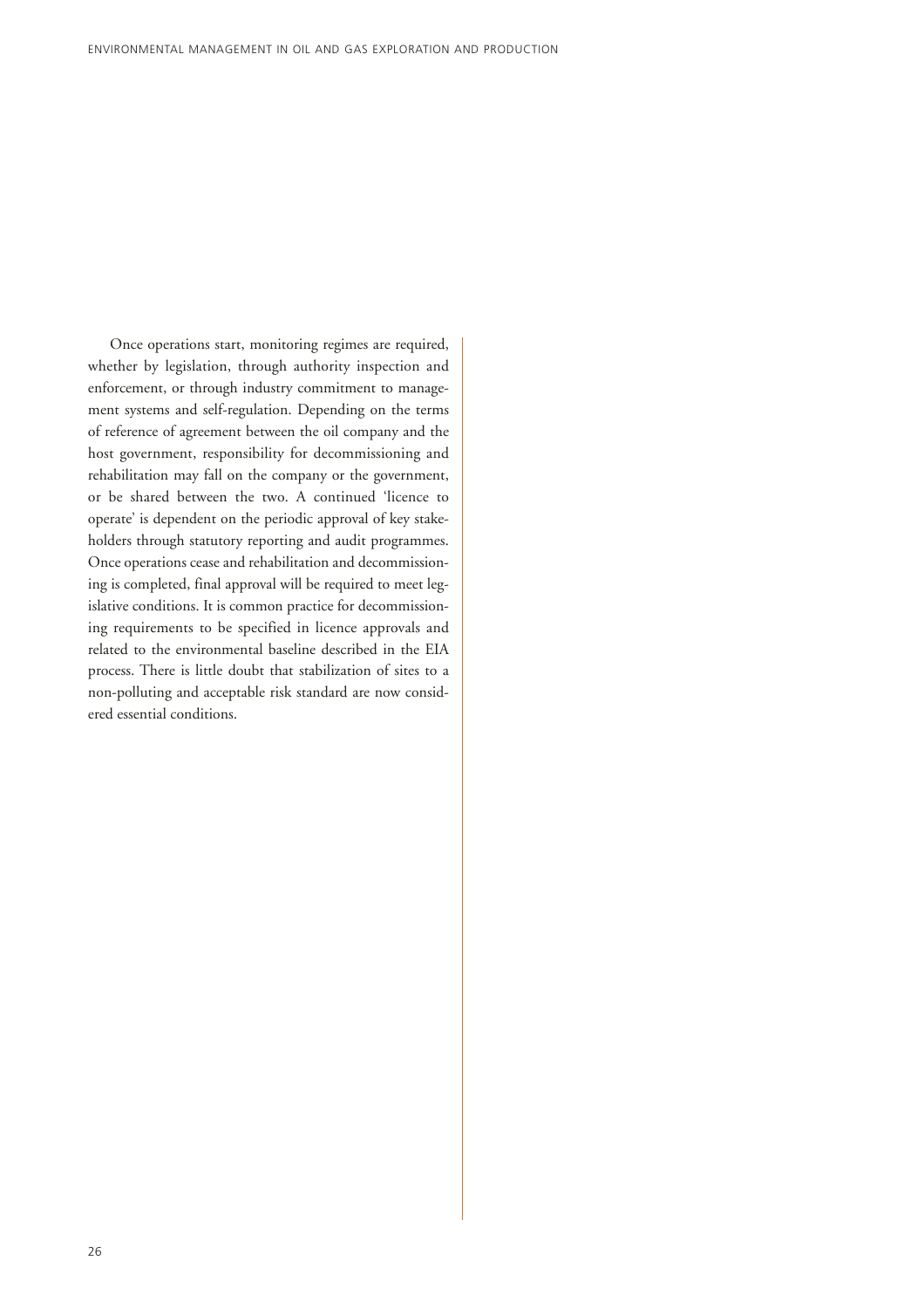### **5** Environmental management in the oil and gas industry

Oil and gas development activities are expected to grow to meet the need of rapidly industrializing countries, and can be carried out safely with minimum adverse environmental impact, only through a strong company commitment to environmental protection. The host government also needs to have a solid understanding of exploration and production operations and how they may affect the environment. The activities on both sides should ideally be complementary to achieve the most cost-effective and environmentally sound approach. It is now generally acknowledged that this approach:

- systematically integrates environmental issues into business decisions through use of formal management systems;
- integrates health, safety and environmental management into a single programme;
- considers all environmental components (air, water, soil, etc.) in decision making at strategic and operational levels;
- prevents waste at its source through pollution prevention techniques and making maximum re-use of waste components, rather than installing expensive treatment for discharges;
- evaluates alternatives on a cost/benefit/risk basis that includes environmental values;
- aims at minimizing resource inputs; and
- innovates and strives for continual improvement.

Exploration and production operations involve a variety of relationships, from company and contractor partnerships, and joint ventures, to dealing with other stakeholders such as government and the public. This, together with the fact that environmental issues are now so numerous, complex, interconnected and continuously evolving, means that an *ad hoc* approach to problem solving is no longer considered effective. There is, therefore, a need for a systematic approach to management of health, safety and environmental (HSE) issues. The E&P Forum, prompted by the high degree of common ground in handling the three components, has developed a generic Health, Safety and Environment Management System (HSE-MS).<sup>23</sup> The basic elements are presented in this Section. Various national and international standards such as the ISO 9000 and 14000 series also

#### Corporate management principles

- Define corporate strategies and environmental objectives
- Adopt health, safety environmental management system
- Pursue technical cooperation and capacity building
- Develop partnerships and communications
- Initiate prevention and cleaner production techniques
- Develop and maintain accident preparedness
- Ensure proper assessment, evaluation and planning of projects
- **Training**
- Review and audit

provide systems models that can be used by companies and by government agencies.

ISO 14000 consists of an evolving series of generic standards developed by the International Standards Organization (ISO), that provides business management with the structure for managing environmental impacts. The standards include a broad range of environmental disciplines, including the basic management system (14001); auditing (ISO 14010); performance evaluation; labelling (ISO 14020 and 14024); life-cycle analysis; and product standards. Any standard may be used in its basic form or be further adapted and incorporated into national standards systems. Companies will need to consider how the various standards apply to their operations. Currently (1996) only 14001 has been formally adopted; the remainder are still being considered by ISO working groups.

Because it was specifically developed by and for the oil industry, the text that follows describes the basic elements presented in the E&P Forum's *Guidelines for the Development and Application of Health, Safety and Environmental Management Systems*. 23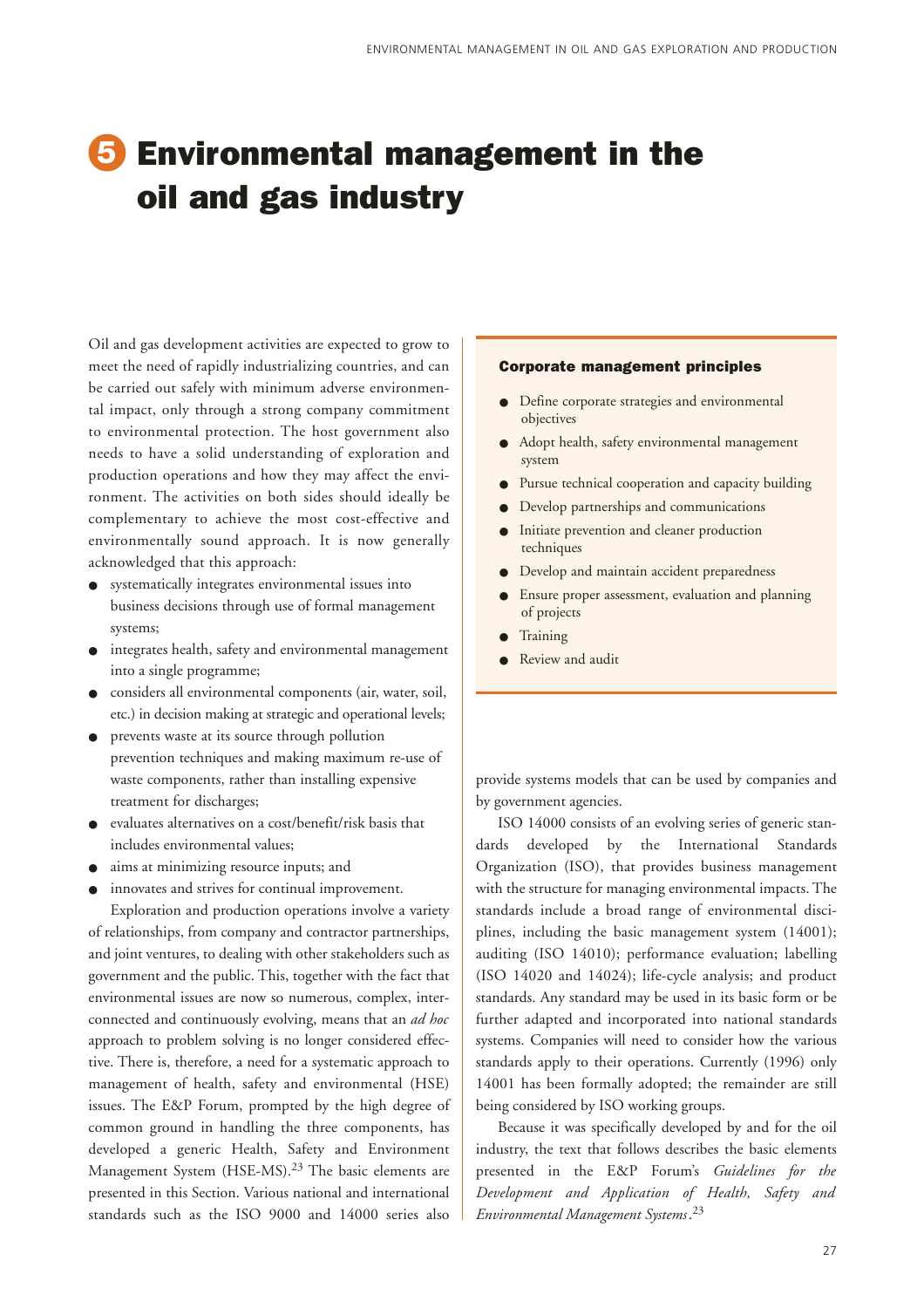**Key Elements of the HSE-MS Model (E&P Forum**23**)**

| <b>HSE-MS element</b>                     | <b>Addressing</b>                                                                                                                                |
|-------------------------------------------|--------------------------------------------------------------------------------------------------------------------------------------------------|
| Leadership and commitment                 | Top-down commitment and company culture, essential to<br>the success of the system                                                               |
| Policy and strategic objectives           | Corporate intentions, principles of action and aspirations<br>with respect to health, safety and environment                                     |
| Organization, resources and documentation | Organization of people, resources and documentation for<br>sound HSE performance                                                                 |
| Evaluation and risk management            | Identification and evaluation of HSE risks, for activities,<br>products and services, and development of risk reduction<br>measures. EIA process |
| Planning                                  | Planning and conduct of work activities, including planning<br>for changes and emergency response                                                |
| Implementation and monitoring             | Performance and monitoring of activities, and how<br>corrective action is to be taken when necessary                                             |
| Auditing and reviewing                    | Periodic assessments of system performance, effectiveness<br>and fundamental suitability                                                         |
| Review                                    | Senior management review of HSE-MS                                                                                                               |

#### Management systems

Policy and commitment alone cannot provide assurance that environmental performance will meet legislative and corporate requirements or best industry practice. To be effective, they need to be integrated with the formal management activity and address all aspects of desired environmental performance including the principles referred to above.17,18 The model Health, Safety and Environmental Management System (HSE-MS) outlined by the E&P Forum<sup>23</sup> includes seven key elements as illustrated here.

The E&P Forum HSE-MS model is compatible with the requirements of the ISO 14000 series. In fact ISO 14001 acknowledges that many companies will have such an integrated HSE-MS. The ISO 14001 standard, however, is not intended to address, and does not include, requirement for aspects of occupational health and safety management, neither does it seek to prevent an organization from incorporating such issues into it's environmental management system.

Effective implementation of a management system requires the following: clear analysis of current practice, total **Figure 6: The Model Health, Safety and Environmental Management System (HSE-MS) (***E&P Forum HSE-MS Guidelines* <sup>23</sup>**)**

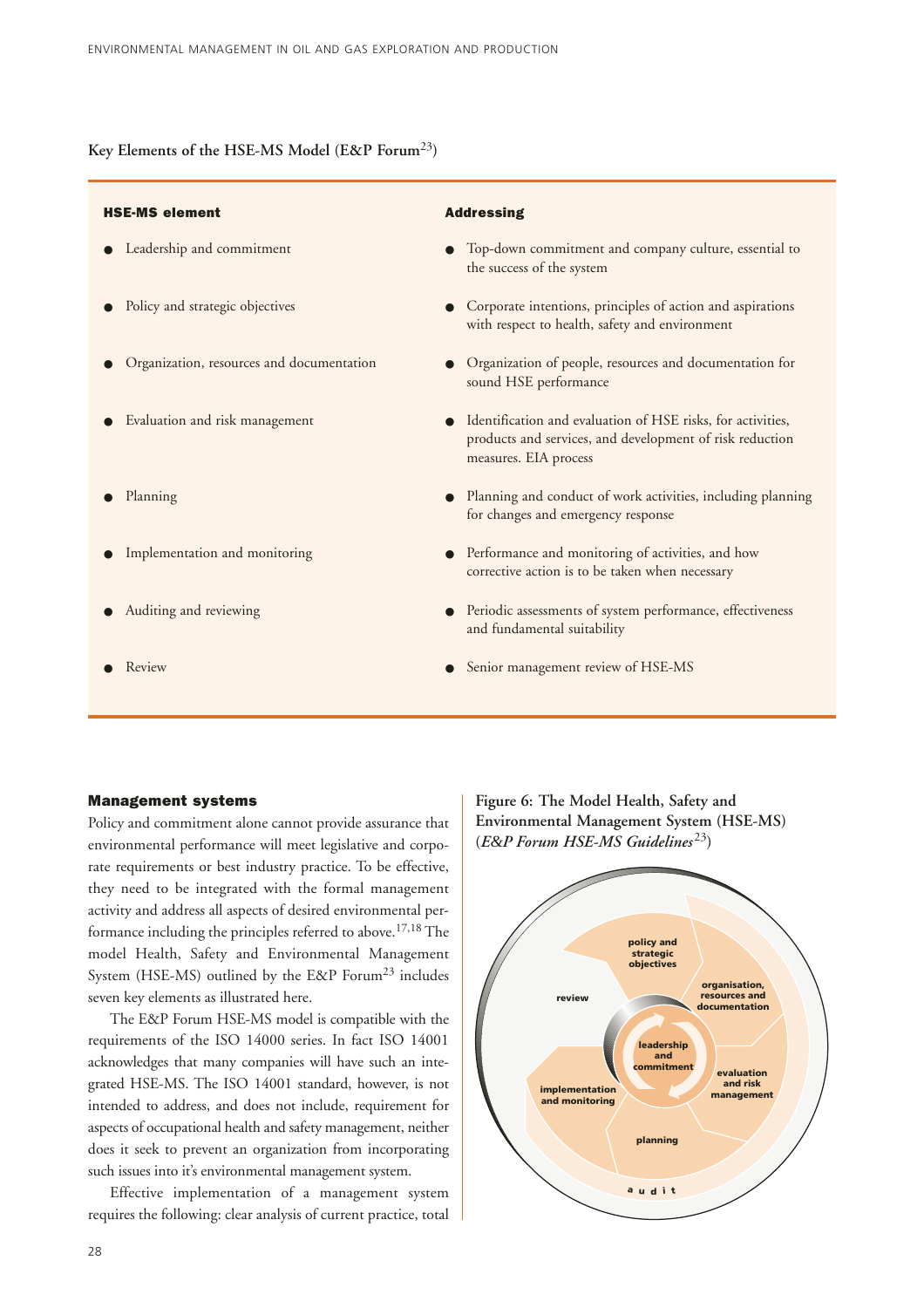| <b>Activity</b>                                                                                                                                                                                                | <b>Environmental management requirement</b>                                                                                                                        |
|----------------------------------------------------------------------------------------------------------------------------------------------------------------------------------------------------------------|--------------------------------------------------------------------------------------------------------------------------------------------------------------------|
| Desk study: identifies area with favourable<br>geological conditions<br>▽                                                                                                                                      | Establish environmental management system<br>Environmental profile                                                                                                 |
| Aerial survey: if favourable features revealed, then<br>▽                                                                                                                                                      | Environmental profile                                                                                                                                              |
| Seismic survey: provides detailed information<br>on geology<br>▽                                                                                                                                               | Preliminary environmental assessment/review<br>Environmental training<br>Operational procedures*                                                                   |
| Exploratory drilling: verifies the presence or absence<br>of a hydrocarbon reservoir and quantifies the reserves<br>▽                                                                                          | Preliminary environmental assessment/review or<br>Environmental impact assessment<br>Environmental training<br>Environmental monitoring<br>Operational procedures* |
| Appraisal: determines if the reservoir is economically<br>feasible to develop<br>▽                                                                                                                             | Preliminary environmental assessment/review or<br>Environmental impact assessment<br>Environmental training<br>Environmental monitoring<br>Operational procedures* |
| Development and production: produces oil and gas from<br>the reservoir through formation pressure, artificial lift,<br>and possibly advanced recovery techniques, until<br>economic reserves are depleted<br>▽ | Environmental impact assessment<br>Environmental training<br>Environmental monitoring<br>Environmental audit<br>Waste management<br>Operational procedures*        |
| Decommissioning and rehabilitation may occur for<br>each of above phases.                                                                                                                                      | Site assessment<br>Implementation of site restoration plan<br>Environmental monitoring<br>Operational procedures*                                                  |

**Table 3: Some company environmental management tools related to the exploration and production process**

\* Operational procedures include the establishment and implementation of waste management, emergency preparedness and hazardous material handling and disposal programmes, and will include any additional programmes as specified in the impact and risk assessments.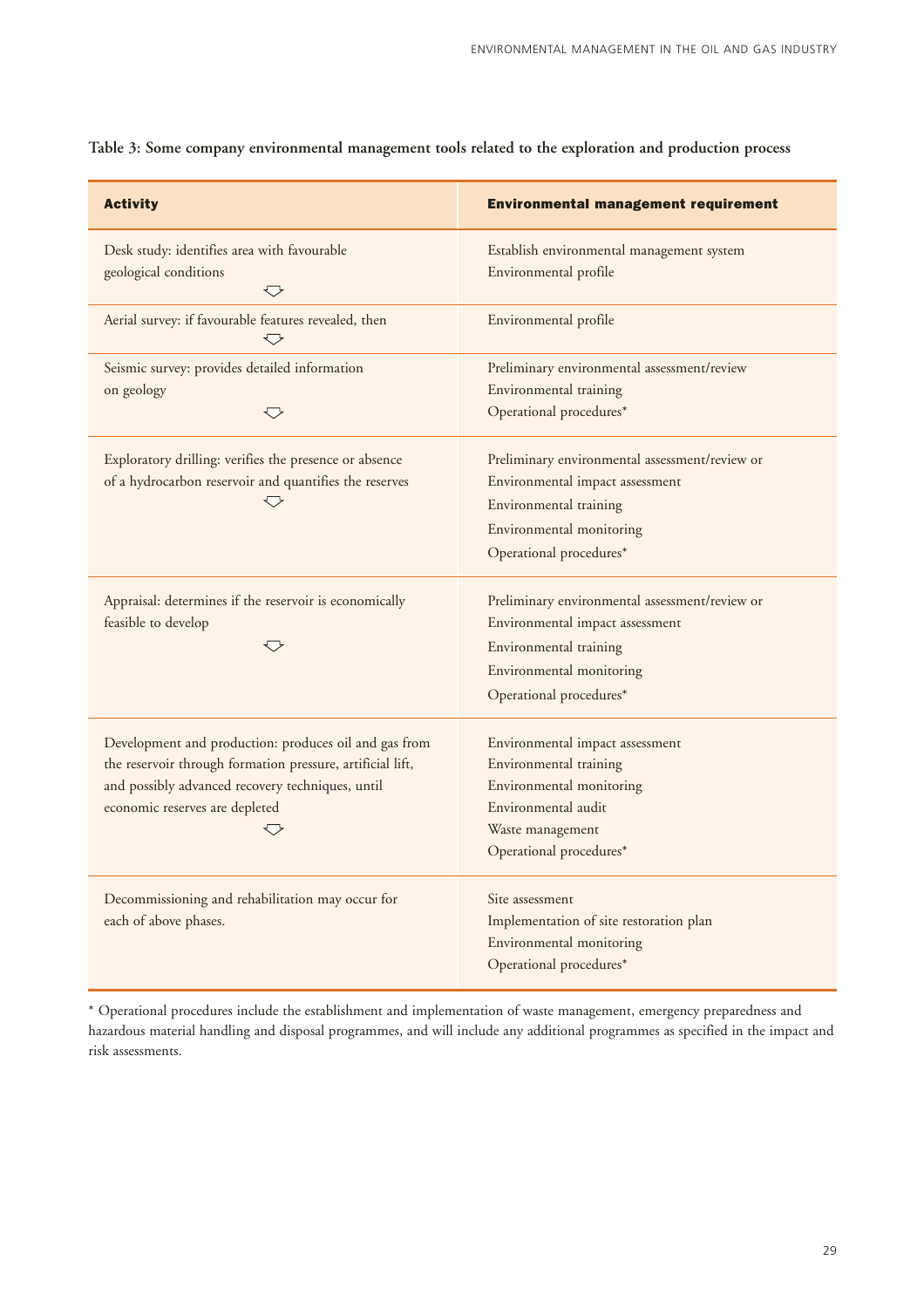commitment from all staff which in turn implies the need for good communication within organizations; timely and relevant training (see UNEP/ICC/FIDIC Environmental Management Systems Training Resource Kit). The most common starting point in the evolution of a management system is a review of the existing situation and practice. This must be initiated by the highest level of management and involve total senior management commitment.

Commitment to and demonstration of continual improvement in performance is vital in ensuring that management is effective and maintained. Under the HSE-MS, standards, procedures, programmes, practices, guidelines, goals, and targets have to be established, and where necessary agreed with regulators and other stakeholders. Monitoring and auditing will show how well an operation performs and provide a measure of effectiveness.

Many companies operate in widely varying climatic, geographic, social and political circumstances. Sometimes legislative frameworks, and socio-economic and physical infrastructures are highly sophisticated, sometimes they are nonexistent. Companies need a consistent management approach but must allow sufficient flexibility to adapt to the sophistication of the existing infrastructure. Clear examples are provided in the references.19,20

In addition to the seven elements of the HSE-MS described above, several management tools are used at the operational level, and Table 3 provides an example of how the operational activities described in Section 2 call into use different tools under the company management system. It is important to remember that the HSE-MS applies not only to company personnel, but also to contractors and service providers who support operations.

It is also important to consider how the management system applies with respect to contractors, suppliers and consultants. In an industry where much of the service and fieldwork is carried out by non-company personnel it is important to ensure effective communication, monitoring, auditing and reporting links with the suppliers of services. Surveillance of operations is not the only mechanism to be considered. The criteria for choosing suppliers, checking of their own environmental record and of their own internal management systems, and incorporation of their activities in company reports and other review mechanisms, are important considerations if the total management system is to function. It is here that the use of formal management standards and auditors plays a major role.

#### Leadership and commitment

Senior management should provide strong and visible leadership and commitment, and ensure that this commitment is translated into the necessary resources to develop, operate and maintain the HSE-MS, and to attain the policy and strategic objectives. Management should ensure that full account is taken of HSE policy requirements during operations and should provide support for local actions taken to protect health, safety and the environment.

#### Management commitment

- Communicate the objectives and policy
- Allocate necessary resources
- Ensure participation
- Provide motivation
- Delegate responsibility and accountability
- Ensure communications

#### Policy and strategic objectives

A requirement of the HSE-MS is that a company defines and documents its health, safety and environmental policies and strategic objectives and ensures that such policies are consistent, relevant and of equal importance with other company policies and objectives. The underlying tenet is commitment: commitment to define and implement corporate strategies aimed at the protection of health and safety of individuals and of the environment; commitment to respond to the concerns of the community as a whole and develop partnerships with stakeholders.<sup>19,20</sup> The policies must be implemented and maintained, and be communicated to employees and the public. Under an HSE-MS, a company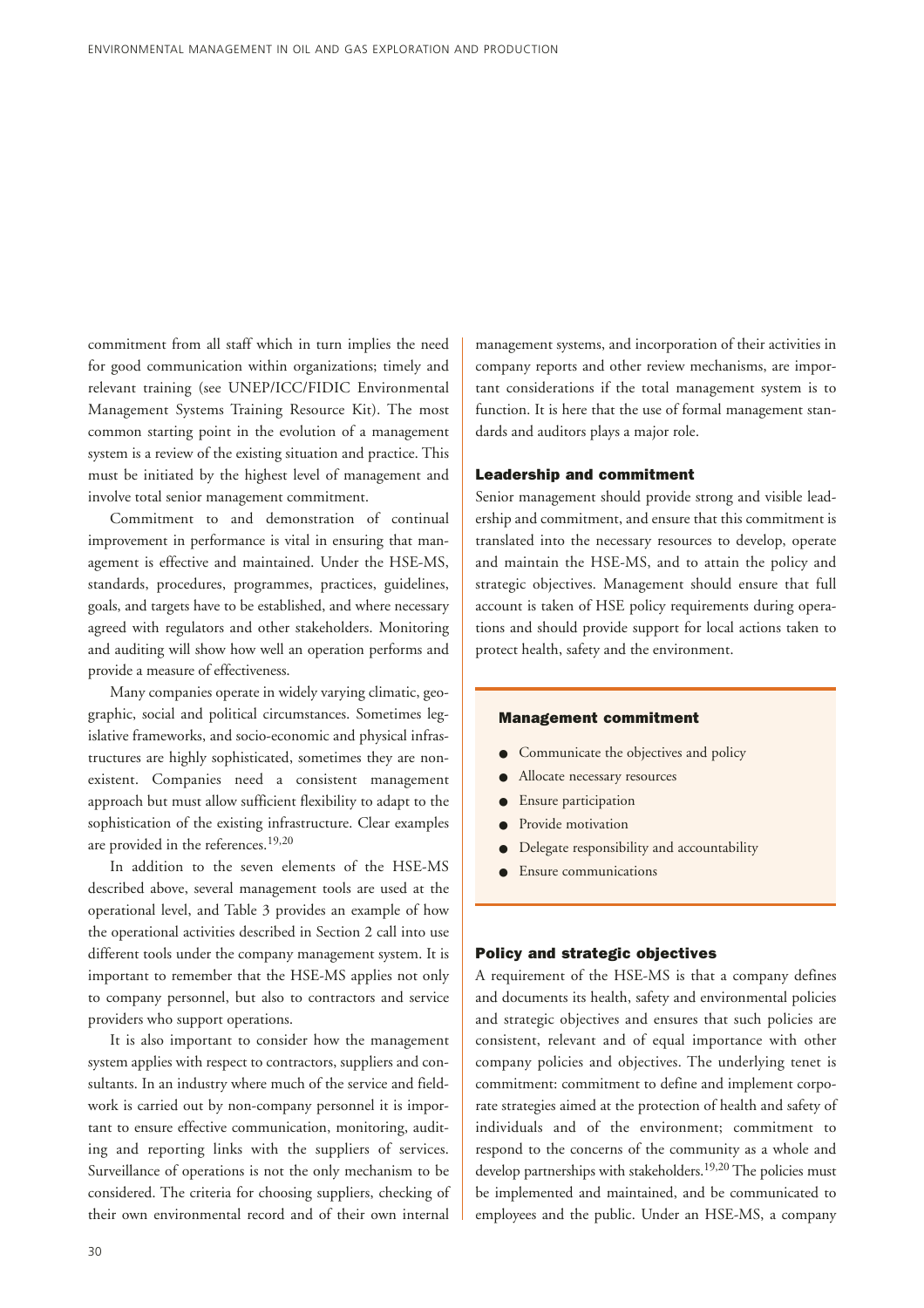should commit to meet, or exceed, all relevant regulatory and legislative requirements, and to apply responsible standards where laws and regulations do not exist. An HSE-MS commits a company to the setting of HSE objectives and to continuous efforts to improve performance, including the reduction of risks and hazards to health, safety and the environment to levels which are as low as reasonably practicable.

#### Organization, resources and documentation

The organizational structure and allocation of resources is a key element of the management system.<sup>23</sup> It acknowledges that environmental management is a line responsibility. It is vital that, from the first stages of field activity, the roles, responsibilities, authorities, and relationships necessary to implement environmental management are clearly defined, documented and communicated. Line staff in all aspects of operational activity must be assigned environmental responsibility and authority within their spheres of control, and must be competent to perform their duties effectively. This requires adequate and appropriate training and periodic review of company staff, contractors and external parties involved in the activity. Environmental training should foster, in each person, an awareness of environmental, social and cultural concerns and ensure that they are able to meet their defined role and job requirements, and to apply environmental operating procedures correctly. Emphasis should

#### Environmental training

- Policy, plans and management
- Objectives, targets, performance
- Issues: global, national, local
- Legislation, consents and compliance
- Operational procedures
- Pollution prevention
- Chemical usage and waste controls
- Contingency and emergency response
- Reporting

be placed on individual responsibility for the environmental performance of the project management, a summary of relevant legislative requirements, detailed procedures and work instructions for key activities and tasks, and should describe emergency plans and the means of responding to incidents. Table 5 in Section 6 provides an example of documents available within a typical exploration and production company. Finally, responsibilities and procedures for controlling, reviewing and updating system documentation should be clearly established.

#### Evaluation and risk management

A company should maintain procedures to identify systematically the hazards and effects which may affect or arise from its activities, and from materials employed in them. The scope of the identification should encompass all activities from inception through to decommissioning.

One of the basic methods of assessing the implications is an environmental impact assessment (EIA). The EIA process has become formalized over time and although variations exist, the common component steps are shown in the table. The depth to which each step is undertaken depends upon the situation. Preliminary screening and scoping steps will help to identify the depth required. While some companies still see EIA largely as a regulatory hurdle, it has in fact the potential to be a valuable tool that the company can use to streamline its operation. Its full value in this sense is only realized if it is undertaken early in the project cycle.

The environmental assessment process should begin during the early stages of pre-project planning, and continue, as an iterative process, throughout project feasibility and specification phases, detailed design, construction and operations. The findings of the assessment can at each stage be incorporated into the next phase of the project design. Any changes in project specification must be re-evaluated in terms of impact assessment. The need to integrate the findings of the assessment process into engineering design is self-evident and many potential impacts can be mitigated or removed with proper design consideration.

The techniques of environmental risk evaluation and risk management are in their early stages of development<sup>10,29</sup>.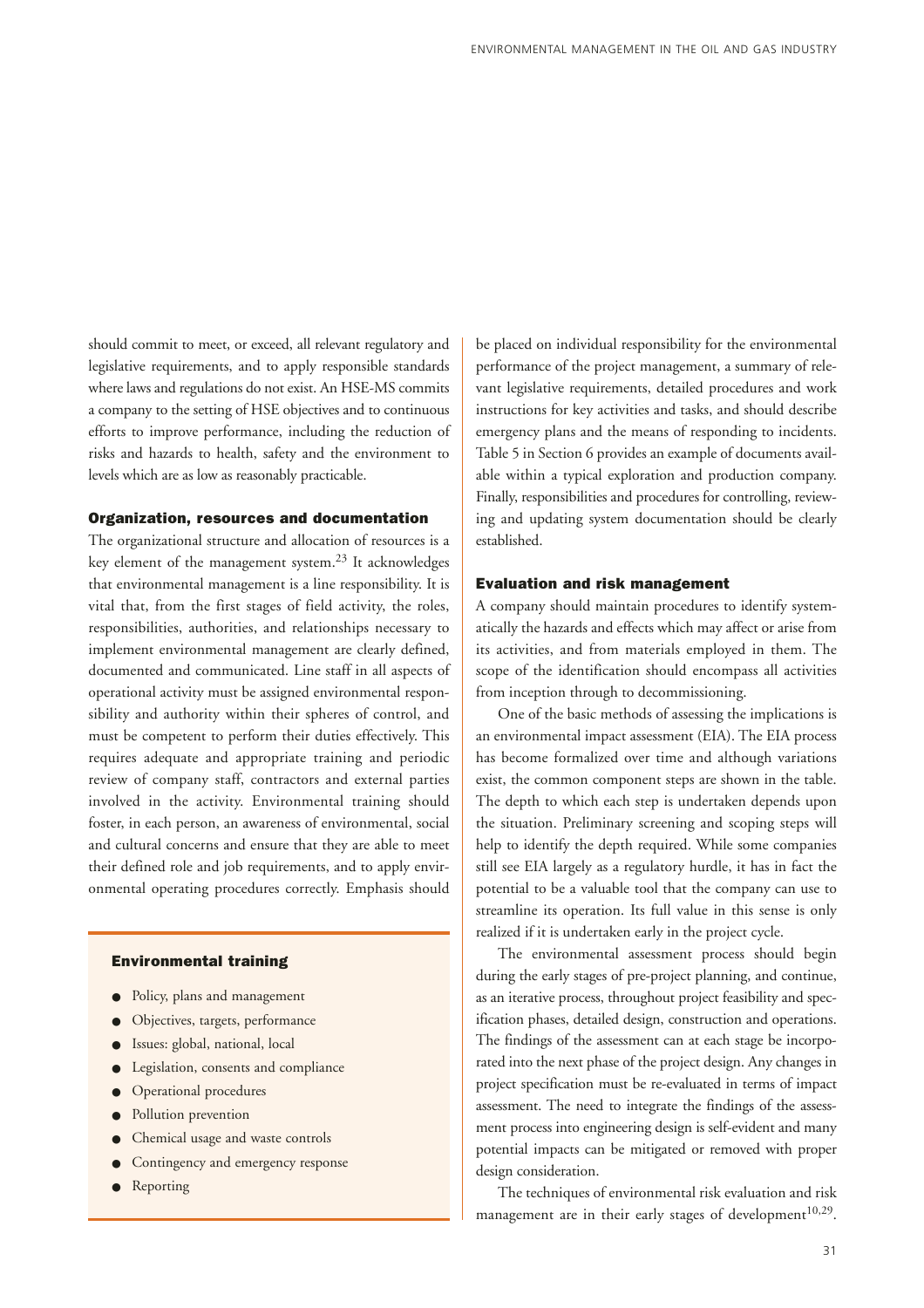#### Environmental impact assessment

- Identify legislation
- Describe environmental baseline
- Identify sensitive environments
- Incorporate risk assessment
- Identify project effects
- Quantify impacts
- **Evaluate alternatives**
- Select Best Practicable Environmental Options (BPEO)
- **•** Investigate mitigation
- Evaluate residual impact
- Establish basis for standards, targets and operational procedures and other plans
- Develop basis for contingency planning
- Recommend management plan—consultation, monitoring, review and audit
- Recommend basis for documentation and training

*Note: legislation will in many cases prescribe EIA requirements and procedures.*

However, the concepts are already well founded in the oil industry in the area of safety management.<sup>39, 40</sup> Evaluation and analysis of risk should form an important component of all developments and should be an integral element in all stages of the planning process, in particular EIA and contingency planning.

Risk evaluation is considered by many inside and outside the industry as a fundamental requirement in addressing the notion of sustainable development. Investment, management and control decisions should be based on the best possible scientific information and analysis of risks.<sup>9,10,29</sup> Perception of risk and value must also form part of the assessment, because different groups will regard risk and value from different viewpoints.

Risk management is the process whereby decisions are made to accept a known or assessed risk and/or the imple-

#### Risk evaluation and management

- Description of project
- **Hazard** identification
- Identification of consequences
- Magnitude of consequences
- Probability of consequences
- Risk management

mentation of actions to reduce the consequences or probability of an occurrence. Frequently the decision makers are not those who evaluated the risk. Indeed, in many regimes, government authorities will be responsible for granting approvals, often after public consultation. However, the industry must be in a position to present its case in a clear and defensible manner. In the absence of legislative controls, it will effectively make many risk management decisions itself, and will need suitable acceptability criteria.

#### Planning

The results of the evaluation and risk management studies now become an integral part of the planning process. The existing publications and guidelines<sup>4,9,10,19,21,22,25,26,</sup> 27,28,29,30,31,32 provide details of key elements of the process, including environmental profile, impact and risk assessment, consultation, waste management and broader issues of environmental management. Contingency planning and emergency response are covered in other documents.<sup>8,11,12,33,34,35,36</sup>

By incorporating the results of the assessments, project specific environmental plans and compliance programmes are developed, which should include detailed guidance on measures to prevent or minimize adverse impacts and enhance possible beneficial impacts. They should also set internal standards and targets for waste control, specify site specific operating procedures, establish consultation and communications programmes, recommend monitoring programmes for the project, and establish a compliance pro-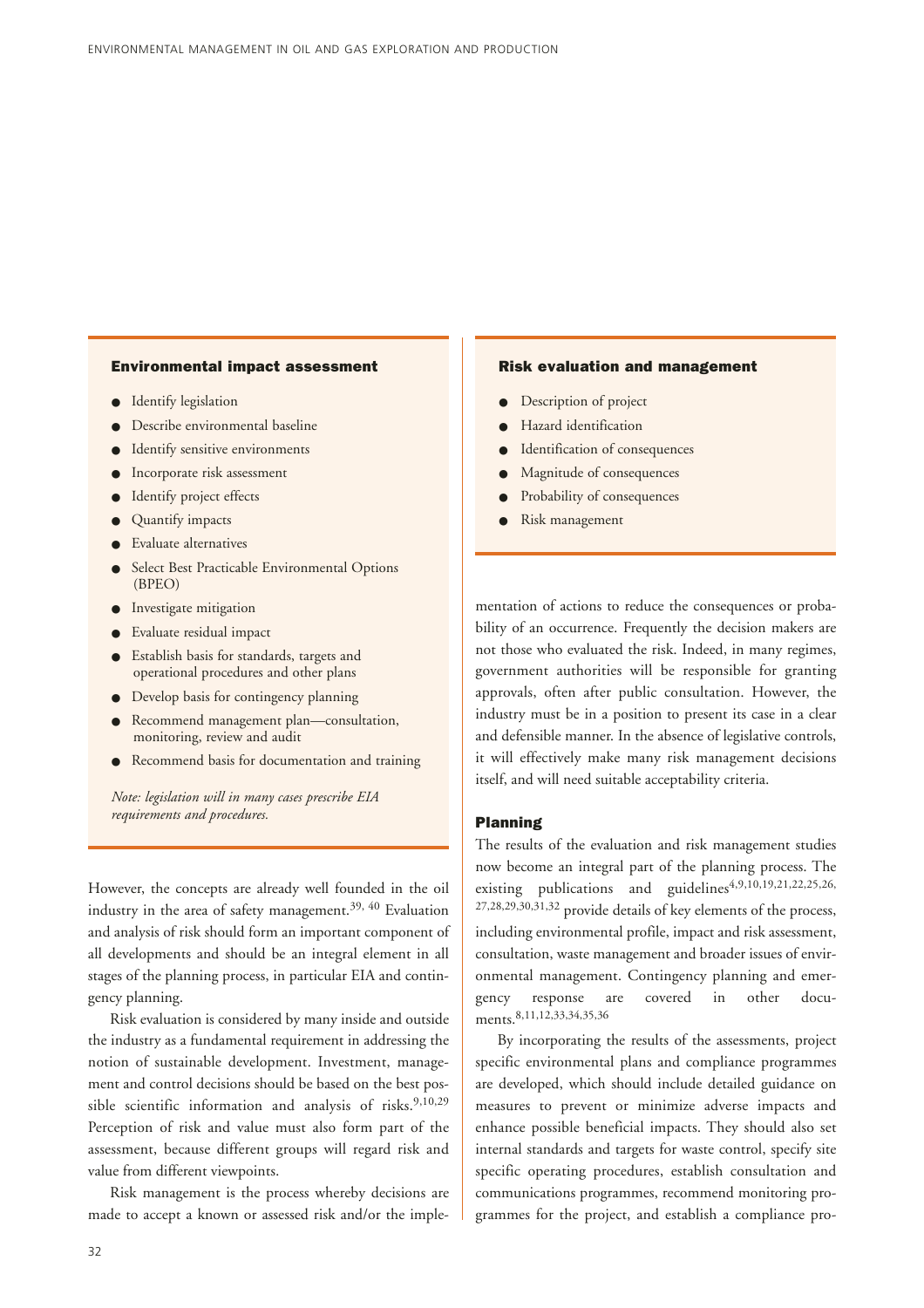#### Environmental planning principles

- Prepare environmental profile
- Conduct impact assessment
- Evaluate risk
- Integrate environment with design
- Prepare project environmental plans
- Formulate compliance programmes
- Establish monitoring programmes
- Specify contractors' obligations

gramme to ensure statutory requirements are met. Frequently, all relevant environmental information is incorporated into the site environmental manual.

The implications and needs of decommissioning should be considered during initial project planning<sup>37,38</sup>, and a detailed decommissioning and restoration plan should be developed before the end of field life. As far as possible, rehabilitation should be progressive during the operational life of a site. Details of decommissioning and rehabilitation requirements are provided in the various guidance documents.<sup>21,22,25,26,27,28,29</sup>

#### Environmental plans, programmes and procedures

- Consultation and communication
- Construction and infrastructure
- Pollution prevention and control procedures
- Waste management
- Performance standards and targets
- Contingency and emergency response
- **Monitoring**
- Compliance
- Decommissioning and rehabilitation

#### Implementation and monitoring

Development of the programmes during the planning process will have been conducted or supported by environmental specialists. However, the implementation responsibility rests with line managers, who should, therefore, ensure they fully understand and subscribe to the commitments being made. These commitments will include the legal and statutory controls imposed on the operation as well as other corporate commitment to responsible environment management.

Monitoring will confirm that commitments are being met. This may take the form of direct measurement and recording of quantitative information, such as amounts and concentrations of discharges, emissions and wastes, for measurement against corporate or statutory standards, consent limits or targets. It may also require measurement of ambient environmental quality in the vicinity of a site using ecological/biological, physical and chemical indicators. Monitoring may include socio-economic interaction, through local liaison activities or even assessment of complaints.

The preventative approach to management may also require monitoring of process inputs, for example, type and stocks of chemical use, resource consumption, equipment and plant performance etc.

The key aims of monitoring are, first, to ensure that results/conditions are as forecast during the planning stage, and where they are not, to pinpoint the cause and implement action to remedy the situation. A second objective is to verify the evaluations made during the planning process, in particular in risk and impact assessments and standard and target setting, and to measure operational and process effi-

#### Monitoring objectives

- Verify effectiveness of planning decisions
- Measure effectiveness of operational procedures
- Confirm statutory and corporate compliance
- Identify unexpected changes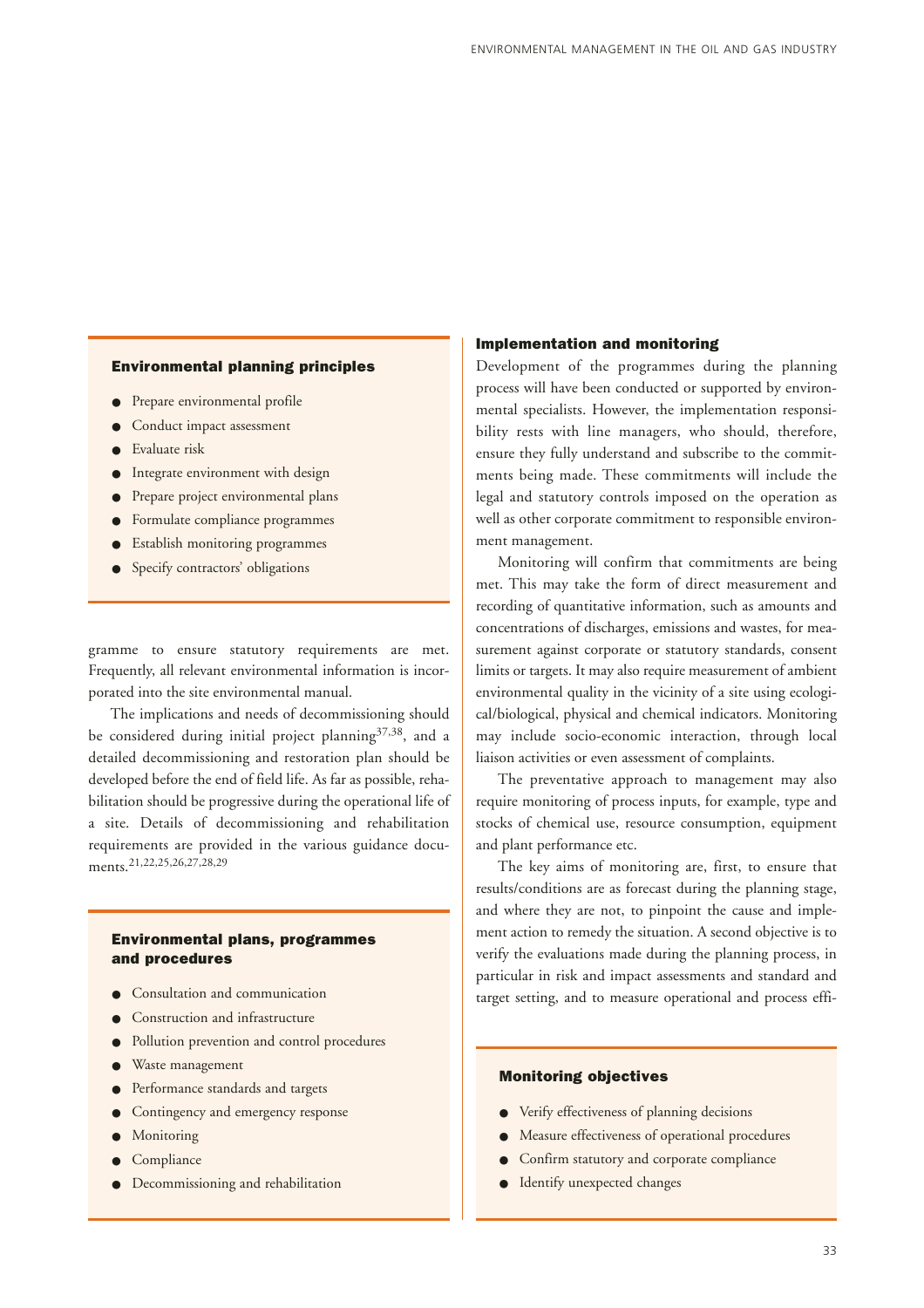ciency. Monitoring will also be required to meet compliance with statutory and corporate requirements. Finally, monitoring results provide the basis for auditing. A more detailed approach to monitoring and performance measurement is provided in various publications.10,19,21,22,23,25,26,27,28,29,30

#### Audit and review

An environmental audit has been defined by the International Chamber of Commerce (ICC)<sup>42</sup> as:

*'A management tool comprising a systematic, documented, periodic and objective evaluation of how well environmental organization, management and equipment are performing, with the aim of helping to safeguard the environment by: (i) facilitating management control of environmental practices; (ii) assessing compliance with company policies, which would include meeting regulatory requirements.'*

A wide variety of publications provide background and information on auditing in the exploration and production industry.21,22,23,25,26,27,28,29,30 The audit process itself is addressed in others.<sup>42,43</sup>

Review and audit is essentially a management tool.<sup>23</sup> However, its application is crucial at the operational level for verification and feedback on the effectiveness of organization system and environmental performance.

#### Audit

- Line management system
- Awareness and training
- Procedures, standards, targets
- Plans: waste, contingency, pollution control, compliance
- Monitoring programmes
- Verify EIA
- Verify mitigation
- Reporting and communication
- Documentation
- Feedback

Audit serves to substantiate and verify monitoring programmes and compliance, and to ensure that site environmental plans, procedures and standards are both effective and fit for purpose. Other benefits of auditing include increased internal and external awareness, communication, and credibility of company environmental activities by demonstrating commitment to and achievement of responsible environmental management.

In addition to management and compliance audits, a number of technical or process audits, sometimes termed assessments or evaluations, may be conducted. Thus, waste and emissions audits, energy audits, site (contamination) audits, emergency countermeasure audits, worker health and safety audits, may be instigated independently or as part of a broader management audit.

Increasingly, companies are now preparing reports on their environmental performance for a wide public readership, including shareholders and financing bodies. An important audience is also the company employee, who benefits from having the company's environmental position and activities described in a way that allows him or her to be an ambassador in a general sense for the company.

The contents of these reports still vary greatly, with a gradual but noticeable tendency to quantify environmental performance, and include mention of a range of environmental and sustainability indicators such as pollution and safety incidents, greenhouse gas emissions, and even noncompliance statistics. Each company will need to consider its own operations and what and how to report.

Some industry associations, for example the American Petroleum Institute (API) are also beginning to prepare public reports on sector-wide performance of their members.

Reporting is becoming increasingly sophisticated, and more closely linked with the total environmental programme of companies.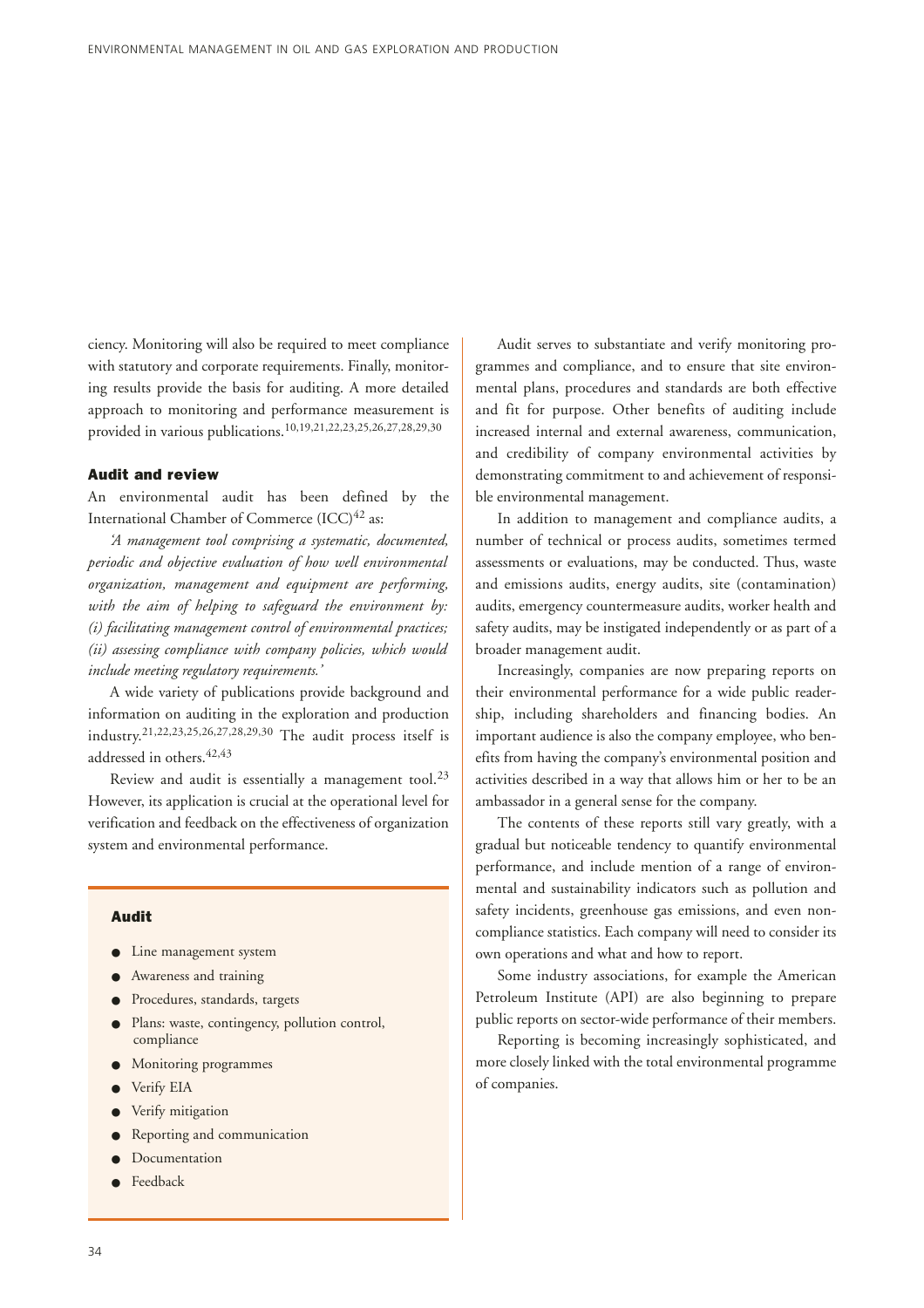### Part 3

# Operational practices and procedures

Part Two described the framework within which environmental management is established, and some of the tools that can be used to implement the policies. Translating policy and commitment into practice at the operational level is the critical next step. This section of the document provides guidance on the practical elements and operational techniques which should be applied on site. It is important that the reader cross-references the practical considerations presented here with the potential impacts discussed in Section 3 and, in particular, cross-references Table 2, 'Potential environmental effects', with Table 5, 'Environmental Protection Measures'.

Section 6 identifies some useful environmental practices within the exploration and production industry drawn from existing guidelines for environmental protection21,22,25,26,28,30 many of which deal with activities in specific environmentally sensitive habitats: the tropics, mangroves, arctic and sub-arctic and coastal waters. For further details concerning geophysical operations the reader is referred to the IAGC guidelines.27 The intent here is to build upon these guidelines and to provide an overview for operations in all parts of the world, both onshore and offshore.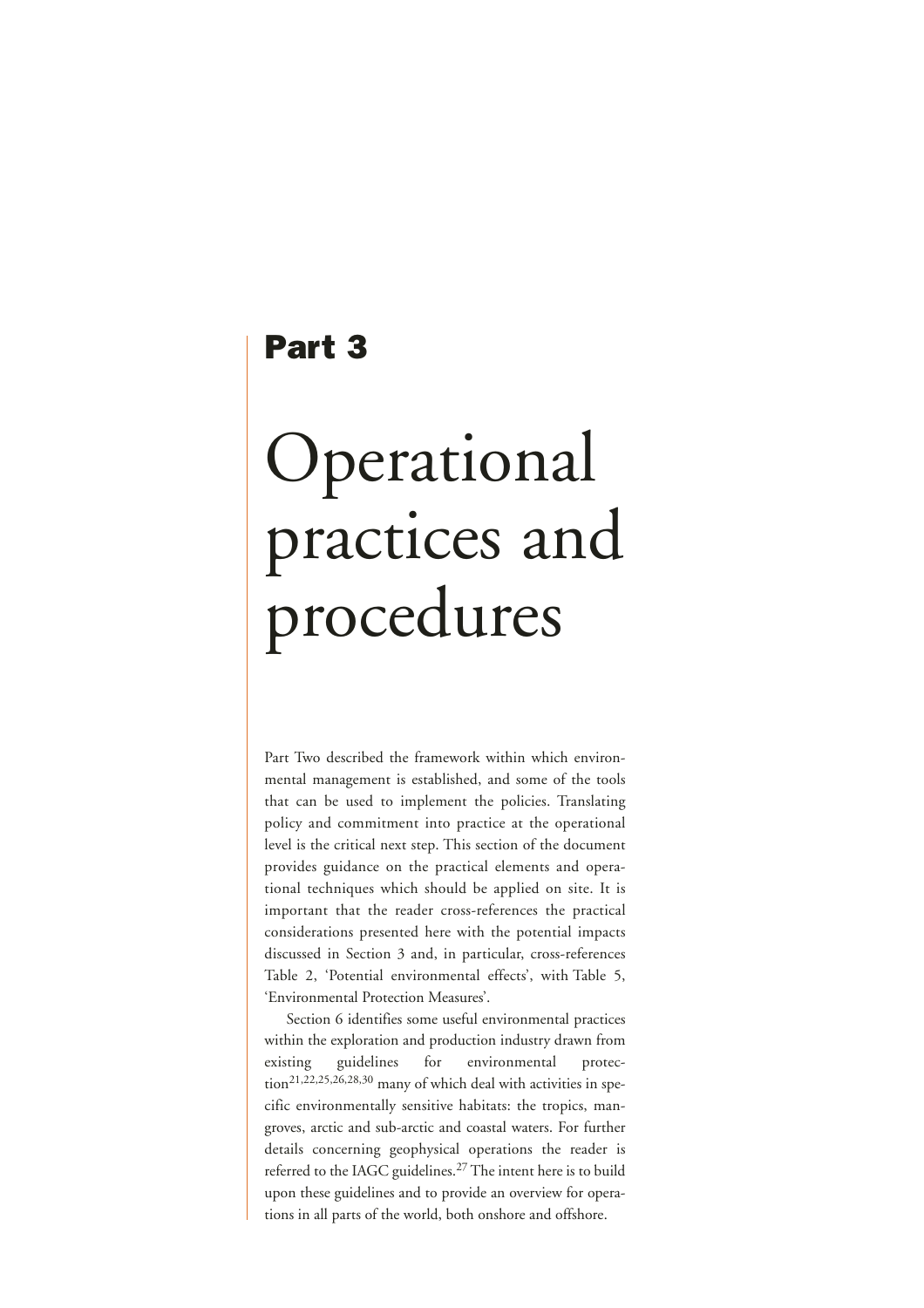Table 5 on page 39 provides a summary of environmental protection measures that can be applied in each of the principal steps of the exploration and production process. They describe practical measures that can be implemented to avoid or mitigate potential environmental effects and interactions. It should be noted that in order to avoid a piecemeal approach, protection measures are often combined into a variety of 'programmes, procedures, instructions', such as waste management, occupational hygiene, contingency planning, monitoring, energy conservation, water pollution, decommissioning, (see for example Table 4 on page 38). At a higher level, a pollution prevention programme (termed 'Cleaner Production' within UNEP50,51) gives a clear conceptual and methodological context for individual measures that are needed.

#### Operational considerations

- Footprint
- Pollution prevention
- Social/cultural interactions
- Waste
- Efficient use of resources
- Use of local resources
- Consultation and communication
- Risks and impacts
- Secondary and indirect impacts
- Infrastructure implications
- **Training**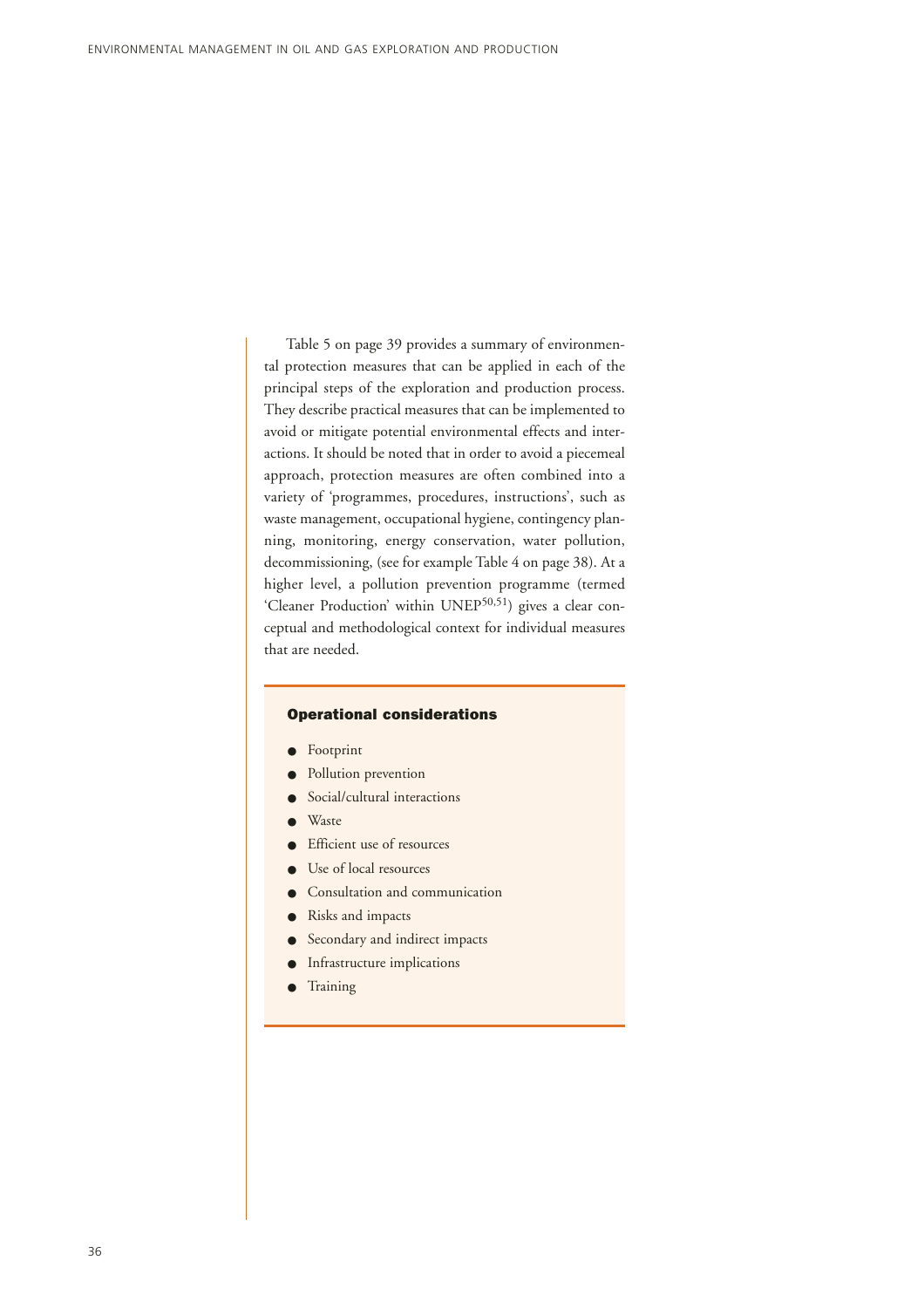### **6** Environmental protection measures

#### Implementation on site

Senior management **leadership** and **commitment** has to be converted into action by the provision of adequate financial and personal resources to ensure that environmental protection measures are incorporated in on-site routine operations. The management system will function effectively through the promotion of a company culture conducive to good environmental performance, and fostering active involvement of employees and contractors.

Company **policy and strategic objectives** must be prominently displayed at all operating sites and, as necessary, adapted to include any site specific requirements. Each operating site may need to develop its own specific objectives, and relevant operational targets in line with the company's broader strategic objectives. This should be initiated by the site manager, and achieved through a formal communication and consultation process that involves staff, contractors and local stakeholders.

The **organization, resources and documentation** necessary to implement the management system are critical. In each case the site manager and line staff are responsible for implementing and communicating policy. The roles, responsibilities, authorities, accountabilities and relationships necessary to implement environmental management must be clearly defined, documented and communicated in a document prepared specifically for that site. Line staff in all aspects of operational activity should be assigned specific environmental responsibility and authority within their spheres of control, and must be competent to perform their duties effectively. Each site should assign a management representative or representatives with sufficient knowledge of the company and its activities, and of environmental issues to undertake their role effectively. Whilst maintaining overall responsibility for coordinating environmental management activities across all functions and groups, representative(s) will act in conjunction with line management in all functions, activities and processes. Some companies may divide the management role among several line positions (often supported by an environmental adviser) or define it as a significant part of a line manager's duties. Contractors and sub-contractors play a

substantial role in exploration and production operations and must be covered and made accountable in the company's management system.

Documentation provides an adequate description of the management system and a permanent reference to the implementation and maintenance of that system. To implement this on-site a wide variety of documentation is usually prepared, some describing the structure and function of the management system, some providing detailed guidance on environmental protection measures, procedures, programmes and plans, communications and consultative requirements. Others provide information on local regulations and standards and how to monitor and report performance effectively, including requirements for accident and incident reporting and follow-up. Table 4 provides an example of documents available within a typical exploration and production company.

Through the formal processes of evaluation and risk management and planning, a series of site or project specific environmental plans will be developed. These plans will incorporate the relevant environmental protection measures presented in Table 5, whilst ensuring that all aspects of international, national and local legislation are met, as described in Section 4. Some key areas for which specific plans may be prepared include Pollution Prevention (UNEP—Cleaner Production); Waste Treatment and Disposal Techniques; Contingency Planning; Decommissioning, Rehabilitation and Aftercare; and Environmentally Sensitive Areas (see 'Operational considerations' on page 49).

The effective practical implementation and monitoring of these planned arrangements requires that procedures and instructions are followed at all levels. Company and contractor staff need to be familiar with relevant procedures and instructions before they start work. Training programmes and definition of responsibilities in job descriptions and contracts are therefore of paramount importance.

Monitoring provides the means of measuring performance against established requirements through inspection, surveillance and analysis. The detail and frequency of measurement should reflect the nature and extent of the risks involved.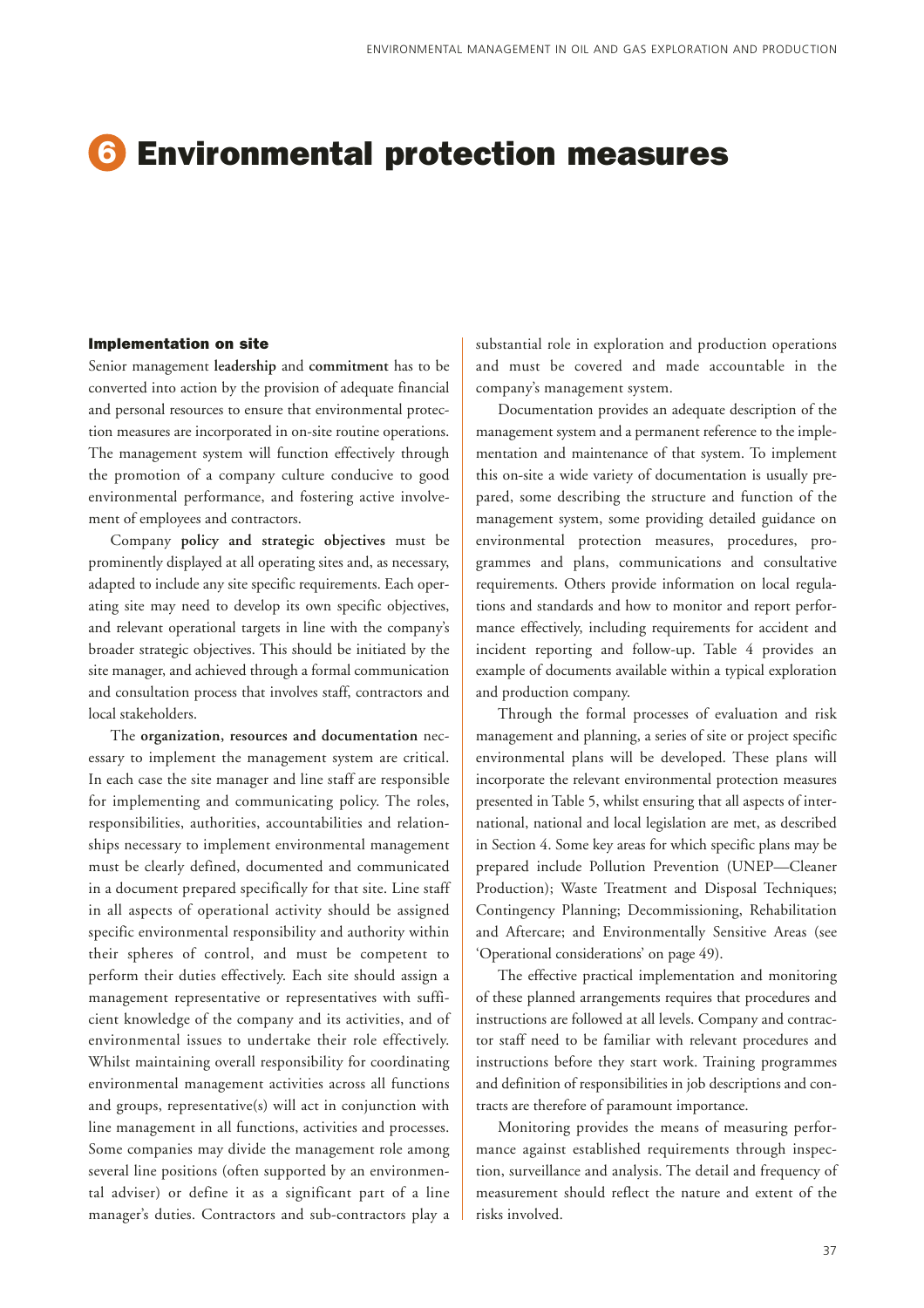Other key elements of implementation and monitoring include reporting mechanisms, record systems, and followup—in particular, non-compliance and corrective action, and incident reporting and follow-up.

Finally, audit and review procedures should be estab-

lished in line with the company's overall programme. However, in addition to this procedure, it is frequently beneficial to encourage line management to carry out self-assessment programmes, independent of, but allied to, the overall company programme.

| <b>Heading</b>           | <b>Title</b>                                                                  |
|--------------------------|-------------------------------------------------------------------------------|
| General                  | Statement of general business principles                                      |
|                          | Policy statement on health, safety and the environment                        |
|                          | Environmental policy objectives                                               |
| Environmental management | Environmental management principles                                           |
|                          | Environmental challenge in operations                                         |
|                          | Environmental management guidelines                                           |
| Technical guidelines     | Environmental screening                                                       |
|                          | <b>Baseline</b> surveys                                                       |
|                          | Environmental impact assessment guide                                         |
|                          | Environmental guidelines for forestry projects                                |
|                          | Environmental guidelines for onshore oil and gas exploration                  |
|                          | Environmental guidelines for offshore oil and gas exploration                 |
|                          | Environmental guidelines for oil and gas exploration in tropical rain forests |
|                          | Consultation and communication guidelines                                     |
|                          | Oil spill contingency planning                                                |
|                          | Oil spill clean up techniques                                                 |
|                          | Monitoring programmes                                                         |
|                          | Contractor selection and environmental responsibilities                       |
|                          | Accident and incident reporting, investigation and follow-up guidelines       |
|                          | Waste management guide                                                        |
|                          | Safe handling and disposal of PCBs                                            |
|                          | Recommendations for alternatives to fire-fighting halons                      |
|                          | Non-operated joint ventures                                                   |
|                          | Environmental reporting guide                                                 |
|                          | Environmental auditing guide                                                  |
|                          | Site decommissioning and restoration                                          |
|                          | Environmental training guide                                                  |

#### **Table 4: Typical environmental documentation within an E&P company**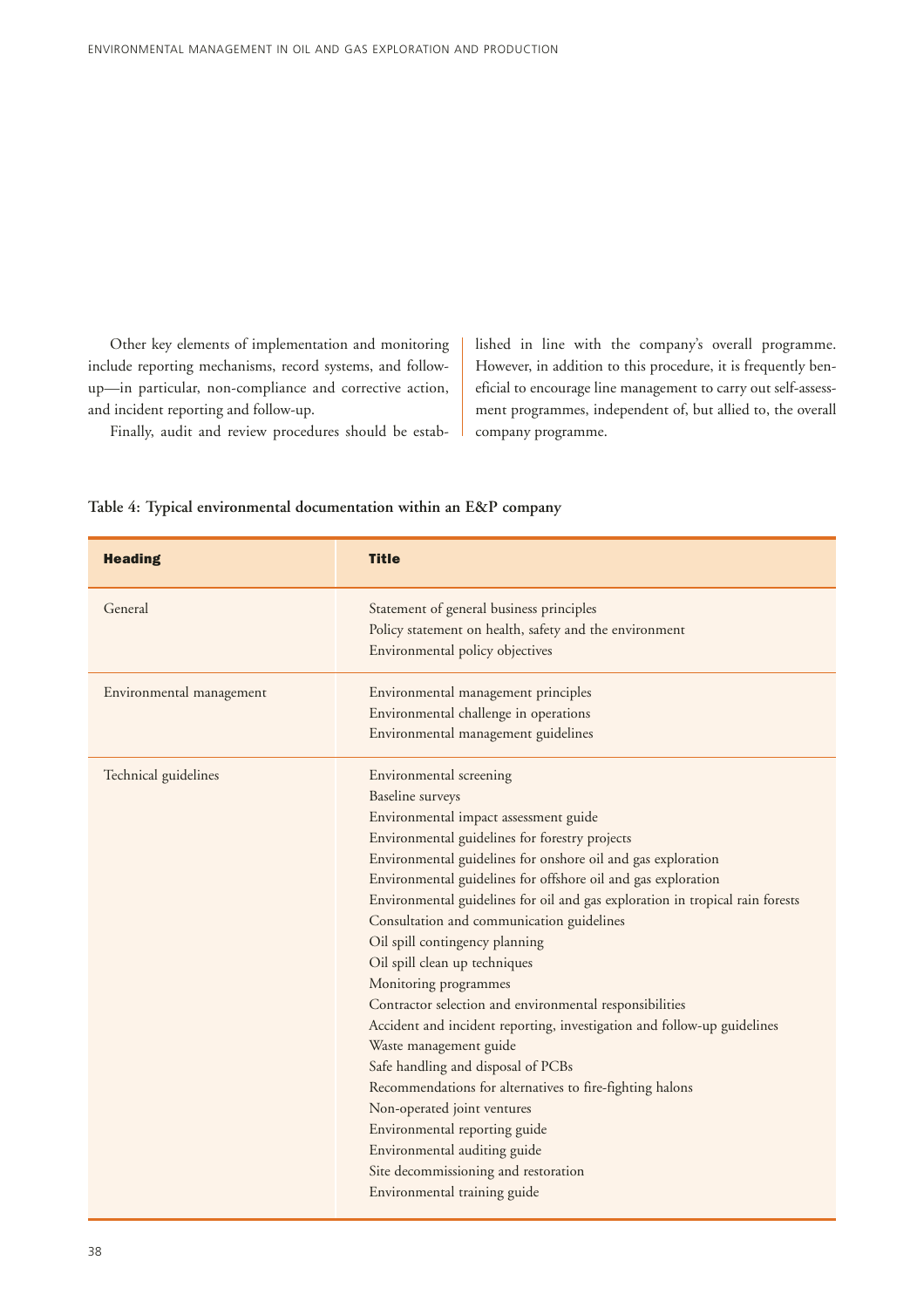| <b>Activity</b>                 | <b>Source of potential impact</b> | <b>Environmental protection measures</b>                                                                                                                                                                                                                                                                                                                                                                                                                                                                                                                                                                                                                                              |
|---------------------------------|-----------------------------------|---------------------------------------------------------------------------------------------------------------------------------------------------------------------------------------------------------------------------------------------------------------------------------------------------------------------------------------------------------------------------------------------------------------------------------------------------------------------------------------------------------------------------------------------------------------------------------------------------------------------------------------------------------------------------------------|
| Aerial survey                   | Aircraft                          | • Use environmental assessment to identify protected areas/<br>sensitivities. Schedule operations during least sensitive periods.                                                                                                                                                                                                                                                                                                                                                                                                                                                                                                                                                     |
| Seismic operations<br>(onshore) | Seismic equipment                 | • Shot-hole method should be considered in place of vibroseis<br>where preservation of vegetation cover is required and where<br>access is a concern. Ensure charge is small enough and deep<br>enough to avoid cratering. Consider aquifer protection and<br>proper plugging. Use offsets to avoid specific sensitivities.<br>Ensure misfired charges are disabled. Mobilize clean-up crew<br>after operations.<br>• Vibroseis—avoid excessive compaction on soft ground both by<br>access of vehicles and from baseplate. Use adequate noise<br>attenuation on engines. Carry spill clean-up material in case of fuel<br>and hydraulic fluid leaks. Ensure proper storage of fuels. |
|                                 | Base camps and access             | • Consult local authorities and other stakeholders regarding<br>preferred location.                                                                                                                                                                                                                                                                                                                                                                                                                                                                                                                                                                                                   |
|                                 |                                   | • Choose site to encourage natural rehabilitation by indigenous<br>flora/avoid removal of vegetation and topsoil/preserve topsoil,<br>and seed source for decommissioning.                                                                                                                                                                                                                                                                                                                                                                                                                                                                                                            |
|                                 |                                   | • Select site to minimize effects on environment and local<br>communities/minimize clearing.                                                                                                                                                                                                                                                                                                                                                                                                                                                                                                                                                                                          |
|                                 |                                   | • Use existing access if available.                                                                                                                                                                                                                                                                                                                                                                                                                                                                                                                                                                                                                                                   |
|                                 |                                   | • Avoid or minimize road construction/minimize clearing and<br>disturbance/minimize footprint, use existing infrastructure.                                                                                                                                                                                                                                                                                                                                                                                                                                                                                                                                                           |
|                                 |                                   | • Use hand cutting techniques/avoid use of heavy machinery<br>e.g. bulldozers/selectively use machinery.                                                                                                                                                                                                                                                                                                                                                                                                                                                                                                                                                                              |
|                                 |                                   | • Minimize size of camp/facilities consistent with operational,<br>health and safety requirements.                                                                                                                                                                                                                                                                                                                                                                                                                                                                                                                                                                                    |
|                                 |                                   | • Take account of topography, natural drainage and site runoff.<br>Ensure adequate and proper drainage.                                                                                                                                                                                                                                                                                                                                                                                                                                                                                                                                                                               |
|                                 |                                   | • Ensure proper handling and storage of fuels and hazardous<br>materials (e.g. explosives).                                                                                                                                                                                                                                                                                                                                                                                                                                                                                                                                                                                           |
|                                 |                                   | • Use helicopters within safety limits where minimization of<br>ground transport is required (e.g. access, clearing etc.)                                                                                                                                                                                                                                                                                                                                                                                                                                                                                                                                                             |
|                                 |                                   | • Construct helipads to minimize disturbance consistent with<br>operational, health and safety requirements.                                                                                                                                                                                                                                                                                                                                                                                                                                                                                                                                                                          |
|                                 |                                   | • Block and control access.                                                                                                                                                                                                                                                                                                                                                                                                                                                                                                                                                                                                                                                           |
|                                 |                                   | • Control workforce activities e.g. hunting, interaction with<br>local population.                                                                                                                                                                                                                                                                                                                                                                                                                                                                                                                                                                                                    |
|                                 |                                   | • Minimize waste, control waste disposal (solids, sewerage).                                                                                                                                                                                                                                                                                                                                                                                                                                                                                                                                                                                                                          |
|                                 |                                   | • Prepare contingency plans for spillages, fire risk.                                                                                                                                                                                                                                                                                                                                                                                                                                                                                                                                                                                                                                 |
|                                 |                                   | • Minimize extraneous noise and light sources.                                                                                                                                                                                                                                                                                                                                                                                                                                                                                                                                                                                                                                        |
|                                 |                                   | continued                                                                                                                                                                                                                                                                                                                                                                                                                                                                                                                                                                                                                                                                             |

#### **Table 5: Environmental protection measures**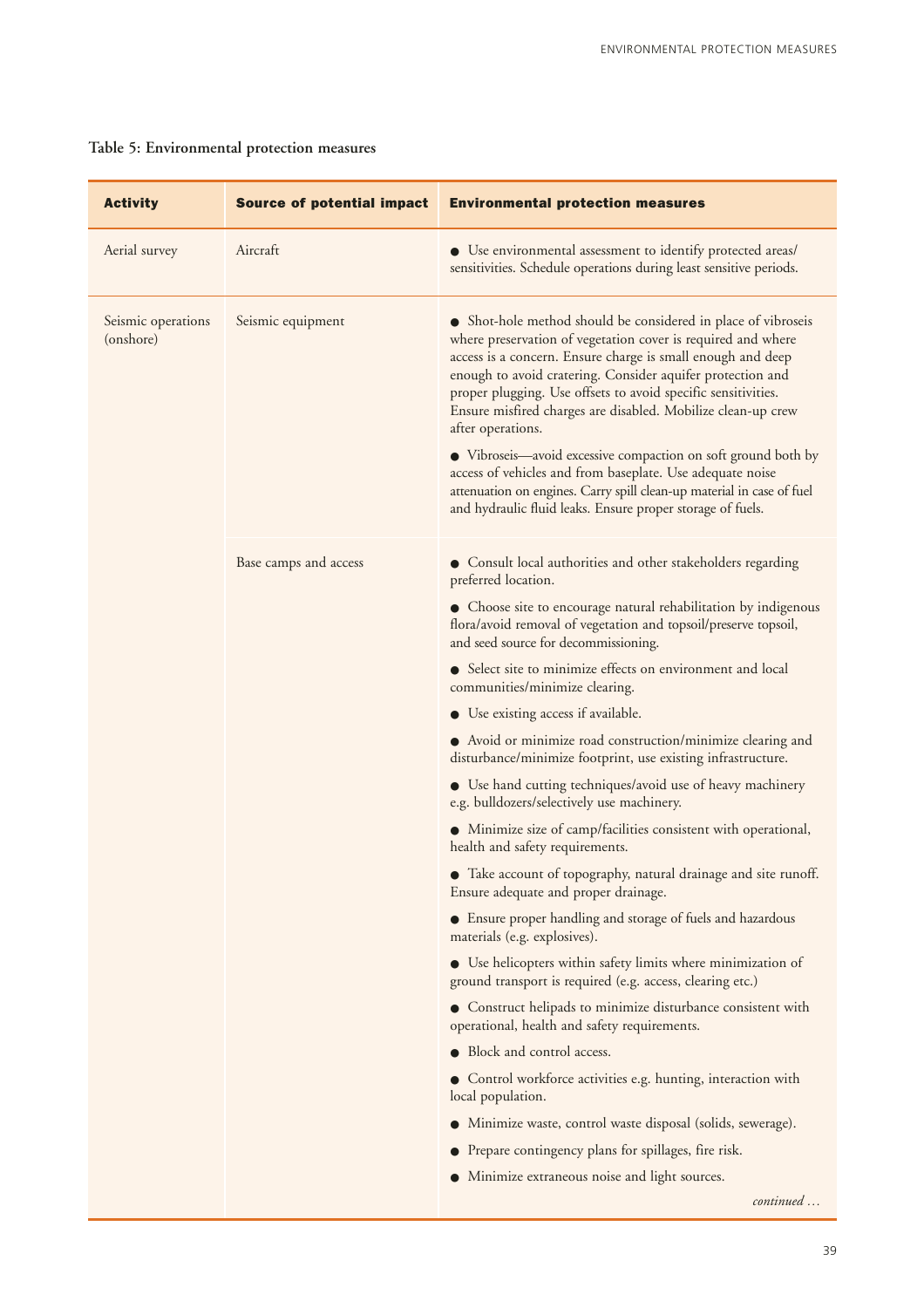| <b>Activity</b>                                       | <b>Source of potential impact</b>  | <b>Environmental protection measures</b>                                                                                                                                                                                                                                                                                                                                                                                                                                                                                                                                                                                                                                                                                                                                                                                                                       |
|-------------------------------------------------------|------------------------------------|----------------------------------------------------------------------------------------------------------------------------------------------------------------------------------------------------------------------------------------------------------------------------------------------------------------------------------------------------------------------------------------------------------------------------------------------------------------------------------------------------------------------------------------------------------------------------------------------------------------------------------------------------------------------------------------------------------------------------------------------------------------------------------------------------------------------------------------------------------------|
| Seismic operations<br>(onshore)<br><i>(continued)</i> | Line cutting                       | • Hand-cut lines to minimize disturbance.<br>• Minimize width compatible with operational, health and<br>safety requirements.<br>• Do not cut trees of a diameter greater than local regulations<br>permit (or, in the absence of regulations, greater than 20 cm).<br>• Minimize clearing of vegetation. Leave in place smaller<br>vegetation, topsoil, root stock, seeds, and endangered or<br>protected species and species used by local communities for<br>commercial or subsistence use (identified by environmental<br>assessment).<br>• Use 'dog-legs' to minimize use as access.                                                                                                                                                                                                                                                                      |
|                                                       | Decommissioning and<br>restoration | • Consult with local authorities and other stakeholders,<br>particularly if any infrastructure is to remain.<br>• Render access routes, campsites, seismic lines inaccessible.<br>• Break-up compacted surfaces/replace topsoil, brash, seed<br>source, leaf litter etc.<br>• Remove non-native materials.<br>Stabilize all slopes. If necessary re-vegetate to avoid erosion.<br>$\bullet$<br>• Keep photographic record.<br>Review success of restoration at a later date.                                                                                                                                                                                                                                                                                                                                                                                   |
| Seismic operations<br>(offshore)                      | Seismic equipment                  | • Use environmental assessment to identify protected areas and<br>local sensitivities. Schedule operations during least sensitive period.                                                                                                                                                                                                                                                                                                                                                                                                                                                                                                                                                                                                                                                                                                                      |
|                                                       | Vessel operations                  | • Consult local authorities and other stakeholders regarding<br>survey programme, permitting and notifications.<br>• Remain on planned survey track to avoid unwanted interaction.<br>• Dispose all waste materials and oily water properly to meet<br>local, national and international regulations (Refer to MARPOL).<br>• Apply proper procedures for handling and maintenance of<br>cable equipment particularly cable oil.<br>• All towed equipment must be highly visible.<br>• Make adequate allowance for deviation of towed equipment<br>when turning.<br>• Prepare contingency plans for lost equipment and oil spillage<br>(see IMO guidance Shipboard Oil Pollution Emergency Plans<br>$1992$ ).<br>• Attach active acoustic location devices to auxiliary equipment<br>to aid location and recovery.<br>• Label all towed equipment.<br>continued |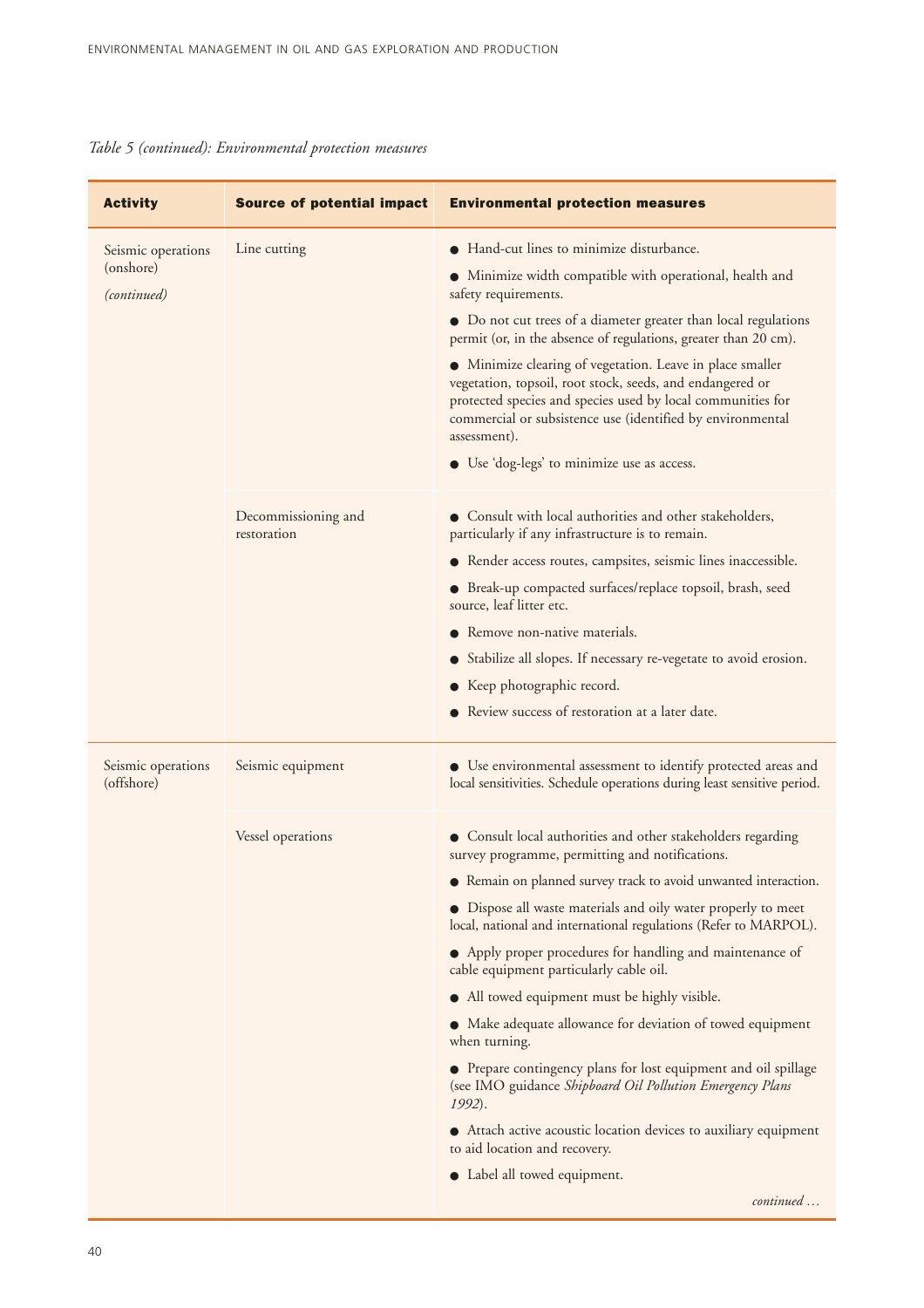| <b>Activity</b>                                        | <b>Source of potential impact</b>       | <b>Environmental protection measures</b>                                                                                                                                                                                                                                                                                                                                                                                                                                                                                                                                                                                                                                                                                                                                                                                                                                                                                                                                                                                                                                                                                                                                                                                                                                                                                                                                        |
|--------------------------------------------------------|-----------------------------------------|---------------------------------------------------------------------------------------------------------------------------------------------------------------------------------------------------------------------------------------------------------------------------------------------------------------------------------------------------------------------------------------------------------------------------------------------------------------------------------------------------------------------------------------------------------------------------------------------------------------------------------------------------------------------------------------------------------------------------------------------------------------------------------------------------------------------------------------------------------------------------------------------------------------------------------------------------------------------------------------------------------------------------------------------------------------------------------------------------------------------------------------------------------------------------------------------------------------------------------------------------------------------------------------------------------------------------------------------------------------------------------|
| Seismic operations<br>(offshore)<br><i>(continued)</i> | Vessel operations<br><i>(continued)</i> | • Store and handle explosives according to operators'<br>procedures and local regulations.<br>• Consider using guard boat in busy areas.<br>• Report all unplanned interactions with other resource users<br>or marine life to the authorities.<br>• Use local expertise to support operations e.g. spotting marine<br>mammals, wildlife etc.                                                                                                                                                                                                                                                                                                                                                                                                                                                                                                                                                                                                                                                                                                                                                                                                                                                                                                                                                                                                                                   |
| Exploration and<br>appraisal drilling<br>(onshore)     | Site selection                          | • Use environmental assessment to identify protected areas/<br>sensitivities. Schedule operations during least sensitive<br>periods.<br>• Select least sensitive location within confines of bottom<br>target/drilling envelope. Consider directional drilling to access<br>targets beneath sensitive areas.<br>• Siting to minimize impacts on water resources, conservation<br>interests, settlement, agriculture, sites of historical and<br>archaeological interest and landscape. Consider using site that<br>has been cleared/disturbed previously or of low ecological value,<br>or which may be more easily restored, e.g. agricultural land.<br>• Consult local authorities and other stakeholders regarding<br>preferred location for drilling sites, camps and access/maximize<br>use of existing infrastructure.<br>• Select location to be as unobtrusive as possible, with minimal<br>visual intrusion.<br>• Take account of topography, natural drainage and site run-off.<br>Avoid areas prone to flooding.<br>• Select site close to established good access.<br>• Plan subsequent restoration requirements.<br>• In remote locations, consider best use of transport 'helirigs'/<br>slim-hole drilling/helicopter/water transportation, consistent<br>with operational, health and safety requirements.<br>• Consider cluster drilling to minimize footprint. |
|                                                        | Access                                  | • Consult with local authorities regarding preferred routings.<br>• Where possible use existing road/water infrastructure.<br>• Plan routing to minimize subsequent disturbance to natural<br>resources and people.<br>• Limit road width and footprint consistent with operational,<br>health and safety requirements.<br>• Minimize vegetation loss and disturbance.<br>• Limit erosion potential/avoid steep slope and drainage<br>courses/avoid cut and fill techniques/incorporate proper<br>drainage, culverting and bridging techniques.<br>continued                                                                                                                                                                                                                                                                                                                                                                                                                                                                                                                                                                                                                                                                                                                                                                                                                    |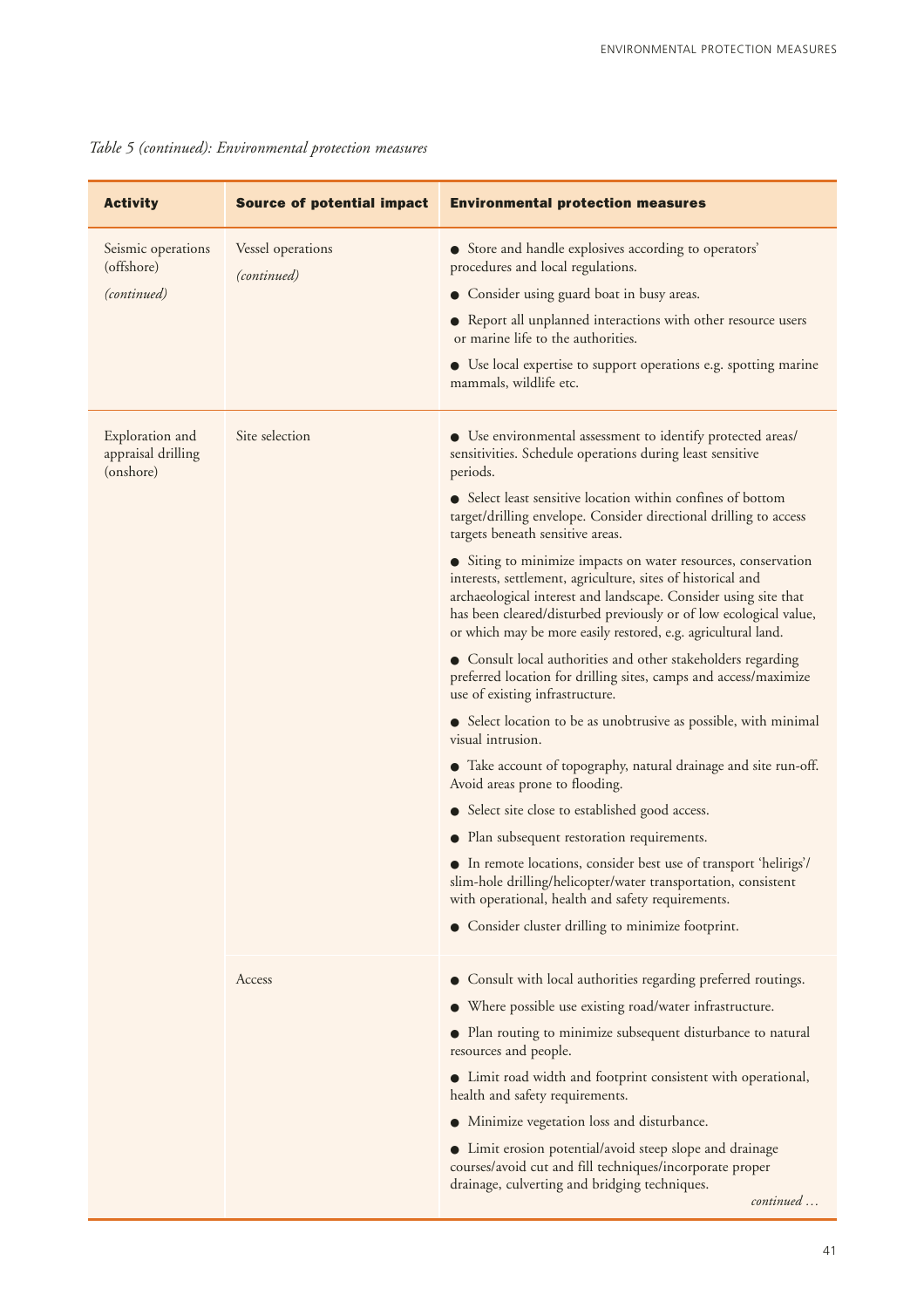| <b>Activity</b>                                    | <b>Source of potential impact</b> | <b>Environmental protection measures</b>                                                                                                                                                                                                                         |
|----------------------------------------------------|-----------------------------------|------------------------------------------------------------------------------------------------------------------------------------------------------------------------------------------------------------------------------------------------------------------|
| Exploration and<br>appraisal drilling<br>(onshore) | Access<br>(continued)             | • Road construction should use local material, but minimize<br>cutting of timber.                                                                                                                                                                                |
| (continued)                                        |                                   | • Block and control access/prevent unauthorized use.                                                                                                                                                                                                             |
|                                                    | Site preparation                  | • Minimize cleared area and size of site/maximize perimeter to<br>area ratio to aid natural revegetation.                                                                                                                                                        |
|                                                    |                                   | • Use hand cutting to clear vegetation initially—where<br>necessary be selective in using machinery.                                                                                                                                                             |
|                                                    |                                   | • Conserve root stock and topsoil, store for later rehabilitation.                                                                                                                                                                                               |
|                                                    |                                   | • Limit levelling activity.                                                                                                                                                                                                                                      |
|                                                    |                                   | • Do not burn brush and uprooted materials.                                                                                                                                                                                                                      |
|                                                    |                                   | • Where vegetation and soil are removed ensure proper<br>separation and storage/collect seed, rootstock, brash for<br>subsequent revegetation.                                                                                                                   |
|                                                    |                                   | • Incorporate drainage and minimize disturbance to natural<br>drainage patterns. Engineer slopes and drainage to minimize<br>erosion. Design for storm conditions/ensure offsite natural run-<br>off does not wash over site/use perimeter drainage ditches.     |
|                                                    |                                   | • Seal bund and ensure proper drainage of machinery areas,<br>fuel and chemical storage, and mud mixing areas.                                                                                                                                                   |
|                                                    |                                   | • Provide base material compatible with local ground conditions.<br>Hard core should be laid on geotextile membrane. Avoid<br>concreting sites.                                                                                                                  |
|                                                    |                                   | • Protect water courses from contamination and siltation.                                                                                                                                                                                                        |
|                                                    |                                   | • Protect groundwater from drill stem penetration and shallow<br>aquifers from possible site contamination.                                                                                                                                                      |
|                                                    |                                   | • Where water courses and aquifers are deemed sensitive, consider<br>a fully sealed site, avoid use of mud pits, preferentially use steel<br>tanks, but if used must be lined. Pits if used must be lined.                                                       |
|                                                    |                                   | • Mud and burn pits, if used, must have adequate contingency<br>capacity especially in areas of high rainfall, and must be fully<br>lined and bunded.                                                                                                            |
|                                                    | Camp and operations               | • Water supply. Carefully consider water supply sources (ground<br>water, surface or marine). In areas of water shortage consider<br>water separation/recycling package in mud system. If marine<br>sources are used care must be taken with regard to disposal. |
|                                                    |                                   | • Aqueous discharges. Exploration sites rarely incorporate<br>sophisticated effluent treatment systems, therefore treat<br>contaminated water as liquid waste.                                                                                                   |
|                                                    |                                   | • Treat surface drainage water in an interceptor with hay<br>filter or similar.                                                                                                                                                                                  |
|                                                    |                                   | continued                                                                                                                                                                                                                                                        |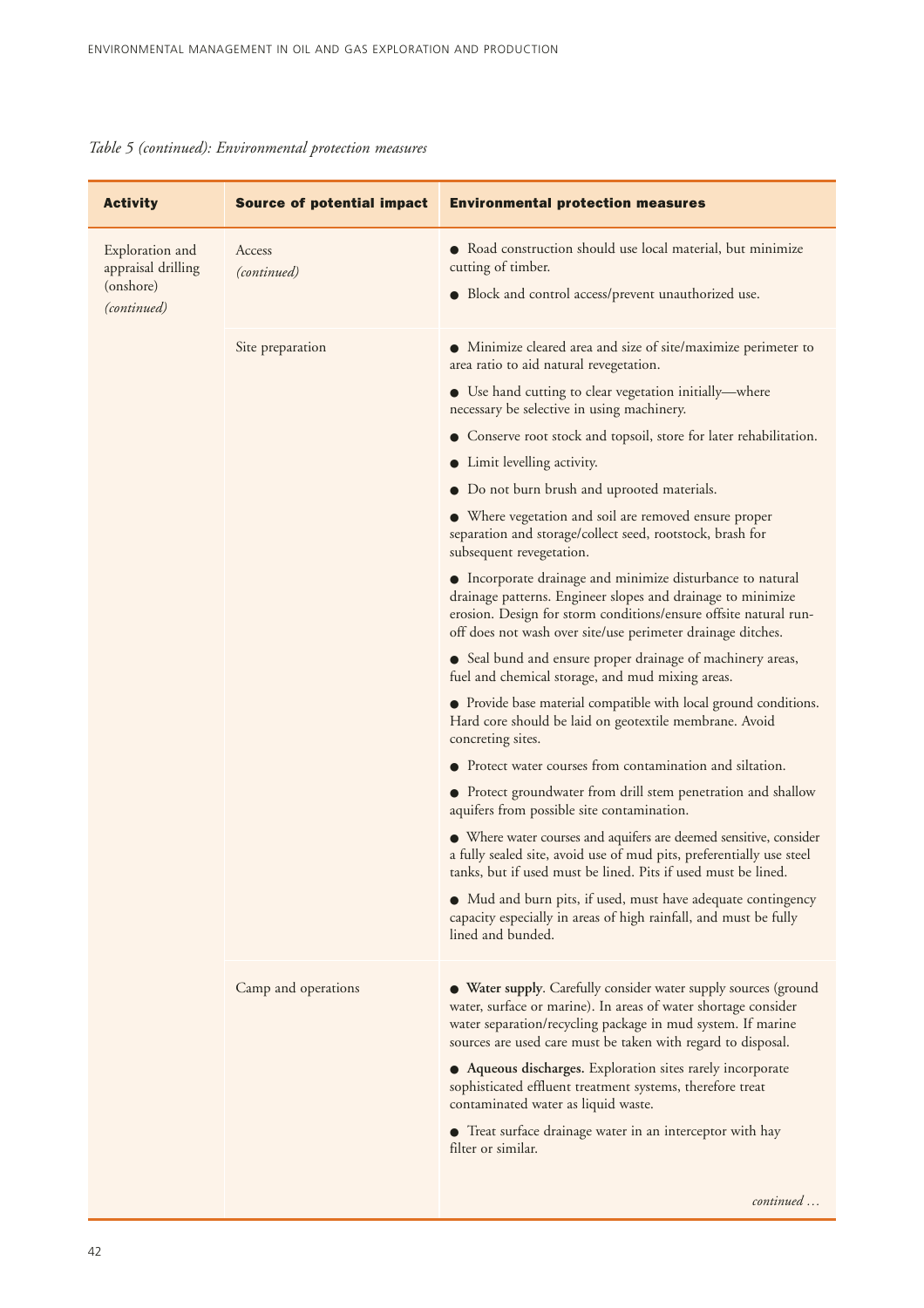| <b>Activity</b>                                                          | <b>Source of potential impact</b>         | <b>Environmental protection measures</b>                                                                                                                                                                                                                                                                                                                                                                    |
|--------------------------------------------------------------------------|-------------------------------------------|-------------------------------------------------------------------------------------------------------------------------------------------------------------------------------------------------------------------------------------------------------------------------------------------------------------------------------------------------------------------------------------------------------------|
| Exploration and<br>appraisal drilling<br>(onshore)<br><i>(continued)</i> | Camp and operations<br><i>(continued)</i> | • Utilize local sewerage disposal facilities where available. For<br>small, isolated sites, soak away/septic field system can be<br>utilized, biodegradable solids may be buried, liquid discharges<br>should be controlled to ensure that local water resources, both<br>surface and ground water, are not contaminated.                                                                                   |
|                                                                          |                                           | • Containerize spent oils and lubes for proper disposal or recycling.                                                                                                                                                                                                                                                                                                                                       |
|                                                                          |                                           | • Any produced water from well test operations must be<br>properly disposed of. Ensure disposal options are addressed in<br>planning phase and requirements are met.                                                                                                                                                                                                                                        |
|                                                                          |                                           | • Solid wastes. Where approved disposal sites are available and<br>suitable these should be used for all offsite waste disposal. On-<br>site disposal may be considered for inert materials. Ensure proper<br>documentation and manifesting. Ensure adequate consultation<br>with local authorities regarding nature, type and volumes of<br>wastes arising and capability and capacity of local resources. |
|                                                                          |                                           | • Do not discard litter and debris around sites. All wastes to be<br>containerized on-site.                                                                                                                                                                                                                                                                                                                 |
|                                                                          |                                           | • In isolated/remote areas, with no local disposal facilities,<br>putrescible, non-toxic waste may be buried at a depth of 1m or<br>more during decommissioning. Ensure local water resources are<br>not at risk from contamination.                                                                                                                                                                        |
|                                                                          |                                           | • In isolated/remote areas, with no local disposal facilities,<br>non-toxic dry and liquid wastes may be burnt, giving due<br>consideration to atmospheric effects. If necessary portable<br>incinerators can be used to provide a cleaner burn.                                                                                                                                                            |
|                                                                          |                                           | • Containerize contaminated soils which cannot be treated in<br>situ and remove offsite for treatment.                                                                                                                                                                                                                                                                                                      |
|                                                                          |                                           | • Consider bulk supply of materials to minimize packaging<br>wastes. Return unused materials to suppliers where possible.                                                                                                                                                                                                                                                                                   |
|                                                                          |                                           | • Preferentially use non-toxic water-based muds. Minimize<br>use of oil (OBM) and synthetic muds to where required for<br>operational reasons. Mud make-up and mud and cuttings<br>disposal options must be addressed during planning phase,<br>ensure all requirements are met. Consider downhole disposal of<br>OBM wastes otherwise treat as hazardous waste.                                            |
|                                                                          |                                           | • Requirements of oil spill and emergency plans must be met<br>before operations commence.                                                                                                                                                                                                                                                                                                                  |
|                                                                          |                                           | • Hazardous materials usage, storage and disposal requirements<br>must meet planning requirements.                                                                                                                                                                                                                                                                                                          |
|                                                                          |                                           | • Atmospheric emission/noise/light. Ensure requirements from<br>planning phase are met to minimize effects from engine exhausts<br>and extraneous noise and light. Ensure any $H_2S$ problems are<br>addressed. Ensure well test procedures are followed. Any burn<br>pits utilized for well test operations must be lined. If possible<br>produced oil should be stored for subsequent use.                |
|                                                                          |                                           | • Noise levels at the site boundary should meet local or company<br>specified. Ensure all machinery and equipment are properly cladded.                                                                                                                                                                                                                                                                     |
|                                                                          |                                           | continued                                                                                                                                                                                                                                                                                                                                                                                                   |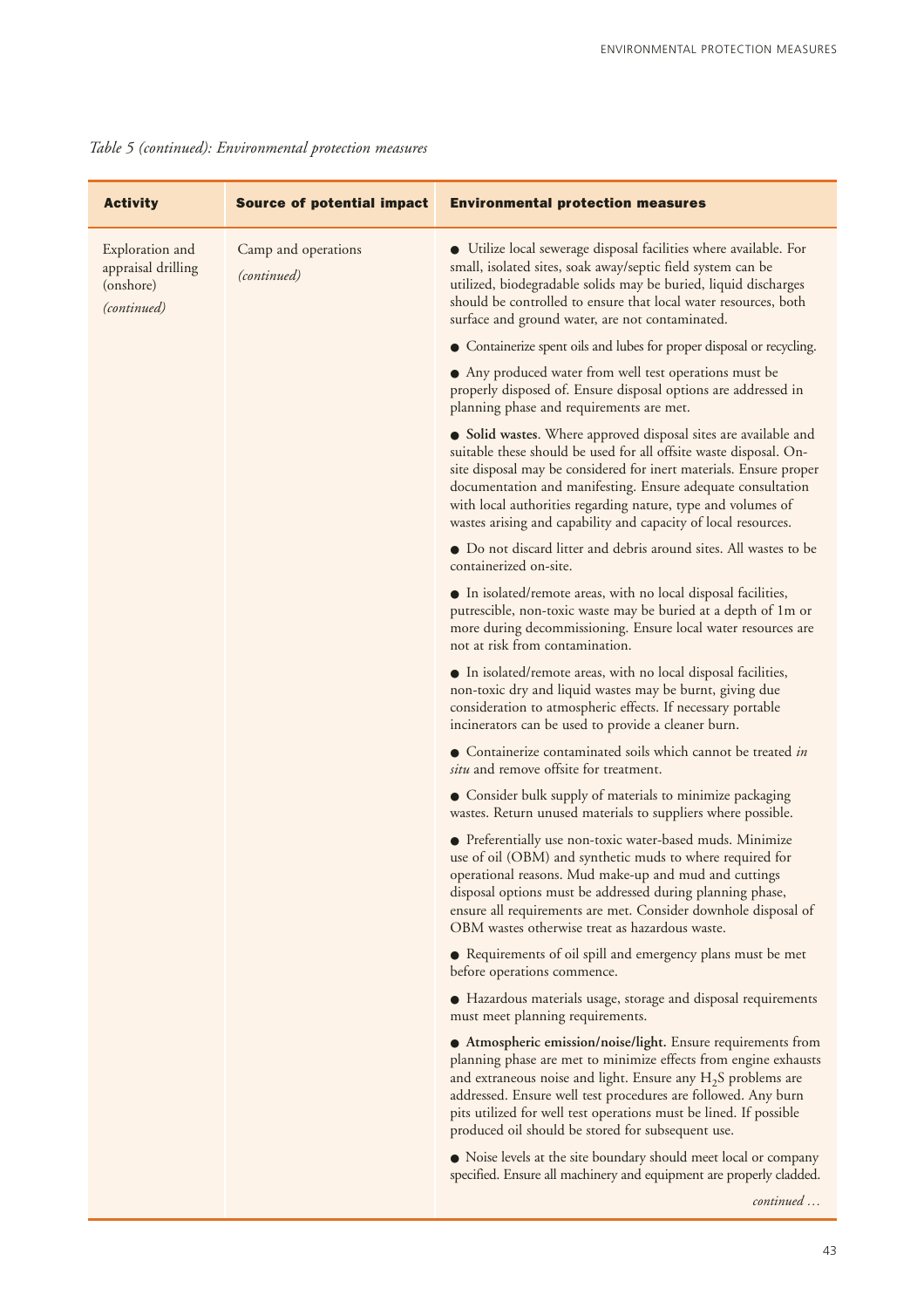| <b>Activity</b>                                                   | <b>Source of potential impact</b>         | <b>Environmental protection measures</b>                                                                                                                                                                                                                                                                                                                                                                                                                                                                                                                                                                                                                                      |
|-------------------------------------------------------------------|-------------------------------------------|-------------------------------------------------------------------------------------------------------------------------------------------------------------------------------------------------------------------------------------------------------------------------------------------------------------------------------------------------------------------------------------------------------------------------------------------------------------------------------------------------------------------------------------------------------------------------------------------------------------------------------------------------------------------------------|
| Exploration and<br>appraisal drilling<br>(onshore)<br>(continued) | Camp and operations<br><i>(continued)</i> | • Light sources should be properly shaded and directed onto<br>site area.<br>· Socio-economic/cultural. Ensure all requirements addressed<br>in planning phase are fully met.<br>• Initiate consultation and liaison with local authorities.<br>Use local expertise.<br>• Workforce should keep within defined boundary and to the<br>agreed access routes.<br>• Control workforce activities, e.g. hunting, interaction with<br>local population. Purchase food from recognized local suppliers,<br>not directly from local people without evaluating implications.                                                                                                          |
|                                                                   | Decommissioning and<br>restoration        | • Restoration plan must be followed and site restored to its<br>original condition.<br>• Remove all debris and contaminated soils.<br>• Reform contours to natural surroundings.<br>• Restore natural drainage patterns.<br>· Break-up base material/re-spread topsoil and brash, vegetation,<br>leaf litter and organic material. Use specialized techniques where<br>sensitivities dictate, e.g. brushwood barriers, seeding, turf, etc.<br>• Mud pits, where used, should be de-watered and filled in<br>to 1m cover. Infill burn and waste pits to 1m.<br>• Block access routes, or if required, hand over to local authorities.<br>• Document and monitor site recovery. |
| Exploration and<br>appraisal drilling<br>(offshore)               | Site selection                            | • Use environmental assessment to identify protected areas<br>and sensitivities. Schedule operations during least sensitive<br>periods.<br>• Consult with local authorities regarding site selection and<br>support infrastructure-ports, vessel and air traffic.<br>• Select least sensitive location within confines of bottom<br>target/drilling envelope. Consider directional drilling to access<br>targets beneath sensitive areas. Consider cluster well drilling.<br>• Local conditions must be fully assessed—wave, wind and<br>currents.<br>• In coastal areas, select site and equipment to minimize<br>disturbance, noise, light and visual intrusion.            |
|                                                                   | Access                                    | • Exercise strict control on access and all vessel and rig activity.<br>• In coastal areas where sensitivities dictate use vessels in<br>preference to helicopters.<br>continued                                                                                                                                                                                                                                                                                                                                                                                                                                                                                              |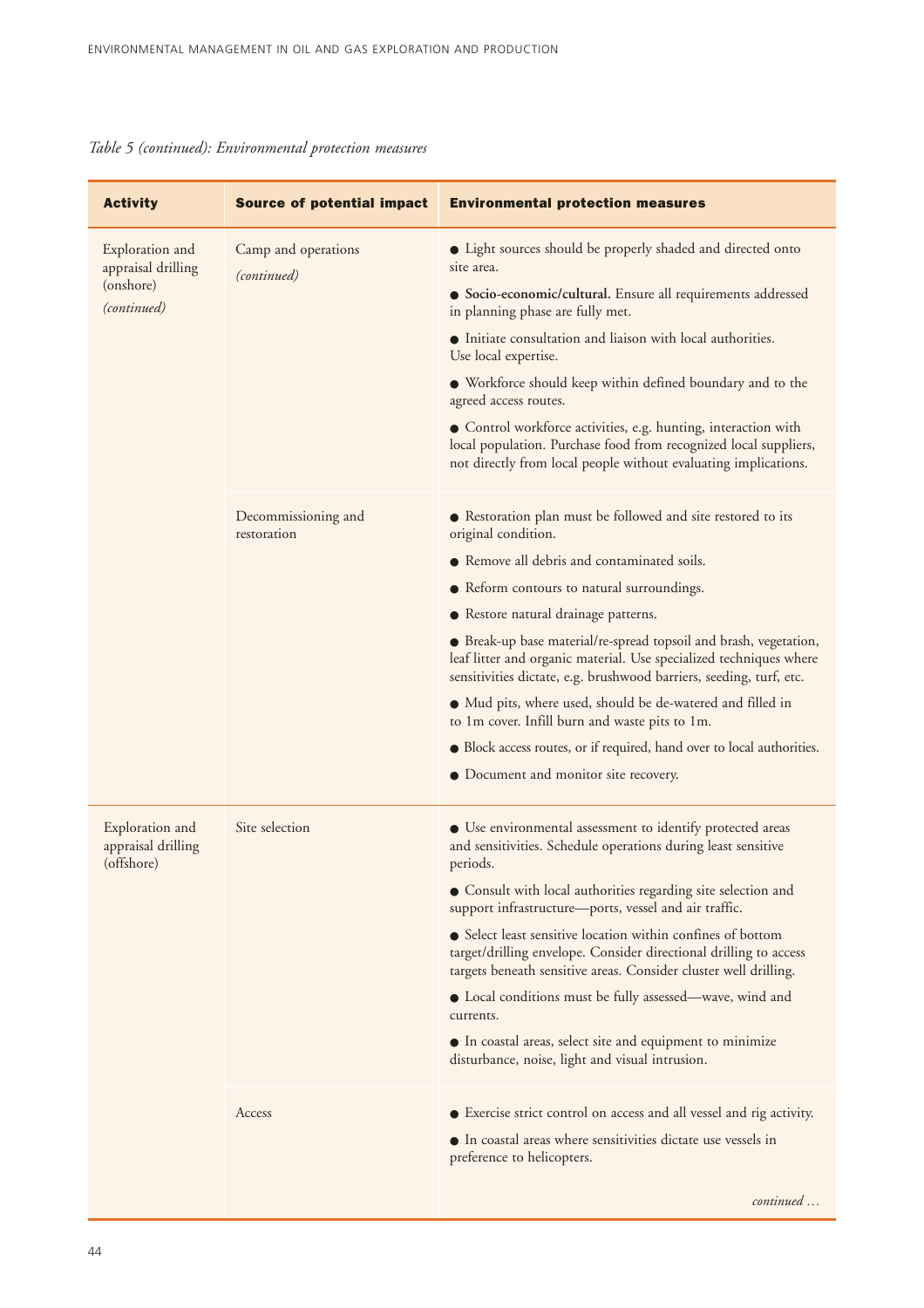| <b>Activity</b>                                     | <b>Source of potential impact</b> | <b>Environmental protection measures</b>                                                                                                                                                                                                                                  |
|-----------------------------------------------------|-----------------------------------|---------------------------------------------------------------------------------------------------------------------------------------------------------------------------------------------------------------------------------------------------------------------------|
| Exploration and<br>appraisal drilling<br>(offshore) | Operations                        | • Consult with local authorities regarding emissions, discharges<br>and solid waste disposal/notifications in regard to other resource<br>users.                                                                                                                          |
| <i>(continued)</i>                                  |                                   | • Requirements specified in planning process must be met<br>including supply vessel operations.                                                                                                                                                                           |
|                                                     |                                   | • Aqueous discharges. Oily water from deck washing, drainage<br>systems, bilges etc. should be treated prior to discharge to meet<br>local, national and international consents.                                                                                          |
|                                                     |                                   | • Sewerage must be properly treated prior to discharge to meet<br>local and international standards. Treatment must be adequate<br>to prevent discolouration and visible floating matter.                                                                                 |
|                                                     |                                   | • Biodegradable kitchen wastes require grinding prior to<br>discharge, if permitted under local regulations.                                                                                                                                                              |
|                                                     |                                   | • Most spills and leakage occur during transfer operations-<br>ensure adequate preventative measures are taken and that spill<br>contingency plan requirements are in place.                                                                                              |
|                                                     |                                   | • Store oils and chemicals properly in contained, drained areas.<br>Limit quantities stored to a minimum level required for<br>operational purposes. Ensure proper control documentation and<br>manifesting and disposal. Do not dispose of waste chemicals<br>overboard. |
|                                                     |                                   | • Produced water from well tests must meet local regulations or<br>company specified standards prior to discharge.                                                                                                                                                        |
|                                                     |                                   | • Preferentially separate and store oil from well test operations.<br>If burnt, ensure burner efficiency is adequate to prevent oil<br>fallout onto sea surface.                                                                                                          |
|                                                     |                                   | • Solid wastes. Ensure requirements specified in the planning<br>process are met with regard to waste treatment and disposal.                                                                                                                                             |
|                                                     |                                   | • Collect all domestic waste and compact for onshore disposal.<br>Ensure proper documentation and manifesting. Ensure onshore<br>receiving and disposal meet local requirements.                                                                                          |
|                                                     |                                   | • Consider waste segregation at source for different waste<br>types-organic, inorganic industrial wastes etc.                                                                                                                                                             |
|                                                     |                                   | • No debris or waste to be discarded overboard from rig<br>or supply vessels.                                                                                                                                                                                             |
|                                                     |                                   | • Waste containers must be closed to prevent loss overboard.                                                                                                                                                                                                              |
|                                                     |                                   | • Spent oils and lubes should be containerized and returned to shore.                                                                                                                                                                                                     |
|                                                     |                                   | • Consider bulk supply of materials to minimize packaging wastes.                                                                                                                                                                                                         |
|                                                     |                                   | • Muds and cuttings. Preferentially use low toxicity water-<br>based drilling muds. Minimize use of oil-based muds (OBM).                                                                                                                                                 |
|                                                     |                                   | • Mud make-up and mud and cuttings disposal requirements<br>addressed in the planning process must be met.                                                                                                                                                                |
|                                                     |                                   | • Do not dispose of whole OBM to sea. Any oily cuttings<br>discharged must meet local regulations or company specified<br>standards.<br>continued                                                                                                                         |
|                                                     |                                   |                                                                                                                                                                                                                                                                           |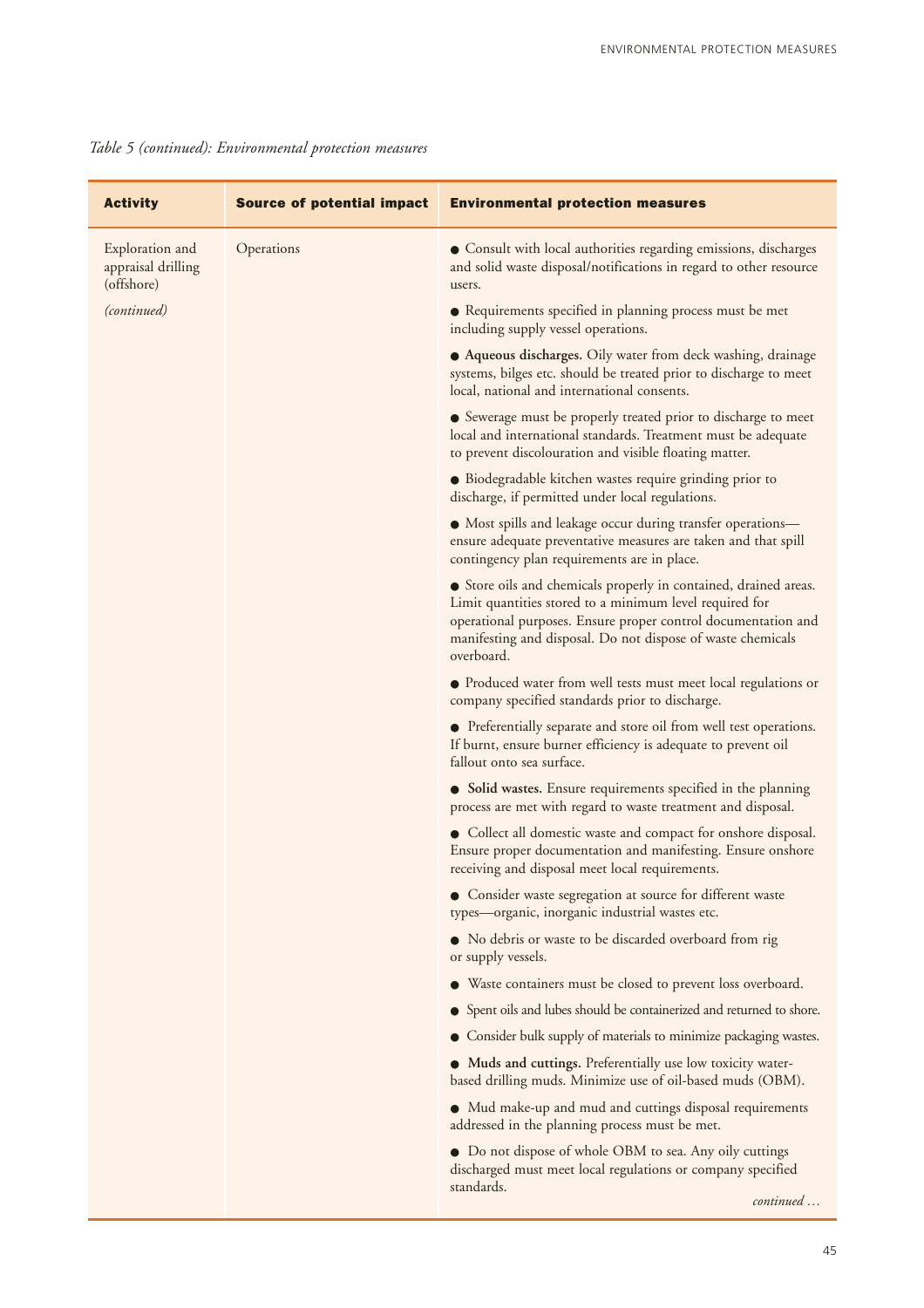| <b>Activity</b>                                                           | <b>Source of potential impact</b>  | <b>Environmental protection measures</b>                                                                                                                                                                                                                                                                                                                                                                                                                                                                                                                                                                                                                                                                                                                                                                                                                                                                                                                                                                                                                                                                                                                                                                                                                                                    |
|---------------------------------------------------------------------------|------------------------------------|---------------------------------------------------------------------------------------------------------------------------------------------------------------------------------------------------------------------------------------------------------------------------------------------------------------------------------------------------------------------------------------------------------------------------------------------------------------------------------------------------------------------------------------------------------------------------------------------------------------------------------------------------------------------------------------------------------------------------------------------------------------------------------------------------------------------------------------------------------------------------------------------------------------------------------------------------------------------------------------------------------------------------------------------------------------------------------------------------------------------------------------------------------------------------------------------------------------------------------------------------------------------------------------------|
| Exploration and<br>appraisal drilling<br>(offshore)<br><i>(continued)</i> | Operations<br>(continued)          | • Consider downhole disposal of OBM wastes.<br>• Atmospheric emission/noise/light. Ensure requirements<br>addressed in the planning phase are met with regard to<br>emissions, noise and light.<br>· Well test burners must be efficient, maintained and<br>effectively burn gas and oil.<br>$\bullet$ H <sub>2</sub> S emissions must be effectively controlled.                                                                                                                                                                                                                                                                                                                                                                                                                                                                                                                                                                                                                                                                                                                                                                                                                                                                                                                           |
|                                                                           | Decommissioning and<br>restoration | • All debris must be removed from seabed.<br>• Decommissioning of onshore support facilities must meet<br>planning requirements.                                                                                                                                                                                                                                                                                                                                                                                                                                                                                                                                                                                                                                                                                                                                                                                                                                                                                                                                                                                                                                                                                                                                                            |
| Development and<br>production<br>(onshore)                                | Access                             | • Requirement for permanent long-term access routes-<br>appropriate design and engineering considerations required, in<br>particular consideration of long-term disturbance from vehicle<br>traffic volume and density in terms of environmental<br>infrastructure and local population.<br>• All aspects identified for exploration drilling should be<br>applied to permanent access routes.<br>• Consultation with local authorities is required.                                                                                                                                                                                                                                                                                                                                                                                                                                                                                                                                                                                                                                                                                                                                                                                                                                        |
|                                                                           | Site preparation                   | • Long-term occupation of sites and permanent structures and<br>infrastructure-appropriate design and engineering<br>considerations required, in particular consideration of long-term<br>disturbance and effect on environment, infrastructure and local<br>population.<br>• All aspects identified for exploration drilling should be<br>applied to permanent sites.<br>• Consultation with local authorities is required.<br>• Site selection procedures must avoid long-term disturbance<br>and impact on local environment and infrastructure.<br>• Consider locating all facilities at single site to minimize<br>footprint.<br>• Consider maximizing use of satellite/cluster drilling sites,<br>horizontal wells, extended reach drilling in sensitive areas.<br>• Use consolidated, impermeable base to all facilities with<br>permanent inbuilt drainage systems.<br>• Segregate drainage systems for offsite and non-contaminated/<br>clean site areas and oily drainage system for process areas.<br>• Consider construction and drilling activities and impacts<br>separately from operational activities. Construction and drilling<br>will utilize intensive methods and will be longer term compared<br>to exploration construction and drilling requirements.<br>continued |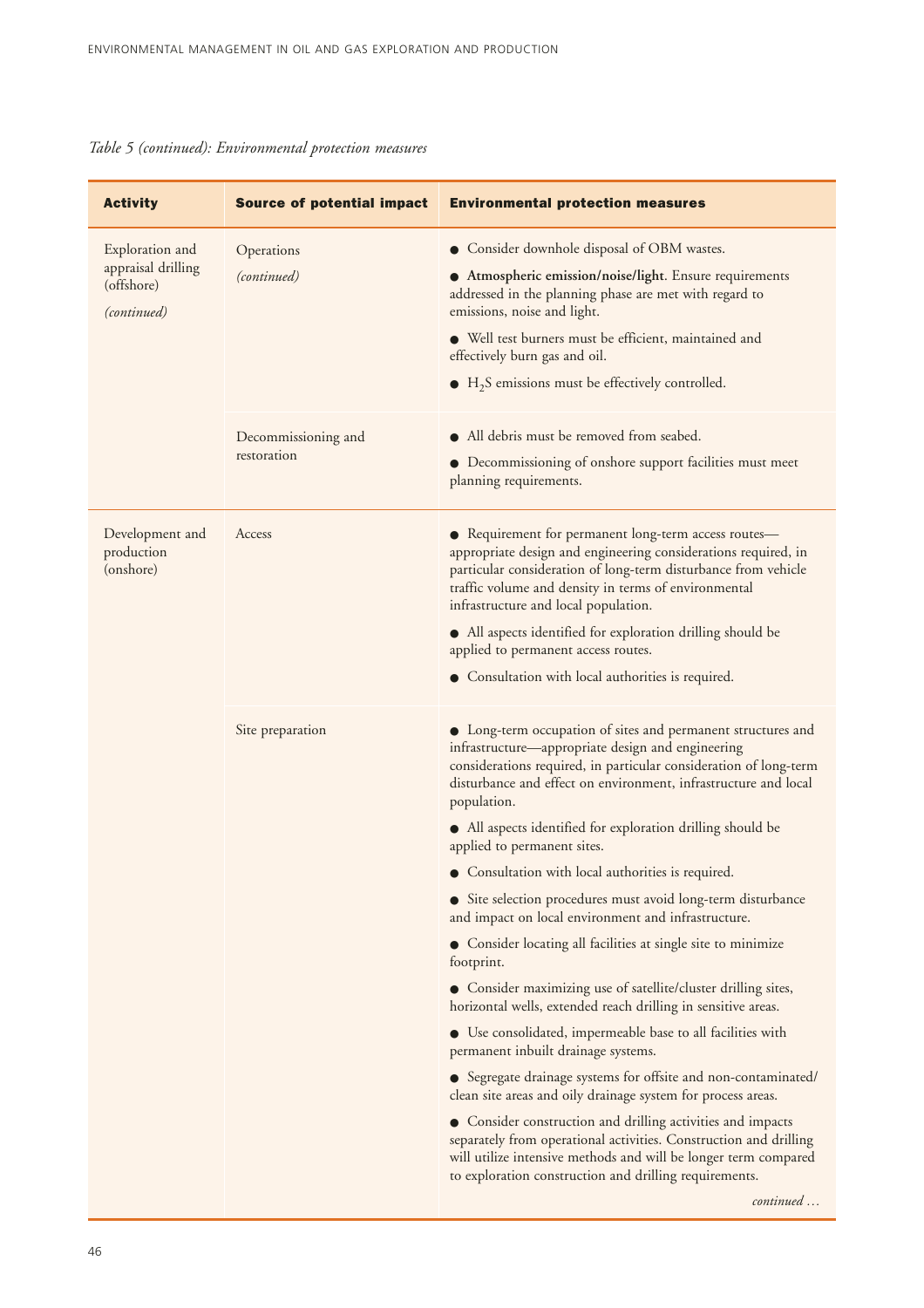| <b>Activity</b>                 | <b>Source of potential impact</b>      | <b>Environmental protection measures</b>                                                                                                                                                                                                                                                   |
|---------------------------------|----------------------------------------|--------------------------------------------------------------------------------------------------------------------------------------------------------------------------------------------------------------------------------------------------------------------------------------------|
| Development and<br>production   | Site preparation<br><i>(continued)</i> | • Flowlines and pipeline routing will require consideration in<br>terms of disturbance and effects (bury/surface).                                                                                                                                                                         |
| (onshore)<br><i>(continued)</i> |                                        | • Site selection and preparation planning should include<br>consideration of eventual decommissioning and restoration.                                                                                                                                                                     |
|                                 | Operations                             | • Assess implications of well treatment and workover, process,<br>storage, power generation and other support and<br>accommodation facilities in terms of long-term disturbance<br>and impact.                                                                                             |
|                                 |                                        | • Assess implications of development on local infrastructure in<br>particular water supply, power supply, waste disposal and socio-<br>economic considerations-housing, education, welfare, medical,<br>employment/economy etc.                                                            |
|                                 |                                        | • Install proper waste treatment facilities, particularly if local<br>infrastructure cannot support requirements. In particular,<br>treatment of waste waters-wash water, process water, drainage,<br>sewage, produced water. Reinjection of produced water is a<br>preferred option.      |
|                                 |                                        | • Assess treatment of waste gases and emission limits,<br>particulary where gas flaring is necessary. Avoid gas venting                                                                                                                                                                    |
|                                 |                                        | • Solid wastes, particularly toxic and hazardous substances, will<br>require full assessment in terms of treatment and disposal<br>options. If local facilities unavailable, proper incineration<br>facilities may be required and a full assessment of implications<br>will be necessary. |
|                                 |                                        | • Prepare a detailed waste management plan.                                                                                                                                                                                                                                                |
|                                 |                                        | • Install oil sumps, interceptors and oily water treatment system.                                                                                                                                                                                                                         |
|                                 |                                        | • Provide contained storage areas for produced oil, chemicals and<br>hazardous materials, including treatment of tank sludges.                                                                                                                                                             |
|                                 |                                        | • Prepare detailed contingency plans, personnel training and<br>regular exercise of response.                                                                                                                                                                                              |
|                                 |                                        | • Establish consultation and local liaison activities.                                                                                                                                                                                                                                     |
|                                 |                                        | • Monitor waste streams in order to meet compliance<br>requirements.                                                                                                                                                                                                                       |
|                                 | Decommissioning and<br>aftercare       | • Develop full decommissioning, restoration and aftercare<br>plan in consultation with local authorities.                                                                                                                                                                                  |
|                                 |                                        | • Hand over any facilities and infrastructure to local authorities<br>with proper instructions for use, maintenance and include<br>proper training procedures.                                                                                                                             |
|                                 |                                        | • Remove, if appropriate, all permanent structures, foundations<br>and bases, roads etc.                                                                                                                                                                                                   |
|                                 |                                        | • Restore the site to its original condition, levelled and contoured<br>for drainage and erosion control and prepared for revegetation.                                                                                                                                                    |
|                                 |                                        | continued                                                                                                                                                                                                                                                                                  |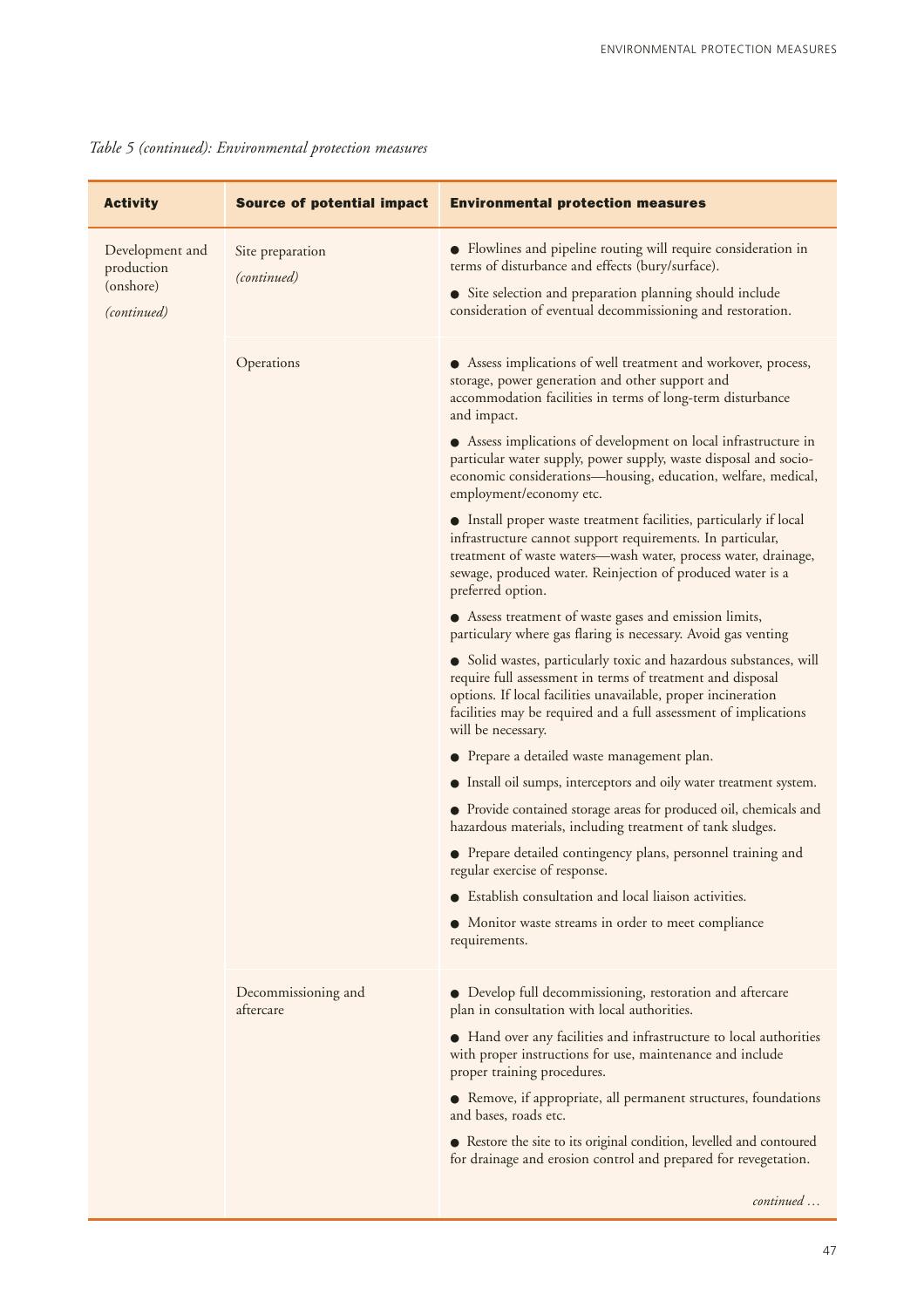| <b>Activity</b>                                                  | <b>Source of potential impact</b>                      | <b>Environmental protection measures</b>                                                                                                                                                                                                                                                                                                                                                                                                                                                                                                                                                                                                                                                                                                                                                                                                                                                                                                                                                                                                                                                                                                                                                                                                                                                                                                                                                                                                                                                                                                                                                       |
|------------------------------------------------------------------|--------------------------------------------------------|------------------------------------------------------------------------------------------------------------------------------------------------------------------------------------------------------------------------------------------------------------------------------------------------------------------------------------------------------------------------------------------------------------------------------------------------------------------------------------------------------------------------------------------------------------------------------------------------------------------------------------------------------------------------------------------------------------------------------------------------------------------------------------------------------------------------------------------------------------------------------------------------------------------------------------------------------------------------------------------------------------------------------------------------------------------------------------------------------------------------------------------------------------------------------------------------------------------------------------------------------------------------------------------------------------------------------------------------------------------------------------------------------------------------------------------------------------------------------------------------------------------------------------------------------------------------------------------------|
| Development and<br>production<br>(onshore)<br><i>(continued)</i> | Decommissioning and<br>aftercare<br><i>(continued)</i> | • If replanting is undertaken, select indigenous species<br>compatible with the surrounding habitat.<br>• Successful reinstatement will require proper planning and<br>implementation and should not be viewed as an afterthought or<br>a short-term commitment.<br>• Record and monitor site recovery.                                                                                                                                                                                                                                                                                                                                                                                                                                                                                                                                                                                                                                                                                                                                                                                                                                                                                                                                                                                                                                                                                                                                                                                                                                                                                        |
| Development and<br>production<br>(offshore)                      | Site selection and access                              | • Long-term occupation of sites, including supply and support<br>base, will require detailed assessment of environmental<br>implications, particularly where resource use conflicts arise and<br>commercially important species may be affected.<br>• All aspects identified for exploration drilling should be<br>applied to permanent sites.<br>Consult with local authorities.<br>• Consider site and route selection for flowlines and pipelines.                                                                                                                                                                                                                                                                                                                                                                                                                                                                                                                                                                                                                                                                                                                                                                                                                                                                                                                                                                                                                                                                                                                                          |
|                                                                  | Operations                                             | • Evaluate construction and drilling activities and impacts<br>separately from operational activities.<br>• Maximize use of central processing facility and use of satellite<br>and cluster wells to minimize footprint.<br>• All aspects identified for exploration drilling should be<br>applied to permanent sites.<br>Consult with local authorities.<br>• Assess full implications of well treatment and workover,<br>process, storage, power generation and other support and<br>accommodation facilities in terms of long-term disturbance and<br>impact.<br>• Evaluate implications of development on local infrastructure,<br>in particular, infrastructure related to onshore service<br>functions-port and harbour operations, resource use conflicts,<br>waste treatment and disposal, socio-economic implications,<br>employment, local services and supply, support infrastructure for<br>employee and family accommodation etc.<br>• Incorporate oily water treatment system for both produced<br>water and contaminated water treatment to meet local, national<br>and international discharge limits.<br>• Include sewerage treatment system, particularly if close<br>to shore, to meet local requirements.<br>• Assess treatment of waste gases and emission limits,<br>particularly where gas is flared. Avoid gas venting.<br>• Treatment and disposal of solid, toxic and hazardous wastes<br>onshore will require proper planning, particularly if local<br>infrastructure is limited in capacity and capability. A detailed<br>waste management plan will be required. |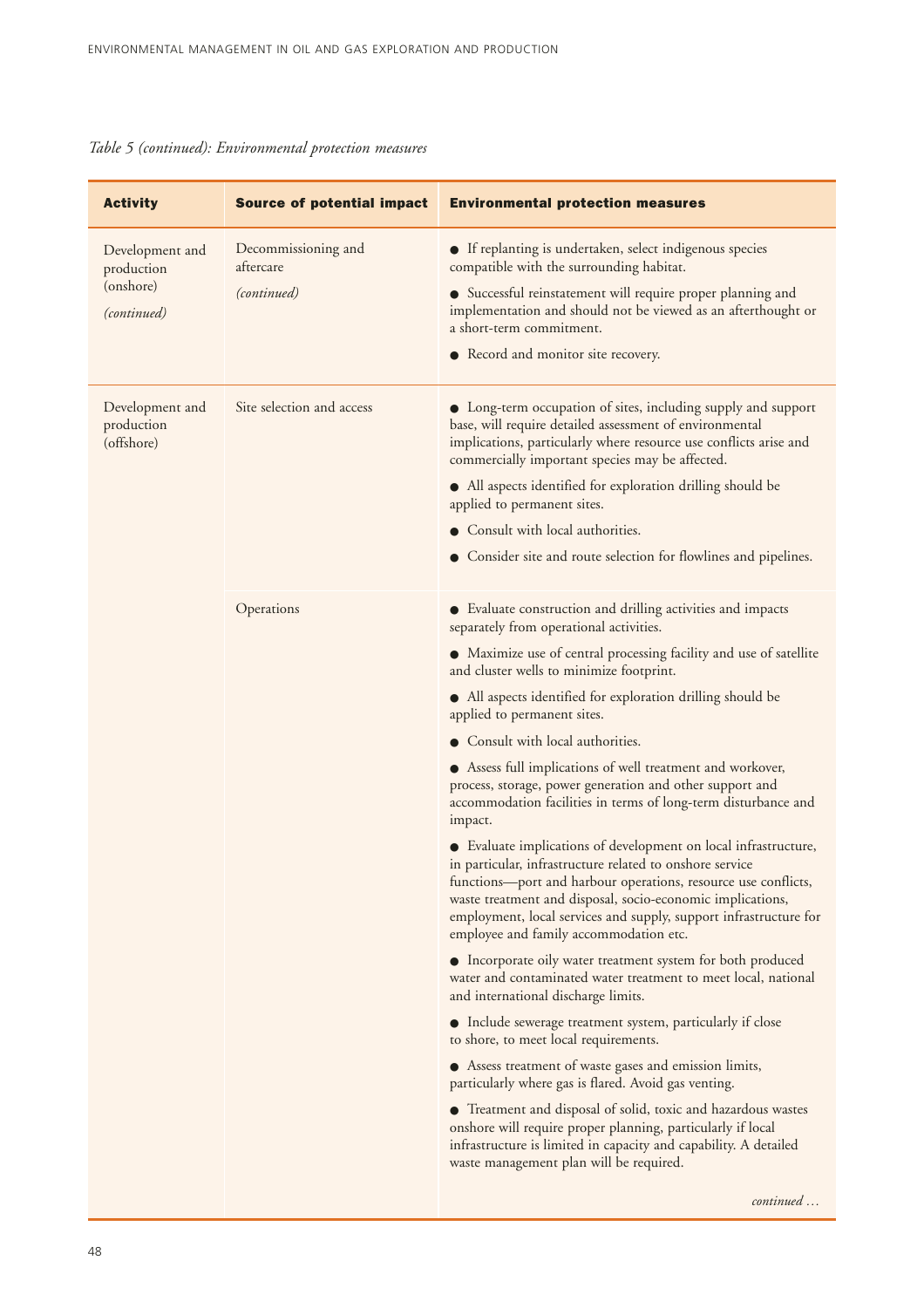| <b>Activity</b>                                                   | <b>Source of potential impact</b>     | <b>Environmental protection measures</b>                                                                                                                                                                                                                                                                                                                                                                                                                                                                                                            |
|-------------------------------------------------------------------|---------------------------------------|-----------------------------------------------------------------------------------------------------------------------------------------------------------------------------------------------------------------------------------------------------------------------------------------------------------------------------------------------------------------------------------------------------------------------------------------------------------------------------------------------------------------------------------------------------|
| Development and<br>production<br>(offshore)<br><i>(continued)</i> | Operations<br><i>(continued)</i>      | • Prepare detailed contingency plans, personnel training and<br>regular exercise of response, taking into consideration<br>storage and export systems.<br>• Establish consultation and local liaison activities.<br>• Monitor waste streams in order to meet compliance<br>requirements.                                                                                                                                                                                                                                                            |
|                                                                   | Decommissioning and<br>rehabilitation | • Develop a full decommissioning and rehabilitation plan in<br>consultation with local authorities.<br>• Any facilities and infrastructure handed over to local<br>authorities must include proper instructions for use,<br>maintenance and include proper training procedures.<br>• Decommissioning of offshore structures is subject to<br>international and national laws, and should be dealt with on a<br>case by case basis with local authorities.<br>• Record and monitor site as required after appropriate<br>decommissioning activities. |

#### Operational considerations

#### *Pollution prevention and cleaner production*

Many practical measures with regard to operational aspects are described in Table 5. These vary from planning considerations and integration of environmental issues into engineering design, to application of on-site procedures aimed at reducing the risk of pollution. Pro-active, preventative techniques are often more effective and efficient. In this text reference is made to 'Pollution Prevention', a concept endorsed by the international oil and gas exploration and production industry. The term 'Cleaner Production', first coined by the UNEP Industry and Environment Centre in 1989, is synonymous, and has become the recognized term used by many international and national organizations.50,51

Proactive and preventative measures are most effective when they are coordinated through a special programme that has a high visibility with personnel. 'Pollution Prevention', 'Cleaner Production' or 'Eco-Efficiency' programmes (see box on page 50 for definitions) are now becoming more common within leading companies. They usually include a programme coordinator and plan of action that has been developed with the participation of employees at all levels.

These programmes are aimed at making both organizational and technological changes in operations.

Engineering and operational techniques are now available to avoid or reduce pollution (see 'Technology considerations' on page 53). These cover produced water treatment technologies<sup>7,44,45</sup>; atmospheric emissions reduction techniques<sup>1,46</sup>; and oil-based drilling mud wastes $47,48,49$ . A broad ranging discussion on a variety of waste treatment technologies is provided in the E&P Forum *Waste Management Guidelines.*<sup>4</sup>

Achievement of pollution prevention goals will occur over time, partly through a transition to a process that encourages the industry to conduct a critical review of its use of materials, processes and practices, and search for ways to eliminate pollution. The evolution of technology and improved procedures are among the many factors that will affect this transition. A practical approach to implementation encourages managers in striving to conduct operations in an environmentally sound manner, and to move up the environmental management hierarchy (that is, from treatment to environmentally sound recycling and beneficial use to source reduction). The table in Annex 3 on page 66 illustrates some management practices developed in line with industry commitment to the environment.<sup>17</sup>

A critical element in the adoption of pollution prevention relates to technical cooperation and capacity building. The oil and gas industry recognizes that new technologies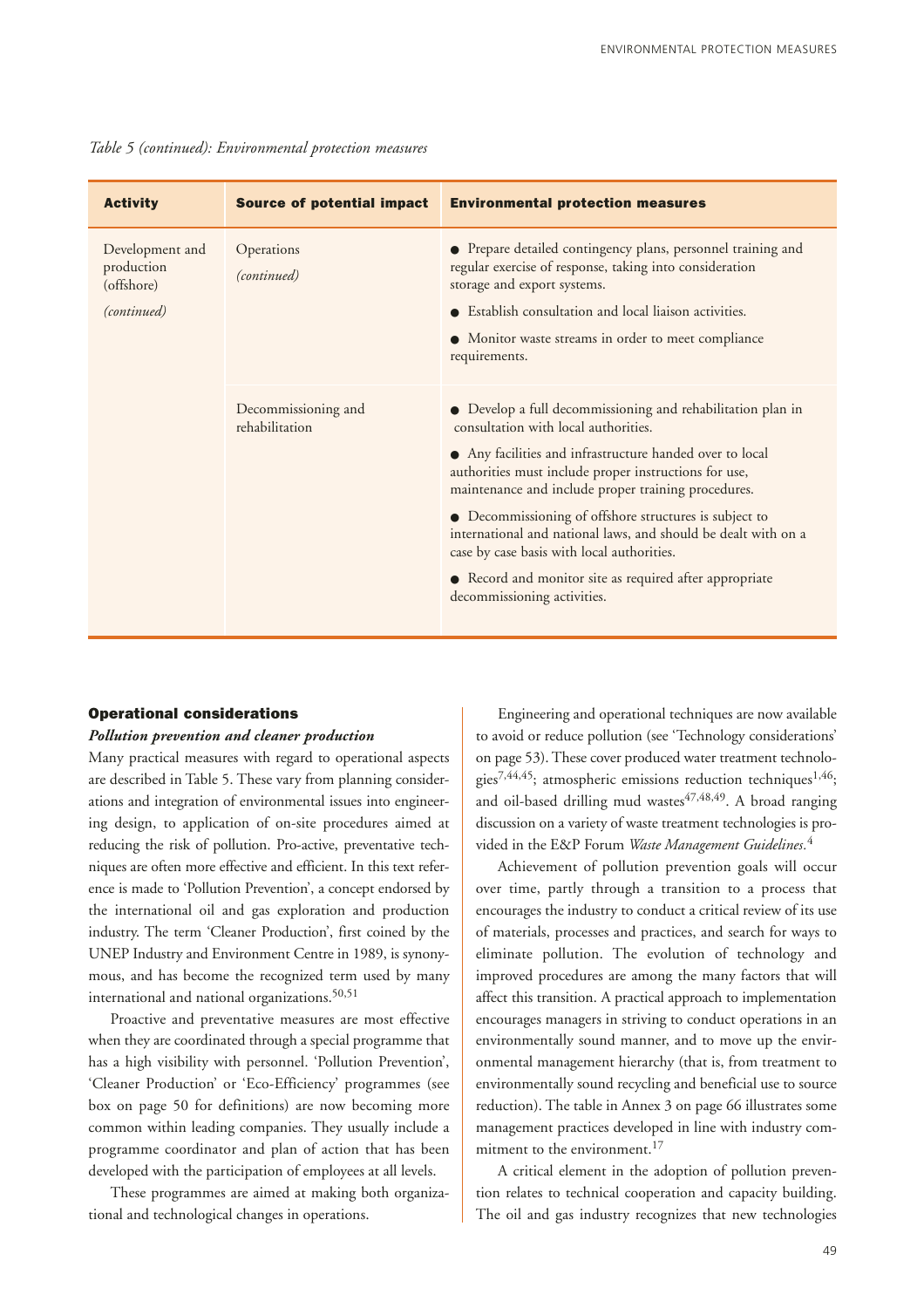#### Prevention approaches

*Pollution prevention is an integrated concept that reduces or eliminates pollutant discharges to air, water or land and includes the development of more environmentally acceptable products, changes in processes and practices, source reduction, beneficial use and environmentally sound recycling.*

American Petroleum Institute Step Programme

*Cleaner production is the continuous use of industrial processes and products to increase efficiency, to prevent pollution of air, water and land, to reduce wastes at source, and to minimize risks to the human population and the environment.*

UNEP Cleaner Production Programme

*The delivery of competitively priced goods and services that satisfy human needs and bring quality of life, while progressively reducing ecological impacts and resource intensity throughout the life cycle, to a level at least in line with the earth's estimated carrying capacity.*

WBCSD Eco-Efficiency Programme

must not be transferred in isolation, but require corresponding human skills and management systems to apply them. Numerous practical examples of such transfers from the oil industry are provided in reference 19, and similar examples from wider industry in references 20 and 29. UNEP, through its Cleaner Production programme has applied the concept to government strategy and policy development.<sup>50</sup> The World Business Council for Sustainable Development (WBCSD) introduced the concept of Eco-Efficiency. UNEP and WBCSD are working together in the policy development and implementation of both concepts.<sup>51</sup>

#### *Waste treatment and disposal techniques*

If elimination of waste is not possible through pollution prevention, then waste management must be accomplished through application of another series of measures—reduction, re-use, recycling, recovery, treatment and responsible disposal—the approach inherent in UNEP's Cleaner Production programme. The methodologies which apply these principles are fully described in the E&P Forum *Waste Management Guidelines*. <sup>4</sup> The following text describes the development of area-specific waste management plans, which can be directly implemented at the site level.

An area-specific waste management plan directly relates the choice of waste handling and disposal options to the ecological sensitivities, regulatory requirements and available facilities/infrastructure of the geographical area involved. The plan should be written from the field perspective and provide guidance for handling each waste stream. In developing a plan, an exploration and production company could follow the ten general steps outlined in Table 6.

Area waste management planning, implementation and review offers reassurance with regard to:

- protection of the environment and ongoing compliance with regulatory requirements;
- ongoing training of field personnel;
- appropriateness of the plan itself; and
- minimization of the volume and toxicity of the wastes. The waste management plan should be a living 'evergreen' document which requires periodic review and revision.

#### *Oil spill contingency planning*

All operations should properly examine the risk, size, nature and potential consequences of oil spills and develop appropriate contingency plans, including informing the community of any hazards involved. Various documents are available.8,9,10,11,12,13,14,15,16,33,34,35,36 The bases of contingency planning are the identification of risk; the planning and implementation of actions to manage risks; procedures for reviewing and testing of preparedness; and training of personnel.

Contingency planning should facilitate the rapid mobilization and effective use of manpower and equipment necessary to carry out and support emergency response operations. Exercises and training should be conducted regularly to ensure preparedness. Communications should be maintained with appropriate authorities, local communities, media, neighbouring operators, contractors and employees.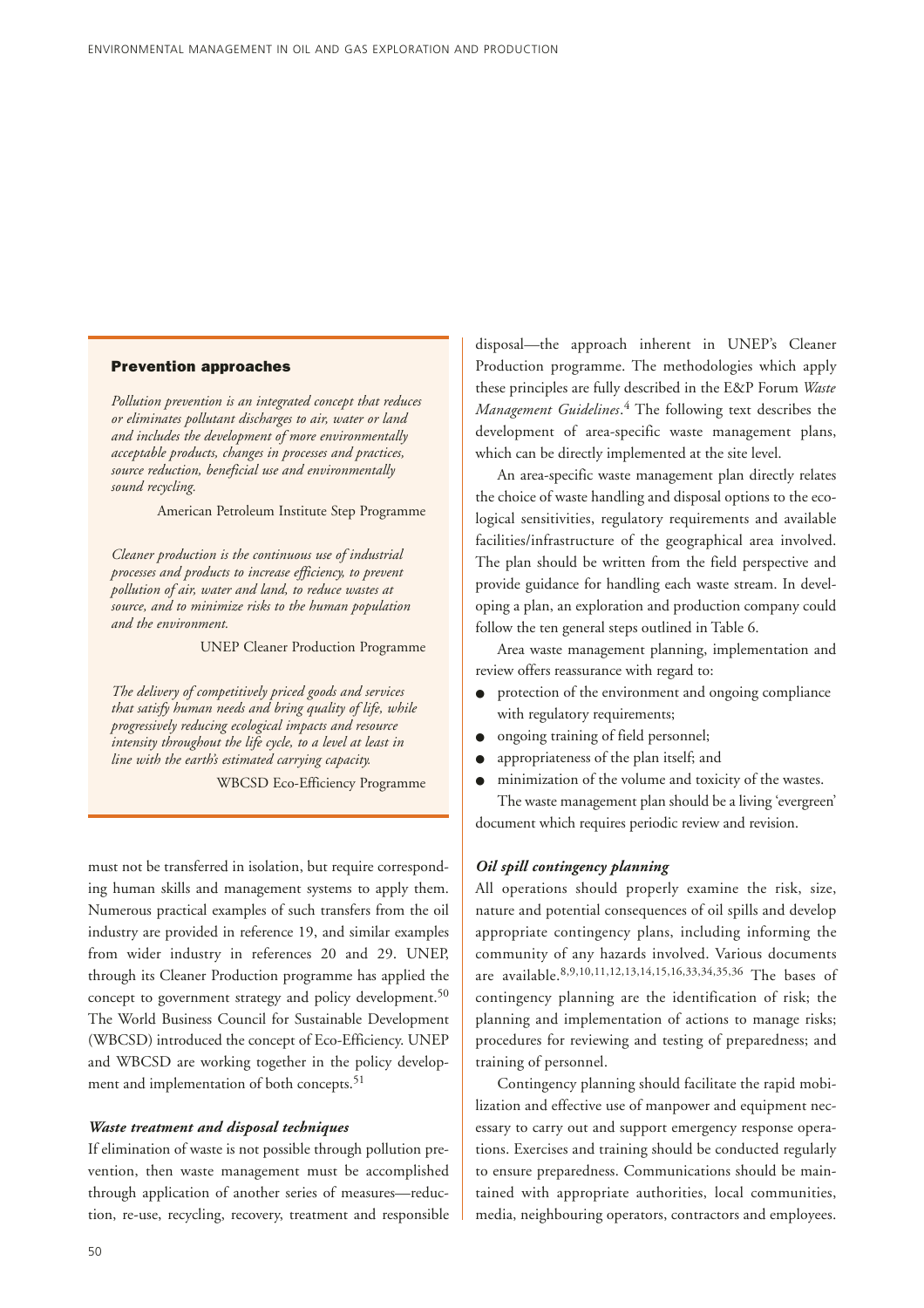#### **Table 6: Site or area-specific waste management plan**

#### **Step 1: Management approval**

Management approval and support for the plan should be obtained. Management should be aware of the timing and scope of the plan. The goal(s) of the waste management plan should be established with measurable objectives for each goal.

#### **Step 2: Area definition**

The plan should be site- or area-specific and should include a description of the geographical area and operational activities addressed.

#### **Step 3: Waste identification**

Operations personnel should identify all the wastes generated within the area defined for each exploration and production activity (i.e. production, drilling, completion/workover, natural gas plants). A brief description for each waste (sources, per cent oil and/or saltwater content and approximate volume) will assist in further management steps.

#### **Step 4: Regulatory analysis**

Review international, regional and host country laws and regulations to determine the types of wastes for which management practices should be highlighted. Waste types for which the regulations do not adequately define management requirements should also be identified.

#### **Step 5: Waste categorization**

The physical, chemical and toxicological properties of each waste should be identified via Material Safety Data Sheets (MSDS), manufacturers information, process knowledge, historic information or lab analyses. Wastes can be grouped according to their health and environmental hazards.

#### **Step 6: Evaluation of waste management and disposal options**

Waste management option(s) for each waste should be compiled, and available options identified. Each option should be reviewed by appropriate operations personnel and management. Evaluation should include: environmental considerations; location; engineering limitations; regulatory restrictions; operating feasibility; economics; potential longterm liability; etc.

#### **Step 7: Waste minimization**

Waste, volume or toxicity reduction, recycling and reclaiming, or treatment should be evaluated. Revision of the waste management plan should be made to reflect any minimization practices implemented.

#### **Step 8: Selection of preferred waste management practice(s)**

Select the best practice for the specific operation and location. Life-cycle analysis including use, storage, treatment, transport and disposal should be considered.

#### **Step 9: Implementation of an area waste management plan**

Waste management and disposal options for each waste should be compiled into one comprehensive waste management plan. Waste management practices should be summarized, including waste descriptions, indicating the chosen waste management and disposal practice.

#### **Step 10: Plan review and update**

Effective waste management is an ongoing process. The plan should be reviewed whenever new waste management practices or options are identified. A procedure to review and update the waste management plan should be established, and practices modified to reflect changing technologies, needs or regulations.

Source: E&P Forum *Waste Management Guidelines* <sup>4</sup>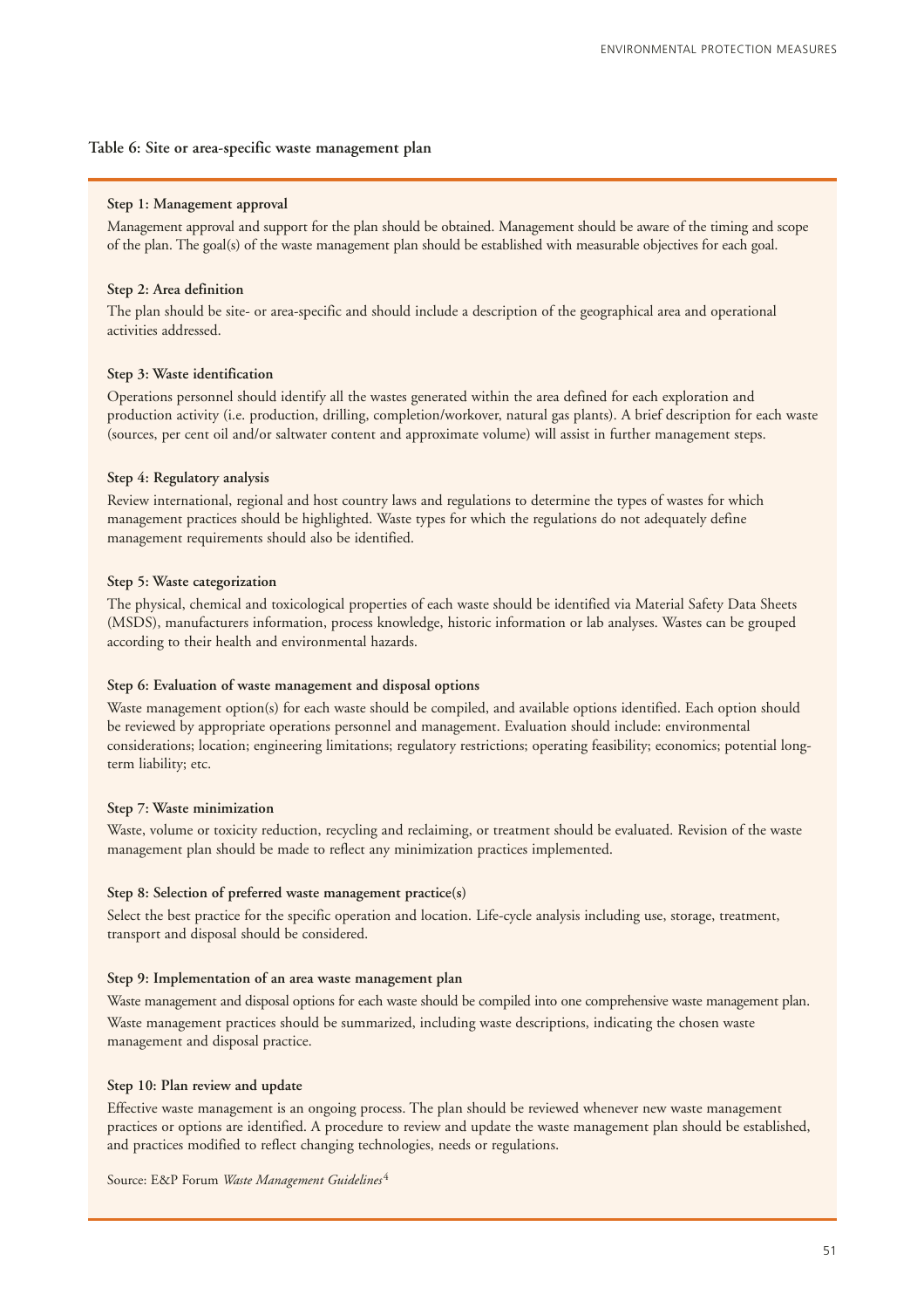#### Contingency plans

- Identify risks and objectives
- Establish response strategy
- Establish communications and reporting
- Determine resource requirements
- Determine action plans
- Define training and exercise requirements
- Provide data directory and supporting information

Plans should clearly identify the actions necessary in the event of a spill: the communications network, the organization structure, the individual responsibilities of key emergency personnel, together with the procedures for reporting to the relevant authorities. The plan should clearly identify vulnerable and sensitive locations and tackle the problem of the disposal of recovered material, contaminated waste and debris.

**Responsibility for contingency plans, their implementation, training and exercise and periodic audit and review should be clearly delegated to site staff as required under the environmental management system.**

#### *Decommissioning and rehabilitation*

Many exploration wells will be unsuccessful and decommissioned after the initial one to three months activity. It is worth planning for this from the outset, and ensuring minimal environmental disruption. Decommissioning and rehabilitation will, subsequently, be simplified.

Site decommissioning and rehabilitation is an important part of environmental management. The main purpose is to rehabilitate a site to a condition that meets certain agreed objectives. To be successful, rehabilitation plans need to be developed early in the planning process using information gathered during the assessment phase. The site needs to be prepared and managed in such a way as to ease eventual rehabilitation. In most cases progressive rehabilitation is preferable to leaving everything to the end.

Discussions with appropriate authorities and/or local communities should have been held during the planning phase to determine a preferred and feasible after-use for the site, but may need to be reviewed and updated when decommissioning is imminent. Such discussions should occur periodically through the life of the project to check that circumstances have not resulted in a change of opinion regarding the preferred after-use. Once final agreement has been reached, a reclamation plan should be prepared. A number of rehabilitation options are available.

#### Rehabilitation options

- Rehabilitation to pre-development condition.
- Partial rehabilitation.
- Rehabilitation to an acceptable alternative condition.
- No action.

In general reclamation should be based on a risk assessment process to ascertain the level required, and in some cases no rehabilitation or partial rehabilitation may be appropriate. In cases where operations have taken place in the vicinity of existing human settlements, there may be a local wish to retain roads or other useful infrastructure. Partial restoration would then involve the removal of all equipment and contaminants, but not the agreed infrastructure. The environmental consequences of retaining roads and therefore access into the area, however, need to be taken into consideration before such partial rehabilitation can be approved. The E&P Forum decommissioning guidelines<sup>52</sup> describe in detail the recommended decommissioning processes for onshore E&P sites, including dealing with contaminated sites and soils clean-up.

A wide range of international, regional and national legislation regulates the decommissioning of offshore structures.37,38 The offshore oil and natural gas exploration and production industry has provided a briefing paper assessing the implications of decommissioning.<sup>38</sup>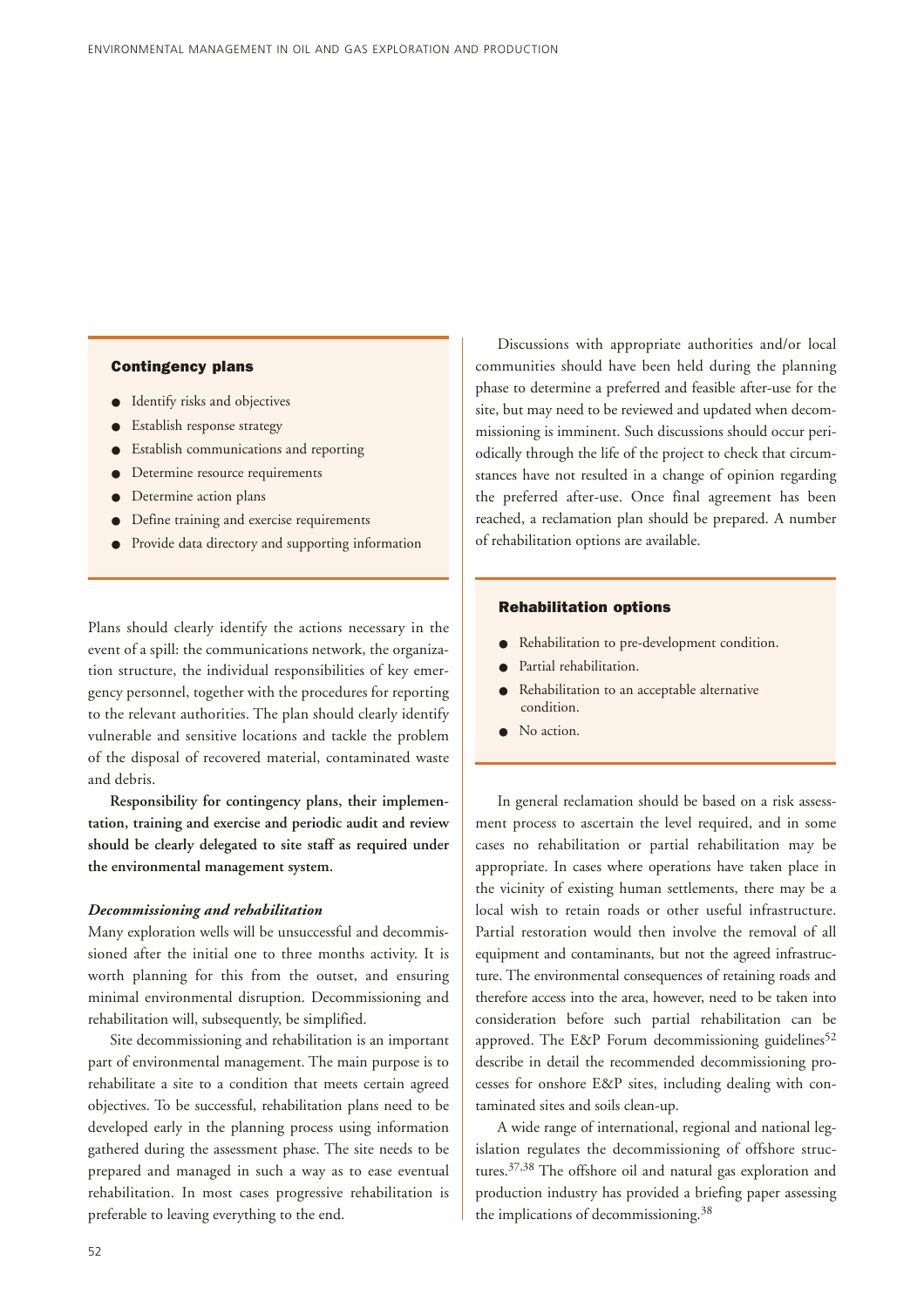#### *Environmentally-sensitive areas*

The framework presented in this document should allow operators and stakeholders to understand the development and practice of environmental management and to appreciate some ecological, social and cultural sensitivities related to operations. However, not all measures discussed in this framework document will necessarily be appropriate for implementation in all geographic areas or under all conditions. The reader is referred to existing guidance for activities in sensitive environments—Arctic and sub-Arctic,  $21,30$ mangroves,  $^{22}$  tropics,  $^{25}$  tropical rain forests,  $^{26}$  coastal waters,  $^{28}$ geophysical operations.27

Other environments also have peculiar sensitivities and may warrant special approaches: for example, temperate woodlands, boreal forests, wetlands and marshes, freshwater and inland seas, coral reefs, arid areas.

#### Technology considerations

The oil and gas exploration and production industry has been pro-active in evaluating and introducing new engineering and operational techniques aimed at pollution prevention. Specific examples are given in Table 5. Improved management approaches and operational practices have been described previously, and the aim of this section is to illustrate some technological approaches to prevent and reduce pollution.

#### *Atmospheric emissions*

A principal target for emissions reduction is flaring and venting which provide the most significant source of air emissions in the industry. Many process optimization studies have been conducted by industry to identify opportunities for emissions reductions. This has led to the development of improved process control procedures, design and maintenance systems. Technological advances in valve design have the potential to reduce fugitive emissions, whilst improved flare design has increased combustion efficiency. Flare gas recovery and increased NGL recovery have resulted from evolving new technologies.

Various technological initiatives have been introduced to reduce emissions as a result of combustion processes related to power production. More efficient gas turbines have been developed together with improved turbine maintenance regimes. Efficiency improvements have also resulted from gas turbine optimization considerations. Other technologies to improve fuel efficiency include: steam injection; combined cycle power generation; electric power distribution (phase compensations); pump and compressor optimization; waste heat recovery; coordinated, shared power generation; and the application of energy conservation principles.

Other technologies being introduced are aimed at improved combustion performance: for example, dry low NO<sub>x</sub> combustion (DLN) technology, selective catalytic reduction (SCR) technology, as well as water and steam injection, all aimed at reducing NO<sub>y</sub> emissions. Improved injection systems and pre-combustion in diesel engines also have the potential to reduce NO<sub>y</sub> emissions.

Various improvements in well testing procedures and technology have resulted in reduced emissions from this source. Again optimization work has included examination of better fluid properties to improve combustion, and better operating procedures. Significant advances in burner technology and design have improved performance, such as the Schlumberger 'Green Dragon' burner, the Expro 'Super Green' Crude Oil Burner and Charbonnages de France incinerator feasibility study. The technologies discussed above are assessed in more detail in references 1 and 46.

#### *Produced water*

The second major waste resulting from the oil production process is produced water. Since water is naturally produced with the oil there is limited potential to eliminate the source. However, some progress has been made to limit water production. Water shut-off technology such as diverting gels can provide an efficient way of reducing the quantities of water requiring treatment. Reinjection of produced water, either into the reservoir, or into another formation, may provide a practical and optimum solution if suitable geological formations are available.

New technologies are emerging for the treatment of produced water, particularly related to the removal of dispersed oil. These include: skimming/gas flotation; static hydrocy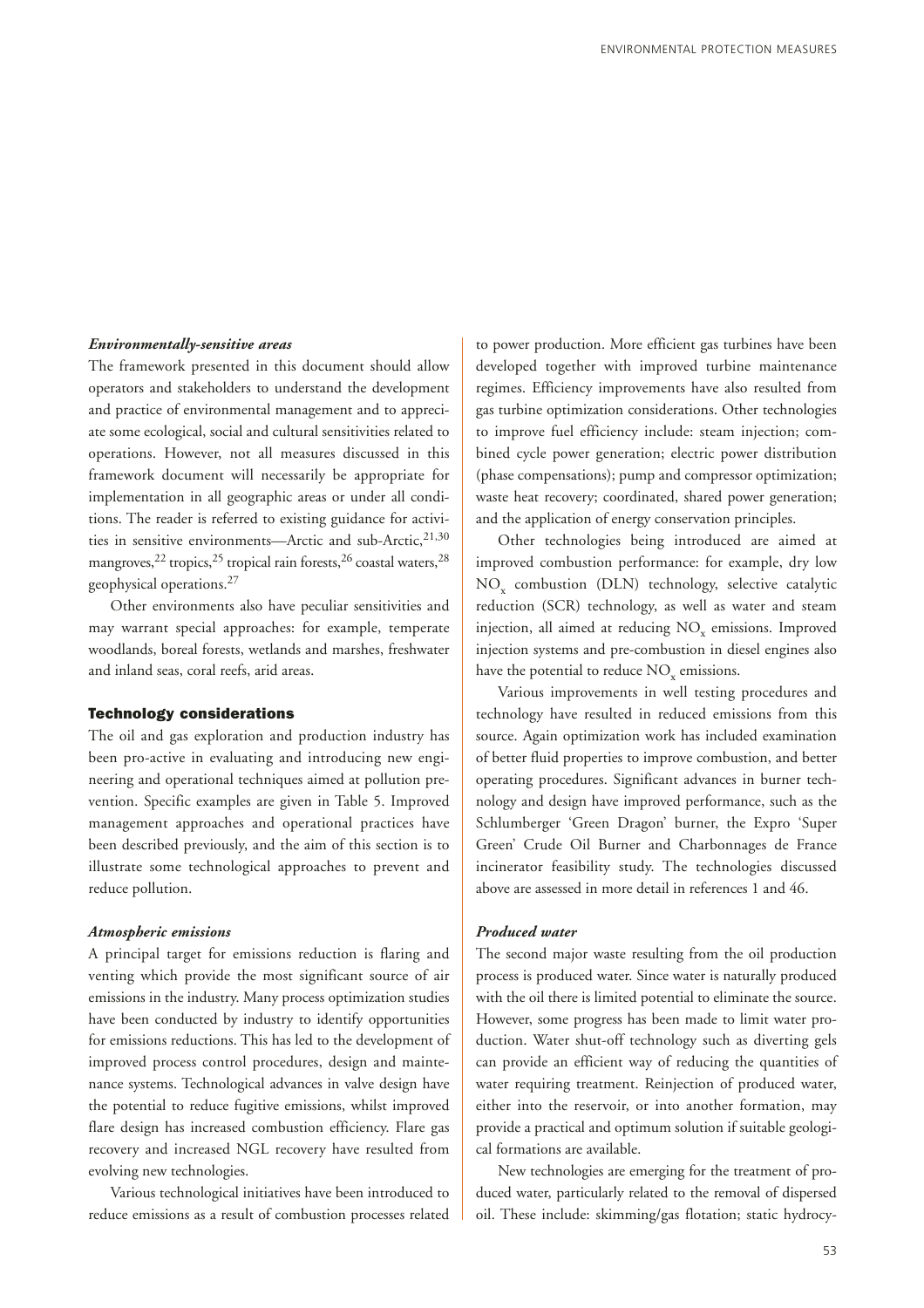clones; mechanical centrifugation; and gas stripping. Most of these technologies are currently in normal operation or have reached the stage of prototype testing. Other processes are currently being examined for potential application onshore and include: bio-oxidation and biological treatments; activated carbon filtration; solvent extraction; wet oxidation and ozonation. More detailed assessment of these technologies is provided in references 44 and 45.

#### *Solid wastes*

Many aspects of waste management are examined in reference 4, which includes examination of the potential for source reduction. However, opportunities to eliminate or decrease waste are limited because frequently their volumes primarily result from the level or longevity of activity or the state of reservoir depletion. Opportunities for reduction arise principally through process and procedure modifications. In the case of drilling fluid discharge, improved solids control equipment and new technology can reduce the volumes discharged to the environment. The development of more effective drillbits can reduce the need for chemical additions, whilst gravel packs and screens may reduce the volume of formation solids/sludge produced. Improved controls, procedures and maintenance can help minimize mud changes, engine oil changes and solvent usage.

The search for chemicals with lower potential environmental impacts has resulted in the generation of less toxic wastes, for example mud and additives that do not contain significant levels of biologically available heavy metals or toxic compounds. It has also resulted in the development and use of mineral and synthetic drilling fluids.

Re-use, recycling and recovery of waste materials has also been examined, including the use of drill cuttings for brick manufacture and road bed material, use of vent gas for fuel, and the use of produced or process water as wash water. Wastes such as tank bottoms, emulsions, heavy hydrocarbons, and contaminated soils may be used in road building.

Several new technologies are being applied to waste treatment such as: biological treatment (land spreading, composting, tank-based reactors); thermal methods (thermal desorption and detoxification); chemical methods (precipitation, extraction; neutralization); and physical methods discussed above (gravity separation, filtration, centrifugation). Downhole disposal of wastes has received attention recently,47,48,49 not only for produced water but also for oilbased mud drilling wastes.

#### *Techniques*

In evaluating and introducing new practices, the industry examines not just technologies as described above, but also techniques aimed at minimizing and eliminating environmental effects. Some drilling techniques that have been developed recently include horizontal drilling, heliportable rigs, and slim-hole drilling. Each provides a number of direct environmental advantages, such as minimizing land take and footprint, and reduction in waste material. In seismic activities the development of vibroseis on land and air guns at sea have considerably reduced the dependence upon explosives. However, it should be borne in mind that newer technologies do not always necessarily lead to best environmental practice, and an environmental assessment of which technologies or techniques are least damaging should always be undertaken. For example, in operations in forests, shot-hole techniques may be preferable to vibroseis, since there is less requirement for cutting and vegetation clearance.

The way operations are approached logistically can also provide environmental advantage. Exploration in remote and environmentally sensitive locations on land may be accessed, operated and serviced using techniques normally applied to offshore drilling, thus eliminating the need to construct access roads. However, a balanced assessment is required in each case to determine best environmental practice, examples of which are given in Table 5.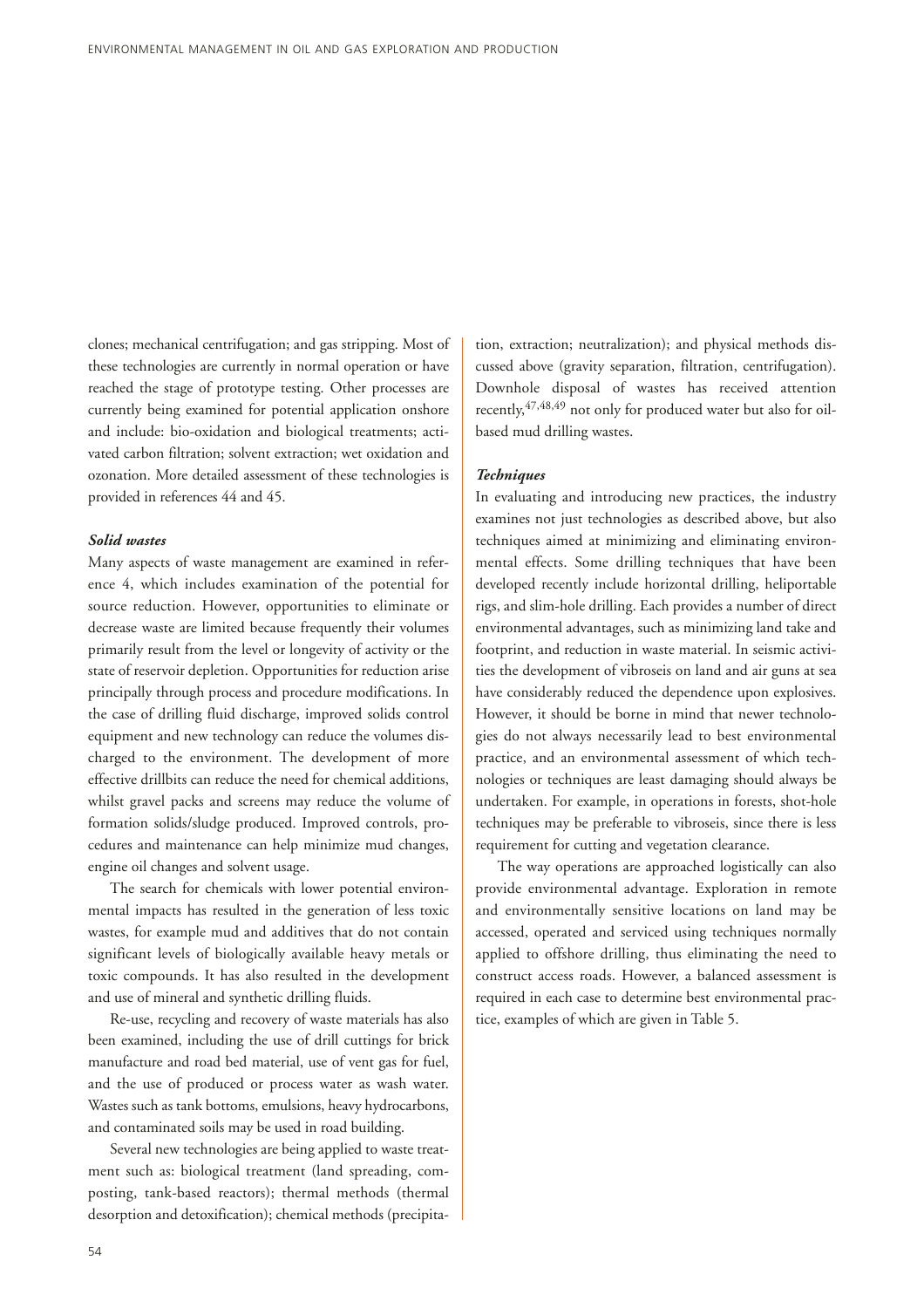### **Glossary**

Information contained in this Glossary has been abstracted from *Nature Conservation Guidelines for Onshore Oil and Gas Development* (UK Nature Conservancy Council, 1986).

#### *abandon (a well)*

To cease work on a well and seal it off with cement plugs.

#### *aftercare*

A management programme which follows decommissioning and restoration of a site to ensure full restoration to a predetermined after use.

#### *annular space*

The space surrounding a cylindrical object within a cylinder; the space around a pipe in a wellbore, the outer wall of which may be the wall of either the borehole or the casing, sometimes termed the annulus.

#### *appraisal well*

A well drilled after a hydrocarbon discovery to delineate the extent of a reservoir, and to test its productivity and properties.

#### *bentonite*

A naturally occurring clay, which is often a major constituent of drilling muds.

#### *blowout*

The uncontrolled flow of gas, oil or other well fluids into the atmosphere which occurs when formation pressure exceeds the pressure applied to it by the column of drilling fluid. Shallow gas blowout relates to uncontrolled flow of gas from gas pockets located above the intended reservoir prior to the installation of a blowout preventer.

#### *borehole*

See wellbore.

#### *BPEO*

Best Practical Environmental Option: considers activities as a whole and requires that the environmental implications of all the options available be evaluated and that the option chosen results in the least environmental damage and which is consistent with the prevailing regulations.

#### *casing*

Steel tube which is cemented into an oil well to prevent the collapse of the well, the flow of fluids between formations, possible contamination of groundwater, and to protect permafrost layers.

#### *crude oil*

Oil produced from a reservoir after any associated gas and/or water has been removed, often simply referred to as 'crude'.

#### *cuttings*

The fragments of rock dislodged by the bit and brought to the surface in the drilling mud.

#### *development well*

Well drilled in a formation for the purpose of producing oil and gas. Also called a production well.

#### *deviated or directional*

Controlled progressive deviation of a well away from the vertical to reach different parts of a reservoir from a single drilling site.

#### *drilling muds*

Specialized fluid made up of a mixture of clays, water (sometimes oil) and chemicals, which is pumped down a well during drilling operations to lubricate the system, remove cuttings and control pressure.

#### *drilling rig*

The complete machinery and structures needed for drilling a well (the most visible component being the mast or derrick).

#### *dry hole*

A well drilled without finding gas or oil in commercial quantities.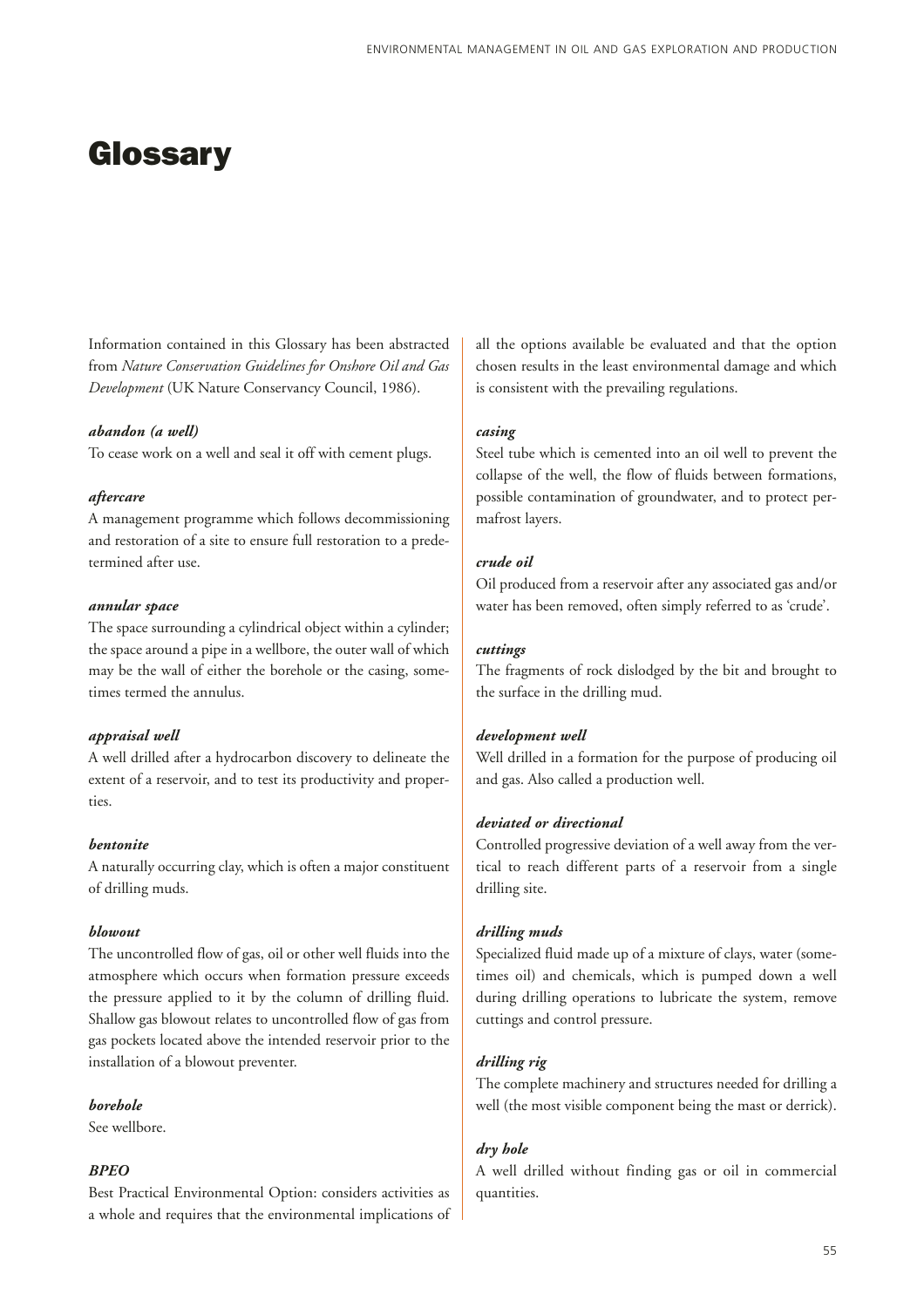#### *E&P Forum*

The Oil Industry International Exploration and Production Forum, an international industry trade association.

#### *effluents*

Liquid waste materials discharged from the operations.

#### *exploration*

The search for reservoirs of oil and gas, which includes aerial and geophysical surveys, geological studies, core testing, and drilling of wells.

#### *exploration drilling*

Drilling carried out to determine whether hydrocarbons are present in a particular area or geological structure or to learn more about subsurface structures.

#### *field*

Geographical area in which a number of oil or gas wells produce from a continuous reservoir.

#### *flaring*

Controlled disposal of surplus combustible vapours by igniting them in the atmosphere.

#### *flowline*

The surface pipe through which oil travels from the well to processing equipment or to storage.

#### *formation*

A bed or deposit composed throughout of substantially the same type of rock; a lithological unit; each different formation is given a name.

#### *gas processing*

The separation of constituents from natural gas for the purpose of making saleable products and also for treating the residue gas.

#### *geophones*

The detectors used in seismic surveys to pick up acoustic waves reflected from sub-surface strata.

#### *grey water*

Waste water from washing operations (e.g. from showers, laundry, kitchen, handbasins etc).

#### *injection well*

A well used to inject gas or water into an oil/gas reservoir rock to maintain reservoir pressure during the secondary recovery process. Also a well used to inject treated wastes into selected formations for disposal.

#### *IPIECA*

International Petroleum Industry Environmental Conservation Association: an international industry trade association.

#### *jack-up drilling rig*

An offshore drilling structure with tubular or derrick legs that support the deck and hull. When positioned over the drilling site, the bottom of the legs rest on the sea floor. The rig is propelled or towed to location with its legs up, on arrival the legs are 'jacked' down to the seabed and the hull 'jacked' up above the sea surface.

#### *OBM*

Oil-based mud.

#### *oil field*

A productive oil or gas formation comprising one or more reservoirs, usually related to the same geological features.

#### *primary recovery*

The first stage of oil production in which natural reservoir pressure is used to recover oil.

#### *produced water*

Water originating from the natural oil reservoir, that is separated from the oil and gas in the production facility.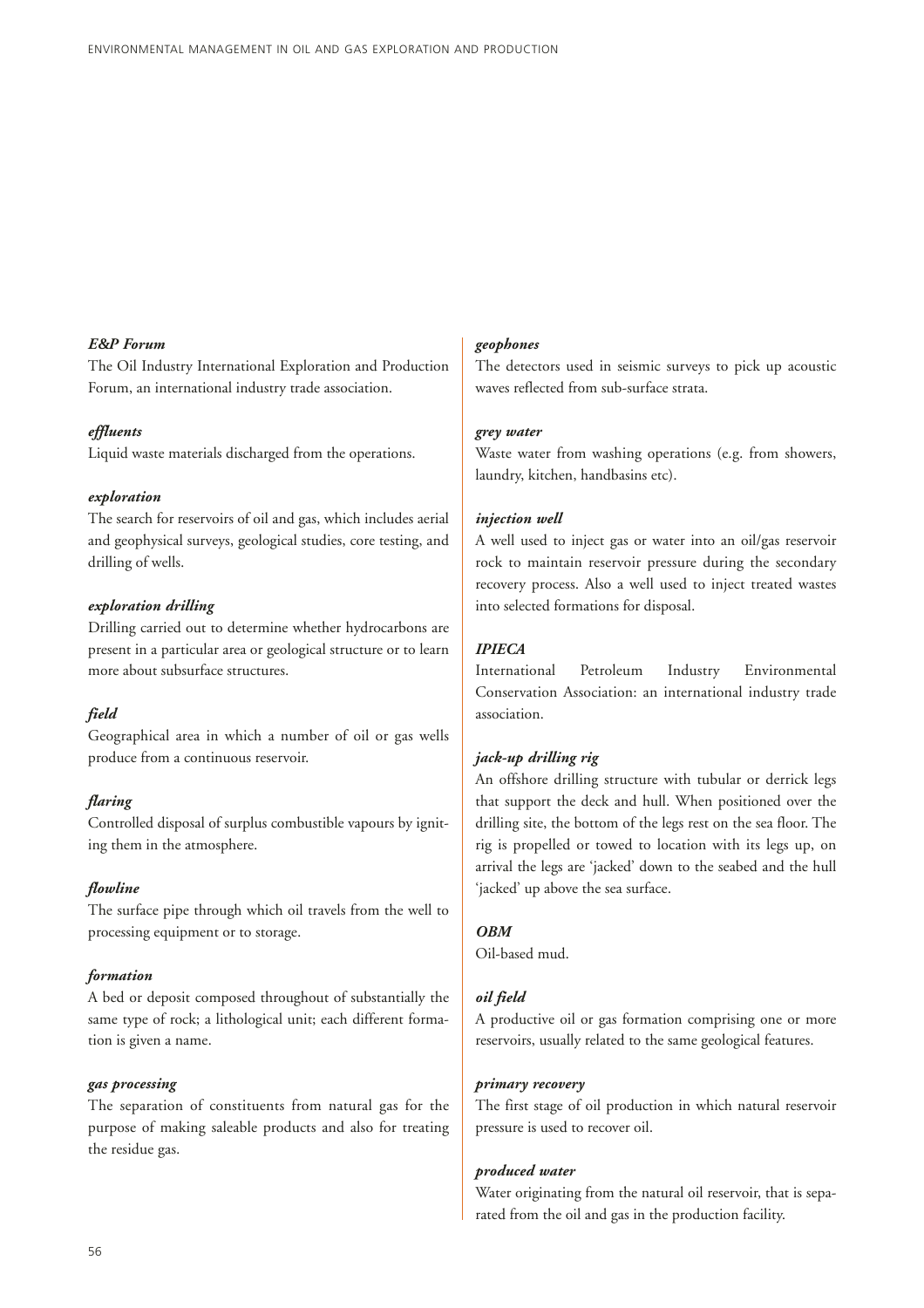#### *production*

That phase of petroleum activities that deals with bringing the well fluids to the surface and separating them, and with storing, gauging, and otherwise preparing the product for the pipeline.

#### *recoverable reserves*

That proportion of the oil/gas in a reservoir that can be removed using currently available techniques.

#### *recovery*

The total volume of hydrocarbons that has been or is anticipated to be produced from a well or field.

#### *reservoir rock*

Porous and permeable rock, such as sandstone, limestone, or dolomite, containing petroleum within the small spaces in the rock.

#### *secondary*

Recovery of oil or gas from a reservoir by artificially maintaining or enhancing the reservoir pressure by injecting gas, water or other substances into the reservoir rock.

#### *semi-submersible*

A floating offshore drilling structure that has hulls submerged in the water but not resting on the seafloor.

#### *shot hole*

A bore hole in which an explosive is placed for blasting in use as the energy source for seismic survey.

#### *sour crude or gas*

Oil or gas which has a high sulphur content.

#### *strata*

Distinct, usually parallel beds of rock.

#### *tertiary recovery*

Recovery of oil or gas from a reservoir over and above that which can be obtained by primary and secondary recoverygenerally involves sophisticated techniques such as heating the reservoir to reduce the viscosity of the oil.

#### *UNEP*

United Nations Environment Programme.

#### *vibroseis*

A seismic survey technique which uses a large vehicle fitted with vibrating plates to produce shockwaves.

#### *well completion*

The activities and methods used to prepare a well for the production of oil and gas, may include establishment of a flow between reservoir and surface.

#### *wellbore*

The wellbore, the hole made by drilling or boring; it may be open, or a portion may be cased.

#### *workover*

A process by which a completed production well is subsequently re-entered and any necessary cleaning, repair and maintenance work done.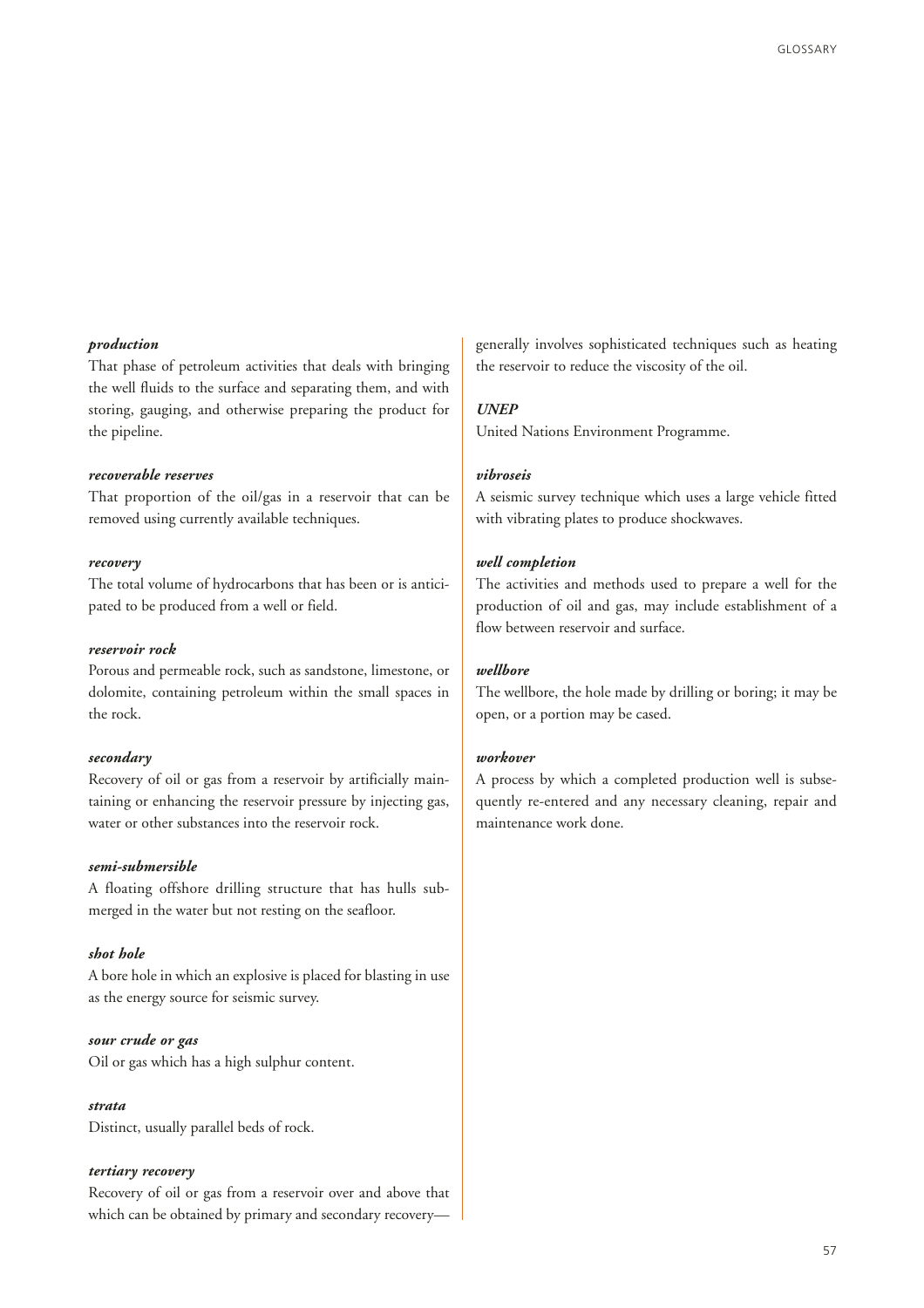### References

- (1) OLF Environmental Programme, Report Phase 1, Part A—Emissions to Air. OLF. December 1991.
- (2) *Chemical Treatments and Usage in Offshore Oil and Gas Production Systems*. API, Offshore Effluent Guidelines Steering Committee. October 1989. Ed. C.M. Hudgins.
- (3) *Chemical Usage in North Sea Oil and Gas Production and Exploration Operations*. OLF. (February 1991)
- (4) Exploration and Production (E&P) *Waste Management Guidelines*. E&P Forum. September 1993. Report No. 2.58/196.
- (5) *The Impact of Water-Based Drilling Mud Discharges on the Environment.* Industry and Environment Overview Series. UNEP Paris (1985).
- (6) *The Physical and Biological Effects of Processed Oily Drill Cuttings* (Summary Report). E&P Forum. April 1996. Report No. 2.61/202.
- (7) *North Sea Produced Water: Fate and Effects in the Marine Environment.* E&P Forum. May 1994. Report No. 2. 62/204.
- (8) *APELL Awareness and Preparedness for Emergencies at Local Level*. A Process for Responding to Technological Accidents. UNEP/IE. Paris. (1988).
- (9) *Hazard Identification and Evaluation in a Local Community.* UNEP/IE Technical Report No. 12. Paris. (1992).
- (10) *A Guide to Risk Assessment and Risk Management for Environmental Protection.* HMSO. London. (1995).
- (11) *A Guide to Contingency Planning for Oil Spills on Water*. IPIECA 1991.
- (12) *Sensitivity Mapping for Oil Spill Response.* IMO/IPIECA. 1996.
- (13) *Guidelines on Biological Impacts of Oil Pollution.* IPIECA 1991.
- (14) *Biological Impacts of Oil Pollution: Coral Reefs.* IPIECA 1992.
- (15) *Biological Impacts of Oil Pollution: Mangroves.* IPIECA 1993.
- (16) *Biological Impacts of Oil Pollution: Rocky Shores.* IPIECA 1995.
- (17) *Environmental Principles.* EUROPIA/E&P Forum (1991).
- (18) *Environmental Guidelines.* UKOOA (1991).
- (19) *The Oil Industry Experience. Technology Cooperation and Capacity Building.* Contribution to Agenda 21. UNEP/IPIECA. London. (1995).
- (20) *Partnerships for Sustainable Development. The Role of Business and Industry.* UNEP/PWBLF/Tufts University. London. (1994).
- (21) *Oil and Gas Exploration and Production in Arctic and sub-Arctic Regions.* IUCN/E&P Forum (1993). Report No. 2. 55/184.
- (22) *Oil and Gas Exploration and Production in Mangrove Areas* (IUCN/E&P Forum 1993). Report No. 2. 54/184.
- (23) *Guidelines for the Development and Application of Health, Safety and Environmental Management Systems.* E&P Forum (1994). Report No. 6. 36/210.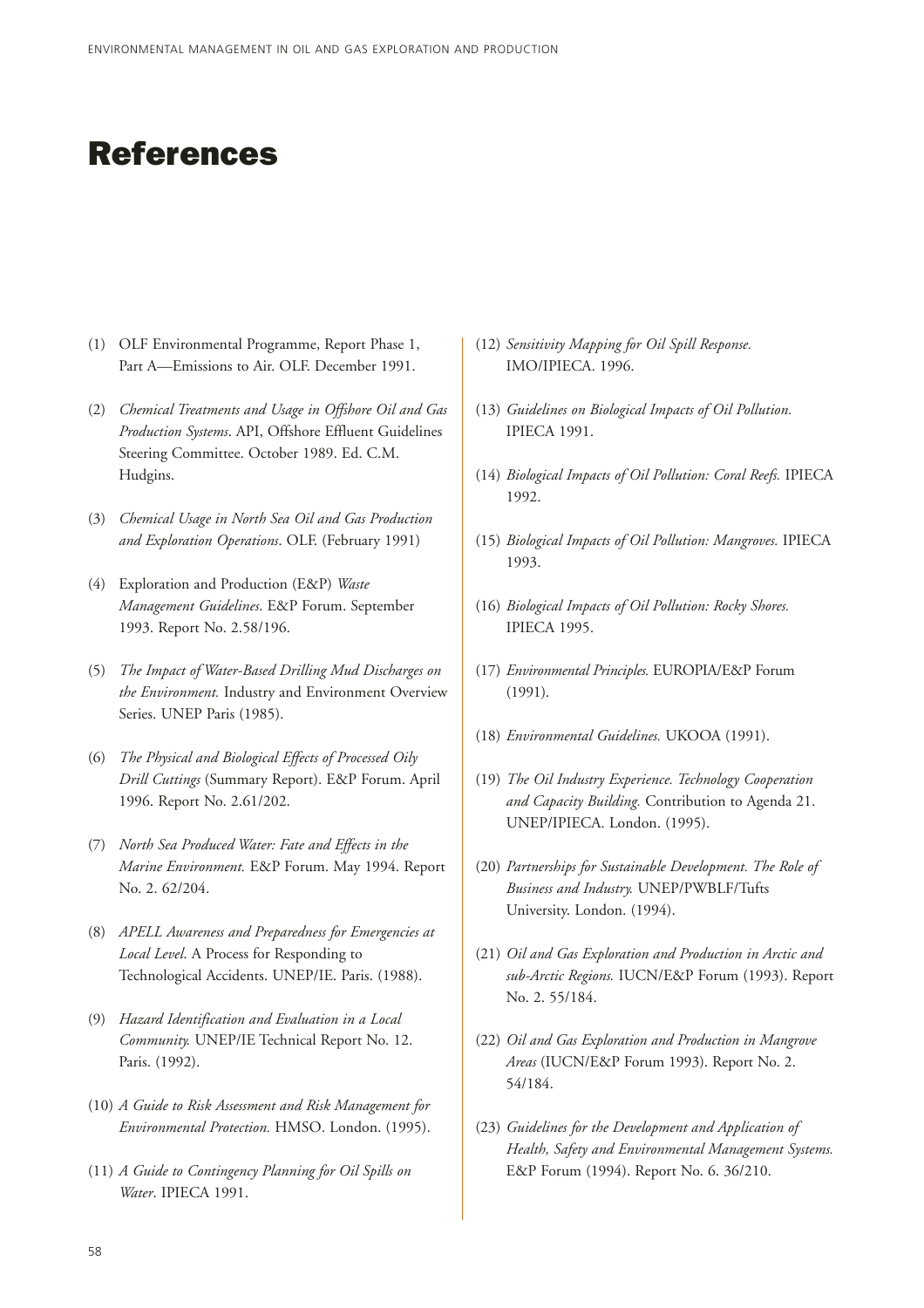- (24) American Petroleum Institute. *Safety and Environmental Management Programs (SEMP) in the offshore oil industry.* RP75.
- (25) *Oil Exploration in the Tropics: Guidelines for Environmental Protection.* IUCN (1991).
- (26) *Oil Industry Operating Guideline for Tropical Rainforests.* E&P Forum (1991). Report No. 2. 49/170.
- (27) International Association of Geophysical Contractors, (1992). *Environmental Guidelines for World-wide Geophysical Operations*. IAGC, Houston, USA.
- (28) *Oil Exploration, Development and Production in Coastal Waters: Best Environmental Practice. Countryside Council for Wales* (January 1994). FSCRC Report No. FSC/RC/19/93.
- (29) Environmental Management Tools—Sustainable Industrial Development. *Industry and Environment.* UNEP IE. Paris. Volume 18, No 2–3. April–September 1995
- (30) *Oil and Gas Exploration and Production in Arctic and sub-Arctic Offshore Regions.* E&P Forum. In preparation.
- (31) *Environmental Assessment. A Guide to the Procedures.* HMSO. London. (1989).
- (32) *Environmental Source Book Volume III: Guidelines for Environmental Assessment of Energy and Industry Projects.* World Bank Technical Paper Number 154. 1991. ISSN 0153-7494.
- (33) International Tanker Owners Pollution Federation Technical Papers 1–12 (1981–86).
- (34) *A Field Guide to Coastal Oil Spill Control and Cleanup Techniques.* CONCAWE (1981 ). Report No. 9/81.
- (35) *A Field Guide to Inland Oil Spill Clean-up Techniques.* CONCAWE (1983). Report No. 10/83.
- (36) *Dispersants and their Role in Oil Spill Response.* IPIECA 1993.
- (37) *The removal of offshore installations: a compilation of International Rules, Guidelines and Standards.* E&P Forum. Report No. 10.11/193. June 1993.
- (38) *Decommissioning Offshore Oil and Gas Installations: Finding the Right Balance.* A discussion paper. E&P Forum. 1995
- (39) *Quantitative Risk Assessment.* A Position Paper issued by the E&P Forum May 1989. Report 11.2/150.
- (40) *Recommended Measurements to Improve the Availability and Quality of High Priority Quantitative Risk Assessment Data.* E&P Forum. April 1991. Report No 11.3/174.
- (41) E&P Forum Workshop on Data in Oil and Gas Quantitative Risk Assessments, 15 December 1993. Report No 11.7/205. January 1994.
- (42) *Environmental Auditing.* International Chamber of Commerce Paris. June 1989.
- (43) *Environmental Auditing.* UNEP/IEO Technical Report No 2. 1990.
- (44) *Treatment of Production Water—A Review of Current Performance.* E&P Forum (July 1989). Report No. 2. 29/111.
- (45) *Technologies for Handling Produced Water in the Offshore Environment.* E&P Forum (Sept 1996). Report No. 2. 71/247.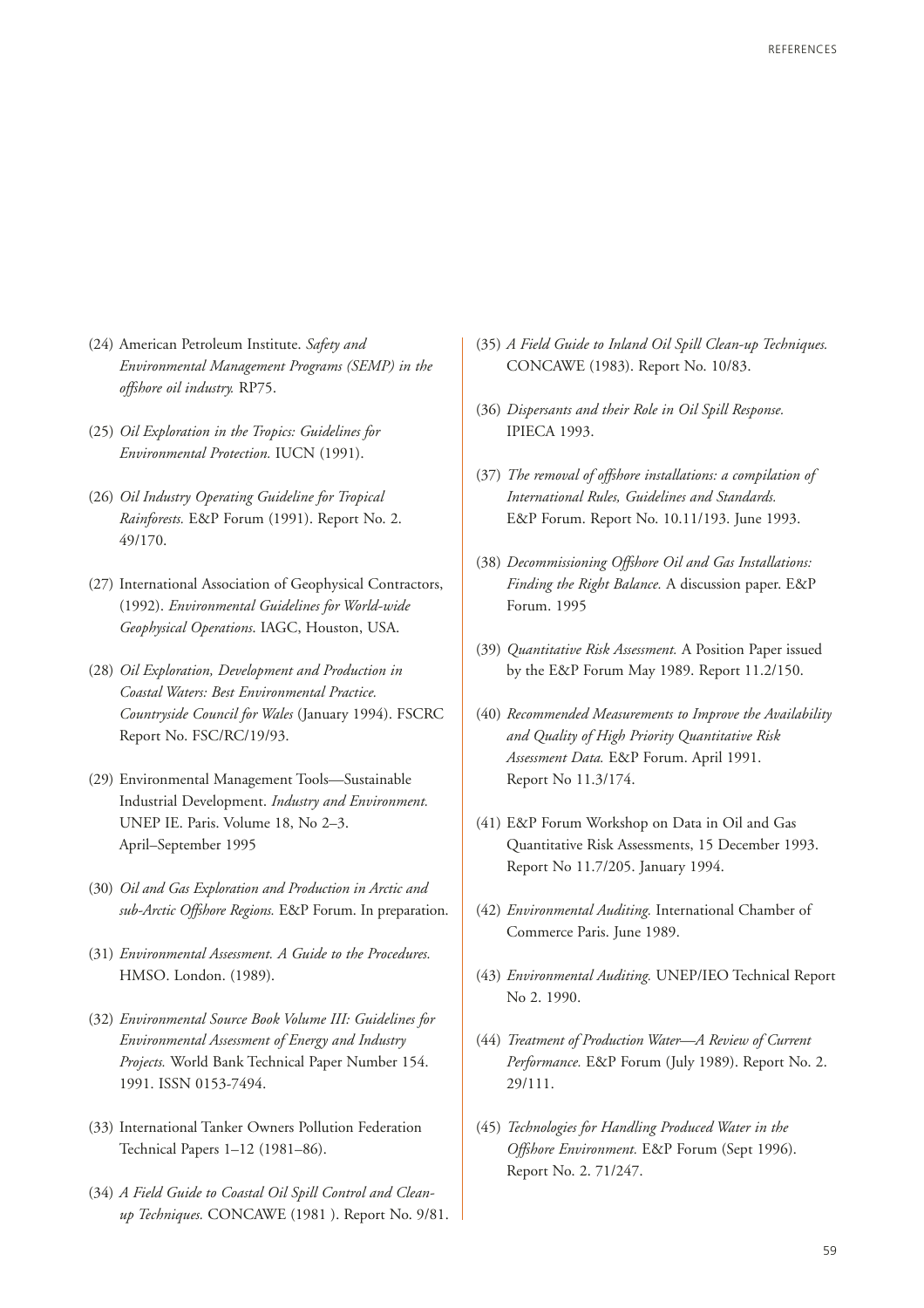- (46) *Atmospheric Emissions from the Offshore Oil and Gas Industry in Western Europe.* E&P Forum (December 1994). Report No. 2. 66/216.
- (47) *Oil-based Drilling Muds.* Status Report. E&P Forum (November 1985). Report No. 2.37/124.
- (48) *Oil-based Muds—Some Developments Influencing Cuttings Discharges and their Environmental Implications—a progress report.* E&P Forum (1985). Report No. 2.41/136.
- (49) *E&P Forum Guidelines for the Planning of Downhole Injection Programmes for Oil-Based Mud Wastes and Associated Cuttings from Offshore Wells.* E&P Forum (October 1993). Report No. 2. 56/87.
- (50) *Government Strategies and Policies for Cleaner Production.* UNEP/IE. Paris. (1994).
- (51) *Eco-efficiency and Cleaner Production—Charting the Course to Sustainability.* UNEP—Paris, World Business Council for Sustainable Development—Geneva. 1996.
- (52) *Decommissioning, Remediation and Reclamation Guidelines for Onshore E&P Sites.* E&P Forum (October 1996). Report No. 2.70/242.
- (53) *Environmental Problems of Petroleum Production in the Amazon Lowlands of Ecuador.* Hettler, J; Lehmann, B; Le Marie, L. (1996). Berliner geowiss.Abh. (A). 183. 71pp. Berlin 1996.
- (54) *Quantitative Risk Assessment Data Directory.* E&P Forum. (October 1996). Report No. 11.8/250.
- (55) *Overview of Rules Regulations and Recommended Practice for Operational Discharges from Offshore Oil and Gas Exploration and Exploitation Activities.* Petroconsultants (UK) Ltd. Report for Netherlands government. Society of Petroleum Engineers Conference, New Orleans, June 1996.

#### Short bibliography on environment

*Global Environment Outlook.* UNEP, 1997.

*Encyclopaedia of the Environment.* R. Eblen & W.R. Eblen eds., Rene Dubois Center for Human Environments, Houghton Kifflin, 1994.

*The World Environment 1972–1992—two decades of challenge*. UNEP, M.K. Tolba & O. El-Kholy eds., Chapman & Hall, London, 1992.

*Environmental Data Report, 1993–1994.* UNEP, Blackwell Publ.

*State of the World 1995.* L.R. Brown, Worldwatch Institute. Earthscan Publ. 1995

*Vital Signs 1994—the trends that are shaping our future.* L.R. Brown, H.Kane, D.M. Roodman, Worldwatch Institute, 1994.

*Chemical Pollution, a global overview.* UNEP, 1992

*Our Common Future.* Report by the UN Commission on Environment and Development, 1987.

*Agenda 21*. Conference document from the UN Conference on Environment and Development, Rio de Janero, 1992.

*Industrial Ecology.* T.E. Graedel and B.R. Allenby, AT&T, Prentice Hall Publ. 1995.

*Changing Course—a Global Business Perspective on Development and the Environment.* S. Schmidheiny, MIT Press, 1992.

*Blueprint for Green Management—creating your company's own environmental action plan* G. Winter, McGraw-Hill, 1995.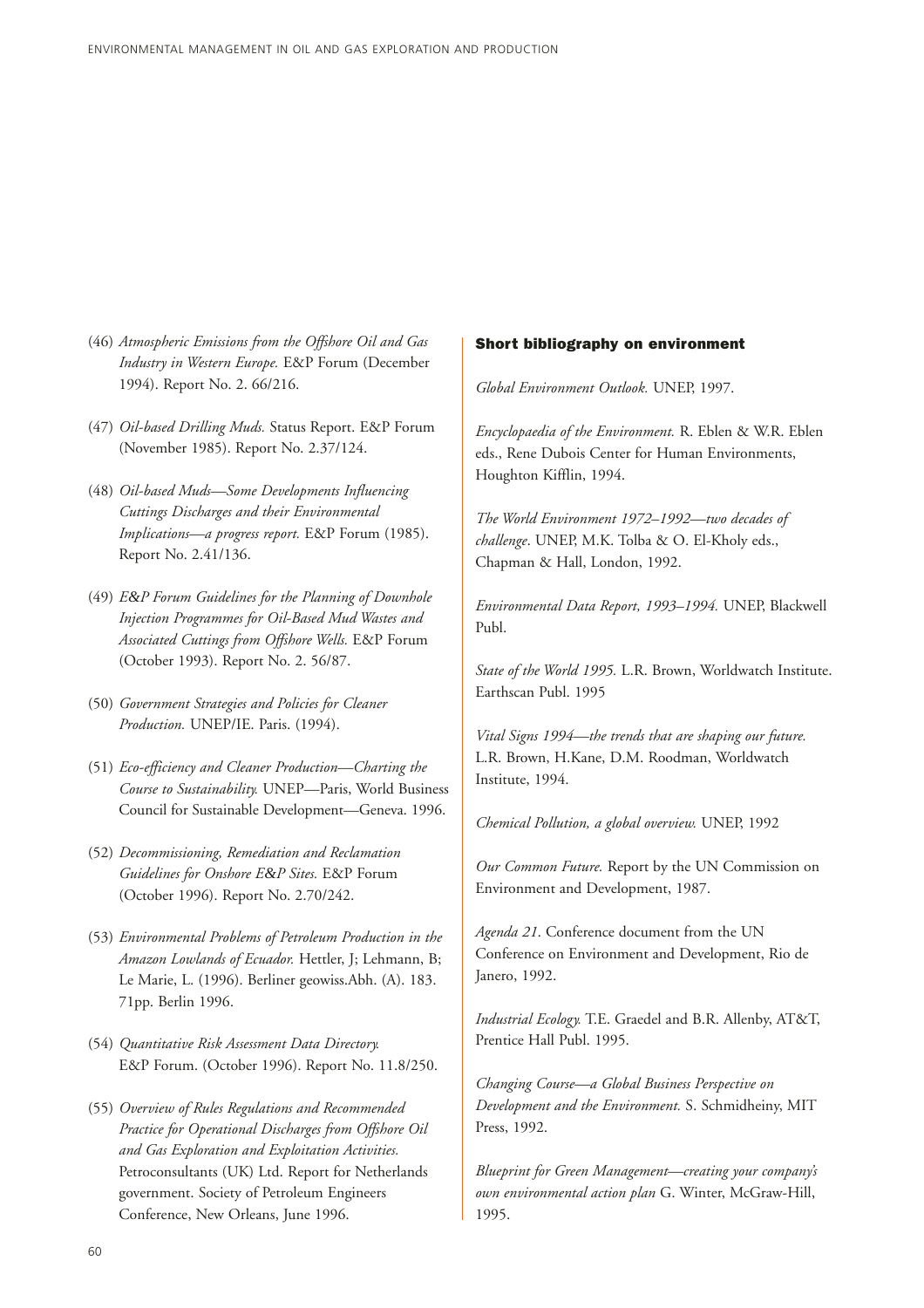*Environmental Business Management—an introduction.* Klaus North, ILO, 1992.

*Environmental Guidelines for World Industry,* International Chamber of Commerce, Paris, 1990.

#### Some UNEP IE publications

*Environmental Management Practices in Oil Refineries and Terminals—An Overview.* 1988, 103 pp.

*The Impact of Water-Based Drilling Mud Discharges on the Environment—An Overview.* 1985, 50 pp.

UNEP/ICC/FIDIC Environmental Management System Training Resource Kit. UNEP/ICC/FIDIC, 1995, 400 pp.

*Company Environmental Reporting: A Measure of the Progress of Business and Industry Towards Sustainable Development* (TR 24). 1994, 118 pp.

*From Regulations to Industry Compliance: Building Institutional Capabilities* (TR 11). 1992, 62 pp.

*The Oil Industry Experience: Technology Cooperation and Capacity Building.* Contribution to Agenda 21, UNEP/IPIECA, 1995, 65 pp.

*Storage of Hazardous Materials: A Technical Guide for Safe Warehousing of Hazardous Materials* (TR 3). 1990, 80 pp.

*Hazard Identification and Evaluation in a Local Community* (TR 12). 1992, 86 pp.

*APELL—Awareness and Preparedness for Emergencies at Local Level: a Process for Responding to Technological Accidents.* 1988, 63 pp.

*Management of Industrial Accident Prevention and Preparedness.* Training Resource Package, 1996, 110 pp.

*Risk Management of Contaminated Industrial Land.* Training Resource Package, 1996, 110 pp.

*Government Strategies and Policies for Cleaner Production.* 1994, 32 pp.

*Climate Change and Energy Efficiency in Industry.* UNEP IE/IPIECA, 1991, 64 pp.

*Audit and Reduction Manual for Industrial Emissions and Wastes* (TR 7). UNEP/UNIDO, 1991, 127 pp.

*Monitoring Industrial Emissions and Wastes* (TR 27). UNEP/UNIDO, 1996, 131 pp.

*Environmental Aspects of Selected Non-Ferrous Metals (Cu, Ni, Pb, Zn, Au) Ore Mining* (TR 5). UNEP/ILO, 1992, 116 pp.

*Environmental and Safety Incidents Concerning Tailings Dams at Mines.* UNEP/DHA, 1996, 129 pp. 20

*Case Studies Illustrating Environmental Practices in Mining and Metallurgical Processes.* UNEP/ICME, 1996, 61 pp.

*Environmental Management of Mine Sites—A Training Manual* (TR 30), UNDDSMS/UNEP, 1994, 311 pp.

*Landfill of Hazardous Industrial Wastes—A Training Manual* (TR 17). 1994, 315 pp.

*Anticipating the Environmental Effects of Technology—A Primer and Workbook.* 1996, 216 pp.

*Industry Environmental Compliance* (TR 36). 1996, 158 pp.

*Partnerships for Sustainable Development: the Role of Business and Industry. a joint Prince of Wales Business Leaders Forum.* Tufts University/UNEP publication, 1994, 100 pp.

(TR = Technical Report)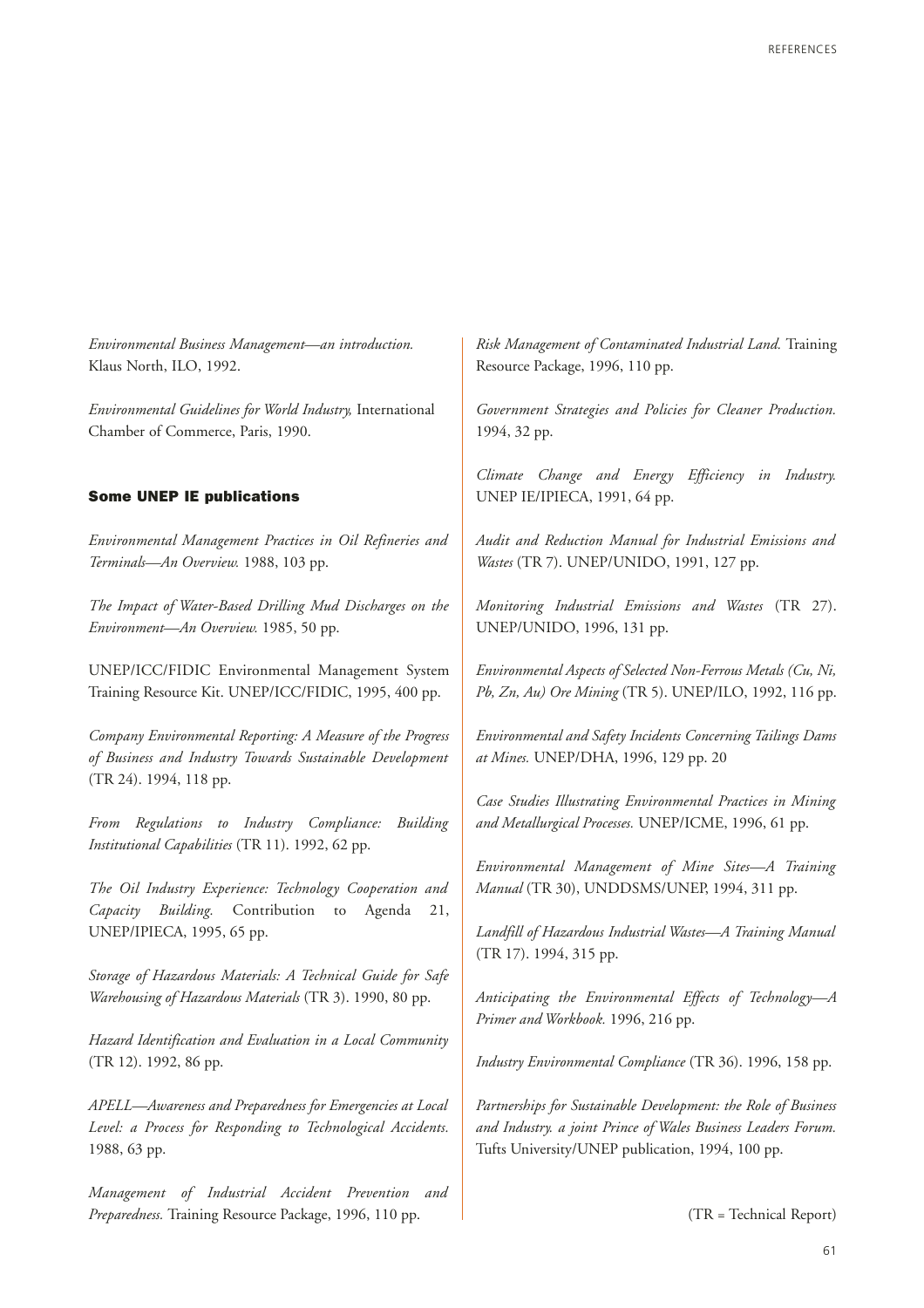### Annex 1

#### Multi-stakeholder partnership

In the Introduction to this document, reference was made to partnership and stakeholders, and the purpose and scope outlines the audience as being key 'stakeholders'. The figure below attempts to illustrate the wide variety of people and organizations—government, academia, business, industry and civil—who may have an interest in various aspects of development. It is obvious that there is an enormous range and complexity with a wide variety of geographies, issues, interests and agendas. One of the underlying tenets of Agenda 21 is the commitment and genuine involvement of all social groups20, and the oil and gas industry has demonstrated its commitment<sup>17,18,19</sup> to this concept. The aim of partnership is to move from positions of confrontation, dependence or isolation, to positions of mutually agreed and understood interdependence.

Roles within the partnership have been summarized within the text of Agenda 21 as follows:

*'Agenda 21 addresses the pressing problems of today and also aims at preparing the world for the challenges of the next century. It reflects a global consensus on development and environment cooperation. Its successful implementation is first and foremost the responsibility of governments.'*

Chapter 1

#### Civil society

*'… play a vital role in the shaping and implementation of participatory democracy. Their credibility lies in the responsible and constructive role they play in society. Formal and informal organizations, as well as grass roots movements, should be recognized as partners in the implementation of Agenda 21.'* Chapter 27

Business and industry

*'… including transnational corporations, and their representative organizations should be full participants in the implementation and evaluation of activities related to Agenda 21.'*

Chapter 30

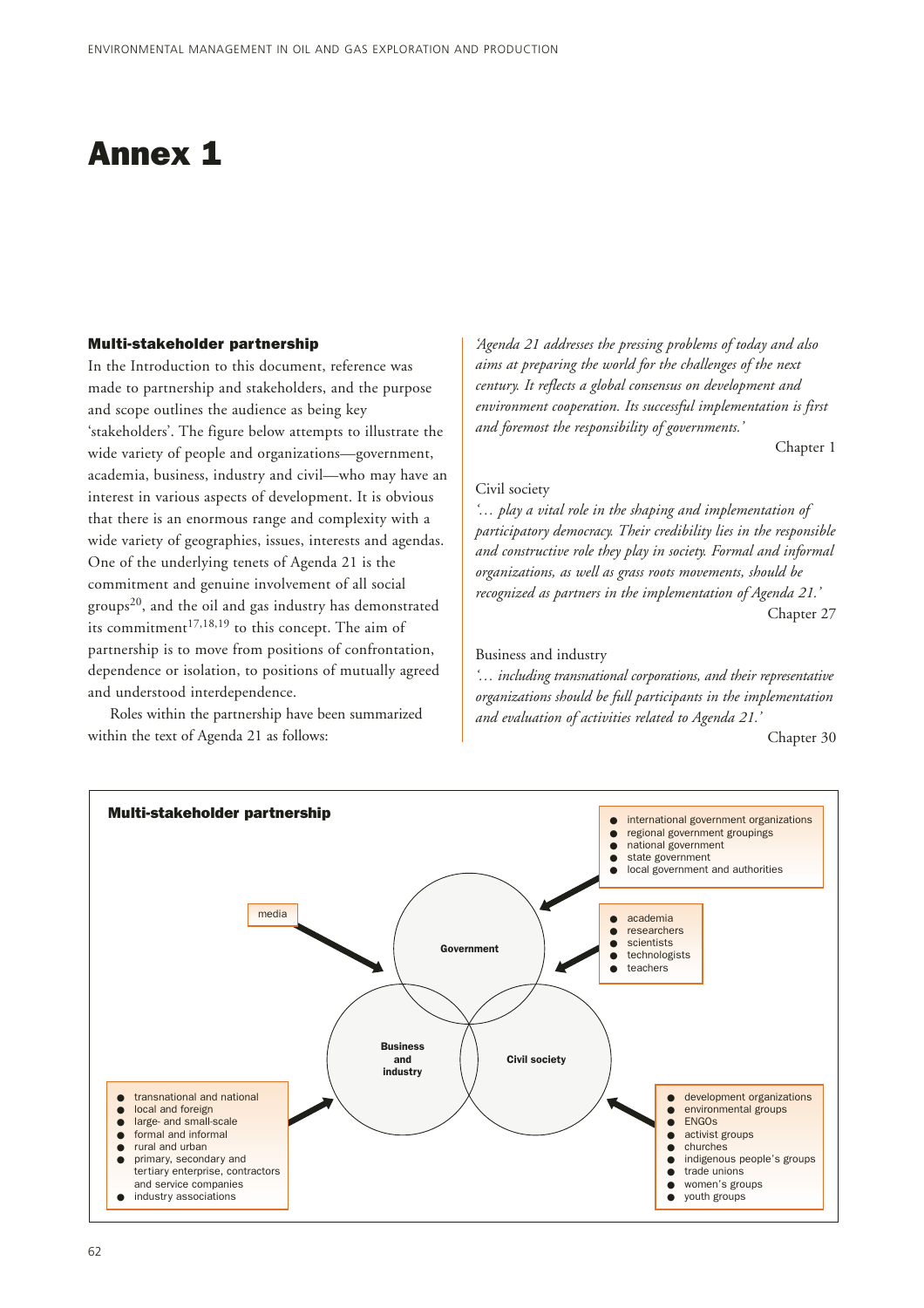## Annex 2 Some air quality/operational discharge standards

**Table A-1: Selected World Health Organization air quality guidelines**

| <b>Substances</b>            | <b>Time-weighted</b>                                      | <b>Averaging time</b>           |
|------------------------------|-----------------------------------------------------------|---------------------------------|
| Lead                         | $0.5 - 1.0$ mg/m <sup>3</sup>                             | 1 year                          |
| Nitrogen dioxide             | $400 \text{ mg/m}^3$<br>150 mg/m $3$                      | 1 hour<br>24 hours              |
| Ozone                        | 150-200 mg/m <sup>3</sup><br>100-120 mg/m <sup>3</sup>    | 1 hour<br>8 hours               |
| Sulphur dioxide              | 500 mg/m $3$<br>350 mg/m $3$                              | 10 minutes<br>1 hour            |
| Total suspended particulates | 120 mg/m $3$                                              | 24 hours                        |
| Carbon monoxide*             | 60 mg/m $3$<br>$30 \text{ mg/m}^3$<br>$10 \text{ mg/m}^3$ | 30 minutes<br>1 hour<br>8 hours |
| Polyaromatic hydrocarbons    | $**$                                                      | $**$                            |
| Benzene (airborne)           | $**$                                                      | $**$                            |

\* to prevent carboxyhaemoglobin levels exceeding 2.5–3 per cent in non-smoking population

\*\* no safe level recommended, owing to carcinogenicity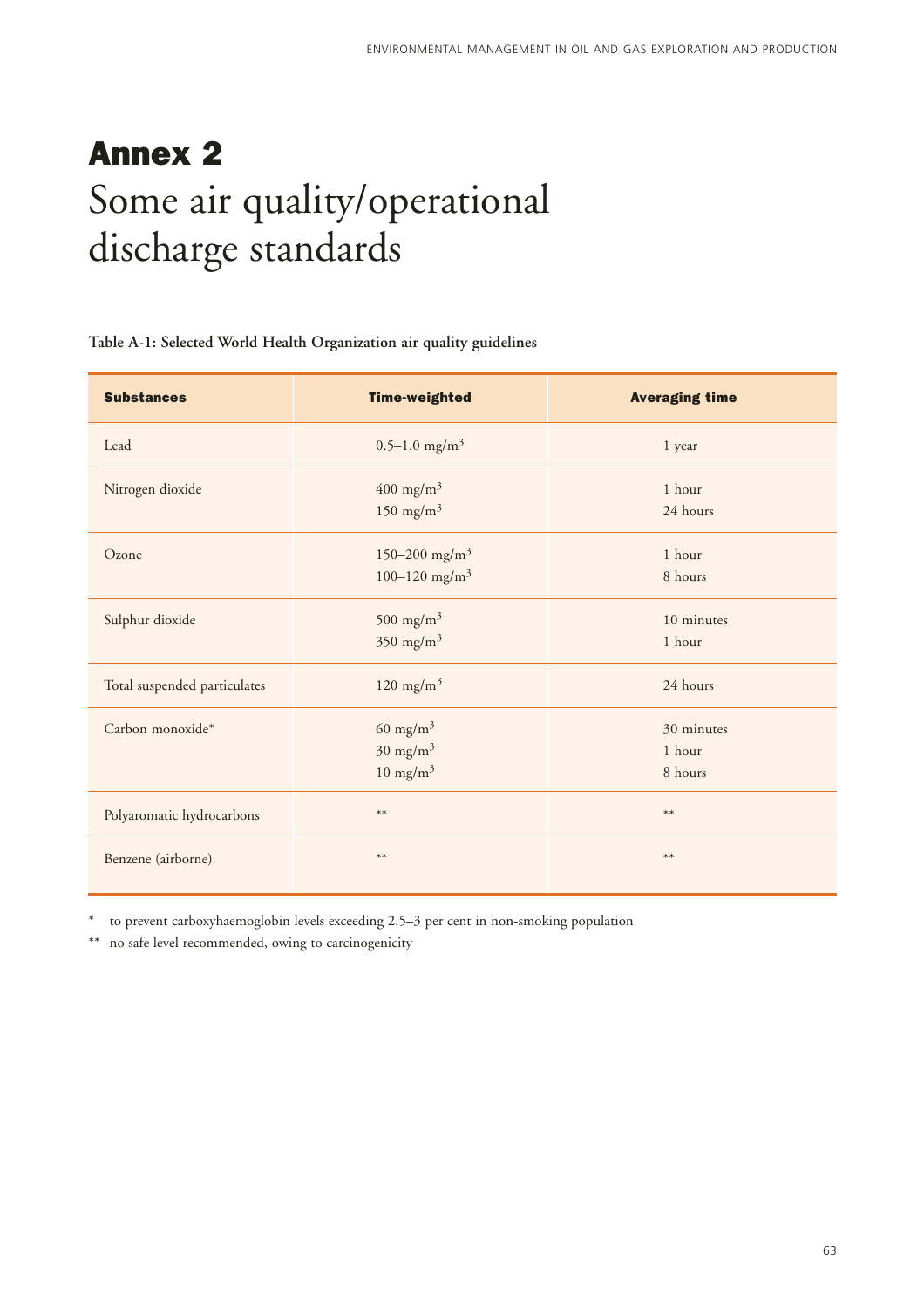| <b>Convention</b>                  | <b>Legal basis</b>                                            | <b>Produced water</b>                                                                | <b>Oily cuttings</b>                                                                                | <b>Chemicals</b>                                                                                                     | Sewage/garbage                                                                                                                                                   |
|------------------------------------|---------------------------------------------------------------|--------------------------------------------------------------------------------------|-----------------------------------------------------------------------------------------------------|----------------------------------------------------------------------------------------------------------------------|------------------------------------------------------------------------------------------------------------------------------------------------------------------|
| <b>OSPAR</b><br>Convention<br>1992 | Recommendation<br>1986:<br>Decision 92/2                      | Average 40 mg/l                                                                      | Exploration-10 g/Kg<br>Production-100 g/Kg*                                                         | Notification Scheme<br>under development                                                                             | N/A                                                                                                                                                              |
| Helsinki<br>Convention<br>1992     | Article 10,<br>Annex IV;<br>Recommendation<br>9/5             | 15 mg/l (40 mg/l<br>if 15 cannot<br>be met)                                          | Not permitted in<br>sensitive areas.<br>Permitted elsewhere<br>subject to a number<br>of provisions | Defines handling<br>and disposal<br>requirements for<br>different chemicals.<br>All discharges must<br>be authorized | Treated sewage<br>discharge<br>prohibited<br>< 4 n.m. from the<br>coast. Untreated<br>discharge<br>permitted<br>> 12n.m.<br>Disposal<br>of garbage<br>restricted |
| Barcelona<br>Convention<br>1976    | Mediterranean<br>Seabed Protocol<br>1994<br>Articles 10,11,12 | Average 40 mg/l<br>$(Max < 100$ mg/l).<br>15 mg/l limit for<br>machinery<br>drainage | $100$ g/kg<br>prohibited in<br>specially<br>protected<br>areas                                      | Chemical Use<br>Plan required                                                                                        | Prohibited<br>$< 4$ n.m. from<br>the coast.<br>Disposal<br>of garbage<br>restricted                                                                              |
| Kuwait<br>Convention<br>1978       | Kuwait Protocol<br>1989<br>Articles IX, X, XI                 | Average 40 mg/l<br>$(Max < 100$ mg/l).<br>15 mg/l limit for<br>machinery<br>drainage | Oil contamination<br>minimization<br>required                                                       | Chemical Use<br>Plan required                                                                                        | Prohibited<br>$<$ 4 n.m. from the<br>coast. Untreated<br>discharge<br>permitted<br>$> 12$ n.m.<br>Disposal<br>of garbage<br>restricted                           |

#### **Table A-2: Operational discharge standards prescribed by regional instruments**

\* Until 31 December 1996 when the discharge standard of 10g of oil per Kg of dry rock is to apply to all wells. There is currently no available technology that can reduce the oil content to this level.

N/A Not applicable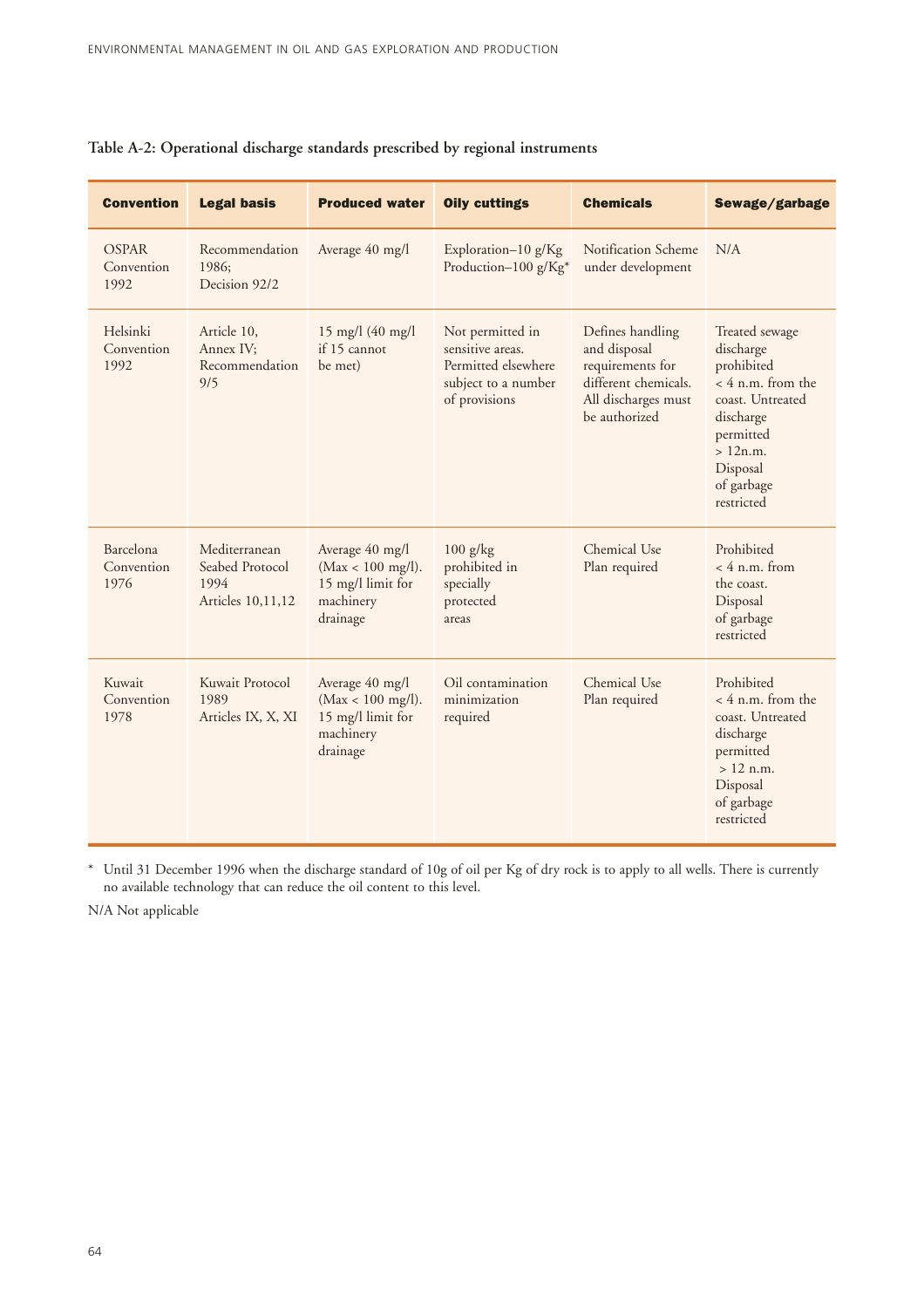**Table A-3: Offshore discharge limits for oil in produced water—prescribed by national legislation**  (based on Petroconsultants<sup>55</sup>)

| <b>Country</b>       | <b>Legal basis</b>                   | Licensing/<br>monitoring authorities                                        | <b>Discharge limit</b><br>oil in water | <b>Comment</b>                                                                                           |  |
|----------------------|--------------------------------------|-----------------------------------------------------------------------------|----------------------------------------|----------------------------------------------------------------------------------------------------------|--|
| Canada               | <b>Act RSC 1987</b>                  | Newfoundland Offshore<br>Petroleum Board                                    | 40 ppm                                 | Production activities have not yet<br>commenced                                                          |  |
| <b>United States</b> | 40 CFR 435                           | EPA; Minerals<br>Management Service                                         | $29$ mg/l<br>monthly average           | No visual sheen, max. discharge<br>levels of 42 mg/l. Discharge is<br>prohibited in near-shore areas     |  |
| Netherlands          | Regulation<br>687/1224, 1987         | Min Economic Affairs;<br>State Supervision of Mines                         | $40$ mg/l                              | For gas platforms, exemptions from<br>40 mg/l limit where best available<br>technology already installed |  |
| Norway               | <b>PARCOM</b><br>10/10/1 of 1988     | <b>SFT</b>                                                                  | $40$ mg/l                              | Monthly average                                                                                          |  |
| United Kingdom       | PARCOM<br>10/10/1 of 1988            | Dept of Trade and<br>Industry;                                              | $40$ mg/l                              | Monthly average. Max. discharge<br>$100$ ppm                                                             |  |
| Egypt                | Decree<br>No 338/95                  | EGPC/EEAA                                                                   | 15 ppm                                 | Special dispensations may be<br>awarded by the EGPC                                                      |  |
| Italy                | Dm of 28.7<br>1994                   | Ministry of Environment                                                     | 40 ppm                                 | More stringent standards may be<br>applied                                                               |  |
| Tunisia              | Order of 1989                        | <b>ANPE</b>                                                                 | 10 ppm                                 | Zero discharge conditions have<br>been imposed                                                           |  |
| Nigeria              | Act No 34/68;<br><b>Regs 1992</b>    | Min Petroleum Resources;<br>(DPR) Environmental<br>Protection Agency (FEPA) | 48 mg/l monthly<br>average offshore    | Coastal estuary 10-20 mg/l                                                                               |  |
| China                | GB 4914-85                           | National Offshore Oil<br>Corp; Environmental<br><b>Protection Bureau</b>    | 30-50 ppm                              | Standard dependent on location<br>of drilling operations                                                 |  |
| Indonesia            | MD KEP3/91                           | Min of Mining and<br>Energy                                                 | 25 ppm                                 | To be changed to 75 ppm during<br>1997                                                                   |  |
| Thailand             | <b>NEQA 1992;</b><br>Gov. Reg. 20/90 | Dept of Mineral<br>Resources; Pollution<br>Control Dept                     | 100 ppm                                | The discharge limit has no<br>legislative basis and is defined on<br>a case-by-case basis                |  |
| Vietnam              | Decision<br>No 333/<br>QB 1990       | Petrovietnam, MOSTE                                                         | $40$ ppm                               | Revised regulations in preparation                                                                       |  |
| Oman                 | Decree<br>No 10/82                   | Min of Petroleum<br>Resources; Min of<br>Environment                        | $40$ mg/l                              | No offshore activity at present<br>5 mg/l limit on discharges from<br>coastal facilities                 |  |
| Argentina            | Resolution<br>No 105/92              | <b>SRNAII</b>                                                               | Case-by-case                           | No regulations for offshore<br>legislation, onshore regulations<br>applied in principle                  |  |
| Venezuela            | Decree No<br>833/1995                | <b>MARNR</b>                                                                | 20 ppm                                 | Special exemptions granted if<br>environmental impact is not<br>significant                              |  |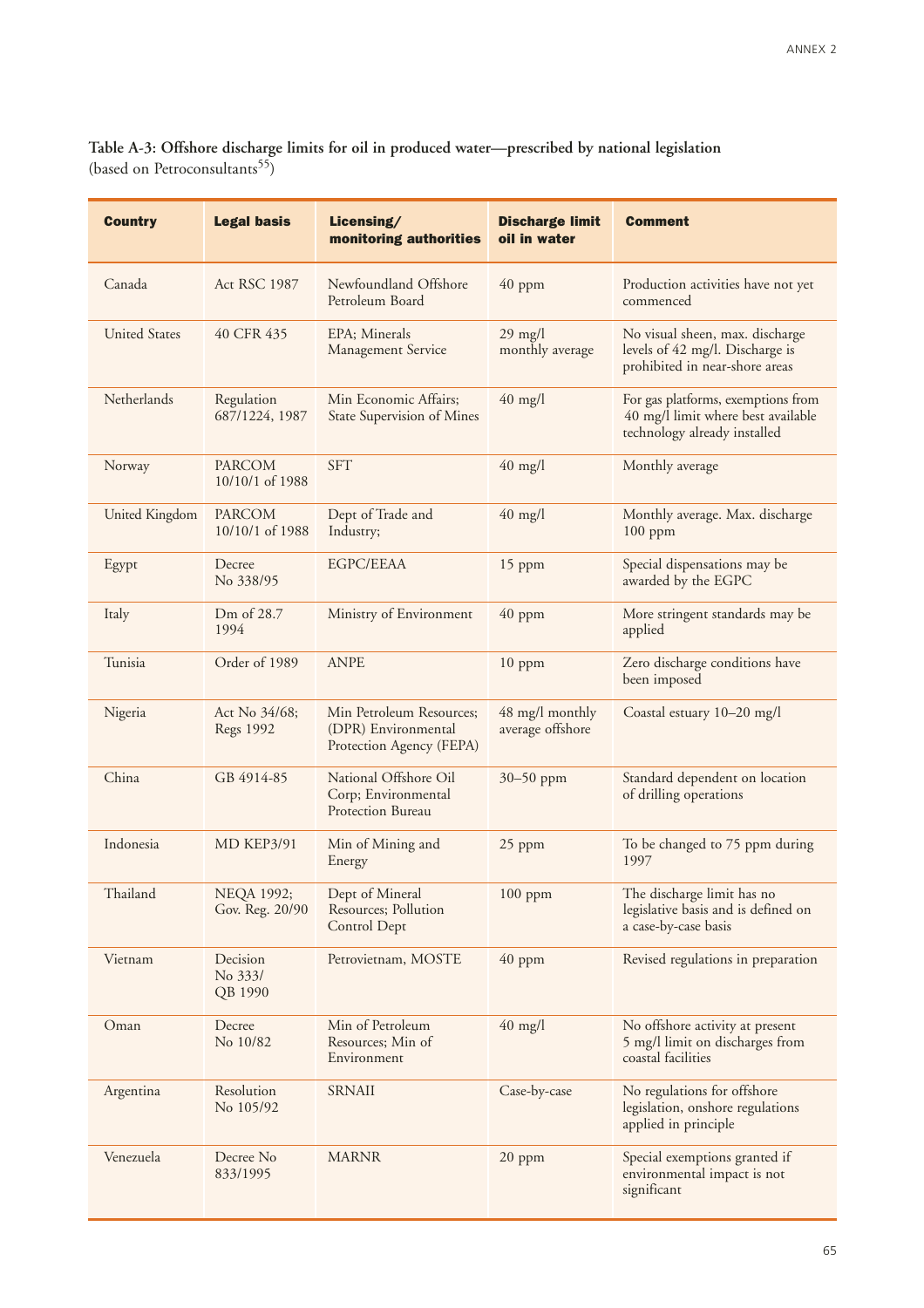# Annex 3 Management practices for pollution prevention corresponding to EUROPIA/E&P Forum Guiding Principles<sup>17</sup>

| <b>Strategic element</b>                                                                                                                                                              | <b>Management practices</b>                                                                                                                                                                                                                                         |  |  |
|---------------------------------------------------------------------------------------------------------------------------------------------------------------------------------------|---------------------------------------------------------------------------------------------------------------------------------------------------------------------------------------------------------------------------------------------------------------------|--|--|
| Develop programmes to reduce overall emissions and<br>waste generation.                                                                                                               | Provide management support for ongoing pollution<br>prevention activities through appropriate policies,<br>actions, communications, and resource                                                                                                                    |  |  |
| Work with others to resolve problems arising out of the<br>handling and disposal of hazardous substances from<br>members operations.                                                  | commitments.<br>Develop and implement a programme to improve                                                                                                                                                                                                        |  |  |
| Conduct operations and handle raw materials and                                                                                                                                       | prevention and early detection and reduce impacts of<br>spills and other accidental releases from operations.                                                                                                                                                       |  |  |
| products in a manner that protects the environment and<br>the health and safety of employees and the public, while<br>conserving natural resources and using energy<br>efficiently.   | Develop an inventory of significant releases to air,<br>water and land; identify their sources; and evaluate<br>their impact on human health and the environment.                                                                                                   |  |  |
| Promote among employees an individual and collective<br>sense of responsibility for the preservation of the<br>environment and protection of health and safety of<br>individuals.     | Periodically review and identify pollution prevention<br>options and opportunities, develop approaches for<br>reducing releases, and set goals and timing for<br>reducing releases considering community concerns,<br>technology and economics, and impact on human |  |  |
| Promote these principles and practices by sharing<br>experiences and offering technical assistance to others<br>who deal with similar raw materials, petroleum products<br>and waste. | health and the environment. In reducing releases,<br>give preference first to source reduction; second to<br>recycling and reuse; and third to treatment. Measure<br>progress.                                                                                      |  |  |
|                                                                                                                                                                                       | Include pollution prevention objectives in research<br>efforts and in the design of new or modified<br>operations and processes.                                                                                                                                    |  |  |
|                                                                                                                                                                                       | • Support a communication programme to promote                                                                                                                                                                                                                      |  |  |

pollution prevention opportunities within the industry, including sharing of industry experiences and accomplishments.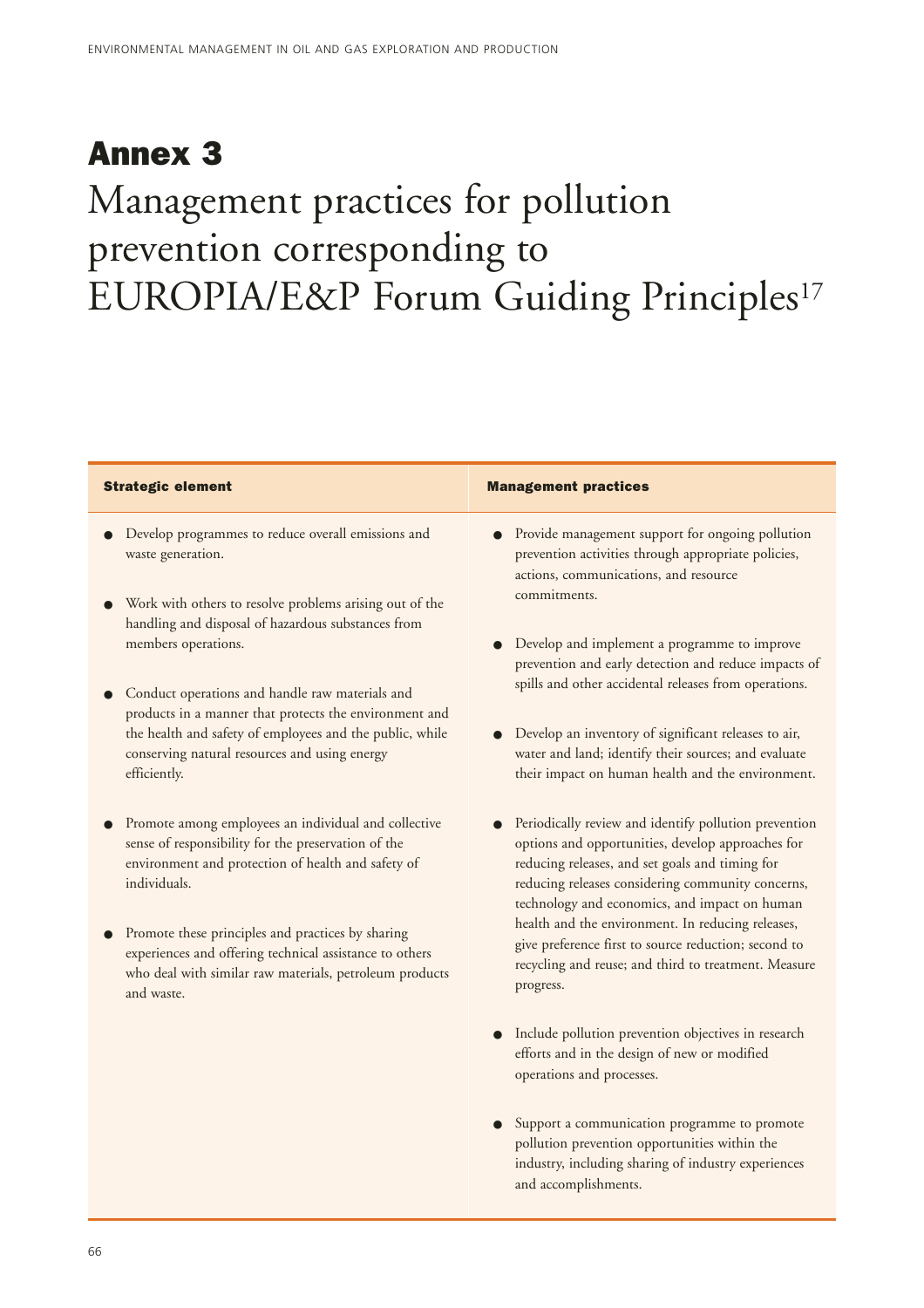## Annex 4 International agreements

The following conventions and agreements may include provisions relevant to oil and gas exploration and production operations. Note that this is not a comprehensive list and does not include conventions covering such subject areas as: maritime and shipping regulations, road traffic, vehicle noise, nuclear testing, animal health and welfare, whaling, sealing, fishing, conservation of fish stocks, exploration and exploitation of the deep seabed, exploration and exploitation of outer space and atomic energy.

This annex should, therefore, be taken as a guide to the international regulatory provisions which might prevail.

Convention for the Protection of Birds Useful to Agriculture. 1902.

Convention Relative to the Preservation of Fauna and Flora in their Natural State. 1933.

Convention on Nature Protection and Wild Life Preservation in the Western Hemisphere. 1940.

International Convention for the Protection of Birds. 1950.

International Plant Protection Convention. 1951. Amended 1979, 1983.

Statutes of the International Centre for the Study of the Preservation and Restoration of Cultural Property. 1956. Amended 1963, 1969.

African Convention on the Conservation of Nature and Natural Resources. 1968.

Convention on Wetlands of International Importance especially as Waterfowl Habitat. 1971. Amended 1982, 1987.

Convention Concerning the Protection of the World Cultural and Natural Heritage. 1972.

Agreement on Conservation of Polar Bears. 1973.

International Convention for the Prevention of Pollution from Ships 1973 (MARPOL).

Convention on International Trade in Endangered Species of Wild Fauna and Flora. 1973. Amended 1979, 1983.

Convention for the Prevention of Marine Pollution from Land-based Sources. (Paris Convention) 1974. Amended 1986.

Helsinki Convention on the Protection of the Marine Environment of the Baltic Sea Area, 1974.

Nordic Environmental Protection Convention. 1974.

Convention on Conservation of Nature in the South Pacific. 1976.

Kuwait Regional Convention for Cooperation on the Protection of the Marine Environment from Pollution, 1978 (Kuwait Convention).

Protocol of 1978 relating to the International Convention for the Prevention of Pollution from Ships, 1973 (MARPOL Protocol).

Convention on Long-range Transboundary Air Pollution. 1979.

Convention on the Conservation of Migratory Species of Wild Animals. 1979. Amended 1985, 1988.

Convention on the Conservation of European Wildlife and Natural Habitats. 1979. Amended 1987, 1991.

United Nations Convention on the Law of the Sea (UNCLOS) 1982.

Convention for the Protection and Development of the Marine Environment of the Wider Caribbean Region. 1983.

Protocol to the 1979 Convention on Long-range Transboundary Air Pollution on Long-term Financing of Cooperative Programme for Monitoring and Evaluation of the Long-range Transmission of Air Pollutants in Europe (EMEP). 1984.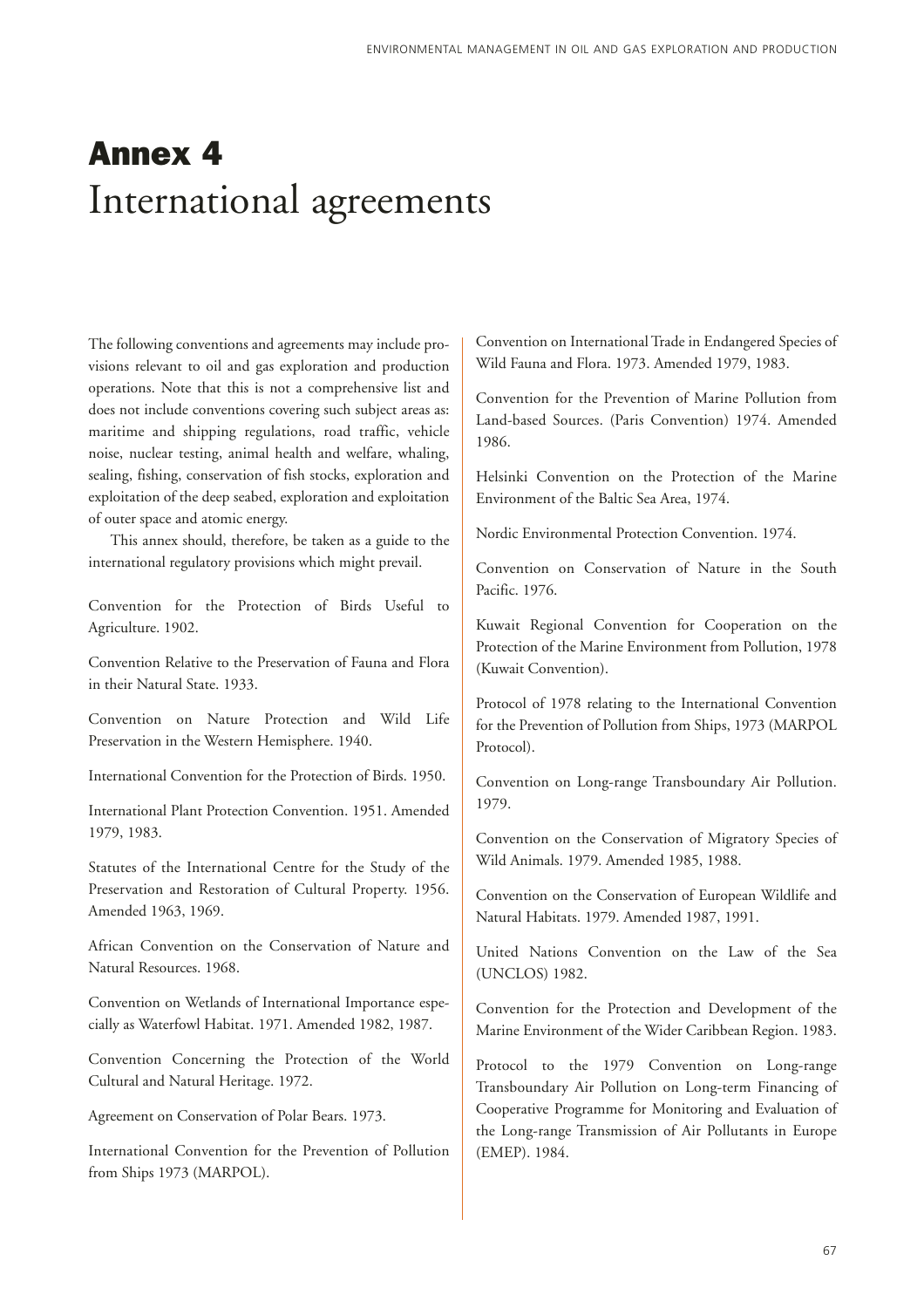Convention for the Protection, Management and Development of the Marine and Coastal Environment of the Eastern African Region. 1985.

Protocol Concerning Protected Areas and Wild Fauna and Flora in the Eastern African Region. 1985.

ASEAN Agreement on the Conservation of Nature and Natural Resources. 1985.

Protocol to the 1979 Convention on Long-range Transboundary Air Pollution on the Reduction of Sulphur Emissions or their Transboundary Fluxes by at least 30 per cent. 1985.

Protocol on Substances that Deplete the Ozone Layer. 1987. (Montreal Protocol).

Protocol to the 1979 Convention on Long-range Transboundary Air Pollution Concerning the Control of Emissions of Nitrogen Oxides or their Transboundary Fluxes. 1988.

Protocol Concerning Conservation and Management of Protected Marine and Coastal Areas of the South-East Pacific. 1989.

Protocol to the Kuwait Convention concerning Marine Pollution resulting from Exploration and Exploitation of the Continental Shelf, 1989.

Convention on the Control of Transboundary Movements of Hazardous Wastes and their Disposal. 1989. (Basel Convention).

Agreement on transboundary cooperation with a view to preventing or limiting harmful effects for human beings, property or the environment in the event of accidents. 1989.

Protocol Concerning Specially Protected Areas and Wildlife to the Convention for the Protection and Development of the Marine Environment of the Wider Caribbean Region. 1990.

Amendment to the Montreal Protocol on Substances that deplete the Ozone Layer. 1990.

International Convention on Oil Pollution Preparedness, Response and Cooperation. 1990.

Protocol to the 1979 Convention on Long-range Transboundary Air Pollution Concerning the Control of Emissions of Volatile Organic Compounds or their Transboundary Fluxes. 1991.

Convention on Environmental Impact Assessment in a Transboundary Context. 1991.

Convention on the Protection and Use of Transboundary Watercourses and International Lakes. 1992.

Convention on Biological Diversity. 1992.

Convention for the Protection of the Marine Environment of the N.E. Atlantic, 1992 (the OSPAR Convention).

Convention on Transboundary Effects of Industrial Accidents. 1992.

Convention Concerning the Conservation of the Biodiversity and the Protection of Priority Forestry Areas of Central America. 1992.

Protocol for the Protection of the Mediterranean Sea against Pollution Resulting from Exploration and Exploitation of the Continental Shelf and the Sea-bed and its Sub-soil, 1994.

Copies of the texts of many of the above treaties can be found in the 1991 UNEP publication:

*Selected Multilateral Treaties in the Field of the Environment* Vol. 2 (Edited by Rummel-Bulska, I and Osafo, S) Grotius Publications Ltd, Cambridge 1991.